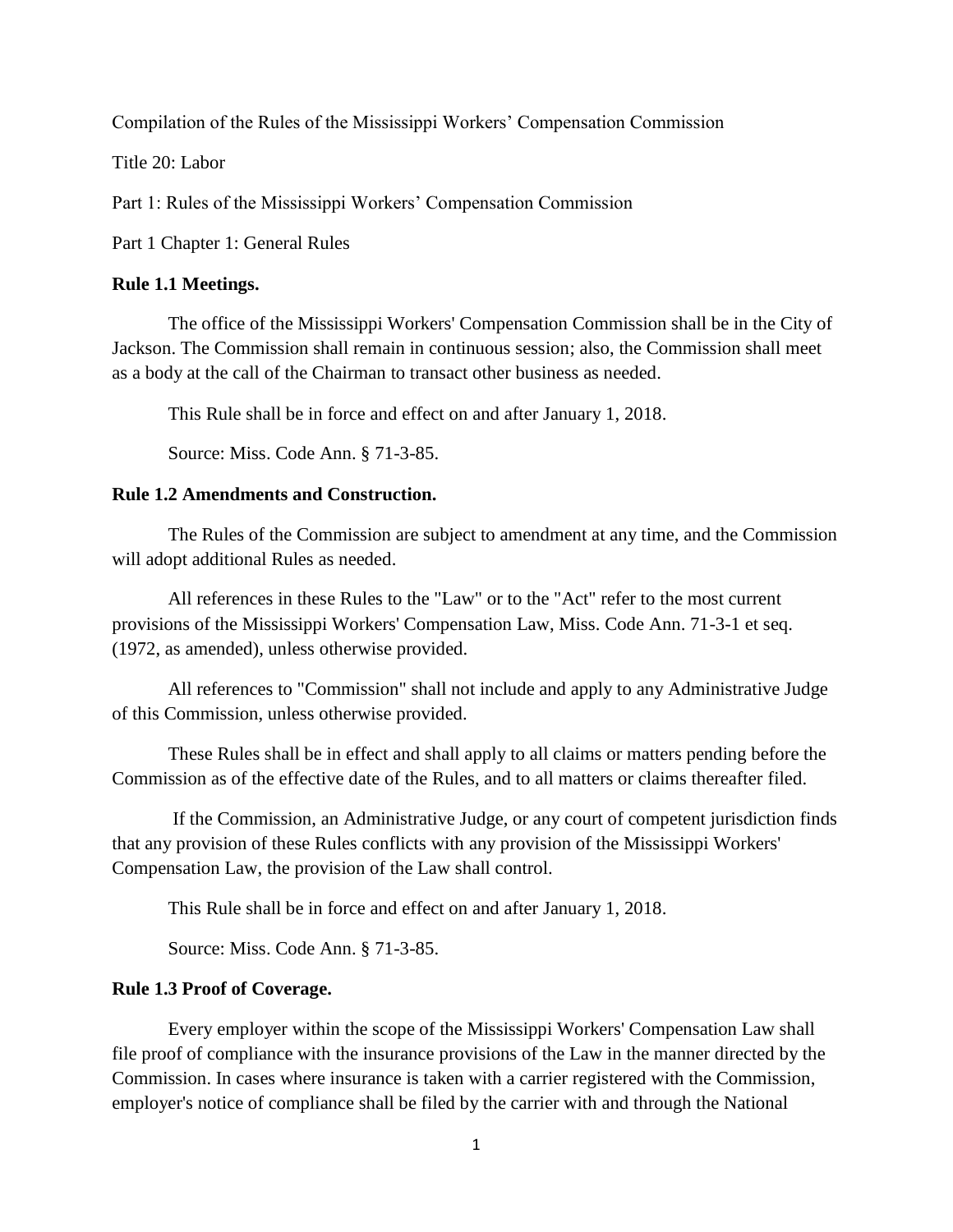Council on Compensation Insurance's Proof of Coverage System, or with any other vendor approved by the Commission for such purposes. Individual and group self-insured employers shall file notice of coverage in the manner and format prescribed by the Commission.

This Rule shall be in force and effect on and after January 1, 2018.

Source: Miss. Code Ann. § 71-3-85.

**Rule 1.4.** [Repealed effective April 1, 2001]

### **Rule 1.5 Cancellation of Policies.**

To cancel or terminate an insurance policy with an employer before the expiration date stated in the policy, the carrier shall give the employer thirty (30) days prior notice as provided in Miss. Code Ann. Section 71-3-77 of the Act.

The employer whose policy has been canceled or terminated per Miss. Code Ann. Section 71-3-77 shall, on or before the thirtieth (30th) day after receiving notice of cancellation or termination, furnish proof of coverage in accordance with Mississippi Workers' Compensation Commission General Rule1.3. Employer's failure to furnish such proof of coverage within thirty days shall be considered a violation of Miss. Code Ann. Section 71-3-9 and subject the employer to the penalties prescribed under Miss. Code Ann. Section 71-3-83.

This Rule shall be in force and effect on and after January 1, 2018.

Source: Miss. Code Ann. § 71-3-85.

**Rule 1.6.** [Repealed effective September 1, 1993]

#### **Rule 1.7 Self-Insurers.**

(A) SELF-INSURERS -- GENERAL PROVISIONS. Any employer desiring to qualify as an individual self-insurer, or any group of employers desiring to qualify as a group selfinsurer, and carry its own risk under the provisions of Miss. Code Ann. Section 71-3-75 shall make application on a form provided by the Commission, and shall be required to reply fully to all inquiries made thereon.

(1) In no event shall an application for self-insurance be approved unless the applicant is willing and able to furnish adequate security for the payment of its obligations under the Act, and the type and amount of such security shall be determined by the Commission and in no event shall be less than \$100,000.00 unless otherwise ordered by the Commission. Each application will be considered upon its merits with strict regard to the hazards involved and the financial strength of the applicant.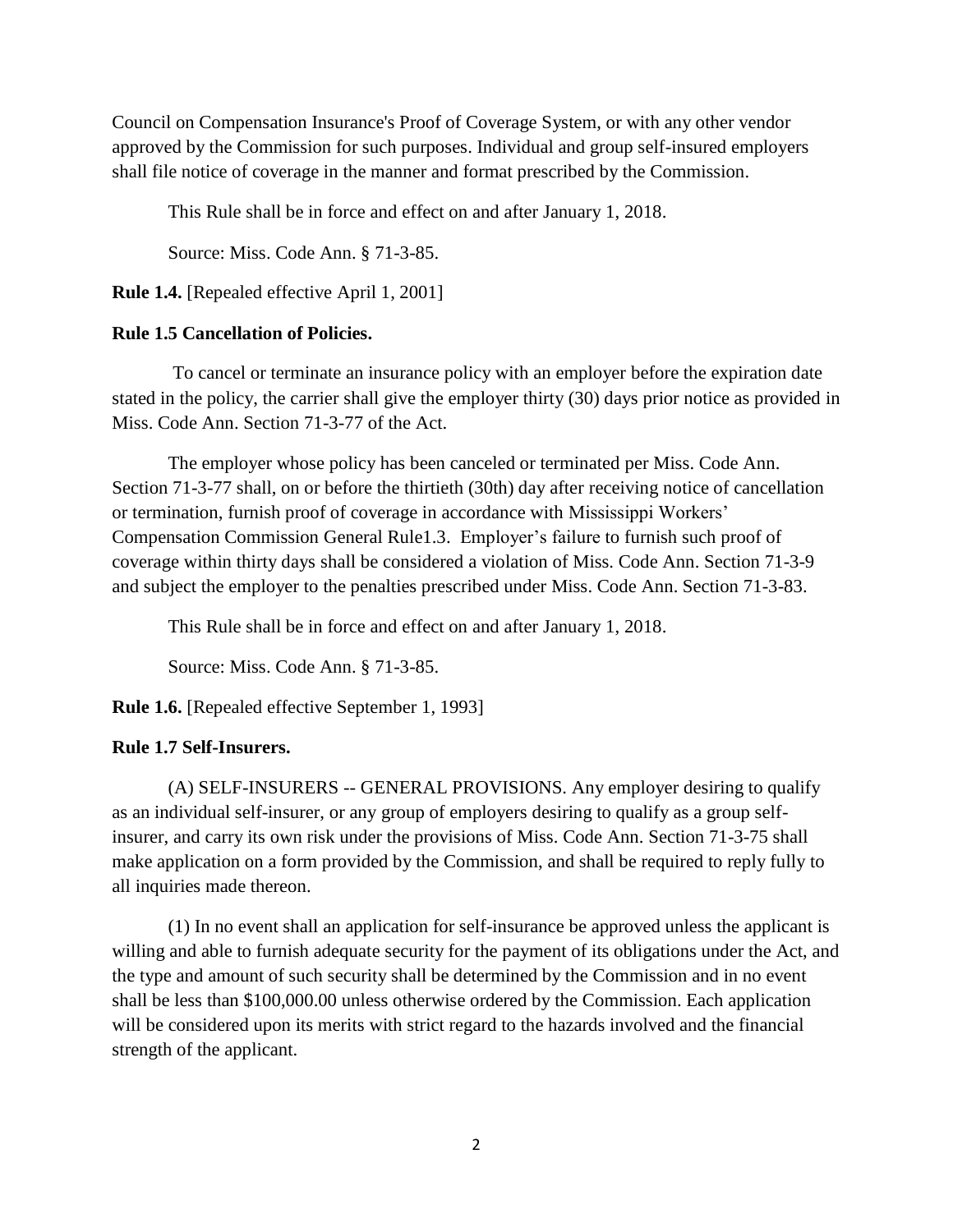(2) No record or any information concerning the solvency and financial ability of any applicant for self-insurance, or of any approved individual self-insurer or group self-insurer, and no other information which is deemed confidential by other provisions of law, which is acquired by the Commission, shall be subject to public inspection. However, such information shall be made available to the Guaranty Association in the instance of a self-insurer in default pursuant to Miss. Code Ann. Sections 71-3-151 through 71-3-181.

(3) Upon approval of any application submitted hereunder, the Commission may continually monitor the financial status and claim liabilities of the self-insurer, and may require, at the expense of the self-insurer, periodic financial, actuarial or other such audits, statements or reports as the Commission deems necessary to ensure that the financial status of the self-insurer remains satisfactory, that its liabilities remain adequately funded, and that its obligations under the compensation law are being promptly met. The Commission may require further or additional security from the self-insurer or institute proceedings requiring the self-insurer to show cause why its certificate of authority to act as a self-insurer should not be terminated. The Commission will notify the Individual Association of any such proceedings instituted against an individual self-insurer and of the basis for the Commission's decision to institute the proceedings.

(4) The security posted or the indemnity bond held by the Commission shall be for the benefit of, as applicable, the Mississippi Workers' Compensation Commission, the Mississippi Workers' Compensation Individual Self-insurer Guaranty Association, or the Mississippi Workers' Compensation Group Self-Insurer Guaranty Association, as security for the payment of the self-insurer's or group self-insurer's covered claims and other obligations under the Law; for the expenses incurred by either Association, as applicable, in evaluating, adjusting, defending, or settling the self-insurer's covered claims; and for any assessment made against the self-insurer pursuant to the Guaranty Association Act, Miss. Code Ann. Sections 71-3-151 through 181. The security posted or the indemnity bond held by the Commission shall also be for the benefit of the Commission to the extent of any assessment made against the self-insurer pursuant to the applicable provisions of the Act. Any bond or other security held by the Commission shall not be returned to a self-insurer or released any earlier than at least one (1) year after the last known claim against such self-insurer has been closed in accordance with the provisions of the Act. Prior to releasing or reducing or increasing by 30% or more any security or bond held in whole or part for the benefit of the Individual Association, the Commission will notify the Individual Association of the Commission's intent to release, reduce, or increase the security or bond.

(5) All self-insurers are required to furnish the Commission safety reports at least annually, according to the schedule or time fixed by the Commission. Such reports are to be made by a safety engineer or some other party competent to make safety surveys and reports, and shall be in the format prescribed by the Commission.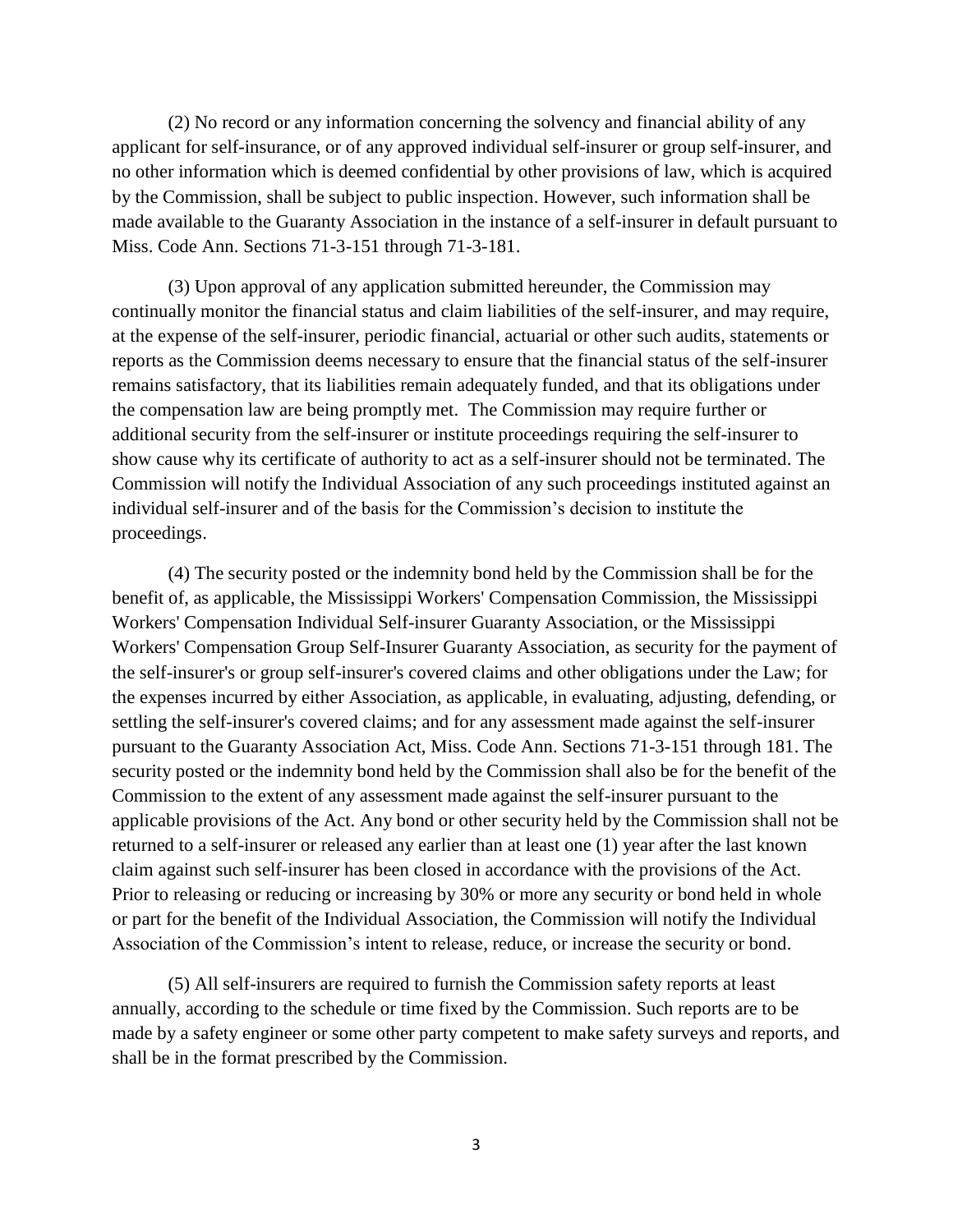(6) All self-insurers shall file with the Commission a statement of financial condition audited by an independent certified public accountant six months after the end of the selfinsurer's fiscal year. At the same time, each individual self-insurer shall file with the Commission (a) an addendum or update to the individual self-insurer's application for selfinsurance, in accordance with a form prescribed or approved by the Commission; and (ii) proof of specific and/or aggregate excess insurance that is in a form and in an amount by an insurance company acceptable to the Commission and that names the Individual Association as an additional insured in the event of the self-insurer's insolvency or default. All group self-insurers must also comply with any and all annual reporting requirements set forth in Part B of this Rule.

Additionally, at least every three years, or more often if prescribed by the Commission, every individual self-insurer shall file an actuarial report with the Commission from a Member of the American Academy of Actuaries or other Commission approved qualified loss reserve specialist, a statement which shall include, but not be limited to, the amount of actuarially appropriated reserves for (1) known Mississippi claims and expenses associated therewith, and (2) Mississippi claims incurred but not reported and expenses associated therewith, which reserves shall be shown as liabilities. The group self-insurers shall submit these reports annually.

All applications and all renewals of certificates of authority for the right of self-insurance are granted upon the express condition that said self-insurers file by the prescribed due date all reports required of them by the Commission and that they comply with the plan of operation of the guaranty association to which they are members, in accordance with Mississippi Code § 71-  $3-165(3)$ .

(7) All self-insurers shall maintain specific and/or aggregate excess insurance coverage in an approved form providing statutory coverage with retention in an amount set by the Commission in the initial order approving their Certificate of Authority. A copy of the renewal policy shall be filed with the Commission within thirty (30) days of the policy inception date.

(B) GROUP SELF-INSURERS.

(1) **Authority to Act as a Workers' Compensation Self-Insurance Group.** No person, association or other entity shall act as a workers' compensation self-insurance group unless it has been issued an annual certificate of authority by the Mississippi Workers' Compensation Commission. Such certificate of authority must be renewed annually on or before the anniversary date of the original award of group self-insurance.

# (2) **Qualifications for Initial Approval and Continued Authority to Act as a Workers' Compensation Group.**

a. Before a group of employers may file an application to act as a self-insurer, they must demonstrate the need to form such a group to the satisfaction of the Commission. The potential group self-insurer must show cause as to why a new group self-insurer should be approved. This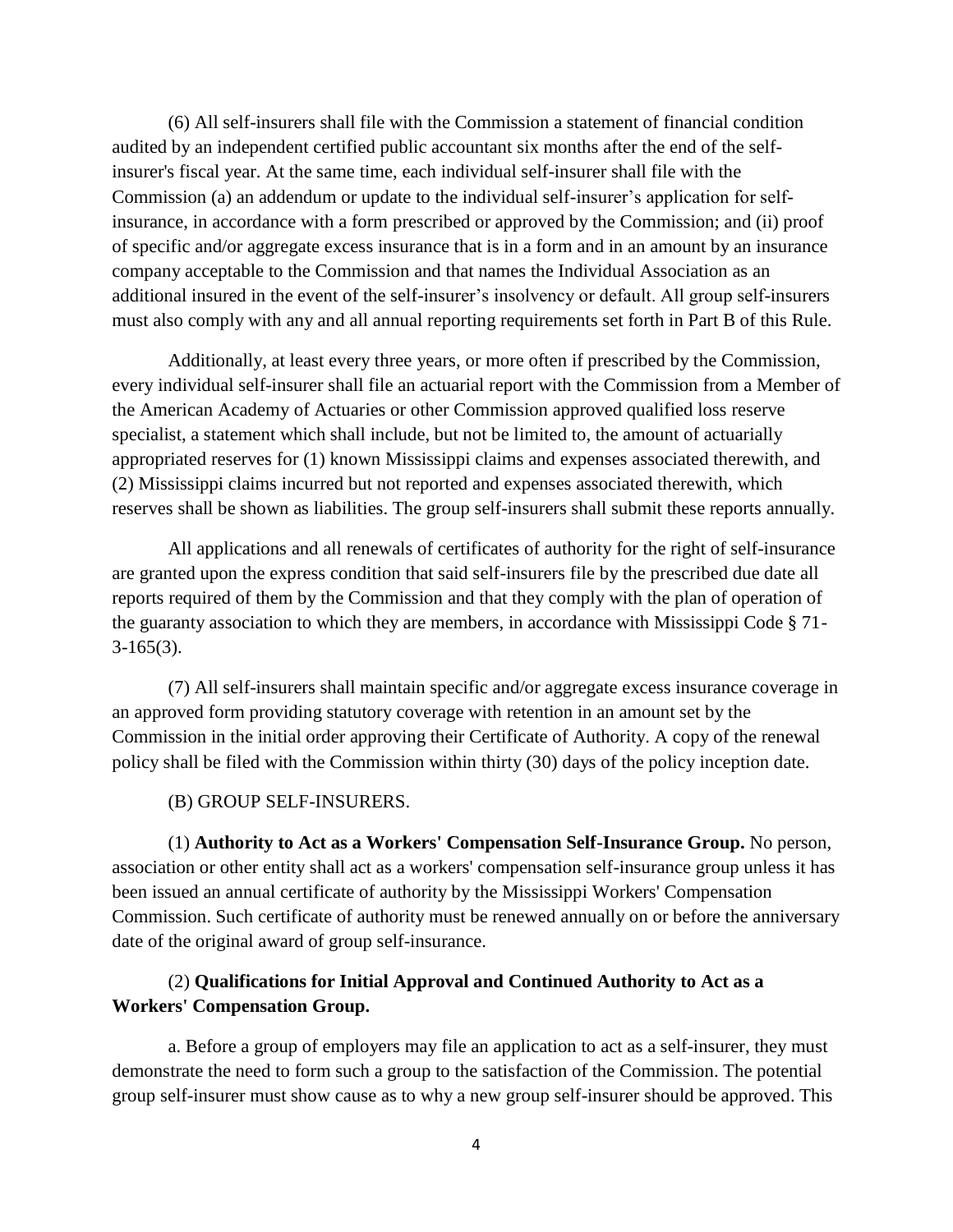may be through written presentation, oral, or both, at the direction of the Commission. Once the Commission approves the demonstration of need to form a group self-insurer, the proposed selfinsurance group shall file with the Commission its application for a certificate of approval accompanied by a non-refundable filing fee in the amount of Five Thousand Dollars (\$5,000.00). The application shall include the group self-insurer's name, location of its principal office, date of organization, name and address of each member, together with the following:

(1) A copy of the articles of association, if any;

(2) A copy of the bylaws of the proposed group self-insurer;

(3) A copy of agreements with the administrator and with any and all service companies;

(4) A copy of the agreement between the group self-insurer and each member securing the payment of workers' compensation benefits, which shall include provisions for payment of assessments as provided by Law;

(5) Designation of the initial board of trustees and administrator;

(6) The address in this State where the books and records of the group self-insurer will be maintained;

(7) A pro-forma financial statement and any other documents required by the Commission on forms acceptable to the Commission showing the financial ability of the group self-insurer to pay workers' compensation obligations of its members;

(8) Proof of payment to the group self-insurer by each member of not less than 25% of that member's first year of estimated annual premium as defined by the Commission on a date prescribed;

(9) Public group self-insurers must submit authorization from the governing authorities of each proposed member allowing participation in such a group self-insurance program with other political subdivisions or state agencies, boards, commissions or other public entities;

(10) Rates, Rating Plans, (including all rating elements and formulas, e.g., experience rating factors, discounts, Schedule Rating Plans, etc.) Premium payment plans and classes of business to be written must be submitted for, and approved by the Commission, prior to a certificate of authority being issued.

b. To maintain its certificate of approval for group self-insurance, the group self-insurer must comply with the following provisions and supply the following items to the Commission:

(1) A combined net worth of all members of at least \$1,000,000.00;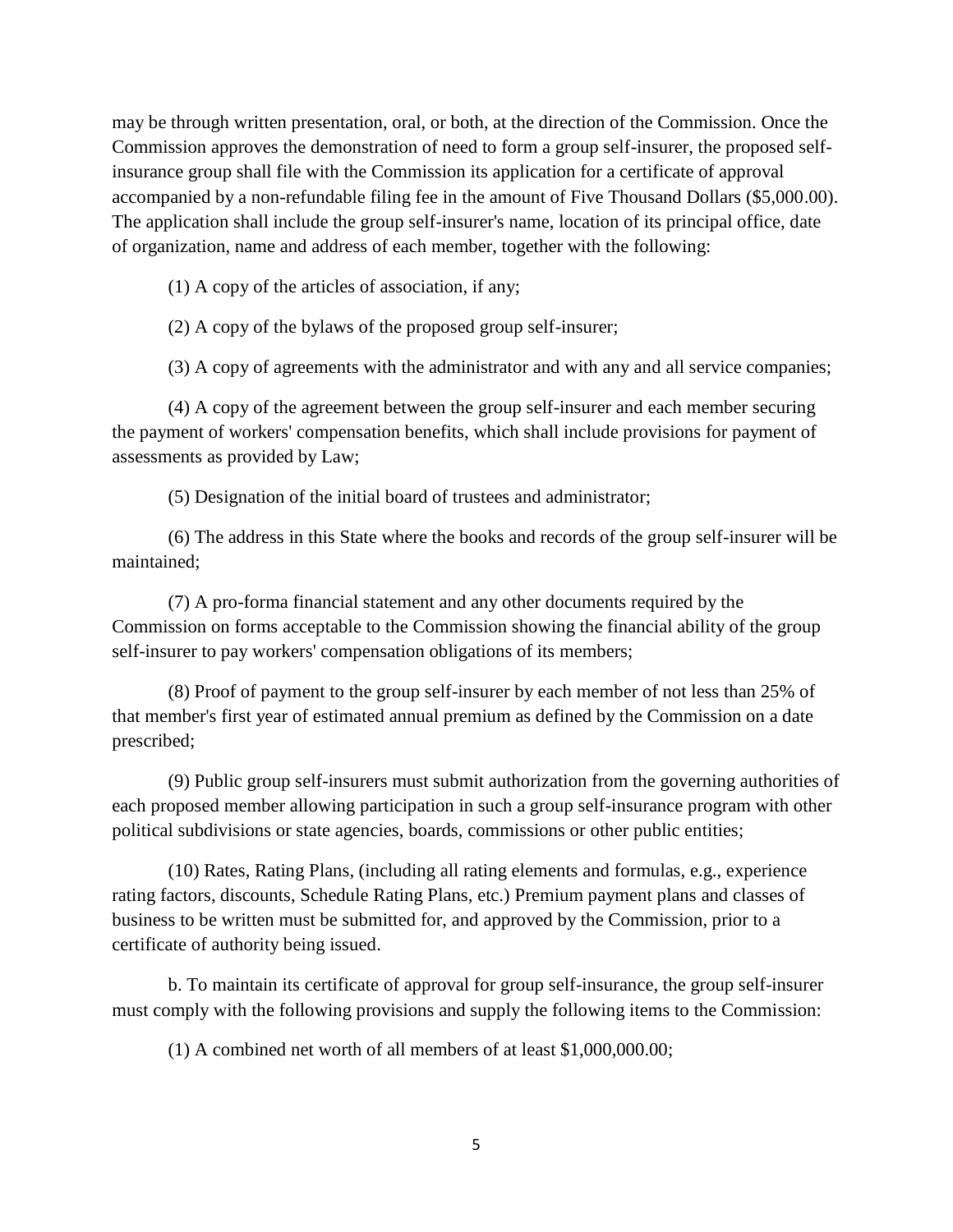(2) Each group self-insurer shall submit to the Commission a statement of financial condition audited by an independent certified public accountant, approved by the Commission, six months after the end of the group self-insurer's fiscal year. The financial statement shall include actuarially appropriated reserves for (a) known claims and expenses associated therewith, (b) claims incurred but not reported and expenses associated therewith, (c) unearned premiums and (d) bad debt, which reserves shall be shown as liabilities;

(3) An actuarial opinion regarding reserves for (a) claims and expenses associated therewith and (b) claims incurred but not reported and expense associated therewith shall be submitted to the Commission included in the audited financial statement;

(4) Rates, Rating Plans, (including all rating elements and formulas, e.g., experience rating factors, discounts, Schedule Rating Plans, etc.) Premium payment plans and classes of business to be written must be submitted to the Commission at least ninety (90) days prior to the renewal date in order for the group self-insurer's certificate of authority to be renewed.

(5) Unless relieved by the Commission, an actuarial rate analysis will be performed annually and presented to the Commission in conjunction with the submission of the items mentioned in part (b) (4) above. This analysis will include all classes to be written by the group self-insurer. The actuarial opinions and rate analysis shall be given by a Commission-approved Member of the American Academy of Actuaries or other Commission-approved qualified loss reserve specialist as defined in the annual statement adopted by the National Association of Insurance Commissioners, or any other qualified entity approved by the Commission.

(6) Security against all unpaid claims and other liabilities in case of insolvency as prescribed by the Commission which shall be provided by either a surety bond, financial security endorsement, guaranty agreement, or such other security as may be required by the Commission, continued membership and payment into the self-insurance guaranty fund in an amount specified by the Commission, or any combination thereof. The Commission may adjust from time to time the requirements for the amount of security based on differences among group self-insurers in their size, types of employment, years in existence, financial status or other relevant factors;

(7) Specific and/or aggregate excess insurance in a form and in an amount by an insurance company acceptable to the Commission;

(8) An indemnity agreement jointly and severally binding the group self-insurer and each member thereof to meet the workers' compensation obligations of each member. The indemnity agreement shall be in a form prescribed by the Commission;

(9) A fidelity bond for the administrator in a form and amount acceptable to the Commission.

# (3) **Examinations.**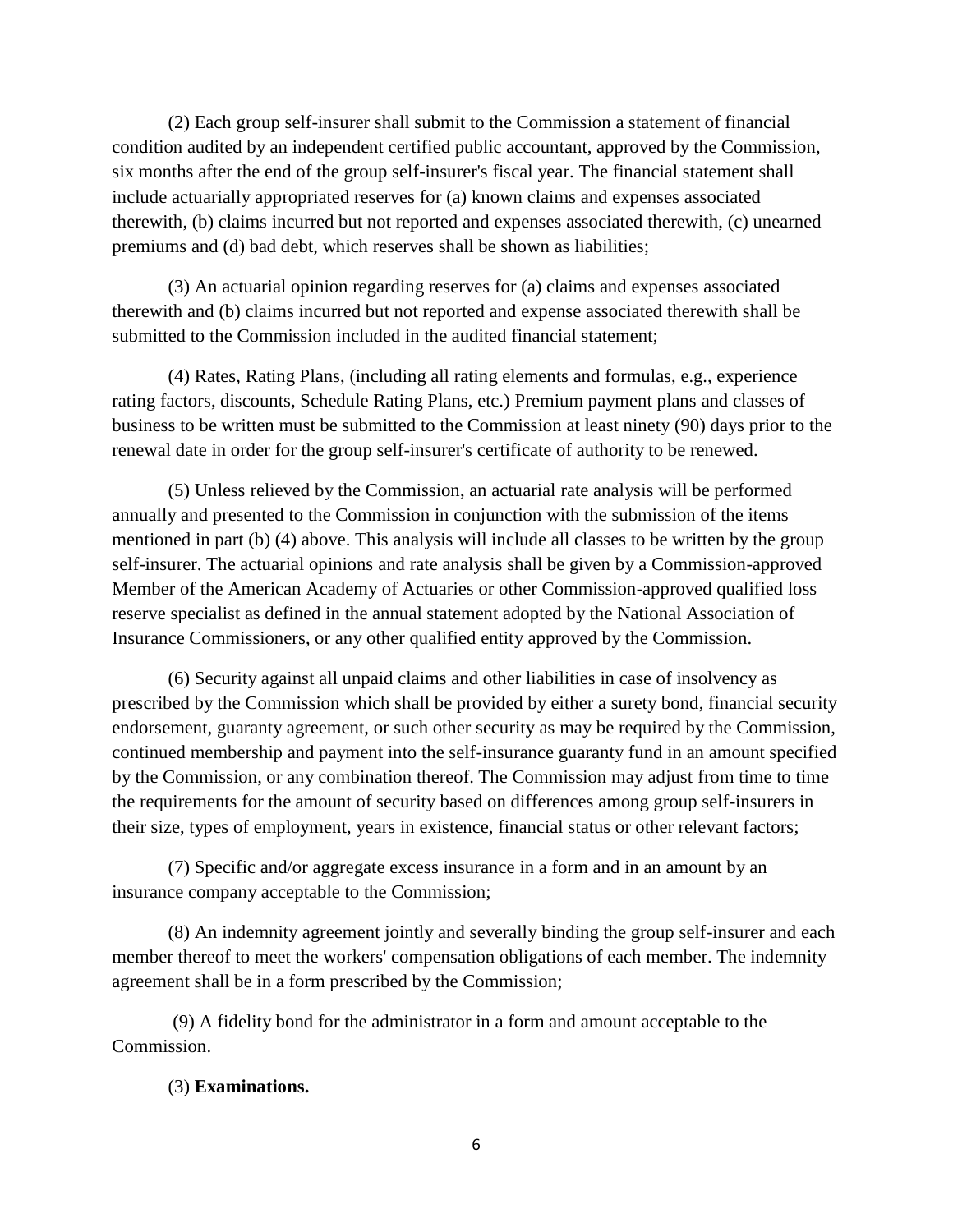The Commission may examine the affairs, transactions, accounts, records, assets and liabilities of each group self-insurer as often as the Commission deems advisable. The expenses of such examinations shall be assessed against the group self-insurer.

## (4) **Board of Trustees: Membership, Powers, Duties, Prohibition.**

Each group self-insurer shall be operated by a board of trustees which shall consist of not less than five persons whom the members of a group self-insurer elect for stated terms of office. At least two-thirds of the trustees shall be employees, officers, or directors of members of the group self-insurer. The group self-insurer's administrator, service company or any owner, officer, employee of, or any person affiliated with such administrator or service company shall not serve on the board of trustees of the group self-insurer. All trustees shall be residents of the state of Mississippi or officers of corporations authorized to do business in the state of Mississippi. The board of trustees of each group self-insurer shall ensure that all claims are paid promptly and shall take all necessary precautions to safeguard the assets of the group self-insurer.

a. The board of trustees shall:

(1) Maintain responsibility for all monies collected or disbursed from the group selfinsurer. Unless otherwise required by the Commission at least 70% of the premium as determined by the Commission shall be for the sole purpose of paying claims, allocated claims expenses, reinsurance or excess insurance, and special fund contributions, including second injury and other loss related funds. The remaining premium shall be for the payment of taxes, general regulatory fees, and assessments, and administrative costs. The Commission may approve an administrative fund account of more than 30% and a claims fund account of less than 70% only if the group self-insurer shows to the Commission's satisfaction that (a) more than 30% is needed for an effective safety and loss control program or (b) the group self-insurer's aggregate excess insurance attaches at less than 70%;

(2) Maintain minutes of all board meetings and make such minutes available to the Commission;

(3) Designate an administrator to carry out the policies established by the board of trustees, provide day to day management of the group self-insurer, and delineate in the written minutes of its meetings the areas of authority it delegates to the administrator;

(4) Retain an independent certified public accountant to prepare the statement of financial condition as required by the Commission;

(5) Adopt and be responsible for maintaining an investment policy which will permit no more than 30% of investments in equities, unless otherwise approved by the Commission.

b. The board of trustees shall not: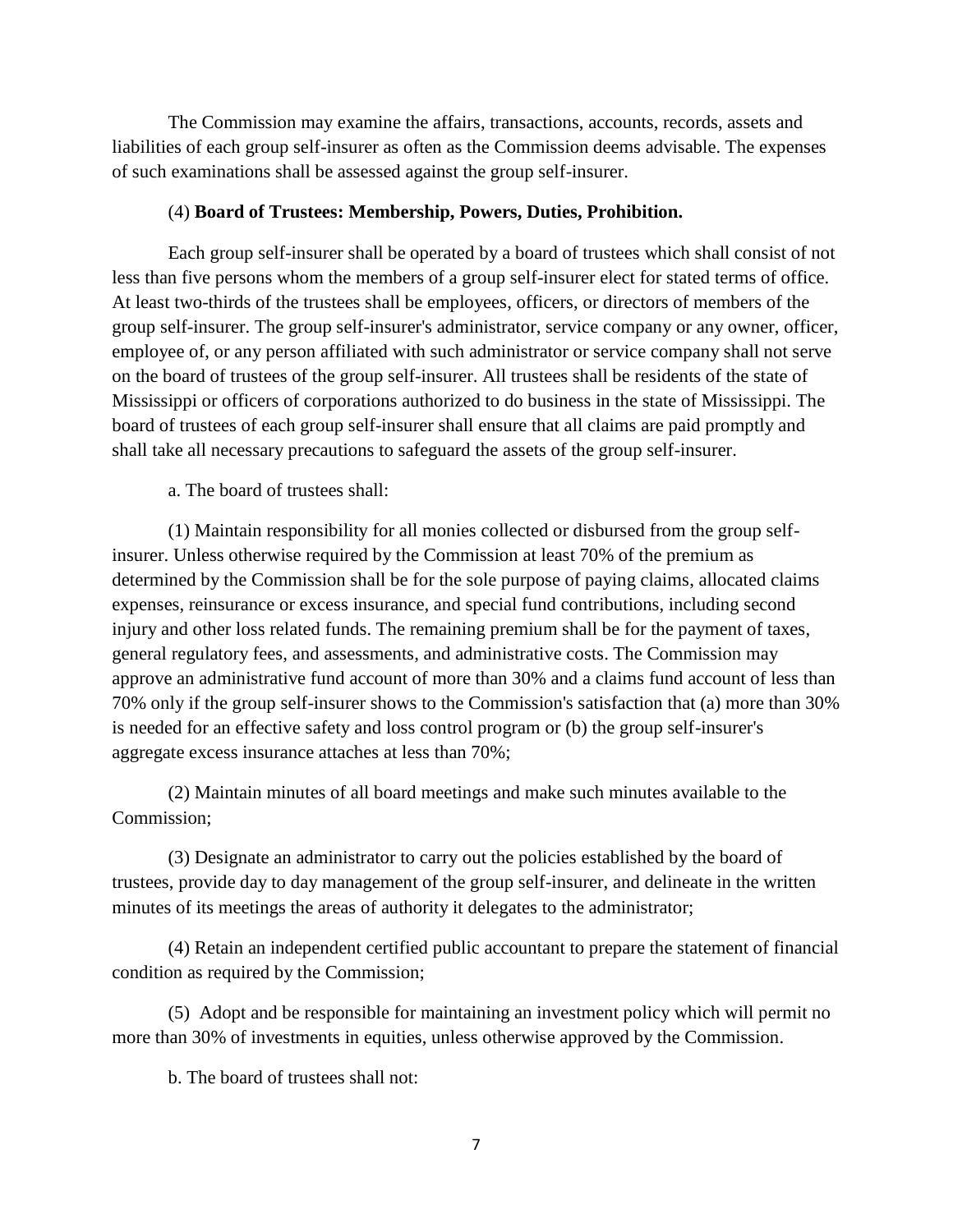(1) Extend credit to individual members for payment of a premium except pursuant to payment plans approved by the Commission;

(2) Borrow any monies from the group self-insurer or in the name of the group selfinsurer except in the ordinary course of business, without first advising the Commission of the nature and purpose of the loan and obtaining prior approval from the Commission.

# (5) **Group Membership; Termination and Liability.**

a. An employer joining a workers' compensation self-insurance group after the group self-insurer has been issued a certificate of approval shall (1) submit an application for membership to the board of trustees or its administrator and (2) enter into the indemnity agreement required by this Rule. Membership takes effect no earlier than each member's date of approval. The application for membership and its approval shall be maintained as permanent records of the board of trustees.

b. Individual members of a group self-insurer shall be subject to cancellation by the group self-insurer pursuant to the by-laws of the group. In addition, individual members may elect to terminate their participation in the group. The group self-insurer shall notify the Commission of the termination or cancellation of a member within ten (10) days and shall maintain coverage of each canceled or terminated member for thirty (30) days after such notice, at the terminating member's expense, unless the group self-insurer is notified sooner that the canceled or terminated member has procured workers' compensation insurance, has become an approved individual self-insurer, or has become a member of another group self-insurer. The Commission may terminate any member of a group self-insurer. Any member that owes undisputed premium or assessment to a group self-insurer will be prohibited from joining any other self-insurance groups or becoming a self-insurer until such debt is paid.

c. The group self-insurer shall pay all workers' compensation benefits for which each member incurs liability during its period of membership. A member who wishes to terminate its membership or is canceled by a group self-insurer remains jointly and severally liable for workers' compensation obligations of the group self-insurer and its members which were incurred during the canceled or terminated member's period of membership.

d. A group self-insurer member is not relieved of its workers' compensation liabilities incurred during its period of membership except through payment by the group self-insurer or the member of required workers' compensation benefits and other assessments or liabilities.

e. The insolvency or bankruptcy of a member does not relieve the group self-insurer or any other member of liability for the payment of any workers' compensation benefits or assessments and liabilities incurred during the insolvent or bankrupt member's period of membership.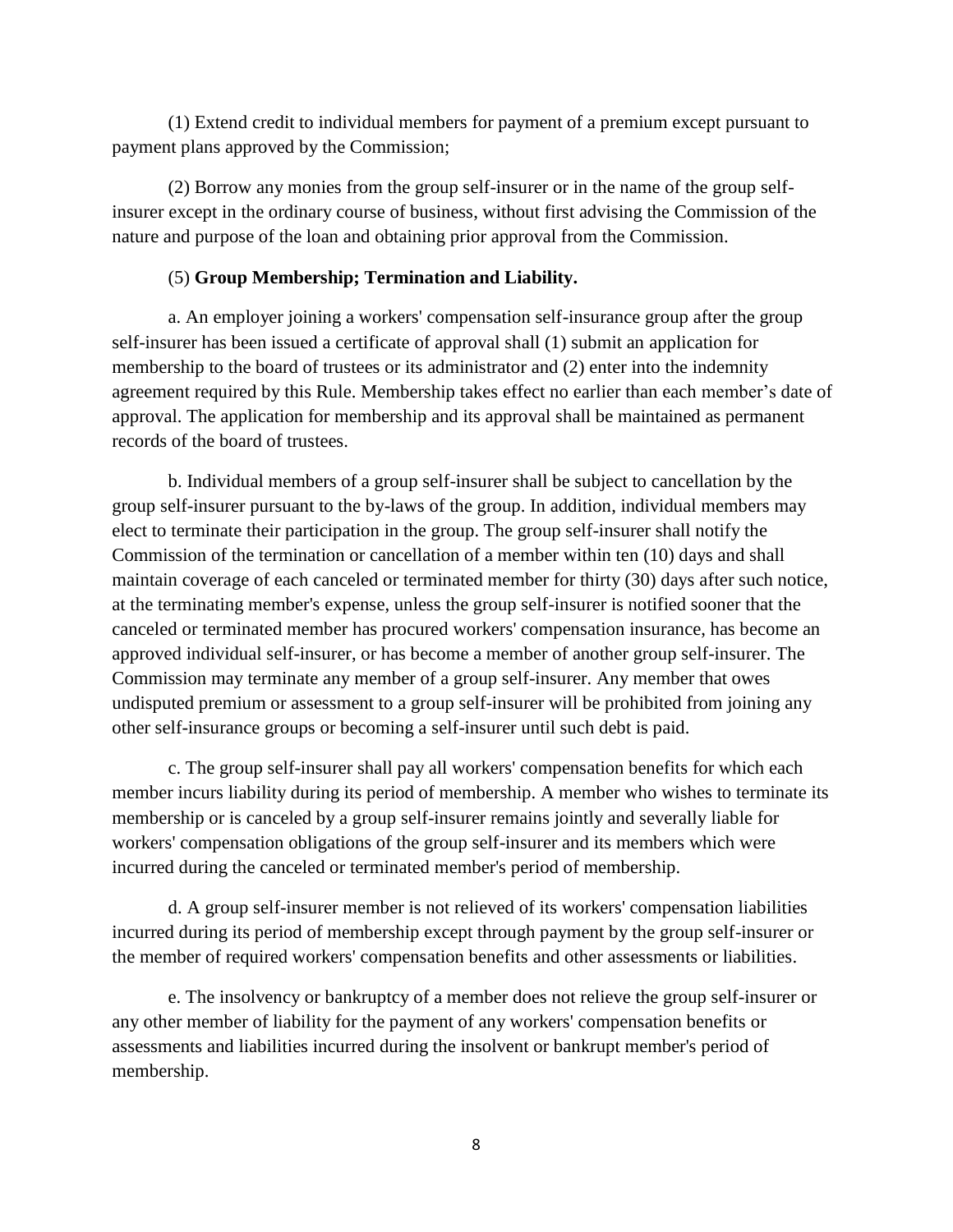### (6) **Service Companies.**

No service company or its employees, officers or directors shall be an employee, officer, or director of, or have either a direct or indirect financial interest in, an administrator. No administrator or its employees, officers or directors shall be an employee, officer or director of, or have either a direct or indirect financial interest in, a service company. All contracts shall be made available to the Commission upon request.

# (7) **Other Reports.**

a. The Commission may prescribe the format and frequency of other reports which may include, but shall not be limited to, payroll audit reports, summary loss reports (loss runs), and quarterly financial statements.

b. The Commission may also prescribe that information be submitted in a data form to the Commission so that the Commission may prepare its own reports and to satisfy oversight responsibility. In any case, non-cooperation, incomplete or improper submissions may result in hearing for revocation.

### (8) **Rates and Reporting of Rates.**

a. Each group member shall be audited at least annually, unless relieved by the Commission, and by an auditor acceptable to the Commission to verify proper classification, experience rating, payroll and rates. A group self-insurer or any member thereof may request a hearing and review by the Commission on any objections to the classifications, experience rating, payroll or rates. The Commission may, in its discretion, convene a hearing for such purpose or consider the request without a formal hearing. If the Commission determines that as a result of an improper classification, a member's premium is insufficient, the Commission may order the group self-insurer to assess that member an amount equal to the deficiency. If the Commission determines that as a result of an improper classification a member's premium is excessive the Commission may order the group self-insurer to refund to the member the excess collected. The Commission may grant such other relief as may be appropriate under the circumstances. The audit shall be at the expense of the group self-insurer.

### (9) **Refunds.**

a. Any monies for a fund year in excess of the amount necessary to fund all obligations for that fund year may be declared to be refundable by the board of trustees with the approval of the Commission.

b. Each member shall be given a written description of the refund plan at the time of application for membership. A refund for any year shall be paid only to those employers who remain participants in the group for the entire fund year for which such refund has been approved. However, payment of a refund based on a premium fund year shall not be contingent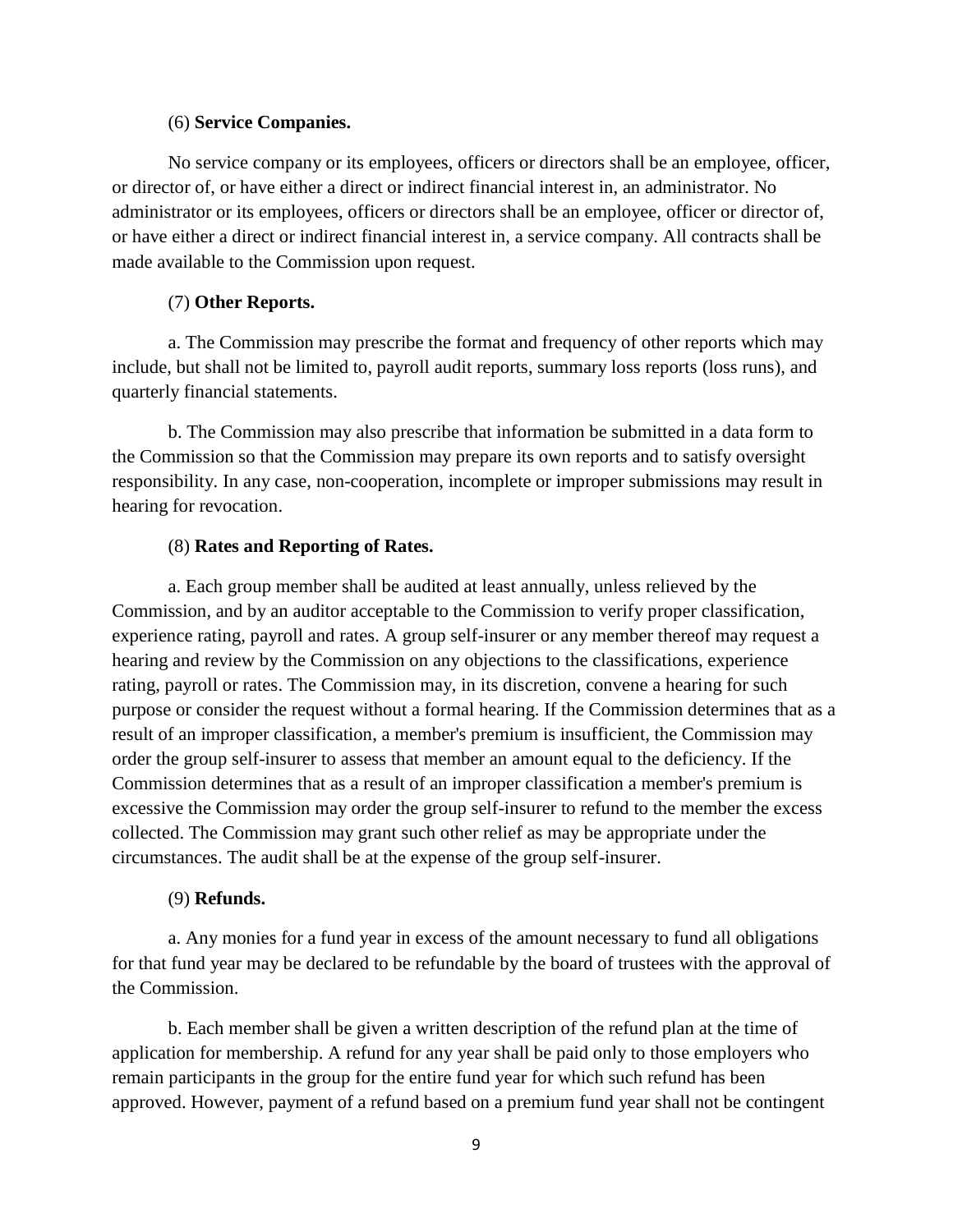on continued membership in the group after that fund year for which such refund has been approved.

# (10) **Payment of Premium.**

a. Each group self-insurer shall establish a premium payment plan which is filed with and approved by the Commission.

b. Each group self-insurer shall establish and maintain bad debt reserves based on the historical experience of the group self-insurer or other group self-insurers.

# (11) **Deficits and Insolvencies.**

a. If the assets of a group self-insurer are at anytime found by the Commission to be insufficient to enable the group to discharge its legal liabilities and other obligations and to maintain the reserves required of it under the Mississippi Workers' Compensation Act and the provisions herein, it shall immediately levy an assessment upon its members for the amount needed to make up the deficiency.

b. In the event of a deficiency in any fund year, such deficiency shall be made up immediately, either from (1) surplus from a fund year other than the current fund year, (2) administrative funds, (3) assessments of the membership, if ordered by the group self-insurer or the Commission, or (4) such alternate method as the Commission may approve or direct. The Commission shall be notified prior to any transfer of surplus funds from one year to another.

c. The Commission may deem a group self-insurer insolvent if:

(1) it fails to make and collect the assessments to overcome Commission recognized deficiencies; or

(2) it is unable to pay its outstanding lawful obligations as they mature in the regular course of business, as may be shown either by an excess of its required reserves and other liabilities over its assets or by its not having sufficient assets to reinsure all of its outstanding liabilities after paying all accrued claims and assessments owed by it.

The Commission shall levy an assessment upon the members of an insolvent group selfinsurer sufficient to discharge all liabilities of the group, including the reasonable cost of liquidation. The Commission may replace the current board of directors and/or administrator if necessary to collect outstanding liabilities and assessments through rehabilitation or liquidation of the fund.

# (12) **Revocation and Non-Renewal of Certificate of Authority.**

a. After notice and opportunity for a hearing, the Commission may revoke a group selfinsurer's certificate of approval or authority if (1) it is found to be insolvent, (2) fails to pay 9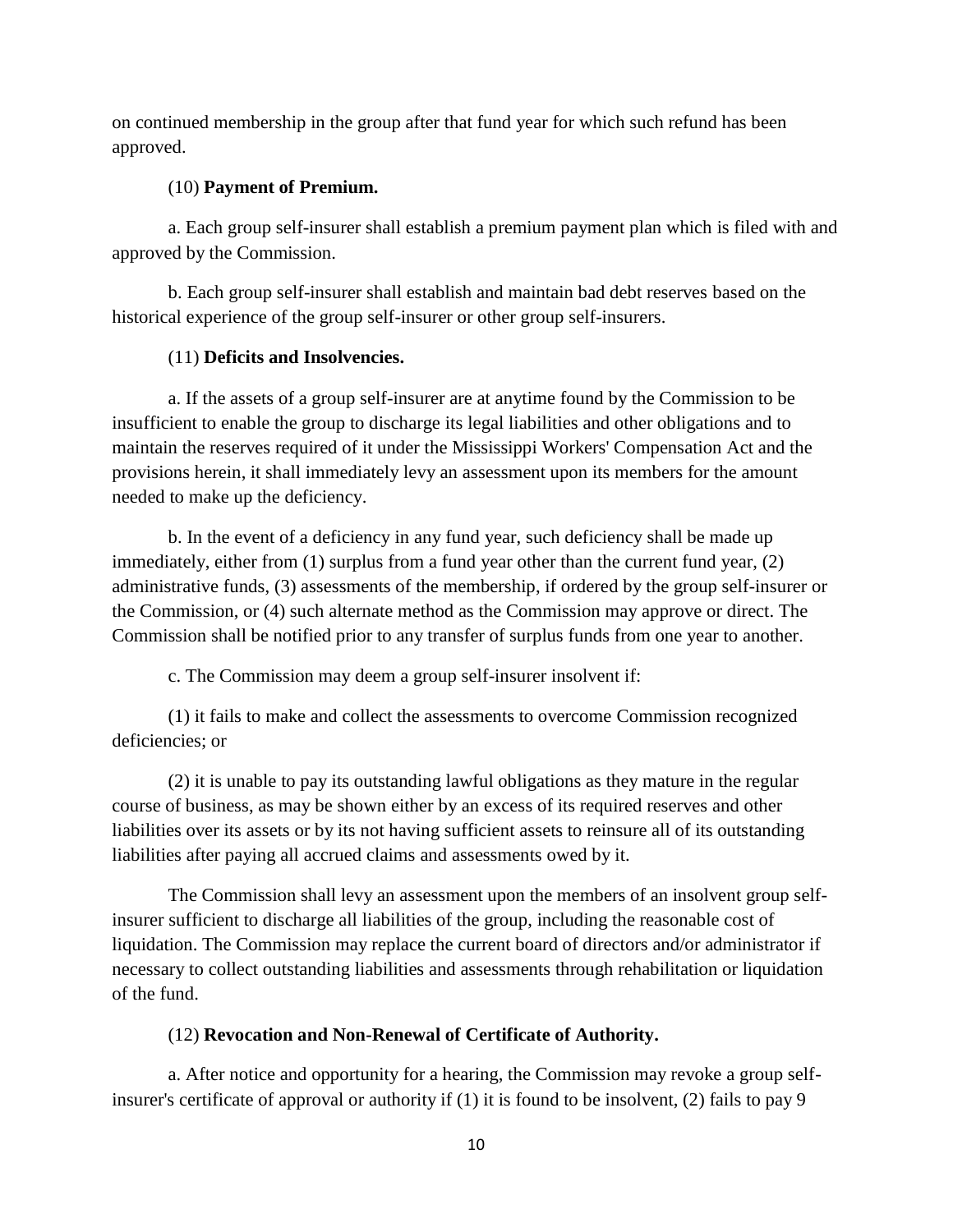assessments, fines, or other payments imposed upon it, (3) fails to comply with any of the provisions of the Mississippi Workers' Compensation Act or Rules promulgated thereunder, (4) any certificate of approval that was issued to the group self-insurer was obtained by fraud, (5) there was a material misrepresentation in the application for the certificate of approval, (6) the group self-insurer or its administrator has misappropriated, converted, illegally withheld, or refused to pay over upon proper demand any monies that belong to a member, or employee of a member, or a person otherwise entitled thereto and that may have been entrusted to the group self-insurer or its administrator in its fiduciary capacities, or (7) for other good cause.

b. Non-renewal of the annual certificate of authority shall be at the discretion of the commission and shall not require a hearing.

c. Any group self-insurer which ceases to act as a self-insurer shall remain subject to regulation by the Commission until such time as all claims are paid and an appropriate amount of time, as determined by the Commission, has passed to insure that no additional liability under the Act will be incurred. This Rule applies whether the privilege of self-insurance has been surrendered voluntarily, or has been lost through non-renewal, revocation or other act or occurrence. During this time of continuing regulatory oversight by the Commission, all reports required by the Commission will continue to be submitted by the group self-insurer as will any additional reports required by the Commission. The Commission maintains the ultimate responsibility for regulation throughout said process up to and including the installation of a new group self-insurer if the Commission so warrants, or final dissolution.

# (13) **Definitions.**

a. "Administrator" means an individual, partnership or corporation engaged by a workers' compensation group self-insurer's board of trustees to carry out the policies established by the group self-insurer's board of trustees and to provide day to day management of the group selfinsurer.

b. "Commission" means the Mississippi Workers' Compensation Commission.

c. "Service Company" means a person or entity which provides services not provided by the administrator, including but not limited to, (1) claims adjustment, (2) safety engineering, (3) compilation of statistics and the preparation of premium, loss and tax reports, (4) preparation of other required self-insurance reports, (5) development of members' assessments and fees, and (6) administration of a claim fund.

This Rule is effective from and after January 1, 2018.

Source: Miss. Code Ann. § 71-3-85.

# **Rule 1.8 Posting Notice of Coverage.**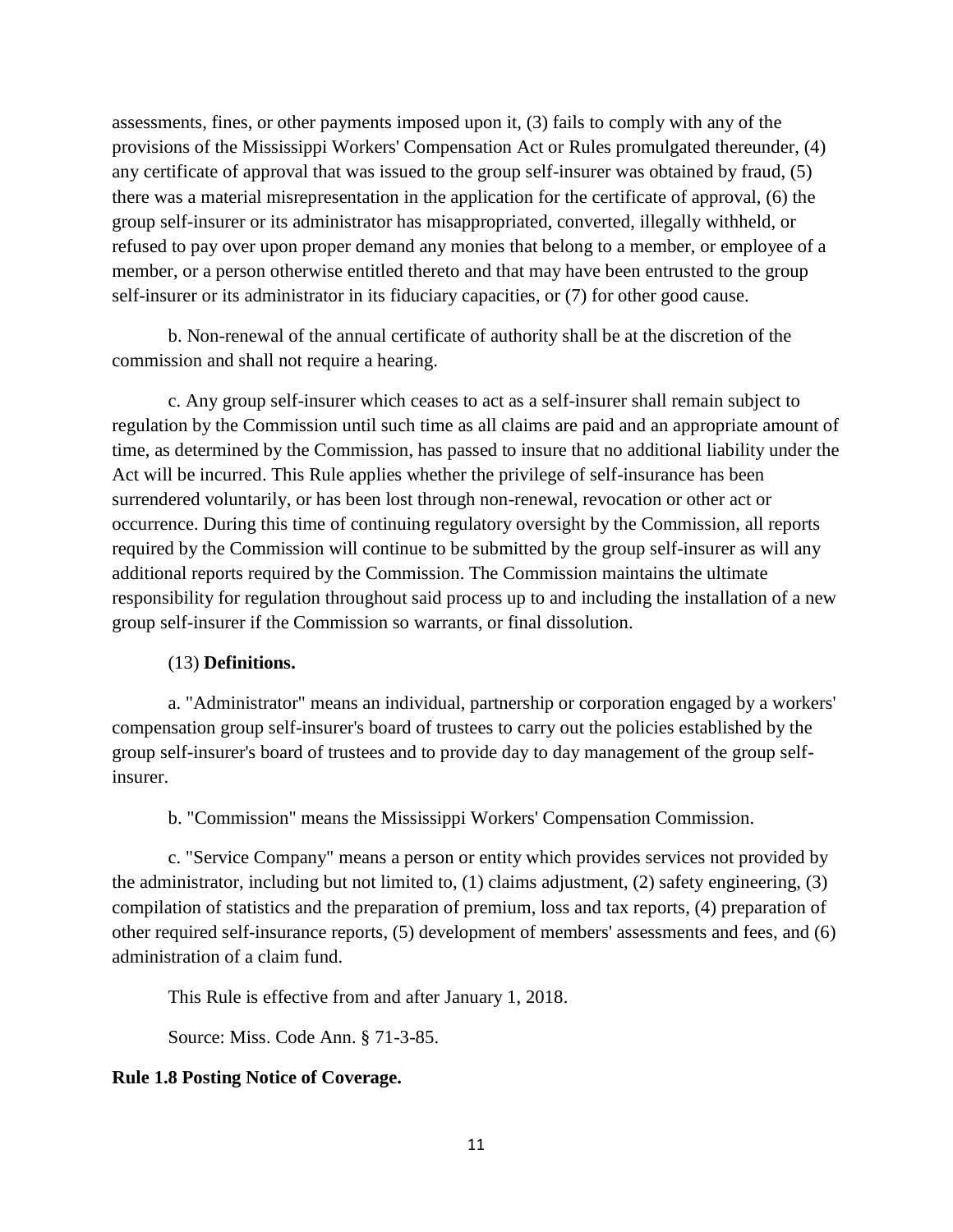Every employer operating under the provisions of the Mississippi Workers' Compensation Law shall keep in a conspicuous place in and about its place of business a "Notice of Coverage" form which measures at least 8 1/2 inches by 11 inches and which contains the following information:

I. The name, address and telephone number of the workers' compensation insurance carrier for the employer, or a statement that the employer is self-insured, if applicable;

II. The name, address and telephone number of the third party administrator, if any, or other office responsible for processing and paying the workers' compensation claims on behalf of the carrier or self-insured employer;

III. The effective dates of the workers' compensation insurance coverage or the selfinsurance certificate of authority which the employer maintains;

IV. The name of the person or representative affiliated with the employer to whom employees should provide notice of their injuries or illnesses; and

V. A statement that any person who willfully makes any false or misleading statement or representation for the purpose of obtaining or wrongfully withholding any benefits or payment under the Mississippi Workers' Compensation Law may be charged with violation of Miss. Code Ann. Section 71-3-69 and upon conviction be subjected to the penalties therein provided.

This Rule shall be in force and effect on and after January 1, 2018.

Source: Miss. Code Ann. § 71-3-85.

### **Rule 1.9 Selection of Medical.**

The employer shall select competent physicians, hospitals, and other attendance or treatment and immediately furnish such services, including all emergency services, to the injured employee. The injured employee shall have the right to accept the services furnished by the employer or, in his discretion, to select one (1) competent physician of his choosing and such other specialists to whom he is referred by his chosen physician to administer medical treatment according to the guidelines set forth in Miss. Code Ann. Section 71-3-15 (1) and the Commission's Medical Fee Schedule. Such physician(s) selected by the employer or the employee, including any authorized referral, shall be located in an area reasonably convenient to the place of the injury or the residence of the injured employee, and the medical services shall be reasonably suited to the nature of the injury.

The employer may have the injured employee examined by a physician or medical provider of its choice to evaluate temporary or permanent disability or medical treatment being rendered. If the employer desires such an examination, the employer must: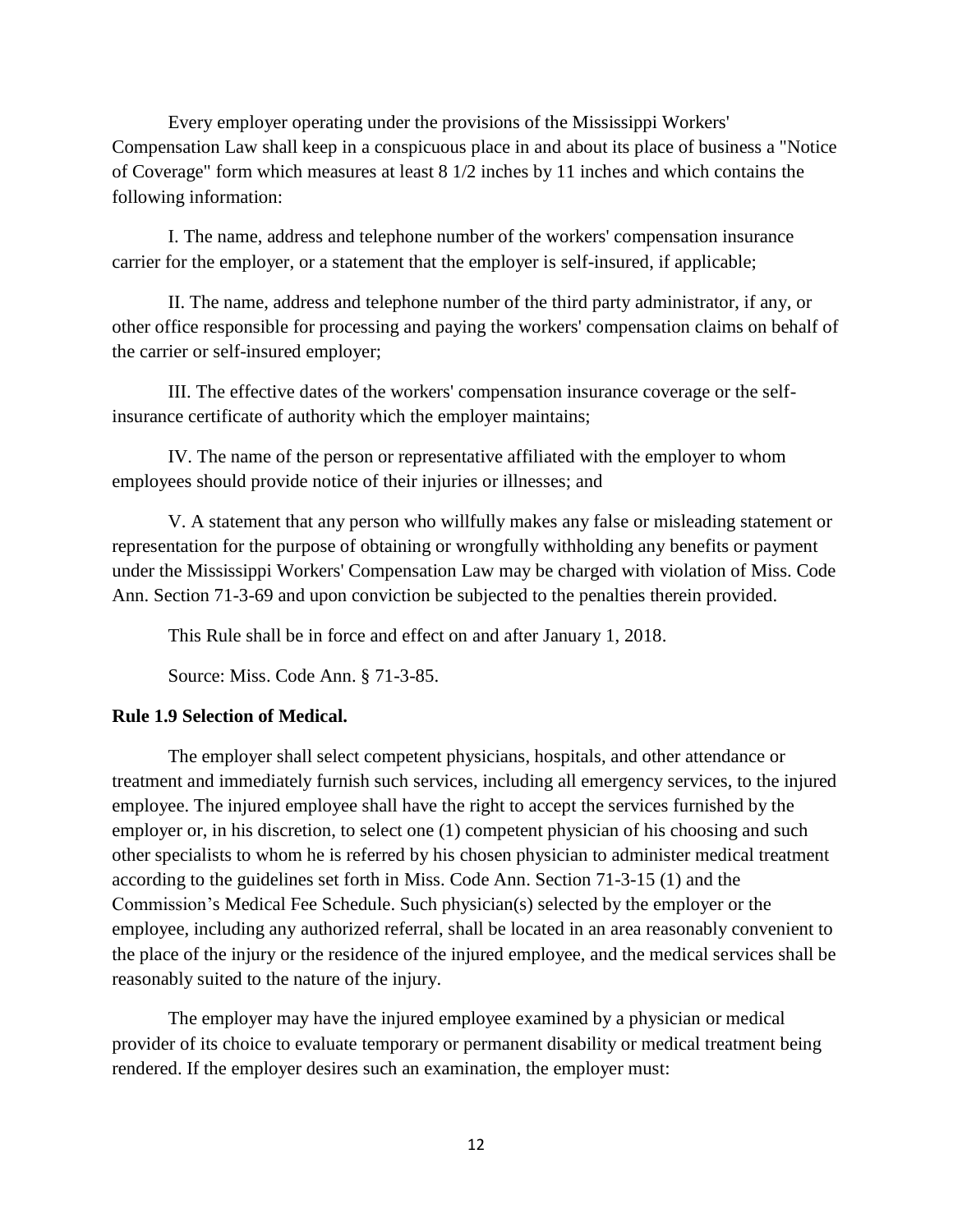a. make an appointment with the provider for the injured employee at a time reasonably convenient to the injured employee;

b. prepay mileage at the prevailing statutory rate;

c. pay all reasonable expenses for the attendance of the injured employee; and

d. pay the charges by the provider.

The Commission must be notified in writing of such appointment for the examination, and copies of all reports must be promptly furnished to the Commission and the injured employee.

If at any time the injured employee unreasonably refuses or fails to submit to such medical examination, the Commission or Administrative Judge may, by order, suspend the payment of future compensation during such time as such refusal continues; no compensation shall be paid at any time during the period of such suspension.

If any party of interest shows that the injured employee is suffering from improper medical attention or lack of medical treatment, the Commission or Administrative Judge may order further medical treatment at the employer's expense. If, during such period, the injured employee unreasonably refuses to submit to medical or surgical treatment, the Commission or Administrative Judge shall order the suspension of payment of compensation while such refusal continues.

Any hearing required by the Commission or Administrative Judge under this Rule may, in the discretion of the Commission or Administrative Judge, be held no sooner than five (5) days after notice to determine whether:

(1) compensation payments should be suspended for refusal or failure to submit to a medical examination or to proper medical treatment, or

(2) the injured employee is suffering from improper medical attention or lack of medical treatment.

Within twenty (20) days of each date of service, all treating and examining physicians shall:

(1) file HCFA 1500 with the Commission and with the employer or carrier, and

(2) attach all office or progress notes to the HCFA 1500 which shall specify

a. the date of maximum medical improvement,

b. any permanent impairment rating, and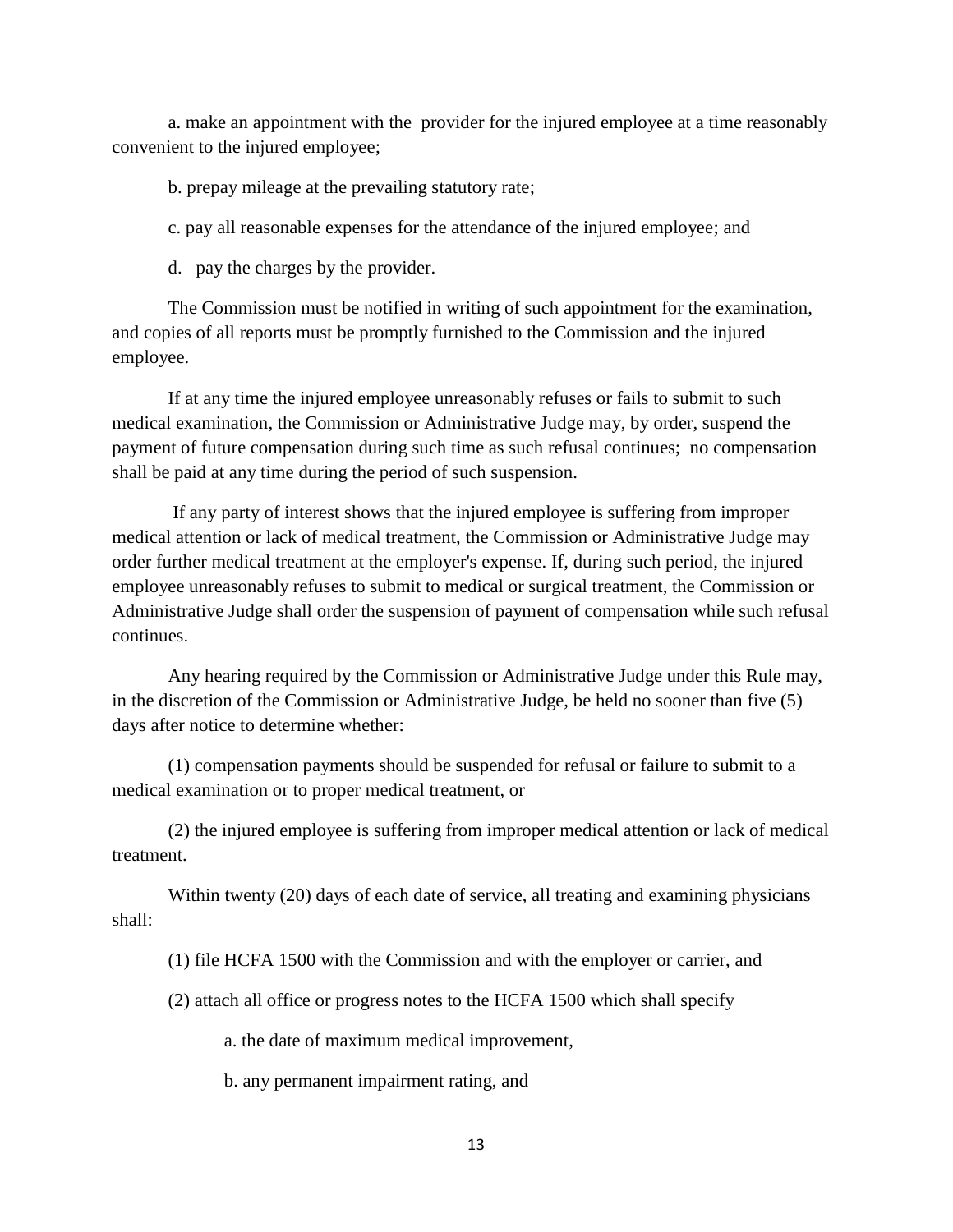c. any permanent work restrictions resulting from the work-connected injury.

A physician's failure to timely file complete reports may result in the claim for medical and surgical treatment being unenforceable against the employer unless excused by the Commission or Administrative Judge.

If an injured employee receives treatment at any Veterans Hospital, or at the expense of the State Division of Medicaid or the Mississippi Department of Rehabilitation Services because of a disability under the Workers' Compensation Act, the employer or its carrier shall not be liable for such medical treatment as in other cases, unless the officials of the Veterans Hospital, the Division of Medicaid or Department of Rehabilitation Services to whom the injured employee is referred comply fully with Miss. Code Ann. Section 71-3-15 and the Commission Rules.

This Rule shall be in force and effect on and after January 1, 2018.

Source: Miss. Code Ann. § 71-3-85.

## **Rule 1.10 Daily Rate of Compensation.**

All weekly compensation benefits payable for loss of time or other disability shall be based upon a five day work week so that the daily compensation benefit payable in any case shall be the total weekly compensation benefit divided by five (5).

This Rule shall be in force and effect on and after January 1, 2018.

Source: Miss. Code Ann. § 71-3-85.

# **Rule 1.11 Waiting Period.**

If the injured employee is paid in full for the date of the accident, disability should be computed as beginning the day after the date of accident. If the injured employee is not paid in full for the date of accident, disability should be computed as beginning as of the date of the accident.

To determine whether an injured employee has satisfied the waiting period requirement of Miss. Code Ann. Section 71-3-11 a day of disability shall be any day on which the injured employee is unable, because of injury, to earn the same wages as before the injury, and neither the five (5) day period of disability nor the fourteen (14) day period of disability has to consist of consecutive days.

This Rule shall be in force and effect on and after January 1, 2018.

Source: Miss. Code Ann. § 71-3-85.

# **Rule 1.12 Medical fees: Medical Dispute Resolution.**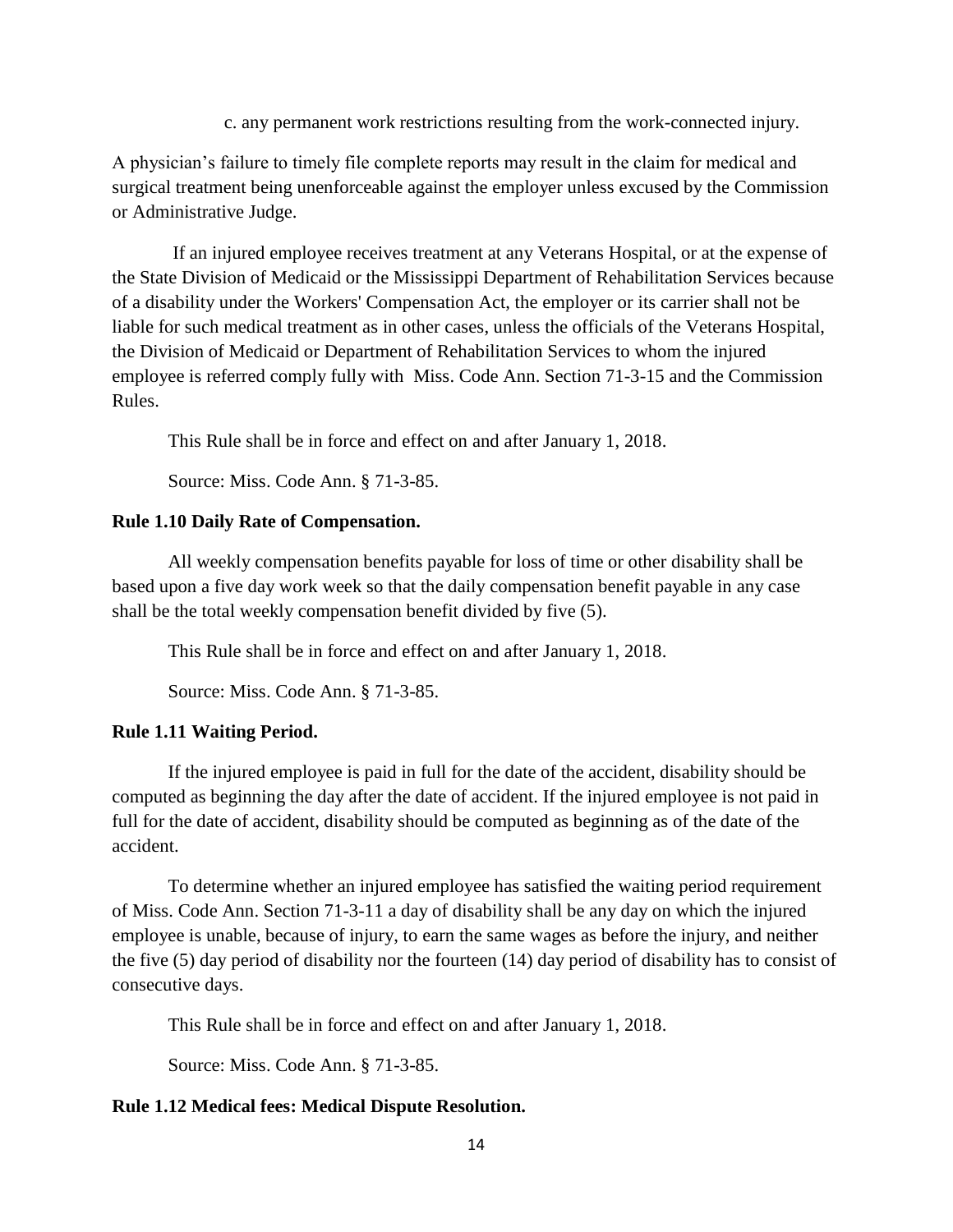The fees of physicians, hospitals, and other attendant parties must be

a. reasonable and measured according to the employee's need, and

b. within the guidelines established by the Commission in its Medical Fee Schedule pursuant to Miss. Code Ann. Section 71-3-15 (3).

The procedure for resolving fee disputes and other issues which arise from utilization, billing or payment of medical services is set forth in the Medical Fee Schedule, and is incorporated herein by reference. Please consult the most current edition of the Medical Fee Schedule for rules regarding fee and other dispute resolution.

This Rule shall be in force and effect on and after January 1, 2018.

Source: Miss. Code Ann. § 71-3-85.

## **Rule 1.13 Acceleration of Payments.**

Whether paying voluntarily or under an order, employer or carrier may accelerate payment of permanent partial disability benefits by tendering payment at the higher weekly rate of temporary total disability benefits until the full amount of permanent partial disability benefits has been paid.

If the parties elect to pay and receive such compensation at the accelerated rate, employer or carrier shall report how and when payments were accelerated on Form B-18 or on a statement attached to Form B-18.

After such election should the claimant request and the Commission or Administrative Judge approve payment of future compensation benefits in a partial or full lump sum, the employer/carrier's discount shall be computed as if there had been no such election -- as if claimant were to receive all future benefits at the original lesser weekly rate; i. e., the amount previously paid shall be subtracted from the total compensation benefits to which the claimant is entitled, and the difference shall be divided by the original lesser weekly benefit rate, thereby producing the number of weeks to be used in computing the discount.

If a partial lump sum payment is made after the payment of benefits at the accelerated rate, the remaining weekly benefits shall continue to be paid at the accelerated rate and shall begin immediately after the last payment of compensation received prior to the lump sum, so as not to interrupt the continuity of benefits.

This Rule shall be in force and effect on and after January 1, 2018.

Source: Miss. Code Ann. § 71-3-85.

### **Rule 1.14 Mileage.**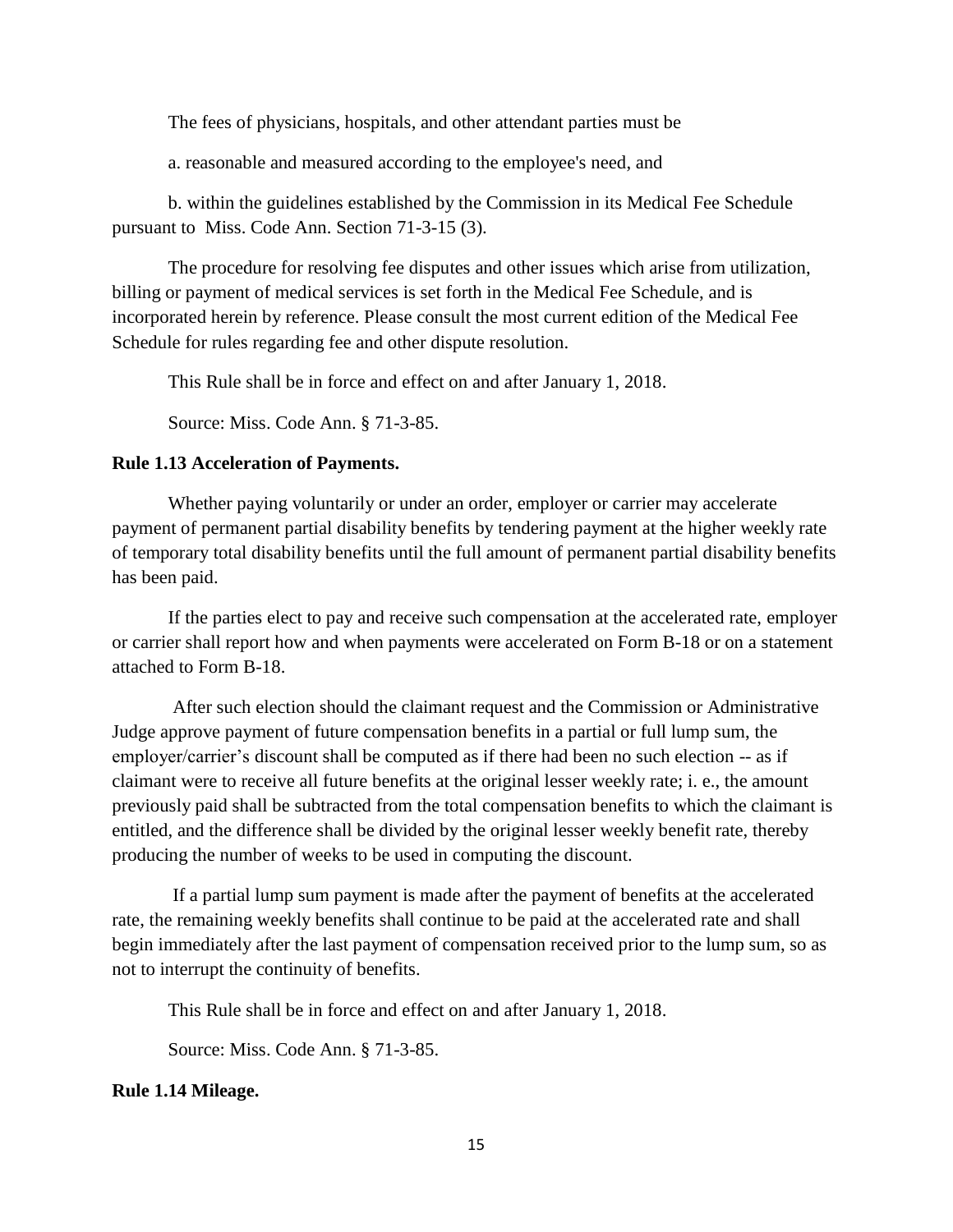Employer or carrier shall pay mileage at the rate authorized for state travel per Miss. Code Ann. Section 25-3-4 to:

a. witnesses who are subpoenaed in a proceeding before the Commission or whose depositions are taken,

b. claimants being interviewed by the Commission or an Administrative Judge for a compromise settlement or lump sum payment, and

c. claimants requiring medical treatment or attendance as prescribed in the Mississippi Workers' Compensation Law.

This Rule shall be in force and effect on and after January 1, 2018.

Source: Miss. Code Ann. § 71-3-85.

## **Rule 1.15 Inspection and Reproduction of Records.**

1. Each person has a right to inspect and reproduce any public record on file in the offices of the Commission, except those records expressly exempted by a statute or a Commission Rule.

(a) To insure protection of Commission records and to prevent interference with the regular duties of the Commission, all Commission claim files shall be made available for inspection and copying only in the offices of the Commission during usual business hours, provided:

(1) A written request marked "Request for Public Records" is submitted to the Secretary of the Commission;

(2) The written request sufficiently identifies the claim file by referencing the names of parties and/or the Commission file number; and

(3) The written request states the desired time for inspection and/or the number of copies sought.

On the requesting party's compliance with (1), (2) and (3) above, the Commission shall respond in writing by granting or denying the request within ten (10) working days after receipt of the request. A Commission response denying a "Request for Public Records" shall specifically state the grounds for the denial and shall remain on file with the Commission for three (3) years.

The Commission shall attach an estimate of its actual copy costs to its response to the "Request for Public Records." Actual costs to the Commission shall be determined as follows:

(1) For copies of records not required to be certified by the Commission, \$.50 per page;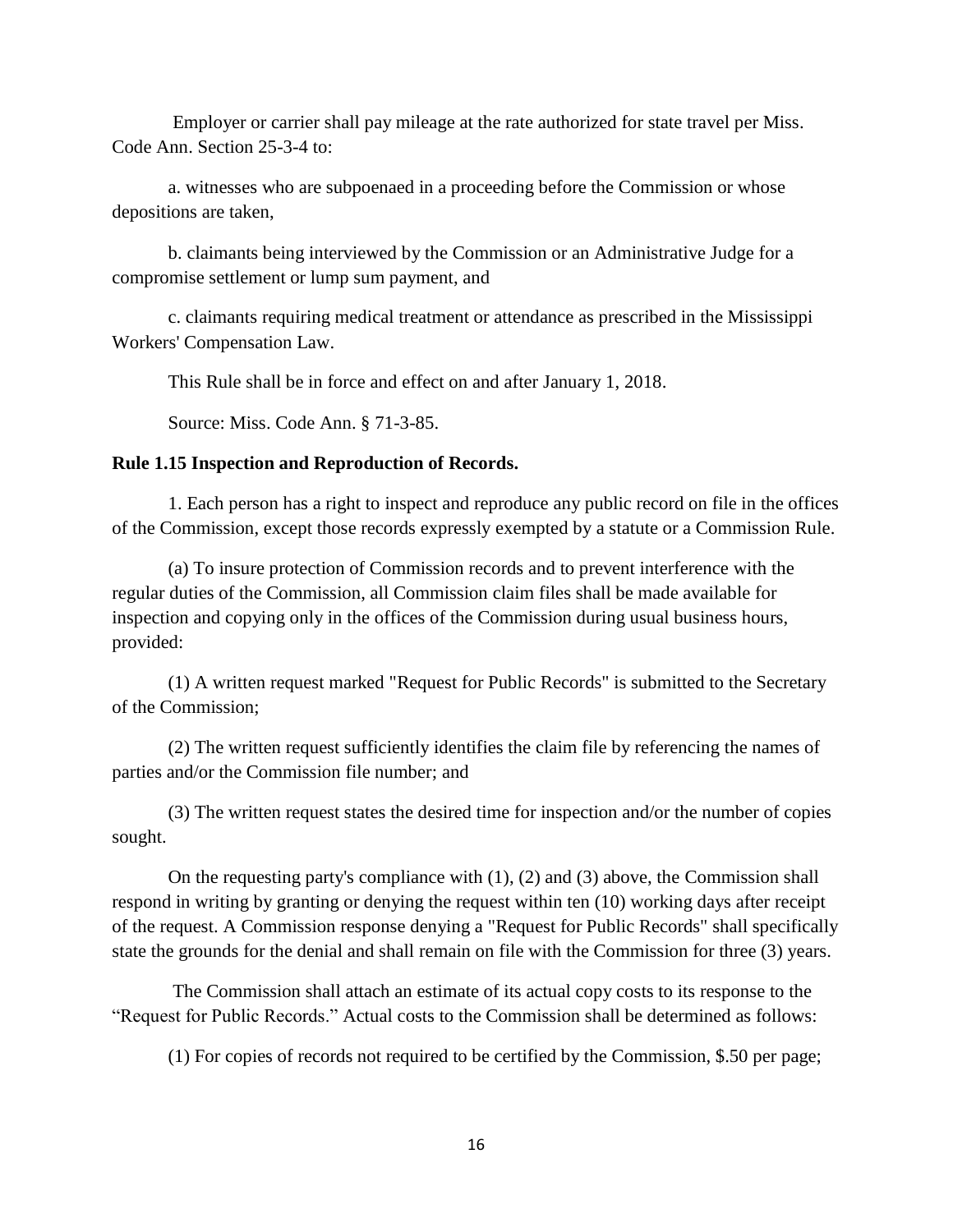(2) For certified copies of records, \$1.00 per page and \$3.50 for every certificate under seal affixed thereto;

(3) For copies of transcripts not required to be certified by the Commission, such cost per page shall be equal to the prevailing cost per page of transcripts in the trial courts of this state.

Within ten (10) business days after receiving payment of copy costs, the Commission shall supply machine copies of the material sought. The Commission may also elect to respond to a records request by making the requested records available for inspection in its offices or by electronically transmitting the records.

Any excess costs exceeding the previously paid estimated charges shall be due no later than ten (10) business days after Commission compliance with the request. Non-payment of estimated charges shall justify Commission denial of future requests.

(b) Notwithstanding any other provision contained herein, the Commission shall provide to any party to a claim a copy of any record in the file of such claim, including but not limited to, transcripts prepared for review by the Full Commission, at a charge of ten cents (\$.10) per page, with a minimum charge of five dollars (\$5.00).

2. As provided in Miss. Code Ann. Section 71-3-66 (1972), the following records are exempt from public disclosure under the Mississippi Public Records Act of 1983 and shall not be available for public inspection: medical reports, rehabilitation counselor reports and psychological reports on file with the Commission in controverted and non-controverted cases, insofar as they refer to accidents, injuries and settlements.

(a) Such information contained in controverted and non-controverted case files shall be made available only to the claimant or to the employer or its insurance carrier which is called upon to pay claimant compensation in the same or any other workers' compensation claim. However, such information shall be subject to inspection by proper representatives of the Social Security Administration, Medicaid Commission, Employment Security Commission, or other state or federal agency which, in the opinion of the Commission, can show a compelling state interest requiring disclosure. The Commission may also issue statistical information where the individual claimants are not identified.

(b) The Commission may also make such information available to interested parties involved in proceedings or negotiations regarding the legal liability owing claimant from a third party. However, such request for disclosure, just as all other requests not specifically referred to in (a), above, shall be accompanied by a statement of the requesting party's interest in disclosure of exempt materials. On Commission receipt of such request, the Secretary of the Commission, by certified mail, shall provide claimant a copy of the request and notify claimant of his right to file with the Commission an objection to such disclosure within ten (10) working days. Should claimant file an objection to the request, the parties shall be entitled to a hearing before the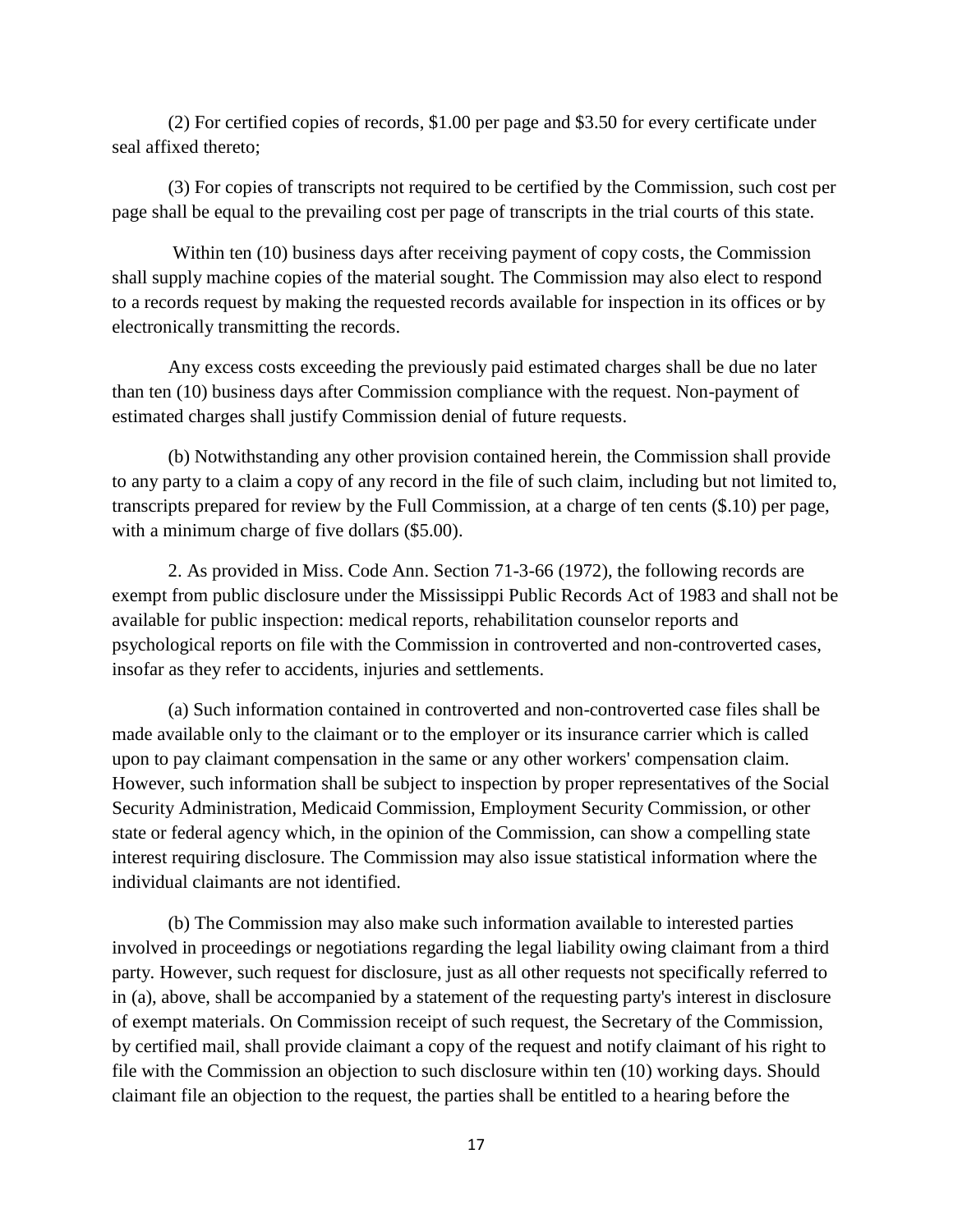Commission. If claimant files no objection within ten (10) working days, such failure to respond shall be a waiver of any objection to the release of such requested information, and such information shall be provided upon payment of fees as set forth in section 1(a).

(c) To assure the right of individual privacy, any "Request for Public Records" referring to non-exempt information contained in a claim file shall be accompanied by a statement of the requesting party's interest in such records. Should the requesting party satisfy the Commission of its right to inspect records contained in a claim file, the Commission shall separate exempt material from non-exempt material and make the non-exempt material available after the requesting party's payment of costs.

The Rule shall be in force and effect on and after January 1, 2018.

Source: Miss. Code Ann. § 71-3-85.

## **Part 1 Chapter 2: Procedural Rules**

### **Rule 2.1 Reporting Injuries or Deaths.**

Employers shall report all on-the-job deaths of and injuries to their employees to the Mississippi Workers' Compensation Commission as provided for in Miss. Code Ann. Section 71- 3-67 and on forms prescribed by the Commission.

As required by Miss. Code Ann. Section 71-3-65, employer shall keep a record of all injuries and make the record available to the Commission upon request.

This Rule shall be in force and effect on and after January 1, 2018.

Source: Miss. Code Ann. § 71-3-85.

### **Rule 2.2 Procedure to Controvert.**

An employee may controvert a claim by filing with the Commission a properly executed Petition to Controvert, Form B-5,11 (original and two copies). This document may be filed electronically with the Commission through the Attorney Transmittal Online System (ATOS).

A claimant's attorney preparing to file a Petition to Controvert shall (a) locate the proper Commission claim file number by using claimant's name/social security number to check the "First Report of Injury" portal on the Commission web site for a non-controverted file that appears to reference the same injury; (b) determine whether the employer had workers' compensation insurance coverage on the date of the injury by checking the "Proof of Coverage" portal on the Commission web site; (c) list only one date of injury per Petition to Controvert; (d) correctly identify the employer, county of injury and date of injury to prevent filing delays due to misinformation; and (e) file an attorney employment/fee contract, if one is not already on file.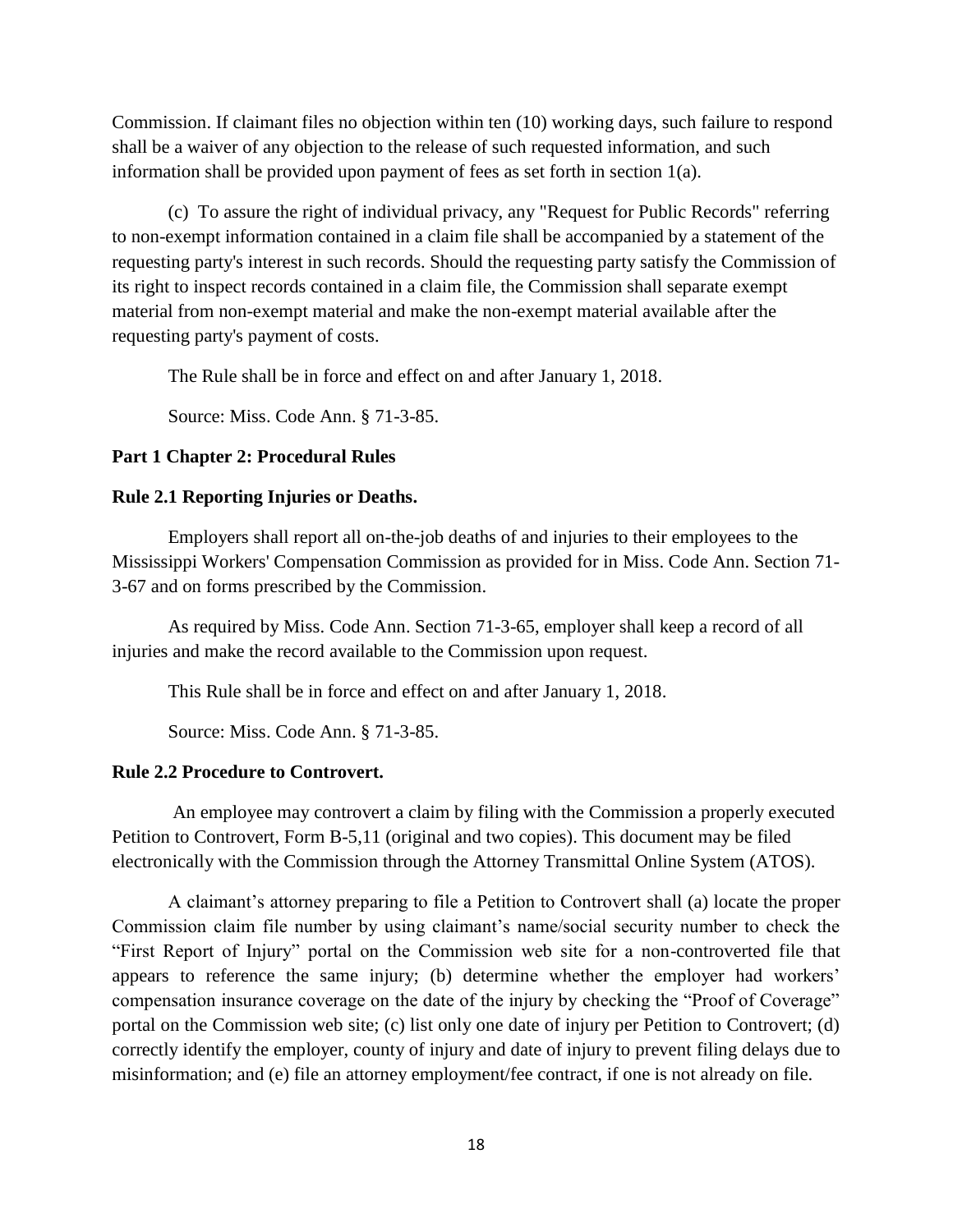If the employer is uninsured, the claimant shall include on the Petition to Controvert the name and address of each owner of the employer, or, in the case of an uninsured corporation, the names and addresses of the corporate president, secretary and treasurer pursuant to Miss. Code Ann. Section 71-3-83, so the owners/officers will be given notice of the claim when filed and afforded an opportunity to answer.

An employer may controvert its liability to pay a claim by filing a Notice of Controversion, Form B-52, pursuant to Miss. Code Ann. Section 71-3- 37(4). Employer or Carrier shall simultaneously mail or personally deliver a copy of the Notice of Controversion to the employee at the employee's most current address which can be determined by diligent inquiry or, if the claimant is represented, to his or her attorney. Employer or Carrier must file the First Report of Injury form before or with the Notice of Controversion. Commission Form B-18, Notice to Employee of Suspension of Payment, shall suffice as notice of controversion if the employer or carrier has paid workers' compensation disability benefits.

This Rule shall be in force and effect on and after January 1, 2018.

Source: Miss. Code Ann. § 71-3-85.

# **Rule 2.3 Notice.**

Upon the filing of claimant's Petition to Controvert, Form B-5,11 in triplicate, the Commission shall immediately furnish a copy of the Petition to Controvert with any attachments to employer and carrier.

This Rule shall be in force and effect on and after January 1, 2018.

Source: Miss. Code Ann. § 71-3-85.

#### **Rule 2.4 Response to Petition to Controvert.**

The employer or carrier shall file a properly executed Answer, Form B-5,22, with the Commission within twenty-three (23) days after the Commission mails claimant's Petition to Controvert, Form B-5,11 to the employer or carrier. Employer or Carrier may attach a list of affirmative defenses to the Answer. No other copies of the Answer need be furnished to the Commission. The employer or carrier shall mail a copy of the completed Answer and any attachments to the claimant or, if represented, to the claimant's attorney.

Averments contained in claimant's Petition to Controvert to which a responsive answer is required are admitted unless denied in the Answer. All affirmative defenses such as intoxication of the injured employee, willful intent to injure himself or another, statute of limitations, lack of notice, etc., must be pleaded. Unless so pleaded, they shall be deemed waived.

The Administrative Judge may grant employer/carrier additional time to file an Answer, but the discovery period will still begin twenty-three (23) days after the Commission mails the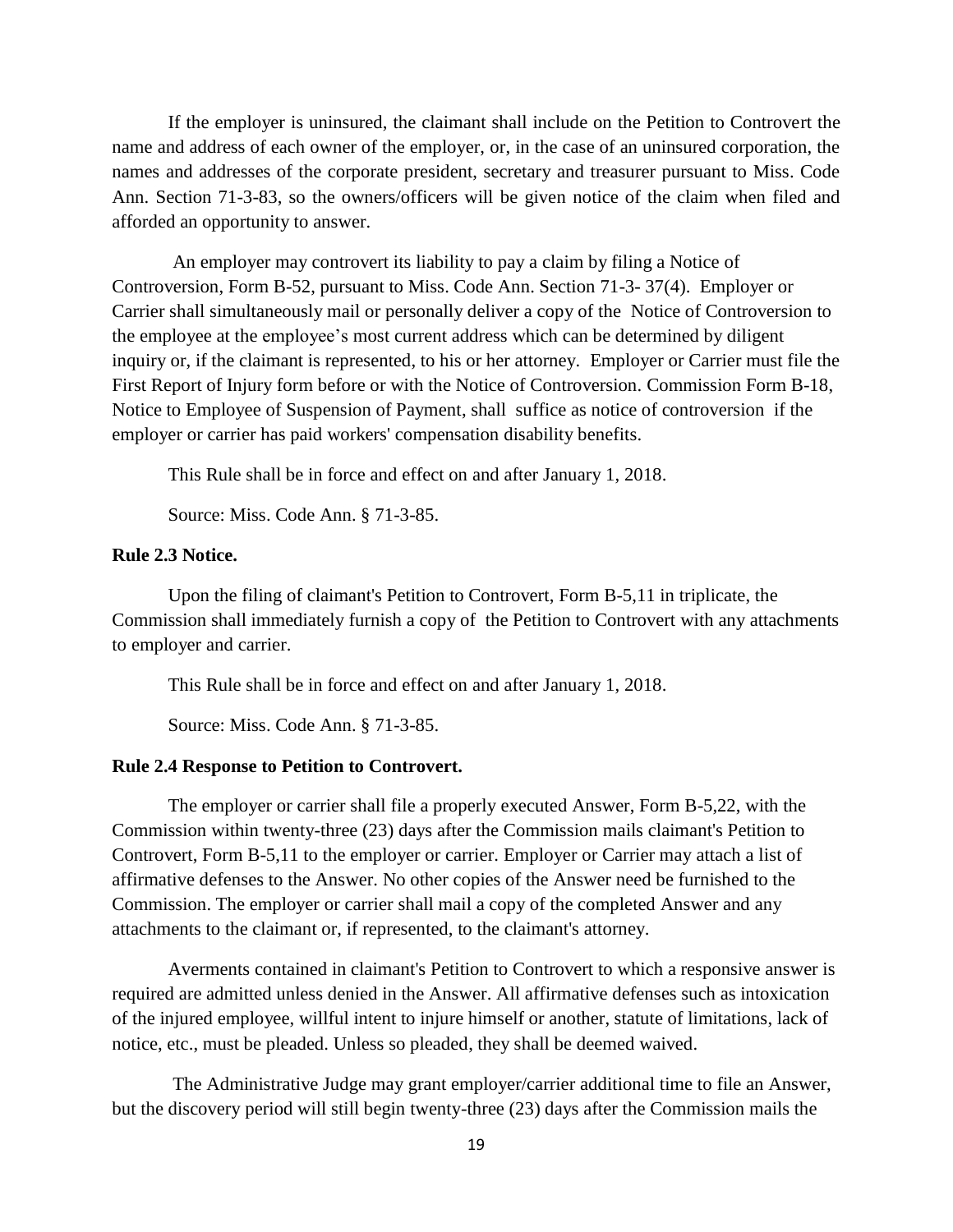Petition to Controvert to employer/carrier. All requests for additional time shall note claimant's agreement to the extension or be filed as a motion and noticed for hearing in the usual manner. An employer may be sanctioned for failure to timely file an Answer without good cause.

This Rule shall be in force and effect on and after January 1, 2018.

Source: Miss. Code Ann. § 71-3-85.

### **Rule 2.5 Prehearing Statement; Setting of Hearings.**

Before a matter can be set for hearing on the merits, each party must submit a complete Prehearing Statement with appropriate documents attached. The completed Prehearing Statement shall follow the form prescribed by the Commission and be completed per its instructions. Attorneys shall file the Prehearing Statement electronically with the Commission through the Attorney Transmittal Online System (ATOS).

All depositions shall be taken or officially noticed before the hearing on the merits is set. If medical witnesses have not been deposed before the Prehearing Statement is filed, a copy of the notice of the deposition must be attached to the Prehearing Statement.

The written information submitted by the parties shall comprise the only prehearing conference to be held routinely before the hearing, unless the Administrative Judge or a party requests further conference for special needs in a particular claim. The granting of a prehearing conference shall be in the discretion of the Administrative Judge. After the parties file complete Prehearing Statements, the Administrative Judge shall advise the Commission docket room that the matter is ready to be set for hearing. The Administrative Judge may schedule the hearing, or the docket room will notify the parties in writing that they may contact the Administrative Judge's legal assistant to request a setting. The hearing date shall follow the date of the last deposition. The Commission will confirm the date, time and place of hearing by written notice to the parties.

Within fifteen (15) days after the discovery deadline expires per Mississippi Workers' Compensation Commission Procedural Rule 2.7, the claimant shall file a properly completed Prehearing Statement or a written request for an extension of time explaining the reasons for the request. The employer and carrier shall have fifteen (15) days after the filing of the claimant's properly completed Prehearing Statement to file a properly completed Prehearing Statement or written request for an extension of time. Claimant's failure to timely file the Prehearing Statement may result in the dismissal of the claim or other sanctions. Employer/Carrier's failure to timely file the Prehearing Statement may entitle Claimant to a unilateral setting or other sanctions.

This Rule shall be in force and effect on and after January 1, 2018.

Source: Miss. Code Ann. § 71-3-85.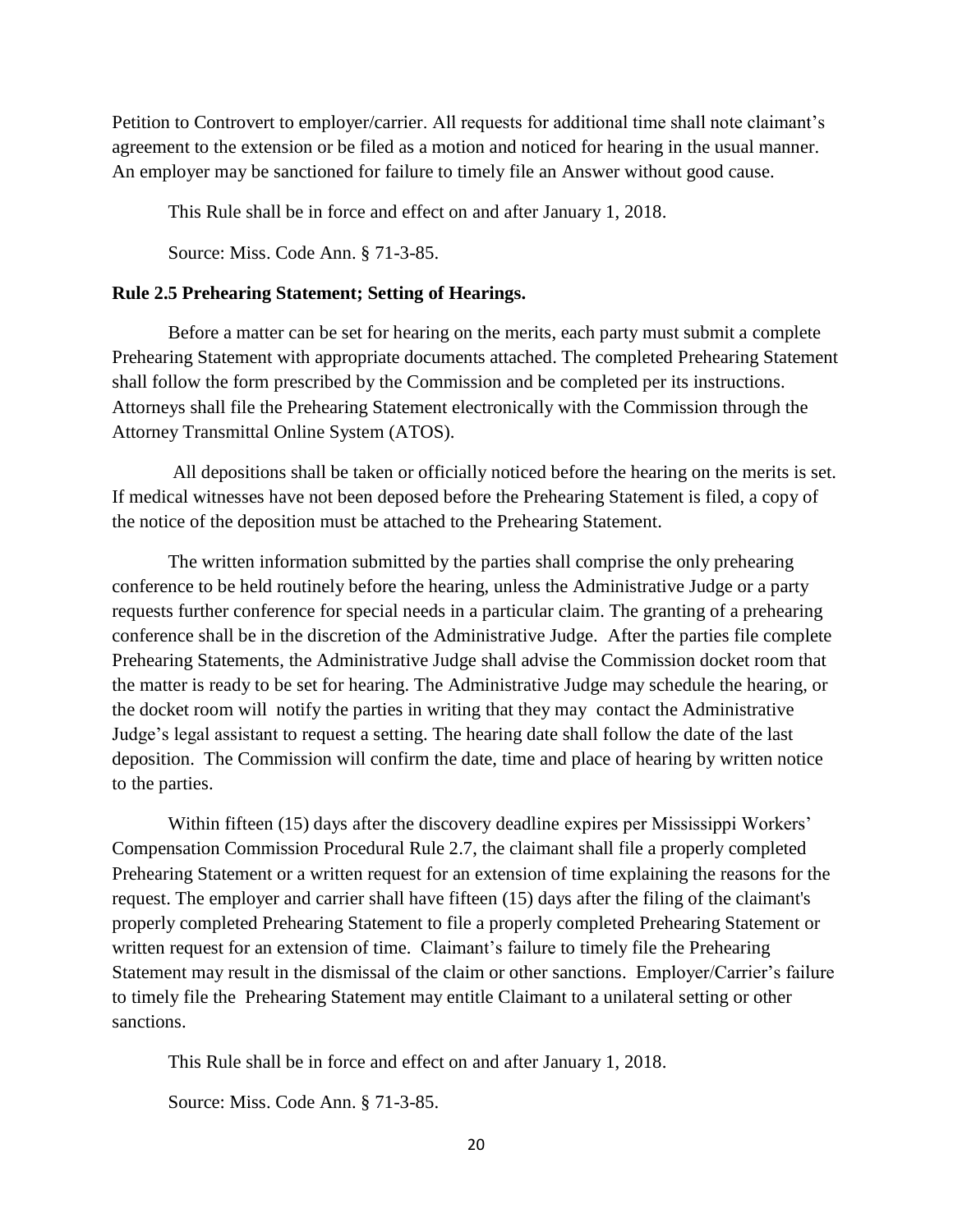#### **Rule 2.6 Notice of Hearing.**

Absent agreement by the parties, the Commission will give notice of an evidentiary hearing at least twenty (20) days before the hearing date. The notice shall contain the names of the parties and the date, time and place of the hearing. The hearing will be limited solely to the issues reflected by the pleadings, requests for admissions, and prehearing statements.

Per Miss. Code Ann. Section 71-3-55(3), the Commission may designate one or more central locations within the territory of each Administrative Judge, other than the county where the injury occurred, as the location for all hearings by the Administrative Judge in that territory. The hearing locations are listed on the Commission's website.

The parties shall contact each other fourteen (14) days prior to the hearing to discuss settlement. Counsel for the employer/carrier shall report the results of this discussion via e-mail to the Administrative Judge's legal assistant.

This Rule shall be in force and effect on and after January 1, 2018.

Source: Miss. Code Ann. § 71-3-85.

#### **Rule 2.7 Hearings; Discovery.**

All evidentiary hearings before an Administrative Judge or review hearings before the Commission, shall be docketed with the Commission at least twenty-three (23) days before the date set for hearing, except when the parties otherwise agree or when shorter notice is allowed by statute or rule, including but not limited to Miss. Code Ann. Sec. 71-3-17(b) and Mississippi Workers' Compensation Commission General Rule 1.9. The Commission will provide all parties written notice of the date, time and place of the hearing.

At each evidentiary hearing before an Administrative Judge, the employer shall have the claims professional handling the claim present at the hearing or available to the Commission by telephone during the entirety of the hearing. Parties will bring three (3) hard copies of all proposed exhibits to the hearing. Medical records must be paginated and presented in chronological order. Twenty-three days after Claimant files a Petition to Controvert, the claim shall be assigned to an Administrative Judge and placed on the active docket. Discovery shall be completed and medical depositions scheduled within 120 days after the claim is placed on the active docket.

A party may request extension of the 120-day time limitation for discovery if there is credible medical evidence that the claimant has not reached maximum medical improvement or if other good cause is shown in writing to the Administrative Judge. The discovery deadline may be shortened to as few as sixty (60) days if the claimant files a complete Prehearing Statement indicating discovery is complete and the claim is ready for a hearing on the merits; in that event,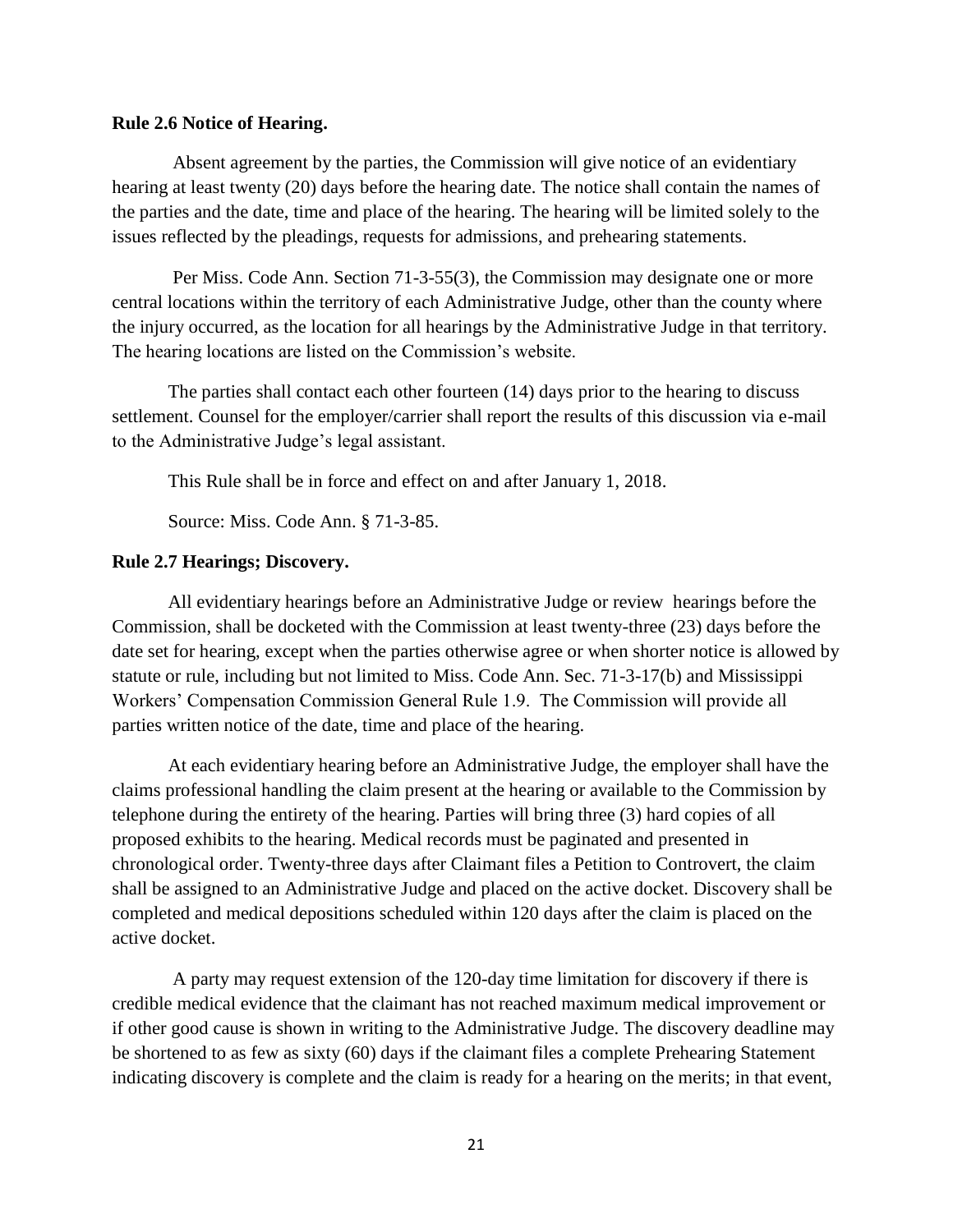employer/carrier will have fifteen (15) days after the filing of the claimant's Prehearing Statement to file its completed Prehearing Statement or written request for additional time.

Unless the Administrative Judge finds a bifurcated hearing will expedite resolution of a claim, all claims shall be completed at one hearing on the merits, and all lay, expert, and documentary evidence, including medical depositions, shall be introduced at the hearing. All issues ripe for determination at the time of the hearing shall be addressed at the hearing.

Absent the illness of a party or other extreme circumstances, no claim set for a hearing on the merits shall be continued. All requests for continuances shall be in writing and state with particularity the grounds for the request. An Administrative Judge or a Commissioner may grant a continuance by written order or hearing cancellation notice.

If a party fails to appear at a scheduled hearing, the Administrative Judge on the Administrative Judge's motion, or the motion of a party, may dismiss the claim or award compensation upon presentation of proper proof. If a justifiable reason for the party's absence is presented within fourteen (14) days after the date of the order dismissing or awarding compensation the Commission or Administrative Judge may grant a motion to reopen or set aside the order of dismissal.

Each controverted claim not set for hearing shall be reviewed periodically. Failure of the party or the party's attorney to respond to a status inquiry within twenty (20) days may result in the dismissal of the claim, award of benefits, or other sanctions.

This Rule shall be in force and effect on and after January 1, 2018.

Source: Miss. Code Ann. § 71-3-85.

#### **Rule 2.8 General Rules of Evidence Relaxed.**

In compensation hearings the general rules of evidence shall be relaxed to permit the introduction of any relevant and competent evidence. On motion of a party or Administrative Judge, the Administrative Judge may exclude any matters that are libelous or personal which do not have a direct bearing on the claim. All other matters which are accepted by the Administrative Judge over the objection of either party shall become a part of the record with the objection properly shown.

This Rule shall be in force and effect on and after January 1, 2018.

Source: Miss. Code Ann. § 71-3-85.

### **Rule 2.9 Introduction of Evidence and Discovery.**

All testimony and documentary evidence shall be presented at the evidentiary hearing before the Administrative Judge. The hearing shall be stenographically reported or recorded.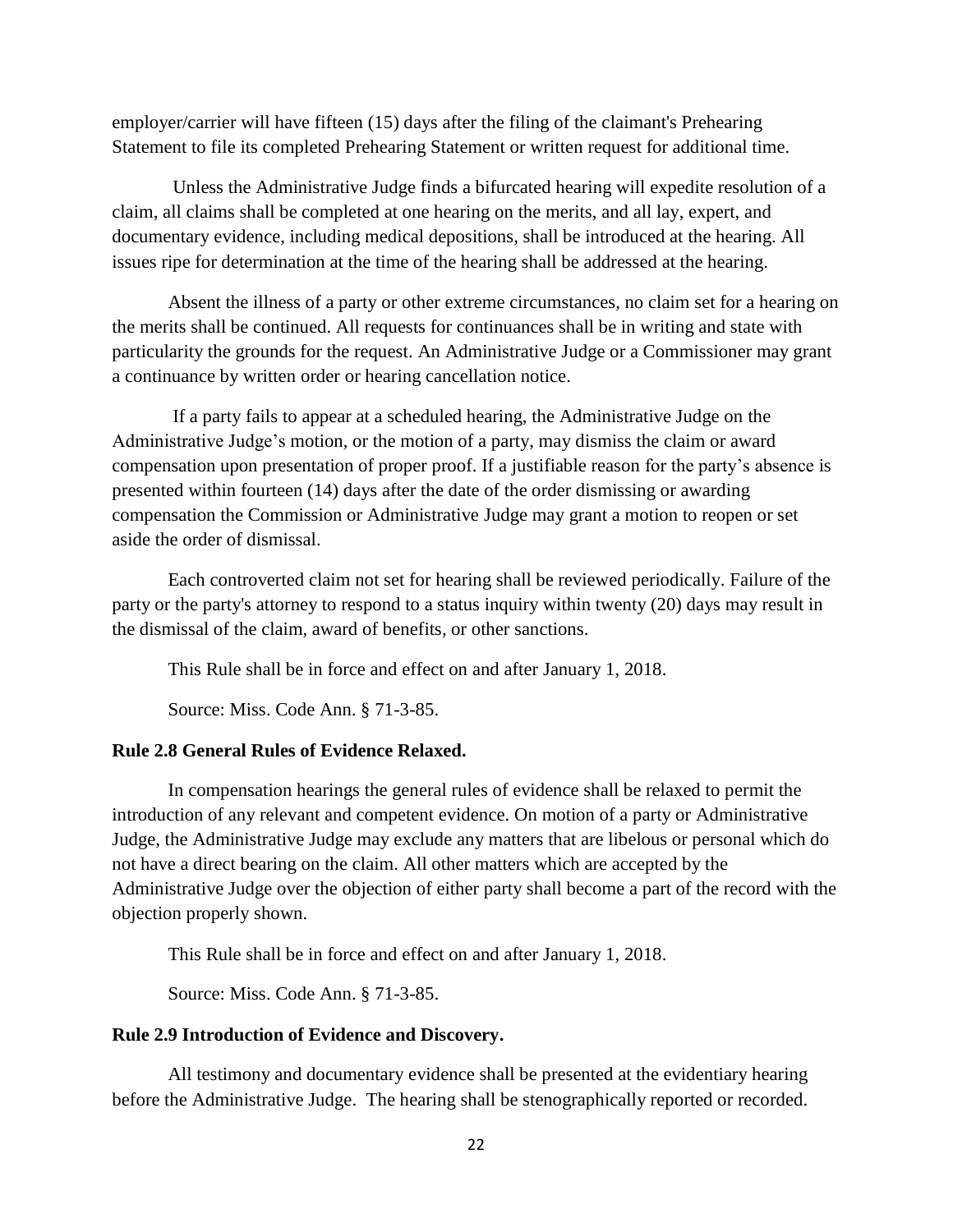The Commission has discretion to admit any additional evidence offered on review. A motion to introduce additional evidence must be made in writing at least five (5) days before the date of the Commission's review hearing. The motion shall state with particularity the nature and need for such evidence, and the reason it was not introduced at the evidentiary hearing. If additional evidence is admitted, it shall be stenographically reported or recorded and become a part of the record.

Depositions may be taken and discovery had by any party in accordance with the Mississippi Rules of Civil Procedure relating to depositions and discovery (Rules 26 - 37) except as specifically amended by the Commission Rules.

INTERROGATORIES; REQUESTS FOR PRODUCTION. Interrogatories to parties, responses to interrogatories, requests for production of documents and things, and the responses to requests for production shall be served upon other counsel or parties per Rules 33 and 34 of the Mississippi Rules of Civil Procedure, respectively. The interrogatories, requests for production, and responses shall not be filed with the Commission, but the party serving the discovery requests or responses shall file a copy of the transmittal letter with the Commission.

DEPOSITIONS. Medical deposition transcripts shall be filed with the Commission. Deposition transcripts other than medical depositions shall not be filed with the Commission.

REQUESTS FOR ADMISSION. Requests for admissions and responses to requests for admission (Rule 36 of the Mississippi Rules of Civil Procedure) shall be filed with the Commission.

MEDICAL RECORDS AND AFFIDAVITS. Parties in controverted claims shall exchange medical records upon receipt. They are encouraged to admit into evidence medical records of claimant's treatment for the injury alleged in the Petition to Controvert. Absent agreement, the medical records of examining or treating physicians, including narrative office notes, reports dictated by the physician in the ordinary course of his or her practice, HCFA 1500 forms, and other records composed by the physician in his or her practice, may be introduced into evidence in lieu of direct testimony taken at the hearing or by deposition upon the following conditions. The records shall not contain narrative reports or opinions composed by attorneys for the signature of the medical providers.

All medical records filed with the Commission, whether attached to a Motion, Response to Motion, Prehearing Statement, or submitted at a hearing or otherwise, shall be paginated and arranged in chronological order. Failure to do so may constitute unreasonable delay in the proceedings and subject the party to sanctions by the Commission.

1. The party wishing to introduce such medical records shall notify opposing parties and the Commission in writing at least thirty (30) days before the scheduled hearing. The Prehearing Statement may suffice as notification under this Rule.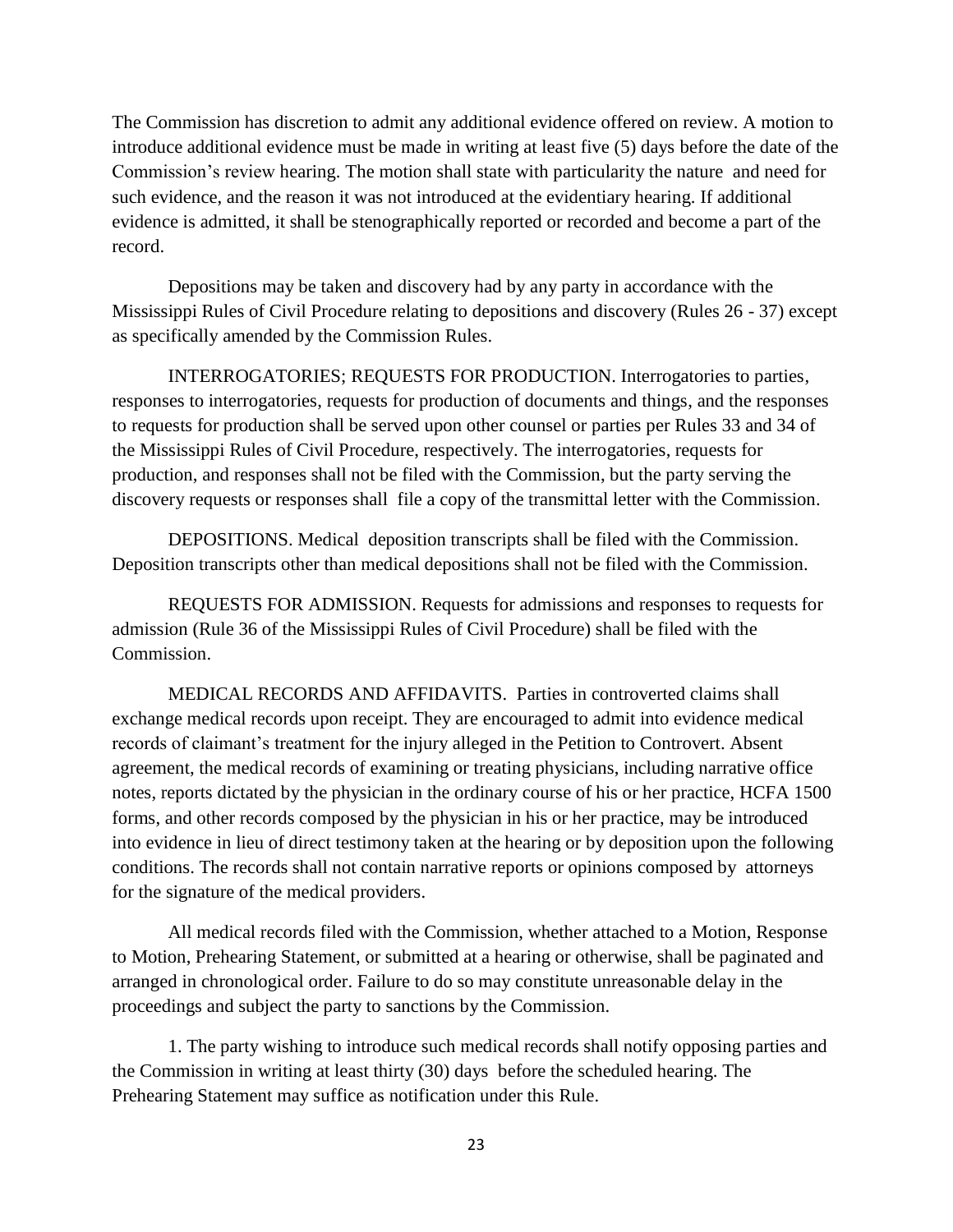2. A copy of the medical records shall be attached to the written notice. Each set of medical records shall be presented in chronological order and paginated.

3. An attorney offering the medical records shall attach to the records his or her sworn statement that

a. the records are a true, correct and complete copy of the records received from the medical provider, or

b. opposing counsel agreed to submit only those records which are attached.

4. The contents of the medical reports shall be subject to the same objections as to relevancy and competency as the testimony of the reporting physician had he or she been personally present to testify at the hearing. Any objection to the use of an affidavit must be made within fifteen (15) days after receipt by the objecting party of a notice of intent to use such affidavit.

5. Any other party to the controversy may depose the physician and/or require the physician's presence at the hearing on the merits, at the sole expense of the party who requests the deposition or appearance at the hearing. Notice of the deposition must be made before setting the case for hearing on the merits, and the deposition must be taken before the evidentiary hearing on the merits. At the deposition or hearing, the physician shall be declared to be the witness of the party who introduced the medical records in lieu of testimony. The other party must cooperate in the taking of the deposition.

6. The affidavit used for the introduction of medical records shall be in the form prescribed by the Commission.

The Rule shall be in force and effect on and after January 1, 2018.

Source: Miss. Code Ann. § 71-3-85.

# **Rule 2.10 Review Hearings.**

Any party seeking Commission review of a decision by an Administrative Judge shall file a written request or petition for review with the Secretary of the Commission within twenty (20) days of the date of the Administrative Judge's decision. Any other party to the dispute may cross-appeal by filing a written cross-petition for review within ten (10) days after the petition for review is filed in the office of the Commission, except that in no event shall a cross-appellant have less than twenty (20) days from the date of decision or award within which to file a crosspetition for review.

Oral argument is not required and may, in the discretion of the Commission, be granted if one or more of the parties file a written request within fifteen (15) days after the date the petition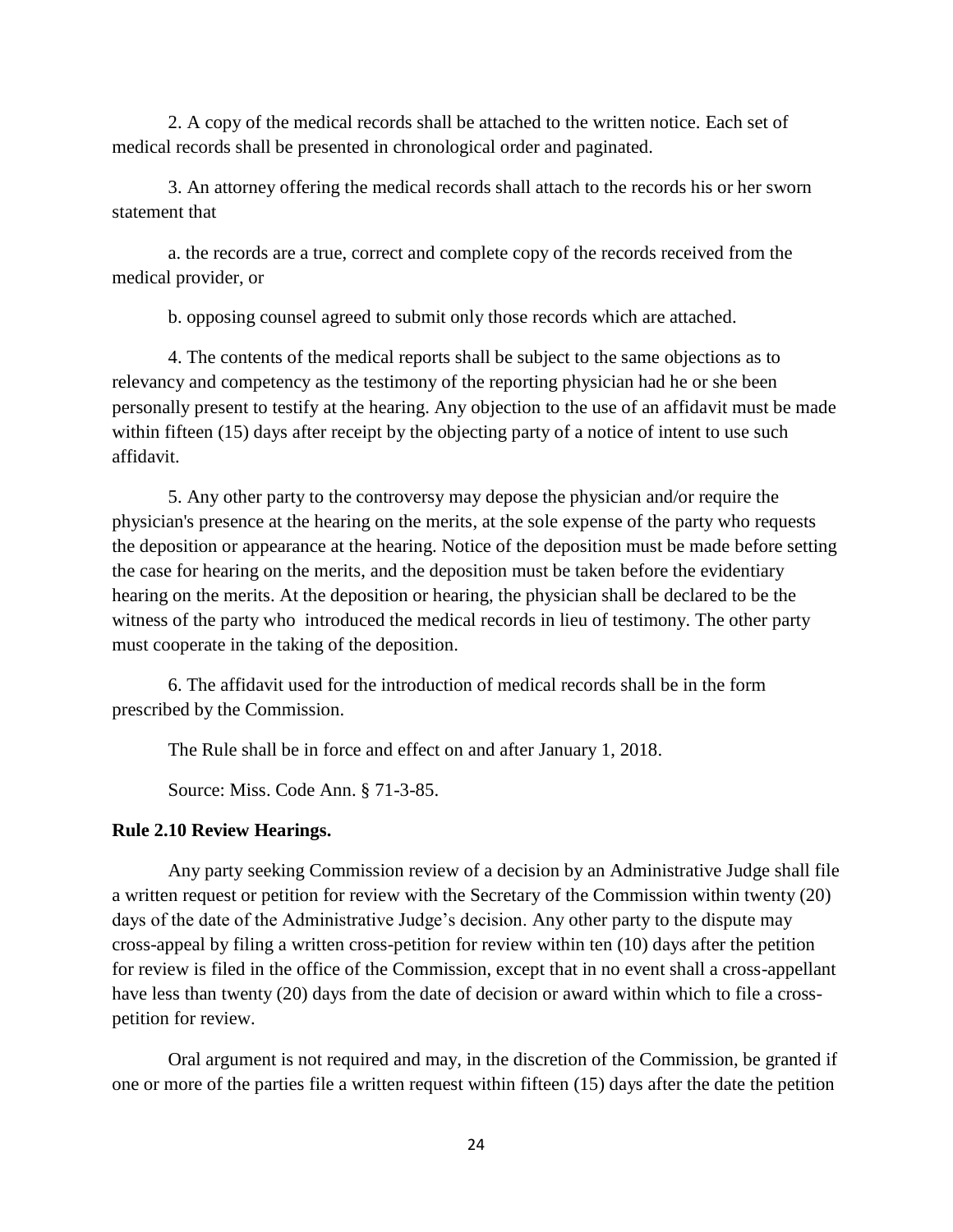for review is filed with the Commission. The Commission may also ask the parties for oral argument. Arguments of counsel will be limited to twenty (20) minutes for each party.

In any case pending for review before the Commission, a party may submit a brief of law and fact. The brief may be in the form of a letter or in the format required by the Supreme Court of Mississippi. The party filing a brief shall file the original and two copies and serve a copy to opposing parties. Briefs previously prepared for the Administrative Judge are not a part of the record on review and are not considered by the Commission.

If a review hearing is scheduled before the Commission, any party submitting a written brief shall file the brief with the Commission at least five (5) business days before the hearing date. If a review hearing is not scheduled before the Commission, the Commission will send all parties written notice of the briefing schedule.

The parties filing a petition for review, cross-petition for review or briefs shall certify that copies have been provided to the opposing party; however, failure to file such certification shall not bar review of the claim.

The record on review before the Commission shall consist of:

- a) Petition to Controvert and Amended Petitions to Controvert;
- b) Answers and Amended Answers;
- c) Required "B" forms to be filed with the Commission including the B-3, First Report of Injury form; B-18, Payment Notice form; and B-31, Notice of final payment form;
- d) Motions with attachments and Responses to Motions with attachments;
- e) Administrative Judge Orders;
- f) Petitions for Settlement along with supporting documentation and Orders Approving Settlement;
- g) Prehearing Statements (not including attachments) and Amended Prehearing Statements (not including attachments);
- h) Petition for Review and Response to Petition for review; and
- i) Any additional documentation the Commission determines is necessary for inclusion into the record on review.

The record on appeal from the Commission to the Mississippi Supreme Court shall consist of:

- a) All of the above listed documents;
- b) Motions (with attachments) and Responses to Motions (with attachments) filed before the Commission while on review;
- c) Evidence admitted by the Commission on review; and
- d) Commission Orders.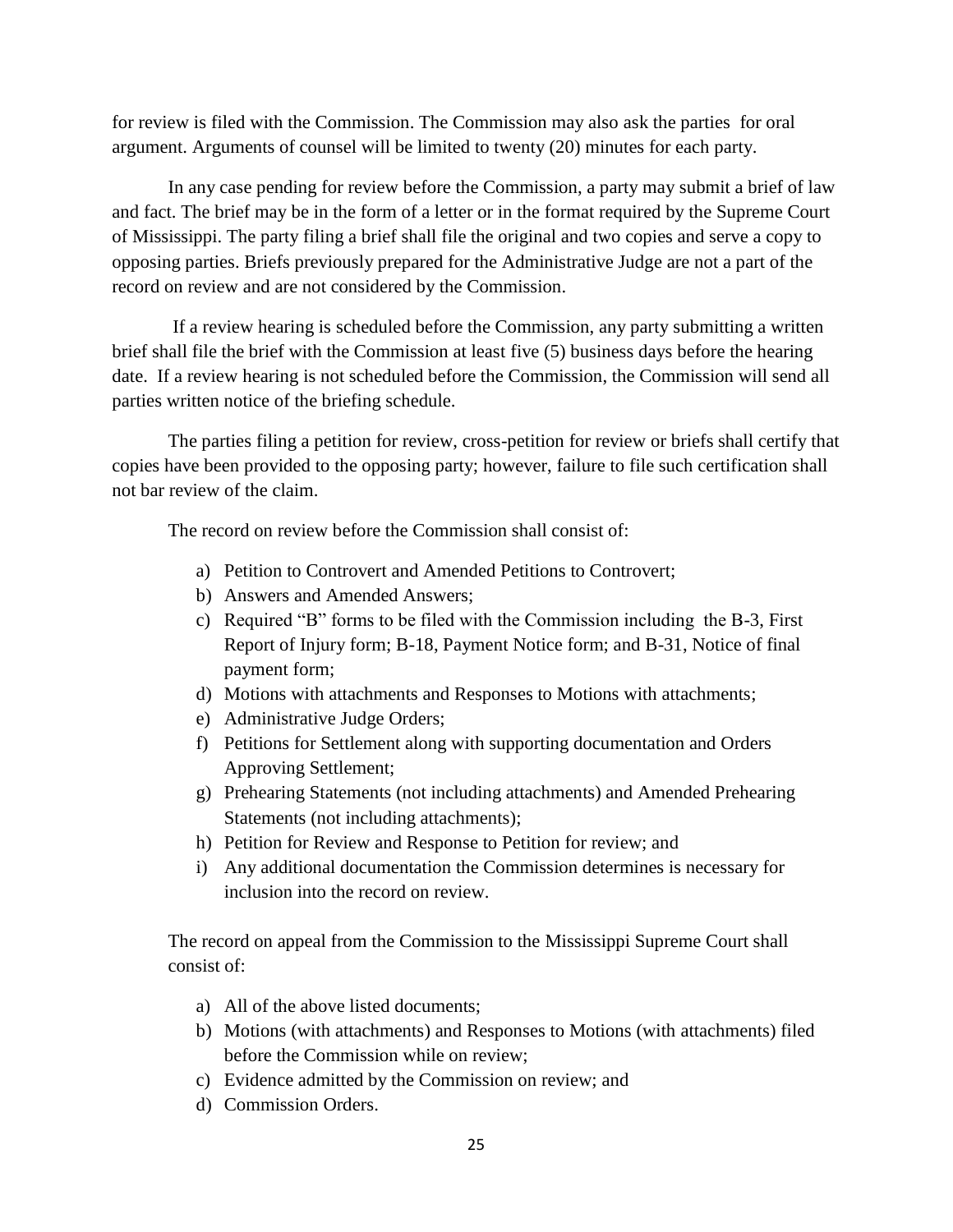This Rule shall be in force and effect on and after January 1, 2018.

Source: Miss. Code Ann. § 71-3-85.

#### **Rule 2.11 Appeal from Commission Award.**

A party appealing from a Commission order shall file a notice of appeal with the Commission within thirty (30) days of the date of the Commission Order. The notice shall set out the style of the case, the grounds upon which the appeal is taken, and certification that copies of the notice of appeal have been filed with the opposing parties.

When a notice of appeal to the Mississippi Supreme Court is filed with the Commission, the Secretary shall, with a proper letter of transmittal, deliver the record to the Clerk of Appellate Courts within thirty (30) days after such notice of appeal is received by the Commission.

After the Appellate Court renders any order or decree affecting any matter over which this Commission has jurisdiction, the parties to the claim shall file a copy of the decree or order with the Commission within thirty (30) days of the date of rendition.

This Rule shall be in force and effect on and after January 1, 2018.

Source: Miss. Code Ann. § 71-3-85.

#### **Rule 2.12 Attorneys.**

Upon satisfactory evidence of employment, attorneys shall be entitled to all information available to their respective clients, whether claimants or employers. Either party shall likewise be bound by the acts of his respective counsel until a revocation of employment is filed with the Commission.

A fee of not more than \$200.00, or an aggregate of \$200.00 in any one claim shall be considered consultation, and shall not be submitted to the Commission for approval. In all instances where a claimant's attorney's fees in any matter exceed \$200.00, a fee agreed upon by the attorney and claimant shall be submitted to the Commission for approval per Miss. Code Ann. Section 71-3-63. Unless Claimant objects, the attorney's submission of an employment contract to the Commission and the Commission's acknowledgment of the contract shall constitute approval by the Commission of the parties' fee arrangement subject to the fee limits established by Miss. Code Ann. Section 71-3-63. Further, the allowable 25% attorney's fee in any proposed settlement containing the designation of funds for a Medicare Set-Aside arrangement (MSA) shall be calculated based only upon the amount of the settlement not proposed as funding the Medicare Set-Aside arrangement (MSA).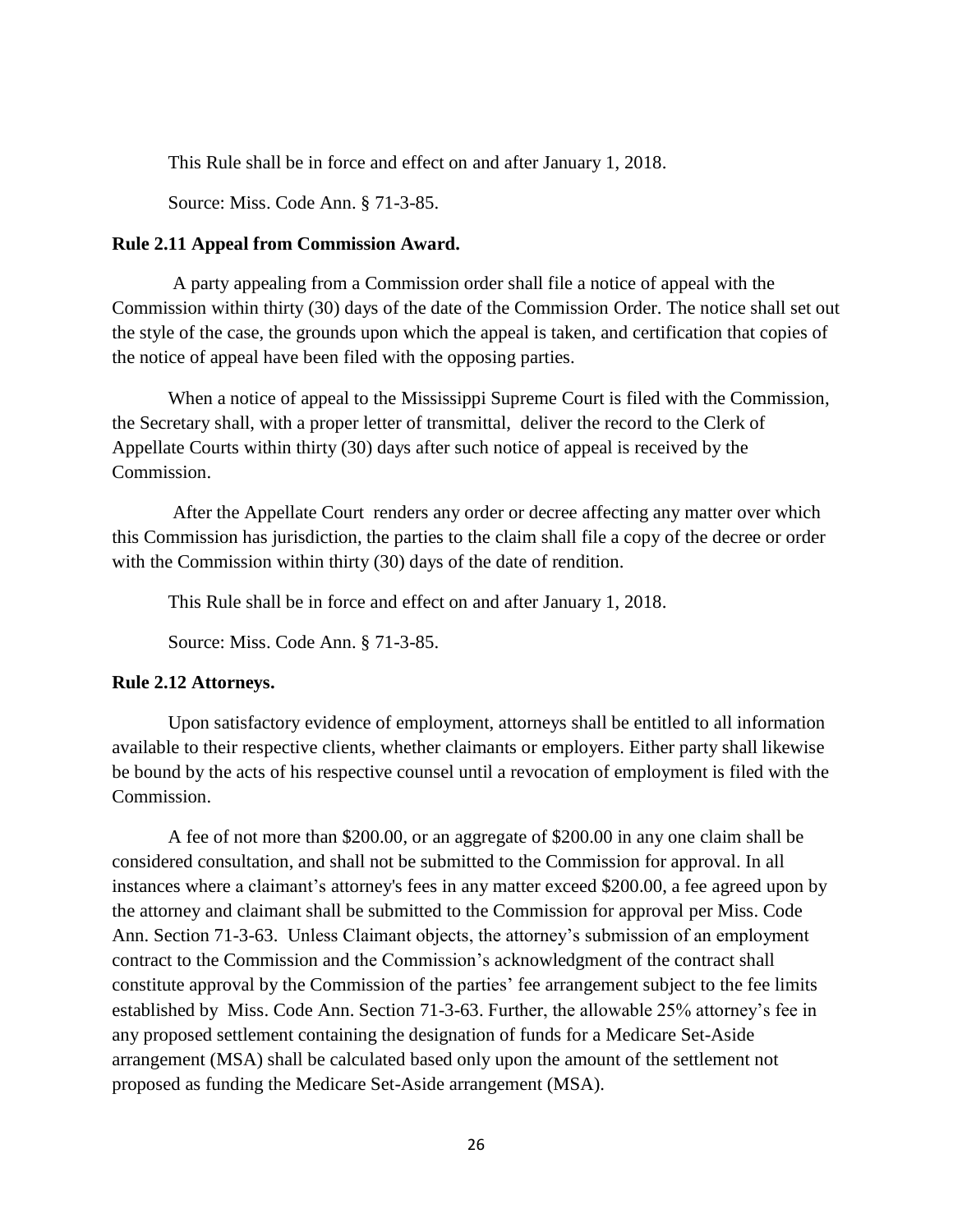If medical benefits are awarded and indemnity benefits have been paid out or claimant no longer has access to indemnity benefits, the Commission may consider a claimant's attorney request for payment of attorney's fees on a quantum meruit basis.

An attorney who is not licensed in good standing to practice law in Mississippi, but who is

a. currently a member in good standing of the bar of another state, the District of Columbia, or other American jurisdiction and

b. who is of good moral character and familiar with the ethics, principles, practices, customs, and usages of the legal profession in this state,

may appear as counsel pro hac vice in a claim before the Commission, pursuant to the conditions set forth in the Mississippi Rules of Appellate Procedure (Rule 46).

This Rule shall be in force and effect on and after January 1, 2018.

Source: Miss. Code Ann. § 71-3-85.

#### **Rule 2.13 Violations of Child Labor Law.**

In matters pertaining to violations of the Child Labor Law, Miss. Code Ann. Sections 71- 1-17 through 71-1-33 shall be considered by the Commission as the labor law referred to in Section 71-3-107 of the Mississippi Workers' Compensation Act. The Commission or Administrative Judge may order double compensation assessed against any employer where a minor worker is injured in the occupations or businesses specifically listed as hazardous in said sections of the Mississippi Code of 1972 Annotated. In all other instances of injury to minors, before double compensation shall be assessed against an employer as a penalty, there shall be filed with the Secretary of the Commission a certified copy of the findings of the court of final appeal on the prosecution and conviction of the employer in connection with violation of the Child Labor Law.

This Rule shall be in force and effect on and after January 1, 2018.

Source: Miss. Code Ann. § 71-3-85.

#### **Rule 2.14 Deviation from Rules.**

In any claim, for good cause shown, the Commission or the Administrative Judge may permit deviations from these Rules insofar as compliance is found to be impossible or impracticable. However the time limits for requesting review of an Administrative Judge's decision or judicial review or appeal of a decision of the Commission may not be waived unless otherwise provided by statute or case law.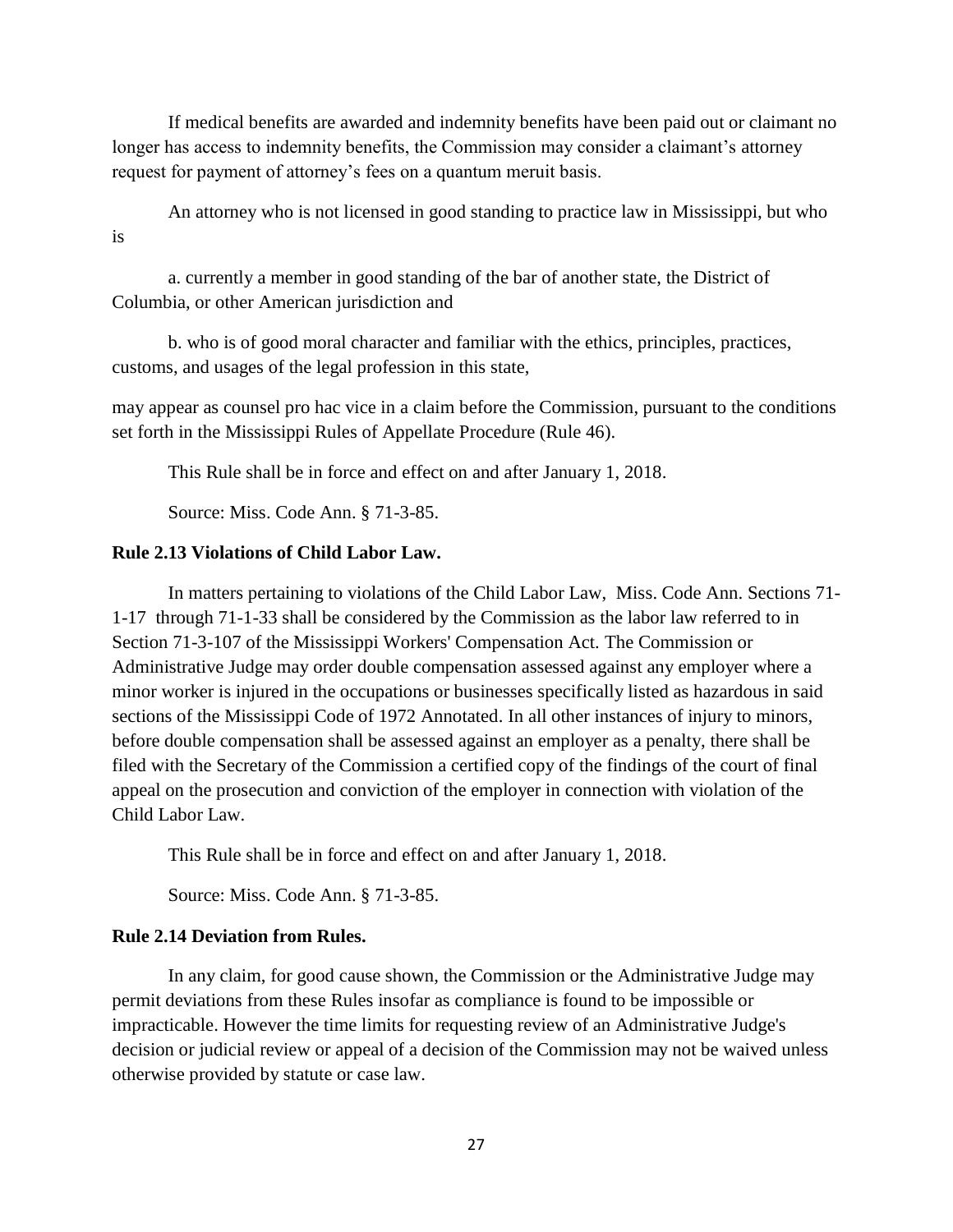This Rule shall be in force and effect on and after January 1, 2018.

Source: Miss. Code Ann. § 71-3-85.

#### **Rule 2.15 Settlements and Mediation.**

All matters pertaining to applications for lump sum payment of benefits pursuant to Miss. Code Ann. Section 71-3-37(10); requests for lump sum payment of attorney's fees pursuant to Miss. Code Ann. Section 71-3-63; requests for approval of compromise settlements pursuant to Miss. Code Ann. Section71- 3-29; and requests for approval of third party settlements pursuant to Miss. Code Ann. Section 71-3-71will be considered at the offices of the Commission on Tuesday or Wednesday of each week by either the Commission or an Administrative Judge. Administrative Judges may also consider such matters at other times and places within their assigned territories as they deem appropriate. A settlement agreement or lump sum payment application approved by an Administrative Judge shall have the same force and effect as one approved by the Commission.

In all Miss. Code Ann. Section 71-3-29 compromise settlements and Miss. Code Ann. Section 71-3-71 third party settlements, where the claimant is physically able, it shall be the responsibility of the employer or insurer to make the claimant available, along with the legal representative of the employer or insurer, at the office of the Commission in Jackson, Mississippi, or at some other designated location, on a day set by the Commission or Administrative Judge; however, where minors and incompetents are concerned, or where the claimant is represented by counsel, claimant's presence will not be required. All expenses incurred in transporting the claimant from his home to the designated location shall be paid by the employer or insurer.

Prior to appearing before the Commission with an unrepresented claimant, counsel for employer or insurer shall file the proposed settlement paperwork and supporting documentation with the Commission. After the Commission reviews the proposed settlement, the attorney will be notified via e-mail that the claimant should be brought before the Commission for the settlement interview.

A claimant making application for lump sum payment of benefits pursuant to Section 71- 3- 37(10) shall, unless represented by an attorney or unless otherwise provided by the Commission or Administrative Judge, make himself or herself available for an interview with the Commission or one of its Administrative Judges prior to approval of the application. The purpose of this interview is to

a. explain to the applicant the nature and consequences of his or her actions in applying for a lump sum payment of benefits, and

b. determine whether payment in this manner is in the claimant's best interest.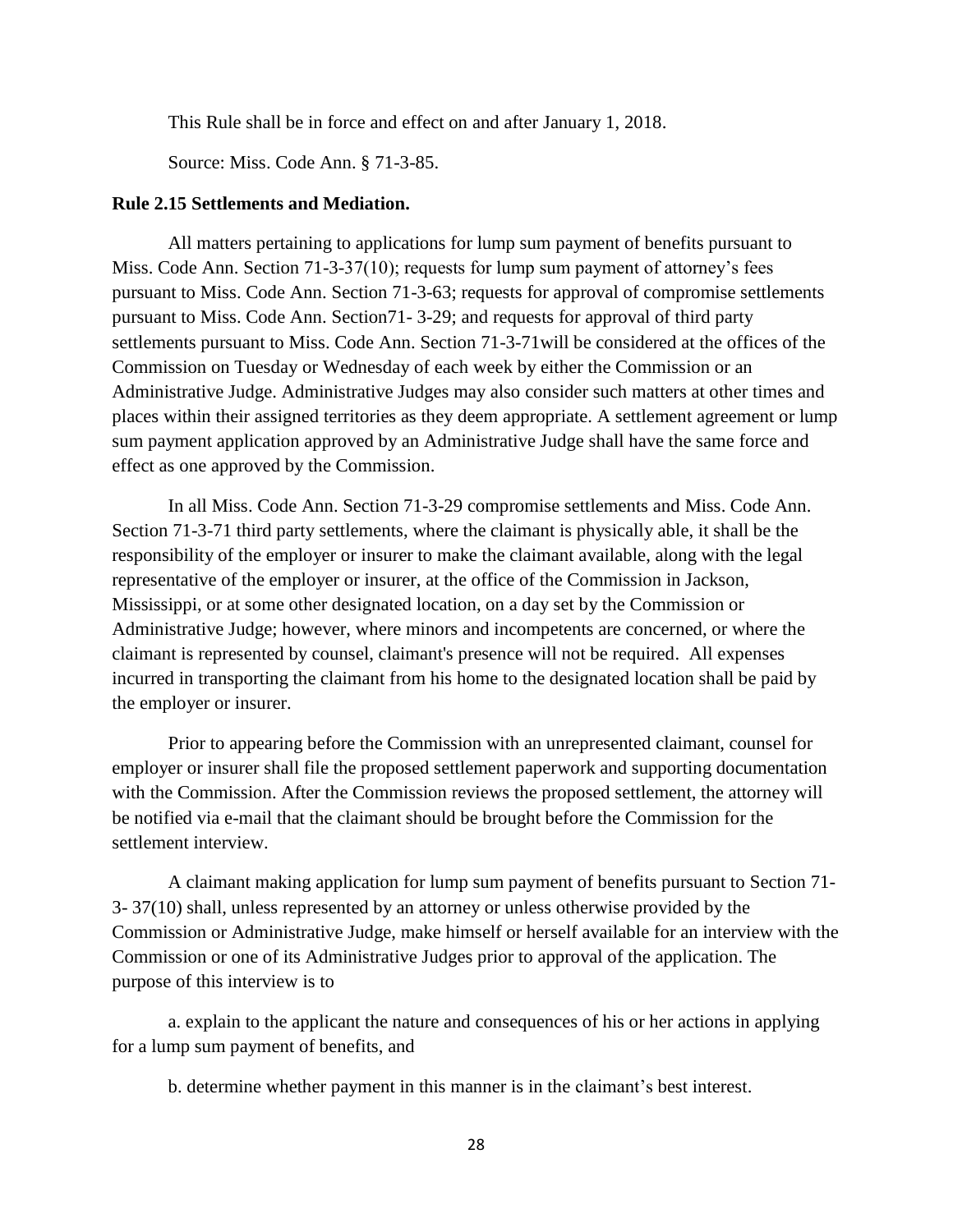In every case of compromise settlement, the proposed settlement will be explored and medical reports will be examined to determine if the amount of the proposed settlement appears fair and reasonable. The Commission or Administrative Judge shall not approve the settlement if it is:

- a. not accurately reported,
- b. not completely understood by the claimant, or
- c. not in the best interest of the claimant.

The Commission or Administrative Judge will approve the settlement if:

a. the underlying facts, terms , and amount of the settlement are accurately reported,

- b. claimant understands the settlement's import and effect, and
- c. the settlement is in claimant's best interest.

### MEDIATION.

The Commission encourages voluntary alternative dispute resolution and mediation by the parties on the terms they may choose. The Commission does not endorse or recommend any particular mediation procedures or lists of mediators. Names of mediators may be obtained from the Mississippi Bar's website, for which there is a link on the Commission's website. All settlement agreements reached through mediation must be submitted for consideration and review by the Commission pursuant to Miss. Code. Ann. Section 71-3-29.

This Rule shall be in force and effect on and after January 1, 2018.

Source: Miss. Code Ann. § 71-3-85.

# **Rule 2.16. [Repealed effective April 1, 2001]**

### **Rule 2.17 Report of Payment and Settlement Receipt.**

Employer or carrier's filing of a properly completed Form B-31 shall constitute compliance with the requirements of Miss. Code Ann. Section71-3-37(7). Notice of the filing shall be mailed to counsel for claimant and to the claimant by certified mail at the address information required pursuant to Mississippi Workers' Compensation Commission Procedural Rule 2.21. If the original or any subsequent Form B-31 filed with the Commission does not furnish all medical or other information required, Employer or Carrier shall file another Form B-31 containing complete information as soon as possible per Section 71-3-37, and following the above notice requirements.

This Rule shall be in force and effect on and after January 1, 2018.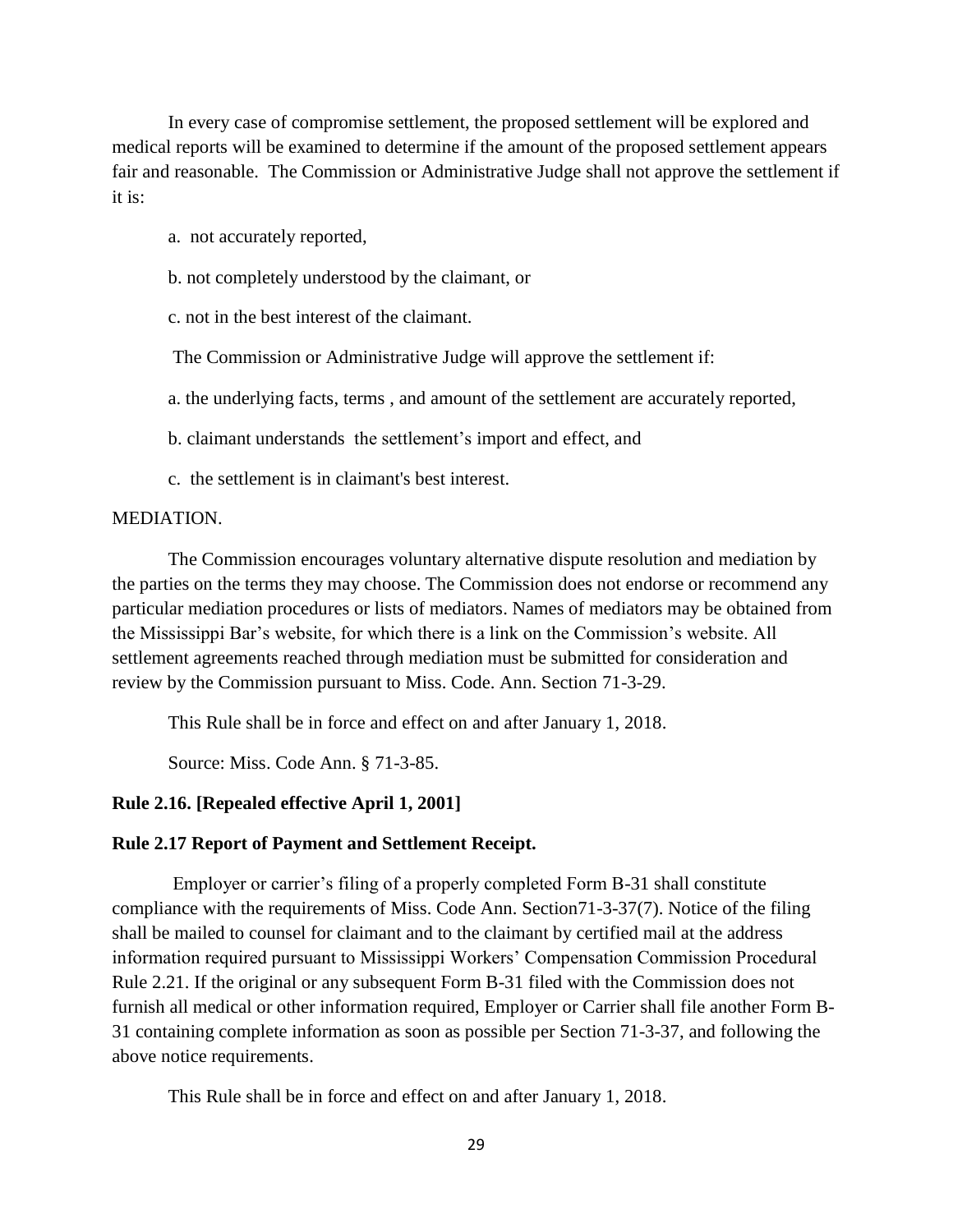Source: Miss. Code Ann. § 71-3-85.

### **Rule 2.18 Subpoenas Witness Fees and Sanctions.**

(a) For Attendance of Witnesses: Forms; Issuance. Every subpoena shall be issued by the Commission Secretary or as provided in Miss. Code Ann. Section 71-3-61, under the seal of the Commission, shall state the name of the Commission and the title of the claim, and shall command each person to whom it is directed to attend and give testimony at a time and place therein specified. The Commission Secretary shall issue a subpoena, or a subpoena for the production of documentary evidence, signed and sealed, but otherwise in blank, to a party requesting it, who shall fill it in before service. The Commission's official subpoena forms, signed and sealed but otherwise in blank, may be printed from the Commission website.

(b) For Production of Documentary Evidence.

(1) A subpoena may also command the person to whom it is directed to produce the books, papers, documents, or tangible things designated therein; and in such cases, the party to whom the subpoena is directed is entitled to be reimbursed by the requesting party for the reasonable costs of producing the things subpoenaed; but the Commission or Administrative Judge, upon motion made promptly and in any event at or before the time specified in the subpoena for compliance therewith, may (a) quash or modify the subpoena if it is unreasonable and oppressive or (b) condition the denial of the motion upon the advance by the person in whose behalf the subpoena is issued of the reasonable cost of producing the books, papers, documents, or tangible things. The subpoena duces tecum form, signed and sealed by the Commission Secretary but otherwise in blank, may be printed from the Commission website.

(2) A subpoena issued pursuant to subparagraph  $(b)(1)$  of this Rule may compel the production of books, papers, documents, or tangible things by the person in possession, custody, or control thereof without the necessity that such person be deposed.

(3) Unless for good cause shown the Commission or Administrative Judge enlarges or shortens the time, a subpoena issued pursuant to subparagraph (b)(1) of this Rule shall allow not less than ten (10) days for the person upon whom it is served to produce the books, papers, documents, or tangible things therein specified. A copy of all such subpoenas shall be served forthwith upon counsel for all opposite parties.

(c) Service.

A subpoena may be served by the sheriff, by his deputy, or by any person who is not a party and is not less than eighteen (18) years of age; and his return endorsed thereon shall be prima facie proof of service, or the witness may acknowledge service in writing on the subpoena. Service of the subpoena shall be executed upon the witness personally.

(d) Subpoena for Taking Depositions; Place of Examination.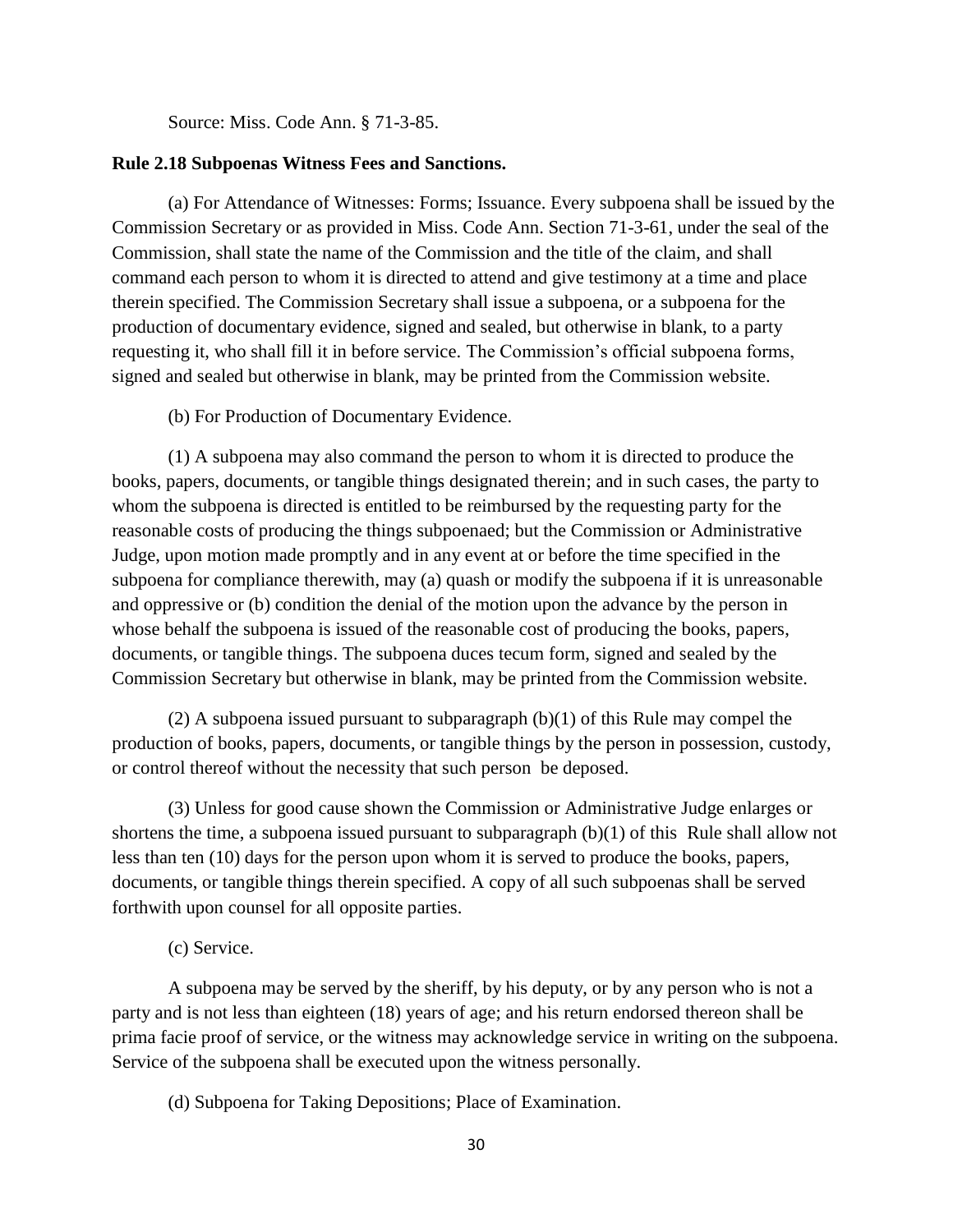(1) Proof of service of a notice to take deposition as provided in Rules 30(b) and 31(a) of the Mississippi Rules of Civil Procedure constitutes a sufficient authorization for the issuance by the Commission Secretary of subpoenas for the persons named or described therein. The subpoena may command the person to whom it is directed to produce and permit inspection and copying of designated books, papers, documents, or tangible things which constitute or contain matters within the scope of the examination permitted by Rule 26(b) of the Mississippi Rules of Civil Procedure, but in that event the subpoena will be subject to the provisions of Rule 26(b) and subdivision  $(b)(1)$  of this Rule. The subpoena for taking deposition form, signed and sealed by the Commission Secretary but otherwise in blank, may be printed from the Commission website.

(2) The person to whom the subpoena is directed may within ten (10) days after the service thereof or on or before the time specified in the subpoena for compliance if such time is less than ten (10) days after service serve upon the attorney designated in the subpoena written objection to inspection or copying of any or all of the designated materials. If objection is made, the party serving the subpoena shall not be entitled to inspect and copy the material except pursuant to an order of the Commission or Administrative Judge and the party serving the subpoena may, if objection has been made, move upon notice to the deponent for an order at any time before or during the taking of the deposition.

(3) A resident of the State of Mississippi may be required to attend an examination only in the county wherein he resides or is employed or transacts his business in person, or at such other convenient place as is fixed by an order of the Commission or Administrative Judge. A nonresident of this state subpoenaed within this state may be required to attend only in the county wherein he is served, or at a place within this state not more than forty (40) miles from the place of service, or at such other convenient place as is fixed by an order of the Commission or Administrative Judge.

(e) Subpoena for a Hearing or Trial. At the request of any party subpoenas for attendance at a hearing or trial shall be issued by the Secretary of the Commission, if available, otherwise by a Commissioner or an Administrative Judge. The subpoena of witness form, signed and sealed by the Commission Secretary but otherwise in blank, may be printed from the Commission website. A subpoena requiring the attendance of a witness at a hearing or trial may be served at any place within the state.

(f) Contempt. Failure by any person without adequate excuse to obey a subpoena served upon him may be certified to the proper Circuit Court for contempt proceedings by the Commission.

(g) Sanctions. On motion of a party or of the person upon whom a subpoena for the production of books, papers, documents, or tangible things is served and upon a showing that the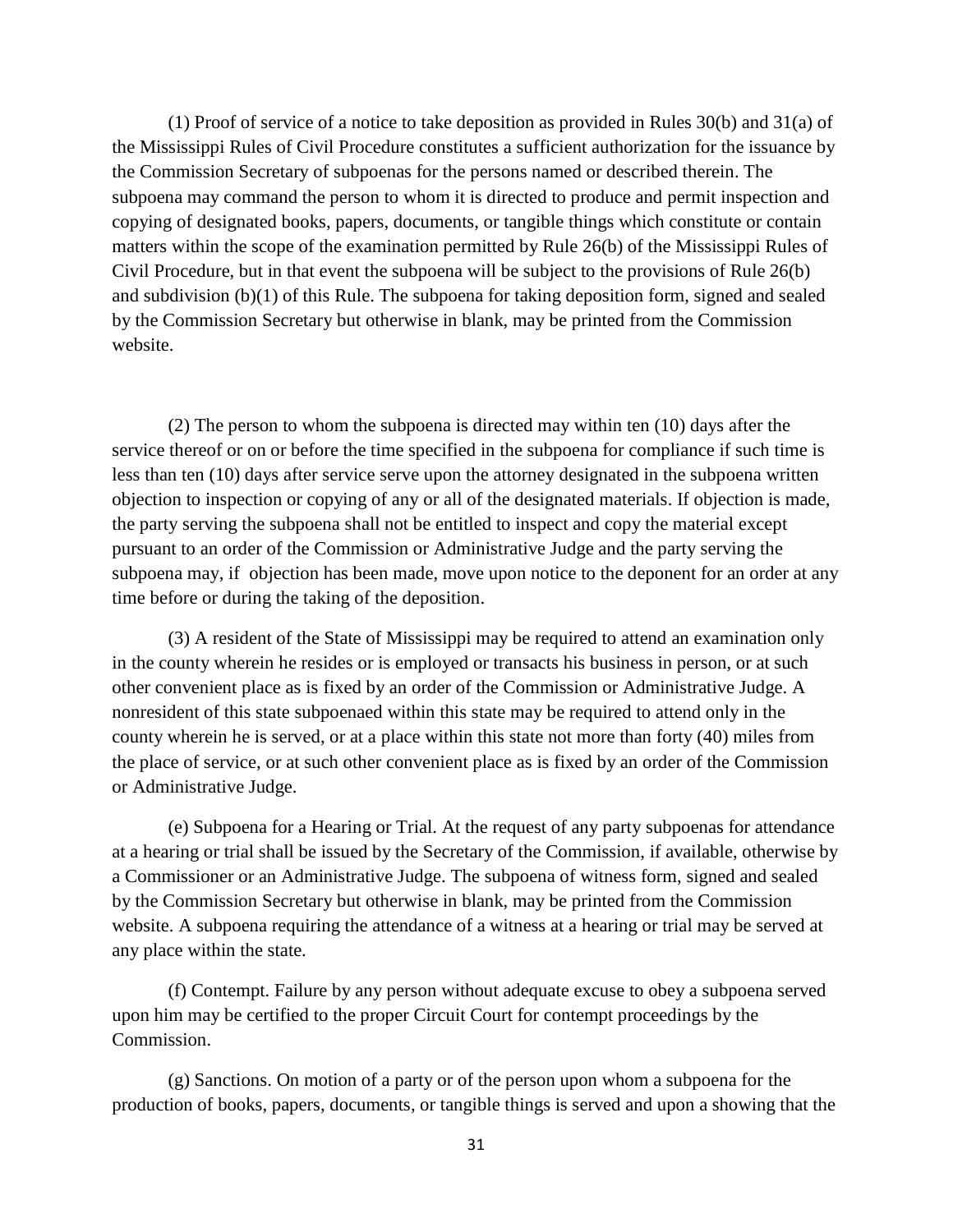subpoena power is being exercised in bad faith or in such manner as unreasonably to annoy, embarrass, or oppress the party or the person upon whom the subpoena is served, the Commission may order that the subpoena be quashed and may enter such further orders as justice may require to curb abuses of the power granted under this Rule. To this end, the Commission or Administrative Judge may award to the successful movant attorney's fees and expenses for challenging the subpoena and may order that they be paid directly by the attorney who caused the issuance of such subpoena.

(h) Witness Fees. Witnesses subpoenaed to appear in proceedings before the Commission shall receive a witness fee of Twenty Five Dollars (\$25.00) per day plus mileage at the rate authorized by Mississippi Workers' Compensation Commission General Rule1.14. The Commission or Administrative Judge may allow the payment from the Administrative Expense Fund of said fees and mileage to witnesses, other than expert medical witnesses, subpoenaed at the request of claimants.

The Commission may at its discretion suspend or eliminate payment for expert medical witness fees as provided herein without notice. Inasmuch as the Administrative Expense Fund is funded by assessments against the carriers writing compensation insurance in the state and selfinsurers, as provided by Miss. Code Ann. Section 71-3-99, and inasmuch as the application, computation, requisition, and disbursement of payments of fees and mileage for witnesses or carriers and self-insurers result in additional expense which ultimately must be borne by them, said carriers and self-insurers are, therefore, required to pay said fees and mileage directly to each witness subpoenaed at their request. It is not intended that carriers and self-insurers shall pay fees and mileage, if payment of same is ordered to be paid by claimant pursuant to Miss. Code Ann. Section 71-3-59 of the Act.

This Rule shall be in force and effect on and after January 1, 2018.

Source: Miss. Code Ann. § 71-3-85.

### **Rule 2.19 Rehabilitation.**

Rehabilitation cases shall be reported on Form R-1 or R-2 in compliance with the provisions of Miss. Code Ann. Sections 71-3-105 and 71-3-19.

(a) Claim files shall be reviewed by the Mississippi Workers' Compensation Commission to assure that employees entitled to rehabilitation will receive needed services expediently.

(b) In all cases referred for rehabilitation services by the Commission Form R-2 shall be completed and the appropriate copy returned to the Commission together with copies of all reports, programs and services.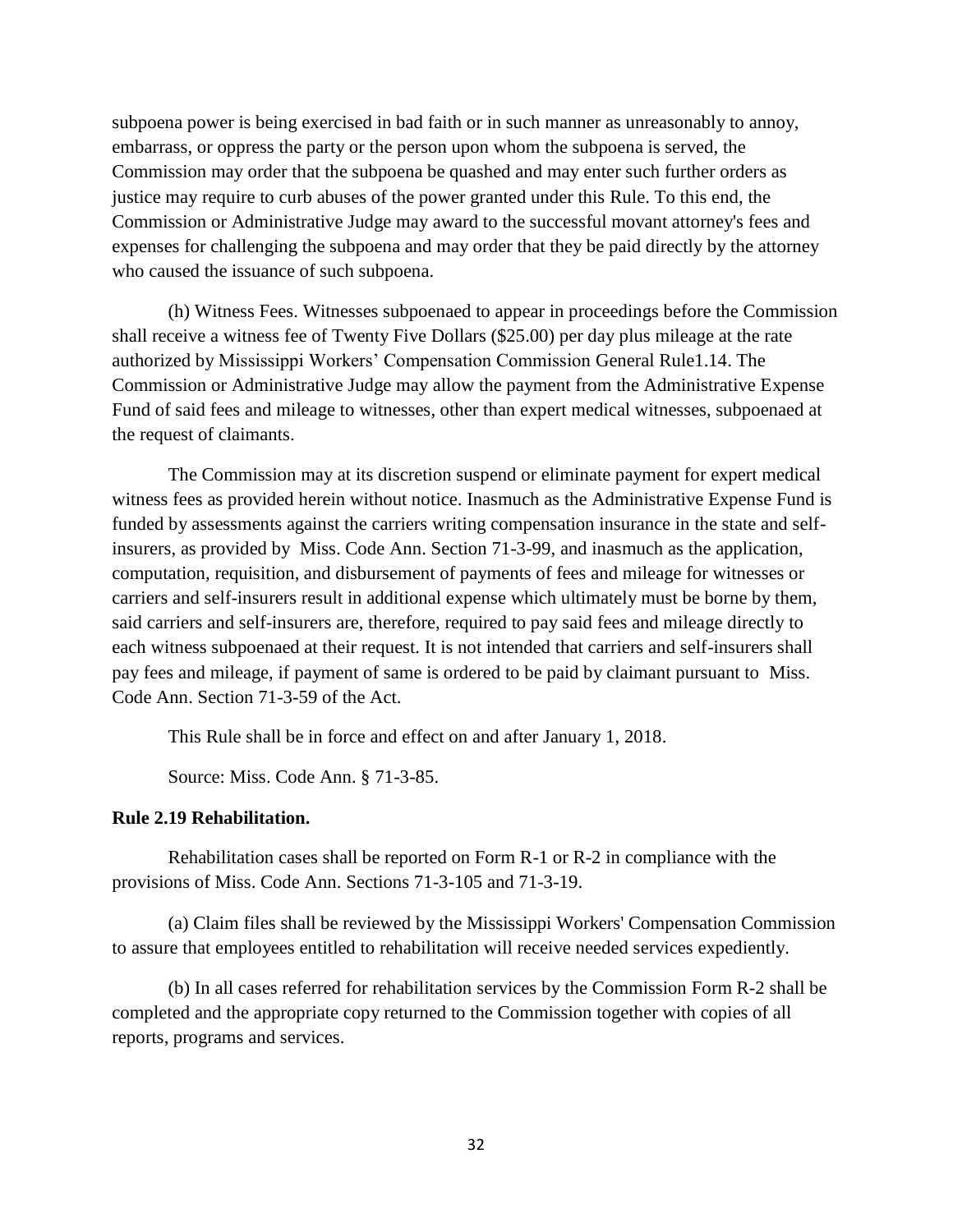(c) All cases referred for rehabilitation services to either a public or private supplier by employers and carriers must be reported to the Commission, using Form R-2 together with copies of all reports, programs and services.

(d) Using Form R-1, employers and carriers shall notify the Commission immediately of all serious injuries, i.e., (1.) Major amputations,( 2.) Spinal cord injuries,( 3.) Brain damage, (4.) Loss of sight of one or both eyes, (5.) Severe 2nd and 3rd degree burns as well as those which result in the loss of or loss of use of any member of the body which will render the employee unable to continue employment in the job performed at the time of the injury, or which causes him to be unemployable in another position with the employer or which by experience in the industry causes the employee to be unemployable in any part of the industry.

(e) The amount of additional compensation awarded to be used for vocational rehabilitation purposes will be determined by the recommendation of Vocational Rehabilitation Division setting out the contemplated program of training needed and the necessary cost thereof, and shall be awarded only after the injured has been accepted for training. The employer and carrier shall report all cases not within the purview of the Mississippi Workers' Compensation Act where an employee needs vocational rehabilitation services.

This Rule shall be in force and effect on and after January 1, 2018.

Source: Miss. Code Ann. § 71-3-85.

# **Rule 2.20 Filing of Pleadings and Other Documents.**

Except for the claimant's Petition to Controvert (in triplicate); proposed order for approval of settlement (original and three copies); and briefs to the Commission (original and two copies); only one copy of a pleading or other document is required to be filed at the Commission, either by mail or electronically through the Attorney Transmittal Online System (ATOS). Once a claim is controverted, each party shall certify that he or she has sent a copy of the pleading or other document to each other party to the claim whether filed by mail or electronically. Effective January 1, 2018, attorneys must file all accepted documents electronically through the Attorney Transmittal Online System (ATOS).

Any document or pleading prepared by an attorney for a party shall contain the typed or printed name, official Mississippi Bar identification number, and address and telephone number of the attorney. All pleadings and other documents filed with the Commission, including any stenographically reported depositions, shall be typed or printed on letter size (8-1/2" x 11") paper to conform with the Mississippi Rules of Civil Procedure and the Mississippi Rules of Appellate Procedure and shall contain the style of the claim and Commission file number.

Any proposed order submitted to the Commission or Administrative Judge shall be signed by the party preparing the order, and where the proposed order is an agreed or joint order,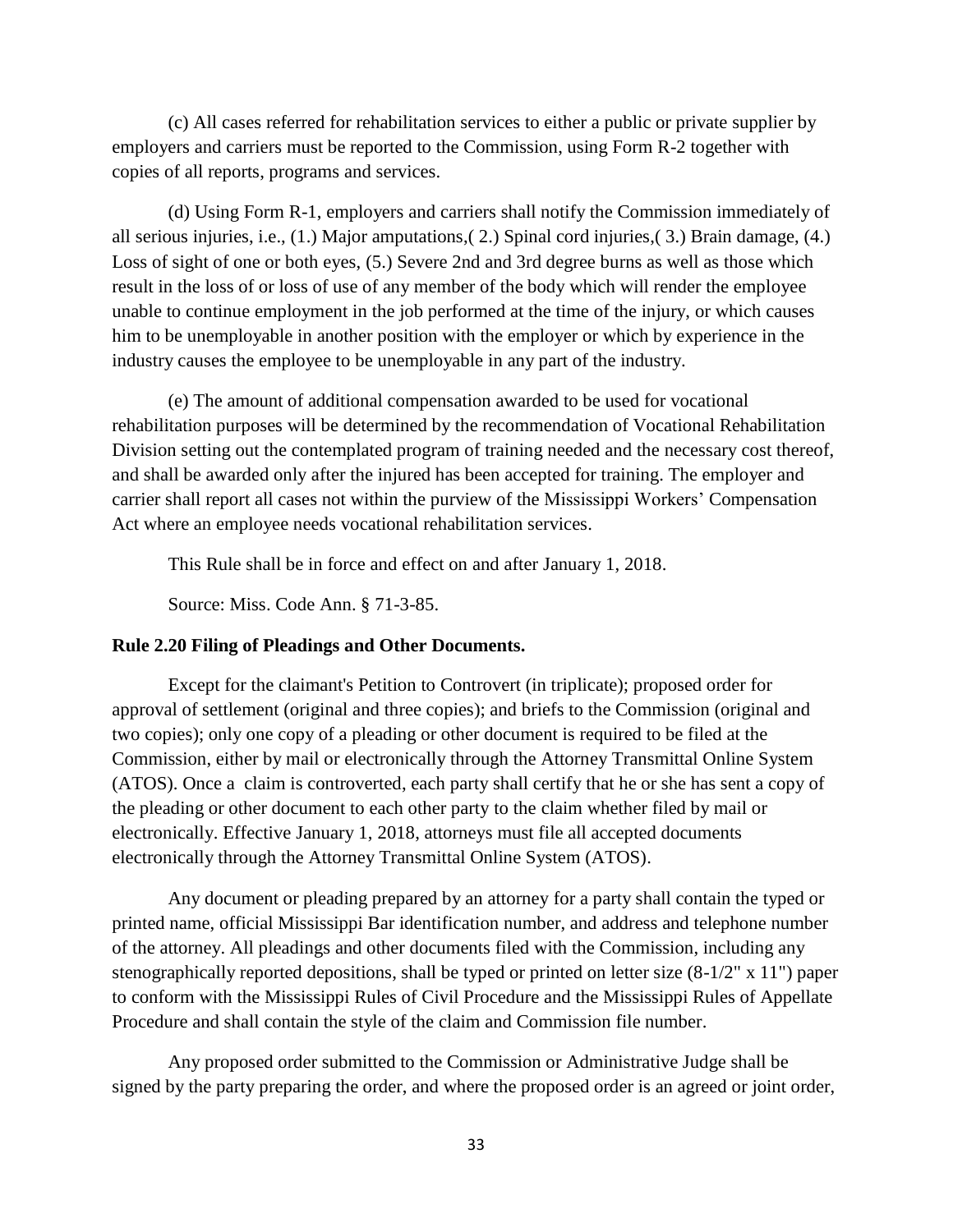such as an order approving settlement, it must be signed and approved by an attorney or other legal representative for each party.

This Rule shall be in force and effect on and after January 1, 2018.

Source: Miss. Code Ann. § 71-3-85.

# **Rule 2.21 Address and Phone of Parties.**

Every party to a controverted or non-controverted case must keep the Commission informed of that party's current address, e-mail address and telephone number. Attorneys representing a party in any claim shall also keep the Commission informed of their current address, telephone number, facsimile number, and e-mail address.

All self-insured employers, workers' compensation insurance carriers, and third party administrators shall also maintain a single address, e-mail address and telephone number on file with the Commission for the purpose of electronic service, notice, and/or other correspondence with the Commission.

Claimants, either *pro se* or through their attorney must provide the Commission with their current mailing address, e-mail address and telephone number.

All of the above have a continuing obligation during the claim to notify the Commission of any changes in their required contact information. The most recent contact information on file with the Commission shall be presumed correct unless the Commission is notified otherwise in writing.

This Rule shall be in force and effect on and after January 1, 2018.

Source: Miss. Code Ann. § 71-3-85.

# **Rule 2.22 Prehearing Motions; Motion Days.**

(a) The original of a motion shall be filed with the Commission which shall forward the motion to an Administrative Judge. All documents to be considered as evidence by the Administrative Judge shall be attached to the motion or described with specificity if already filed. A proposed order must accompany each nondispositive motion. The movant shall serve a copy of the motion, attachments and proposed order on the opposite party.

(b) If a party desires oral argument on a motion, the party shall notice the motion for motion day or, at the discretion of the Administrative Judge, other agreed time and place, before the assigned Administrative Judge. The party desiring oral argument on motion day shall coordinate the date of hearing on a particular motion day with counsel opposite at least five (5) calendar days before the motion day; file the notice with the Commission. The movant shall serve the notice on the opposite party.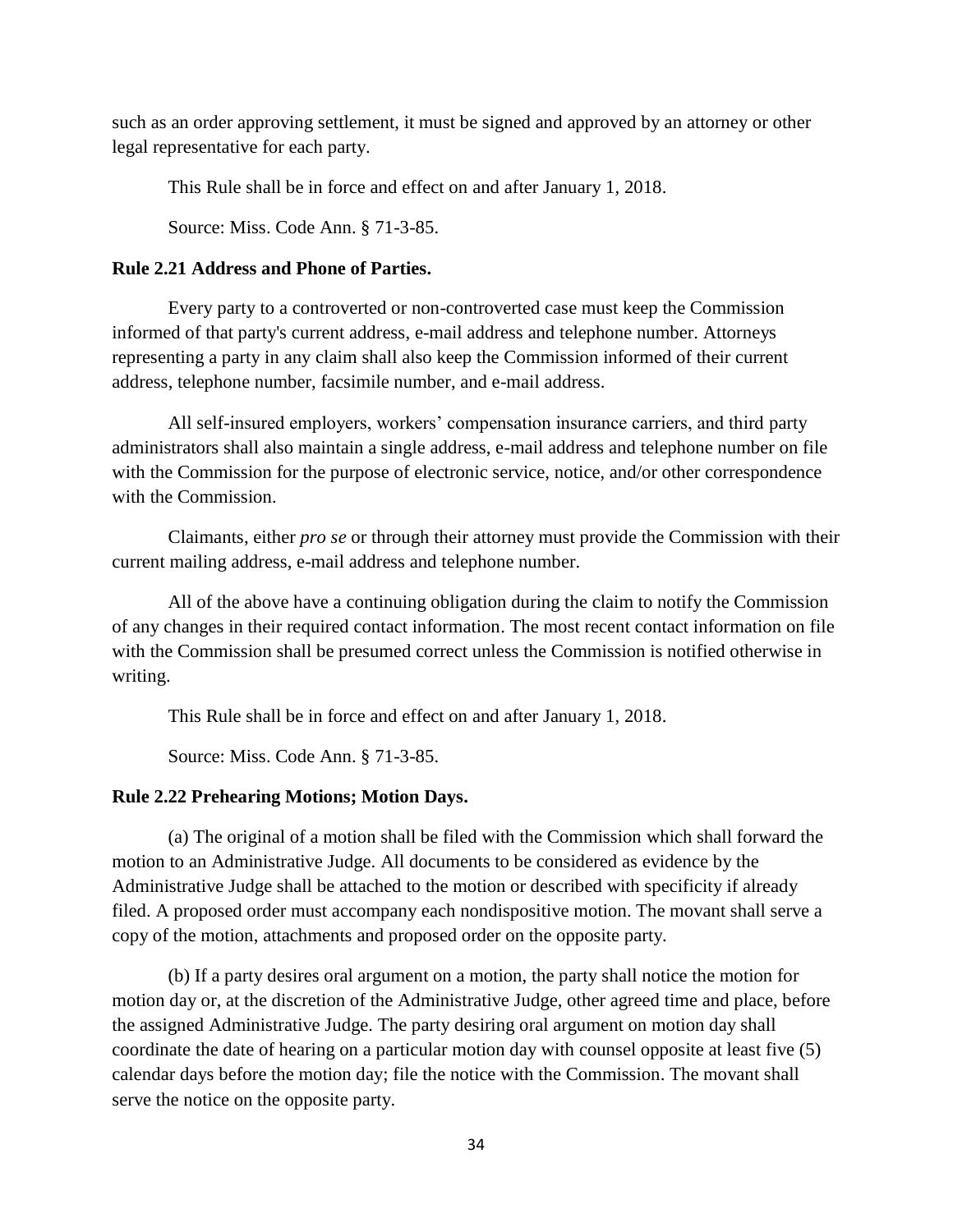(c) A response is required within fifteen (15) days after the date of service of the motion with a copy of the response provided to the movant and with all attached documents to be considered as evidence by the Administrative Judge, or described with specificity in the response if already filed. The Administrative Judge may, in his or her discretion, hear oral argument by telephone conference or waive oral argument. If either party desires to present testimony before a court reporter in lieu of a telephonic hearing, that party shall file a written motion for a hearing on the record at least five (5) days before the date set for the telephonic hearing. Otherwise said issue is moot and will not be considered by the Commission upon any appeal thereafter. Before the date of all matters to be argued by telephonic conference, the attorneys for the parties shall discuss and decide which documents each party wishes to have entered into evidence by the Administrative Judge with the assistance of a Commission court reporter at the conclusion of the telephonic motion hearing. Briefs or other memoranda of law will not routinely be required.

(d) MOTION DAY. Each Administrative Judge shall hold at least one motion day a month on a date certain beginning at 10:00 a.m. and at a place central to the territory to which he or she travels. The dates and locations shall be published on the Commission website.

(e) SPECIAL MOTIONS. A party who files a motion for emergency hearing (e.g. motion for immediate hearing or five-day hearing under Mississippi Workers' Compensation Commission General Rule 1.9 or Miss. Code Ann. Section 71-3-17(b)) or a motion to reopen shall first request a telephonic prehearing conference with the Administrative Judge and other parties to the claim so the parties may consult with the Administrative Judge about all necessary prehearing matters.

(f) PREHEARING STATEMENTS. The parties shall file Prehearing Statements if an evidentiary hearing is needed to resolve any motion.

This Rule shall be in force and effect on and after January 1, 2018.

Source: Miss. Code Ann. § 71-3-85.

#### **Rule 2.23 Earwigging Prohibited.**

No person or party shall discuss or attempt to discuss with or in the presence of a Commissioner or Administrative Judge the merits of a claim which is pending before the Commission or Administrative Judge or which is likely to be pending therein, except in pleadings, motions, briefs, forms or other correspondence necessarily required in the development and presentation of a claim to the Commission or Administrative Judge. No person or party shall attempt in any manner, except as stated above, to influence the decision of a Commissioner or Administrative Judge in any such matter. No person or party shall send any written communication to a Commissioner or Administrative Judge on any matter pending or likely to be pending before the Commission or Administrative Judge without simultaneously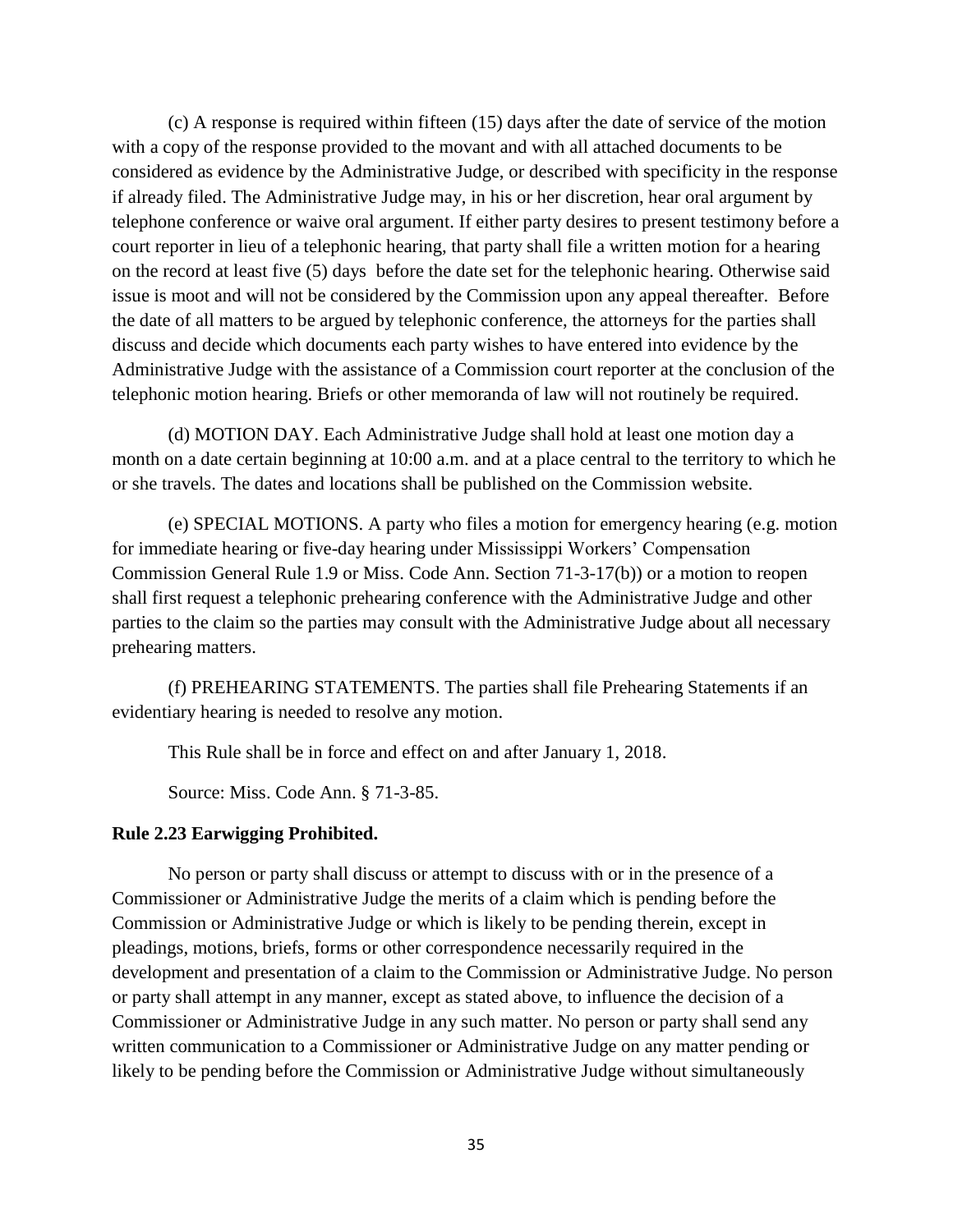delivering or mailing a copy of that communication to all other parties to the claim, or their legal representatives.

Any person or party who violates the provisions of this Rule shall be subject to sanctions as determined by the Commission or Administrative Judge.

This Rule shall be in force and effect on and after January 1, 2018.

Source: Miss. Code Ann. § 71-3-85.

# **Rule 2.24 Requests for Declaratory Opinions.**

# **Scope of Rules**

100 These sections set forth the Commission's Rules governing the form and content of requests for declaratory opinions and the Commission's procedures regarding the requests as required by Mississippi Code 25-43-2.103.

# **Persons Who May Request Declaratory Opinions**

101.01 Any person with a substantial interest in the subject matter may make a request to the Commission for a declaratory opinion by following the specified procedures.

101.02 "Substantial interest in the subject matter" as used in this chapter means: that a party is directly affected by the Commission's administration of the laws within the Commission's primary jurisdiction.

101.03 "Primary jurisdiction of the Agency" as used in this chapter means the Commission has a constitutional or statutory grant of authority in the subject matter at issue.

101.04 (Reserved)

# **Subjects Which May Be Addressed In Declaratory Opinions**

201 The Commission will issue declaratory opinions regarding the applicability to specified facts of:

1. a statute administered or enforceable by the Commission,

2. a rule promulgated by the Commission, or

3. an order issued by the Commission.

# **Circumstances In Which Declaratory Opinions Will Not Be Issued**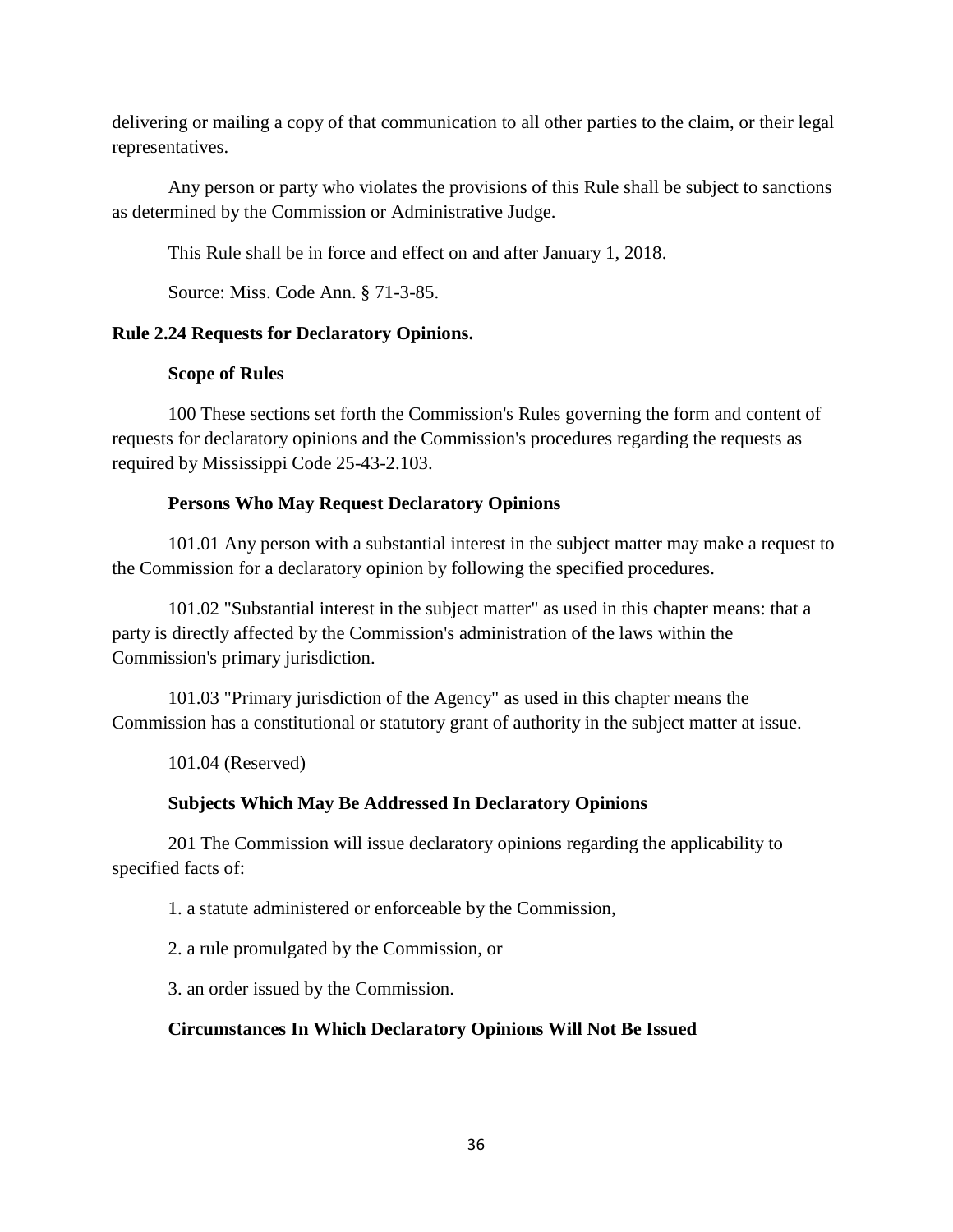301 The Commission may, for good cause, refuse to issue a declaratory opinion. Without limiting the generality of the foregoing, the circumstances in which declaratory opinions will not be issued include, but are not necessarily limited to:

1. the matter is outside the primary jurisdiction of the Commission;

2. lack of clarity concerning the question presented;

3. there is pending or anticipated litigation, administrative action, or other adjudication which may either answer the question presented by the request or otherwise make an answer unnecessary;

4. the statute, rule, or order on which a declaratory opinion is sought is clear and not in need of interpretation to answer the question presented by the request;

5. the facts presented in the request are not sufficient to answer the question presented;

6. the request fails to contain information required by these Rules or the requestor failed to follow the procedure set forth in these Rules;

7. the request seeks to resolve issues which have become moot, or are abstract or hypothetical such that the requestor is not substantially affected by the rule, statute or order on which a declaratory opinion is sought;

8. no controversy exists concerning the issue as the requestor is not faced with existing facts or those certain to arise which raise a question concerning the application of the statute, rule, or order;

9. the question presented by the request concerns the legal validity of a statute, rule or order;

10. the request is not based upon facts calculated to aid in the planning of future conduct, but is, instead, based on past conduct in an effort to establish the effect of that conduct;

11. no clear answer is determinable;

12. the question presented by the request involves the application of a criminal statute or sets forth facts which may constitute a crime;

13. the answer to the question presented would require the disclosure of information which is privileged or otherwise protected by law from disclosure;

14. the question is currently the subject of an Attorney General's opinion request; or,

15. the question has been answered by an Attorney General's opinion.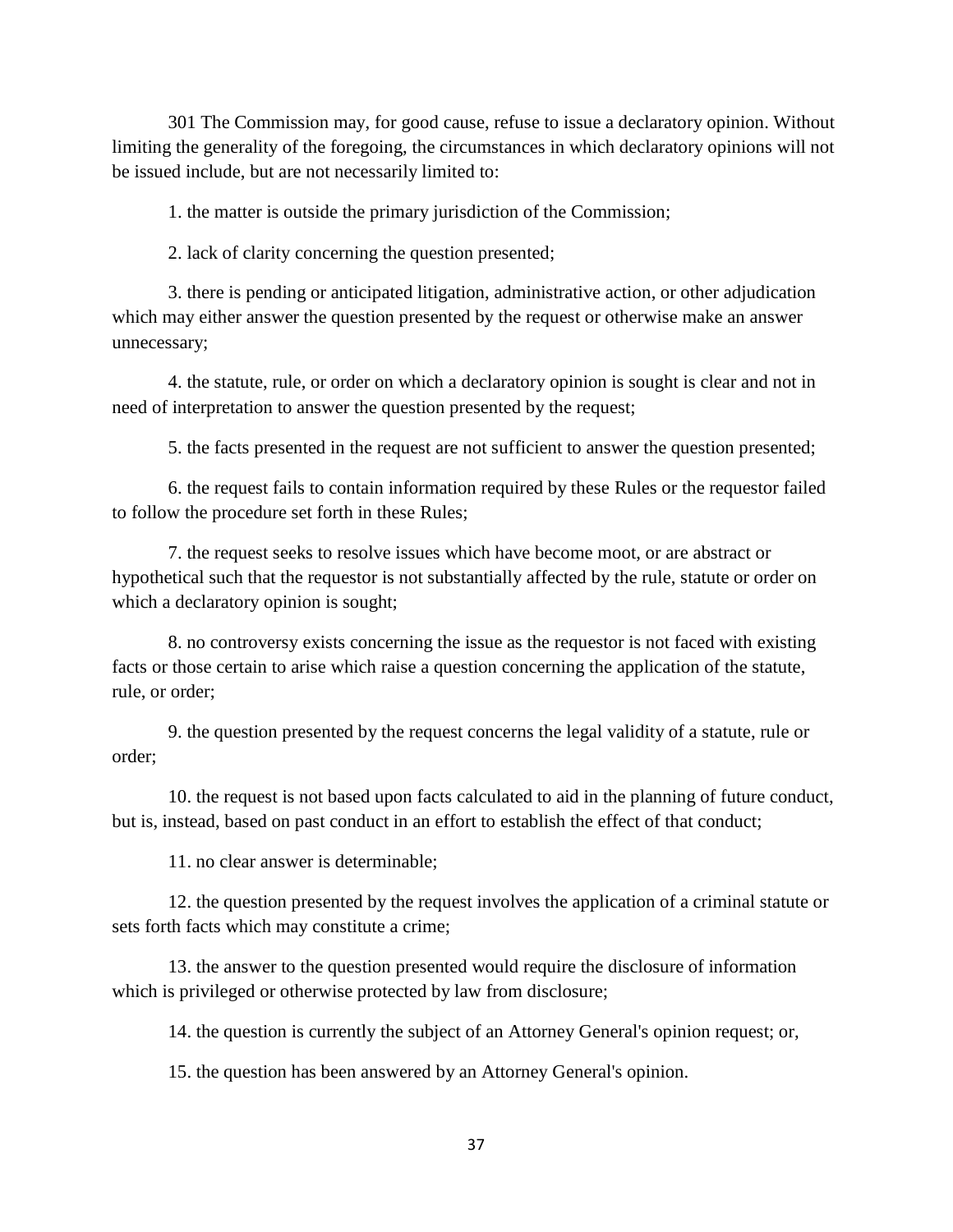302 A declaratory opinion will not be issued where a similar request is pending before this agency, or any other agency or a proceeding is pending on the same subject matter before any agency, administrative or judicial tribunal, or where such an opinion would constitute the unauthorized practice of law.

303 A declaratory opinion will not be issued if it may adversely affect the interests of the State, the Commission, or any of their officers or employees in any litigation which is pending or may reasonably be expected to arise.

304 Where a request for a declaratory opinion involves a question of law, the Commission may refer the matter to the State Attorney General.

305 A declaratory opinion will not be issued where the question involves eligibility for a license, permit, certificate or other approval by the Commission or some other agency and there is a statutory or regulatory application process by which eligibility for said license, permit, or certificate or other approval may be determined.

## **Form of the Request for a Declaratory Opinion**

401 Written Requests Required. Each request must be typewritten. Each request must be submitted on standard business letter size paper (8 1/2" by 11"). Requests may be in the form of a letter addressed to the Commission or in the form of a pleading as might be addressed to a court.

402 Where to Send Requests. All requests must be mailed or delivered to the Commission. The request and its envelope shall clearly state that it is a request for a declaratory opinion. Oral and telephone requests are unacceptable.

403 Name, Address and Signature of Requestor. Each request must include the full name, telephone number, and mailing address of the requestor. All requests shall be signed by the person filing the request, unless represented by an attorney, in which case the attorney may sign the request. The signing party shall attest that the request complies with the requirements set forth in these Rules, including but not limited to a full, complete, and accurate statement of relevant facts and that there are no related proceedings pending before any agency, administrative or judicial tribunal.

404 Single transaction. A request must be limited to a single transaction or occurrence.

405 Question Presented. Each request must contain the following:

1. a clear identification of the statute or rule at issue;

2. the question for the declaratory opinion;

3. a clear and concise statement of all facts relevant to the question presented;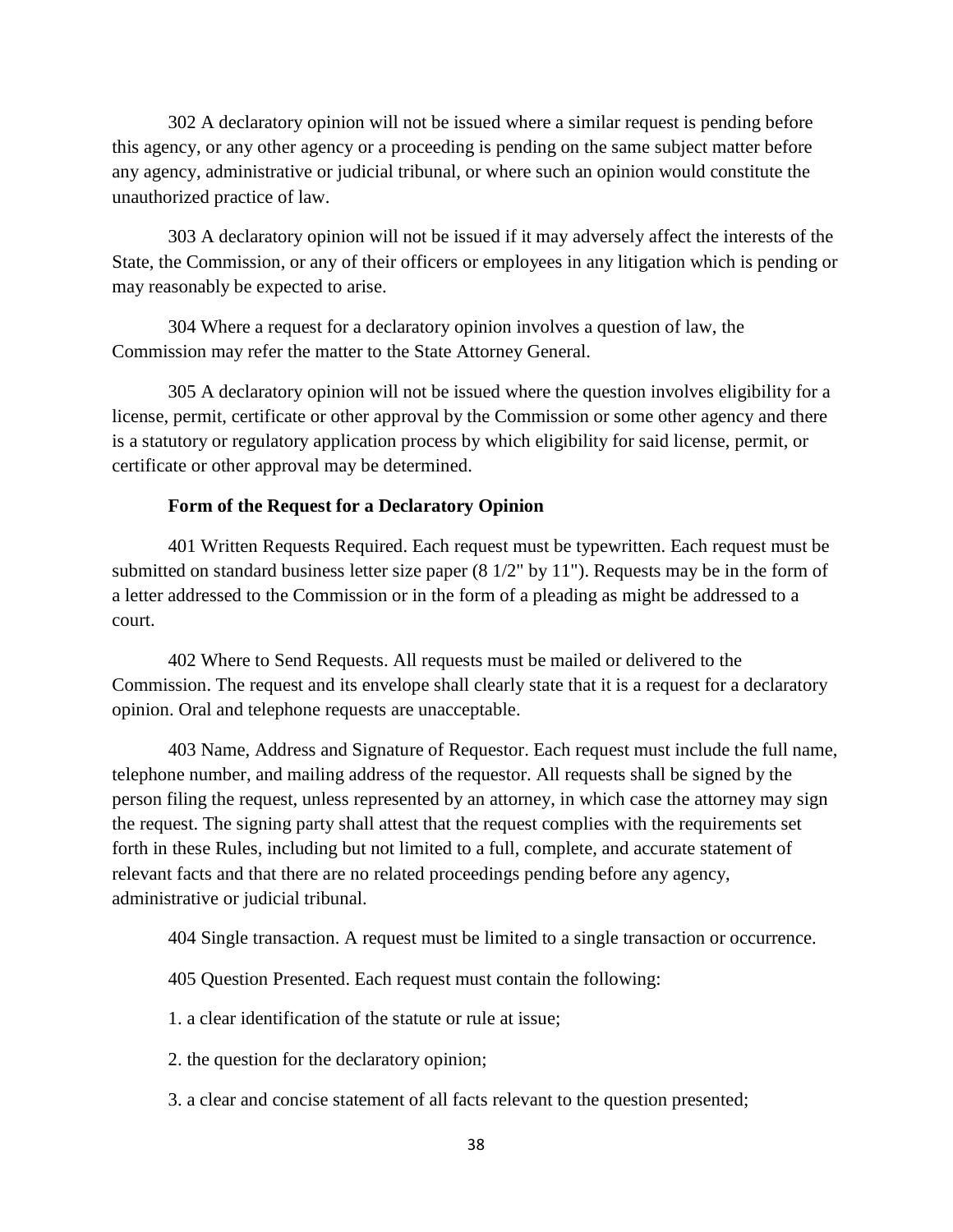4. the identity of all other known persons involved in or impacted by the factual situation causing the request including their relationship to the facts, name, mailing address and telephone number;

5. a statement sufficient to show that the person seeking relief has a substantial interest in the subject matter.

406 The terms of the proposed opinion suggested by the requestor may be submitted with the request or may be requested by the agency;

407 Memorandum of Authorities. A request may contain an argument by the requestor in support of the terms of the proposed opinion suggested by the requestor. The argument may be submitted in the form of a memorandum of authorities, containing a full discussion of the reasons and any legal authorities, in support of such position of the requestor. The agency may request that the argument and memorandum of authorities be submitted by any interested party.

### **Time for Agency's Response**

501 Agency's Response. Within forty-five (45) days after the receipt of a request for a declaratory opinion which complies with the requirements of these Rules, the Commission shall, in writing:

1. issue an opinion declaring the applicability of the specified statute, rule, or order to the specified circumstances;

2. decline to issue a declaratory opinion, stating the reasons for its action; or

3. agree to issue a declaratory opinion or a written statement declining to issue a declaratory opinion, by a specified time but no later than ninety (90) days after receipt of the written request.

502 When Period Begins. The forty-five (45) day period shall begin on the first State of Mississippi business day that the request is received by the Commission.

503 Opinion Not Final for Sixty Days. A declaratory opinion shall not become final until the expiration of sixty (60) days after the issuance of the opinion. Prior to the expiration of sixty (60) days, the Commission may, in its discretion, withdraw or amend the declaratory opinion for any reason which is not arbitrary or capricious. Reasons for withdrawing or amending an opinion include, but are not limited to, a determination that the request failed to meet the requirements of these Rules or that the opinion issued contains a legal or factual error.

### **Procedure After Request for Declaratory Opinion Received**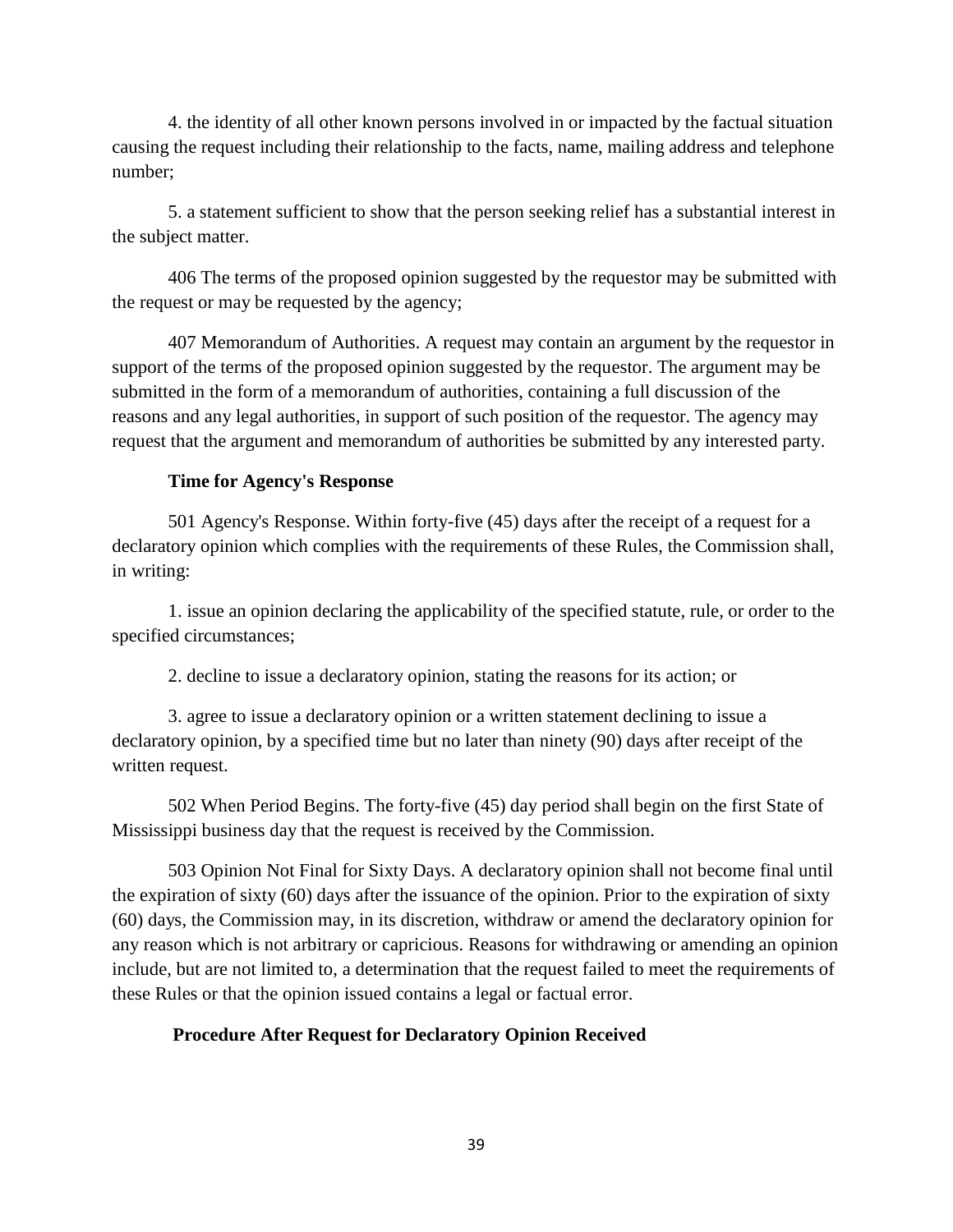601 Notice by Agency. The Commission may give notice to any person that a declaratory opinion has been requested and may receive and consider data, facts, arguments and opinions from persons other than the requestor.

602 Notice by Requestor. The requestor, or his attorney, shall append to the request for a declaratory opinion a listing of all persons, with addresses, known to the requestor who may have an interest in the declaratory opinion sought to be issued, and shall mail a copy of the request to all such persons. The requestor or his attorney shall certify that a copy of the request was mailed to all such persons together with this statement: "Should you wish to participate in the proceedings of this request, or receive notice of such proceedings or the declaratory opinion issued as a result of this request, you should contact the Commission within twenty days of the date of this request."

## **Hearings at the Discretion of the Agency**

701 Provision for Hearing. If the Commission in its sole discretion deems a hearing necessary or helpful in determining any issue concerning a request for a declaratory opinion, the Commission may schedule such a hearing. Notice of the hearing shall be given to all interested parties unless waived. Notice mailed by first class mail 7 calendar days prior to the hearing shall be deemed appropriate.

702 Proceedings at the Hearing. The procedure for conducting a hearing, including but not limited to the manner of presentation, the time for presentation, and whether and how evidence may be taken, shall be within the discretion of the Commission.

703 Persons Appearing at the Hearing. The Commission shall allow the requestor to participate in any hearing. The Commission may allow any other persons or entities to participate in the hearing.

### **Public Availability of Requests and Declaratory Opinions**

801 Declaratory opinions and requests for declaratory opinions shall be available for public inspection and copying at the expense of the viewer during normal business hours. Declaratory opinions and requests which contain information which is confidential or exempt from disclosure under the Mississippi Public Records Act or other laws shall be exempt from this requirement and shall remain confidential.

This Rule shall be in force and effect on and after January 1, 2018.

Source: Miss. Code Ann. § 71-3-85.

### **Rule 2.25 Rulemaking Oral Proceedings.**

**Scope**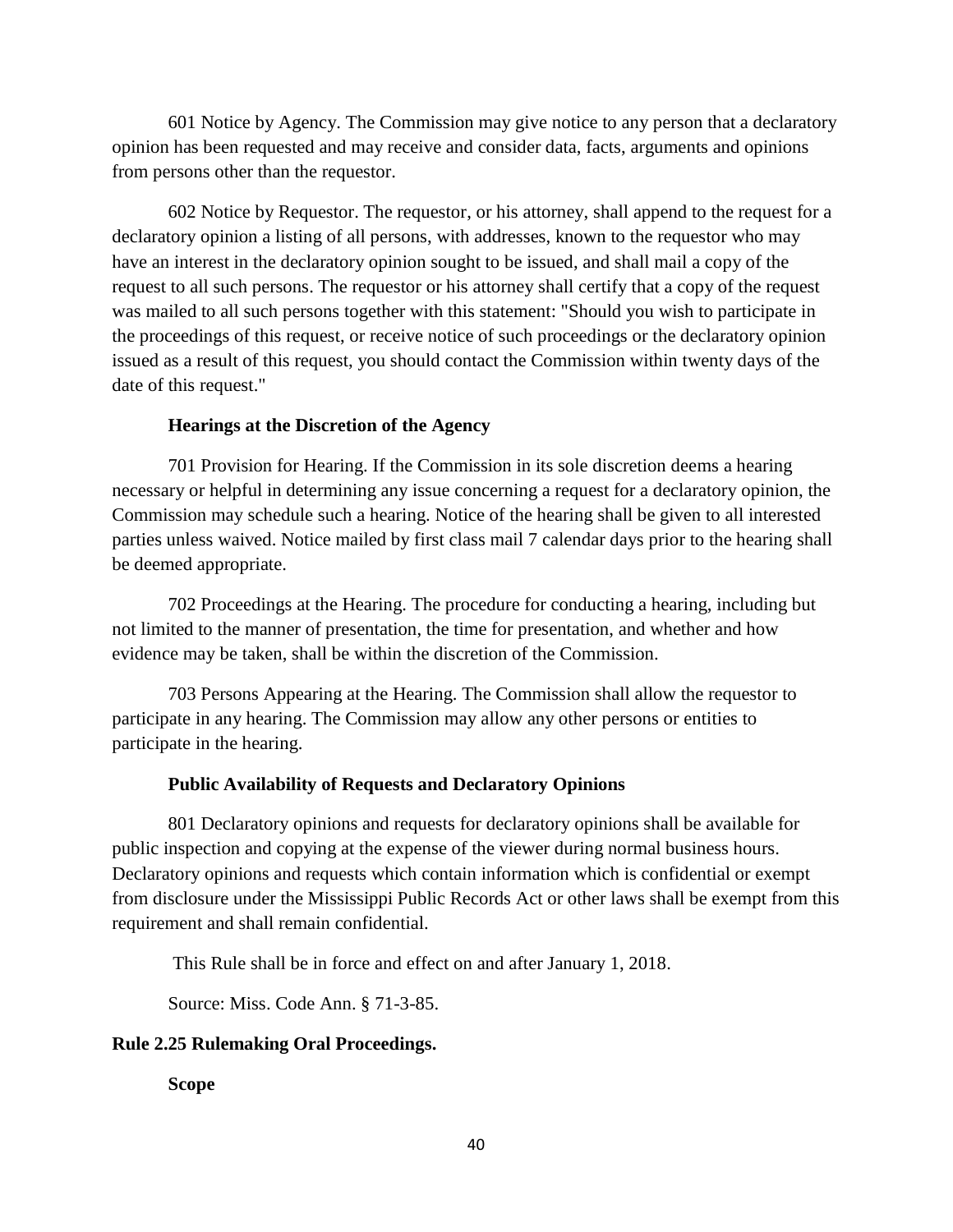101 This Rule applies to all oral proceedings held for the purpose of providing the public with an opportunity to make oral presentations on proposed new rules and amendments to rules before the Commission pursuant to the Mississippi Administrative Procedures Law.

## **When an Oral Proceeding will be Scheduled on a Proposed Rule**

102 Where an oral proceeding has not previously been held or scheduled, the Commission will conduct an oral proceeding on a proposed rule or amendment if requested by a political subdivision, an agency or ten (10) persons in writing within twenty (20) days after the filing of the notice of the proposed rule.

## **Format of Request**

103.01 Each request must be typewritten. Each request must be submitted on standard business letter-size paper (8-1/2 inches by 11 inches).

103.02 The request may be in the form of a letter addressed to the Commission or as a pleading filed with a court.

103.03 Each request must include the full name, telephone number, and mailing address of the requestor(s).

103.04 All requests shall be signed by the person filing the request, unless represented by an attorney, in which case the attorney may sign the request.

## **Notification of Oral Proceeding**

104 The date, time and place of all oral proceedings shall be filed with the Secretary of State's office and mailed to each requestor. The oral proceedings will be scheduled no earlier than twenty (20) days from the filing of this information with the Secretary of State.

### **Presiding Officer**

105 The Commission or designee, who is familiar with the substance of the proposed rule, shall preside at the oral proceeding on a proposed rule.

### **Public Presentations and Participation**

106.00 Public participation shall be permitted at oral proceedings in accordance with the following sections.

106.01 At an oral proceeding on a proposed rule, persons may make oral statements and make documentary and physical submissions, which may include data, views, comments or arguments concerning the proposed rule.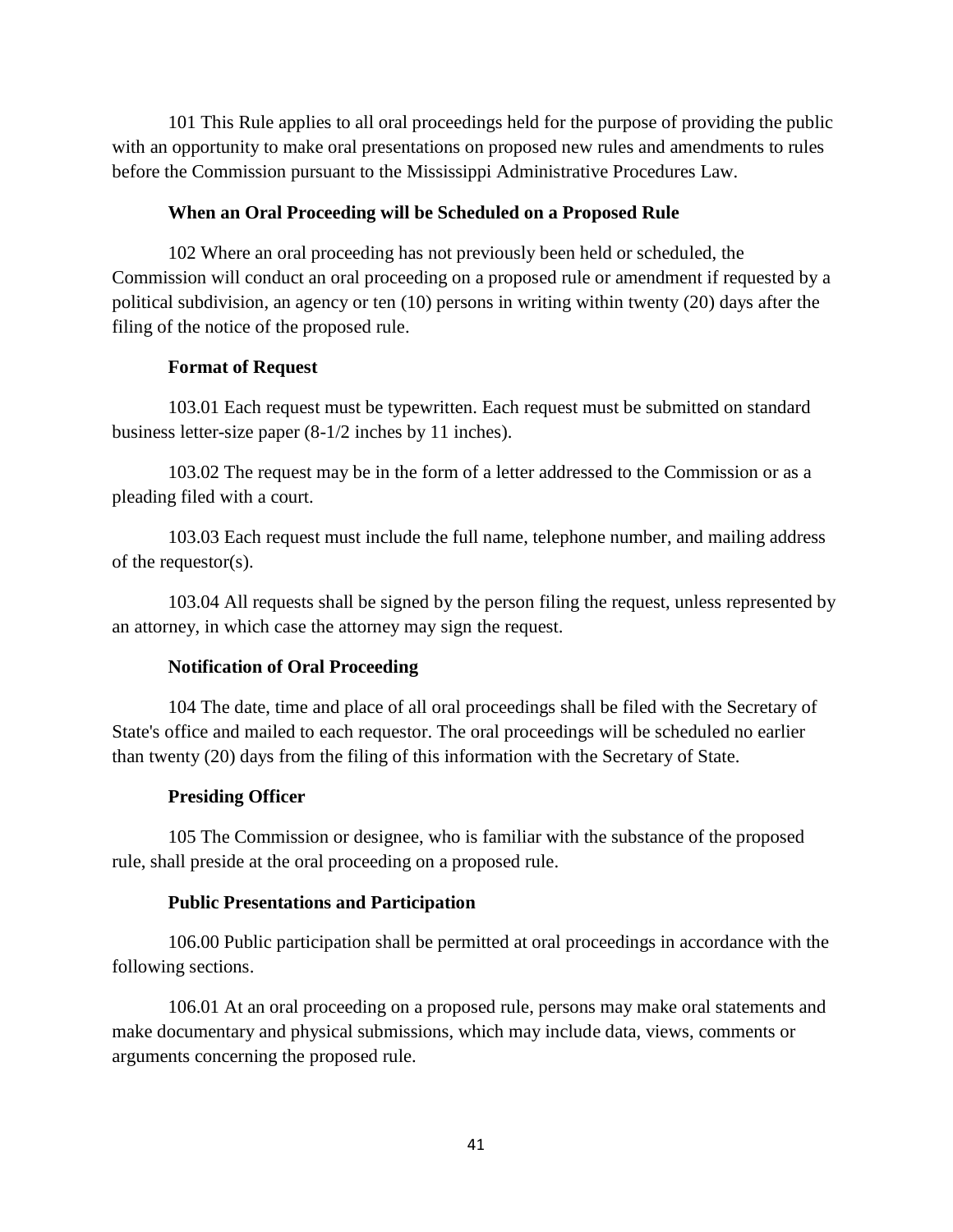106.02 Persons wishing to make oral presentations at such a proceeding shall notify the Commission at least three business days prior to the proceeding and indicate the general subject of their presentations. The presiding officer in his or her discretion may allow individuals to participate that have not previously contacted the Commission.

106.03 At the proceeding, those who participate shall indicate their names and addresses, identify any persons or organizations they may represent, and provide any other information relating to their participation deemed appropriate by the presiding officer.

106.04 The presiding officer may place time limitations on individual oral presentations when necessary to assure the orderly and expeditious conduct of the oral proceeding. To encourage joint oral presentations and to avoid repetition, additional time may be provided for persons whose presentations represent the views of other individuals as well as their own views.

106.05 Persons making oral presentations are encouraged to avoid restating matters that have already been submitted in writing. Written materials, however, may be submitted at the oral proceeding.

106.06 There shall be no interruption of a participant who has been given the floor by the presiding officer, except that the presiding officer may in his or her discretion interrupt or end the partisan's time where the orderly conduct of the proceeding so requires.

## **Conduct of Oral Proceeding**

## **Presiding Officer**

107.01 The presiding officer shall have authority to conduct the proceeding in his or her discretion for the orderly conduct of the proceeding. The presiding officer shall (i) call proceeding to order; (ii) give a brief synopsis of the proposed rule, a statement of the statutory authority for the proposed rule, and the reasons provided by the Agency for the proposed rule; (ii) call on those individuals who have contacted the Agency about speaking on or against the proposed rule; (iii) allow for rebuttal statements following all participants' comments; (iv) adjourn the proceeding.

## **Questions**

107.02 The presiding officer, where time permits and to facilitate the exchange of information, may open the floor to questions or general discussion. The presiding officer may question participants and permit the questioning of participants by other participants about any matter relating to that rulemaking proceeding, including any prior written submissions made by those participants in that proceeding; but no participant shall be required to answer any question.

# **Physical and Documentary Submissions**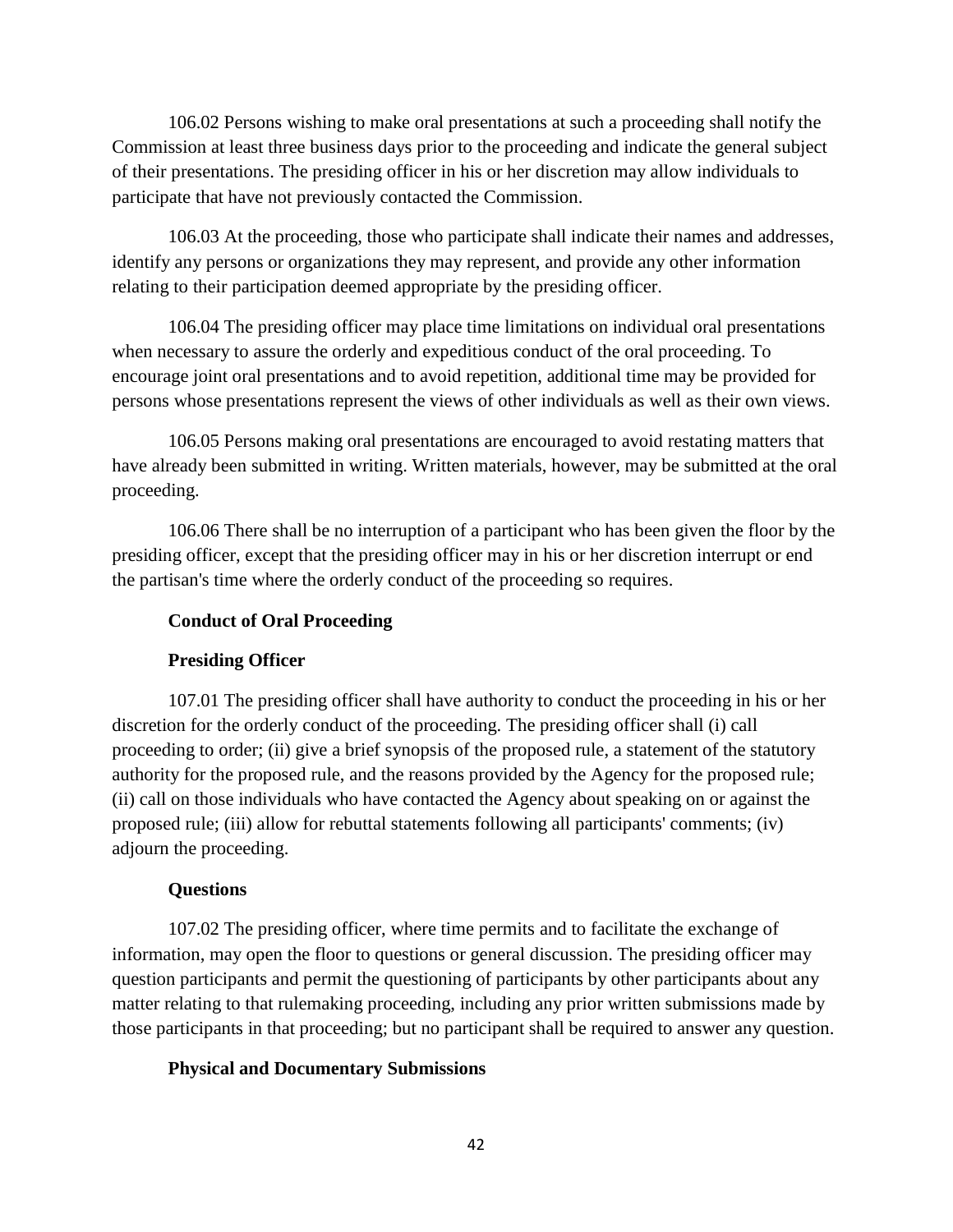107.03 Physical and Documentary Submissions. Submissions presented by participants in an oral proceeding shall be submitted to the presiding officer. Such submissions become the property of the Commission, part of the rulemaking record, and are subject to the Commission's public records request procedure.

# **Recording**

107.04 The Commission may record oral proceedings by stenographic or electronic means.

This Rule shall be in force and effect on and after January 1, 2018.

Source: Miss. Code Ann. § 71-3-85.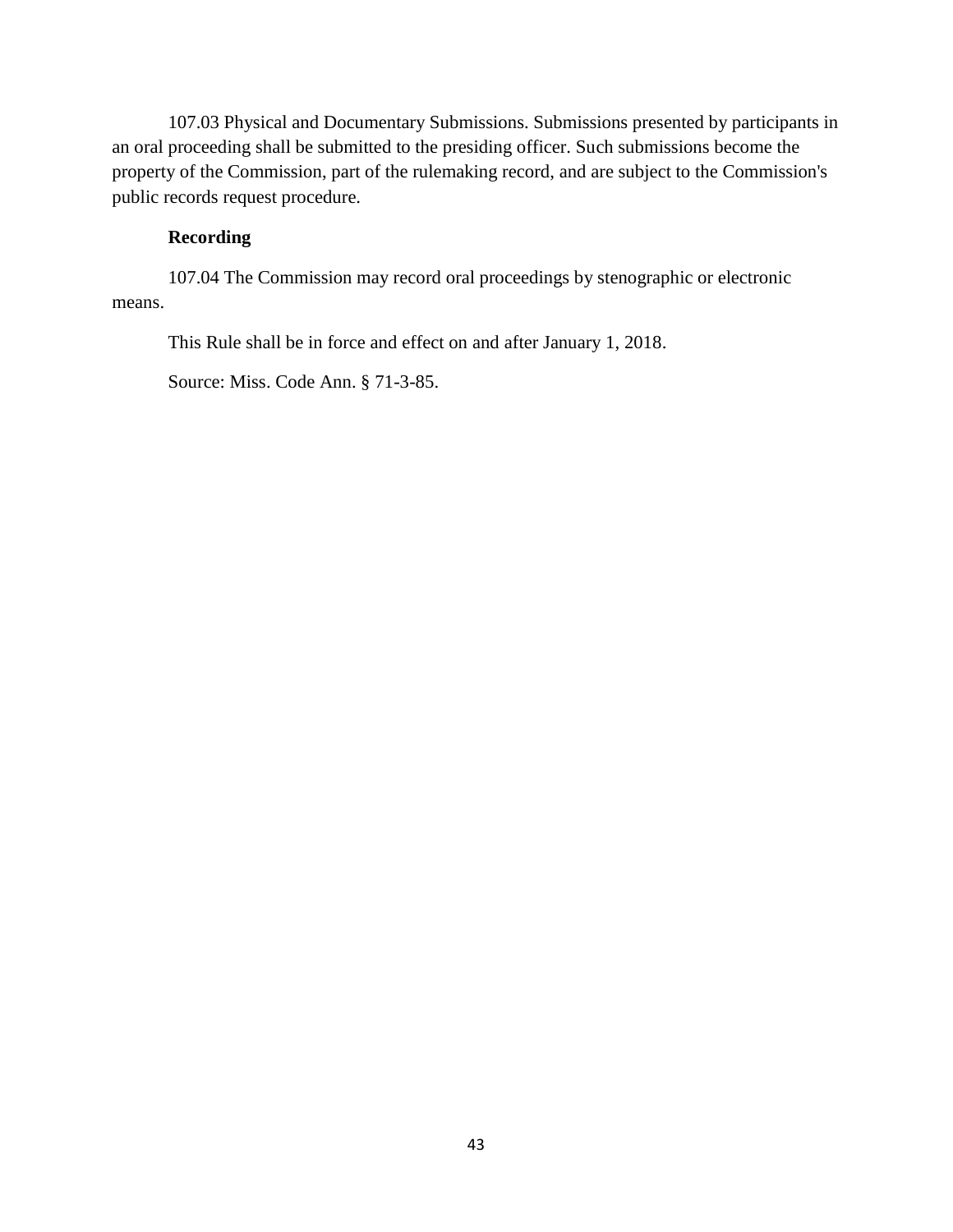Compilation of the Rules of the Mississippi Workers' Compensation Commission

Title 20: Labor

Part 1: Rules of the Mississippi Workers' Compensation Commission

Part 1 Chapter 1: General Rules

### **Rule 1.1 Meetings.**

The office of the Mississippi Workers' Compensation Commission shall be in the City of Jackson. The Commission shall remain in continuous session, but in addition to such continuous session, ; also, the Commission shall meet as a body at the call of the Chairman for the purpose of transacting any unusual business that may come before it to transact other business as needed.

This Rule shall be in force and effect on and after April 17, 1956 January 1, 2018.

Source: Miss. Code Ann. § 71-3-85 (2000).

## **Rule 1.2 Amendments and Construction.**

The rules Rules of the Commission are subject to amendment at any time, and the Commission will adopt additional rules Ruleswhenever in its judgment changes are advisable as needed.

All references in these Rules to the "Law" or to the "Act" refer to the most current provisions of the Mississippi Workers' Compensation Law, Miss. Code Ann. 71-3-1 et seq. (1972, as amended), unless otherwise provided.

All references to "Commission" shall not include and apply to any Administrative Judge of this Commission, unless otherwise provided.

These Rules shall be in effect and shall apply to all claims or matters pending before the Commission as of the effective date of the Rules, and to all matters or claims thereafter filed.

Whenever any provision of these Rules shall be found by the Commission or Administrative Judge, or any court of competent jurisdiction, to be in conflict with If the Commission, and Administrative Judge, or any court of competent jurisdiction finds that any provision of these Rules conflicts with any provision of the Mississippi Workers' Compensation Law, the provision of the Law shall control.

This Rule shall be in force and effect on and after April 1, 2001 January 1, 2018.

Source: Miss. Code Ann. § 71-3-85 (2000).

### **Rule 1.3 Proof of Coverage.**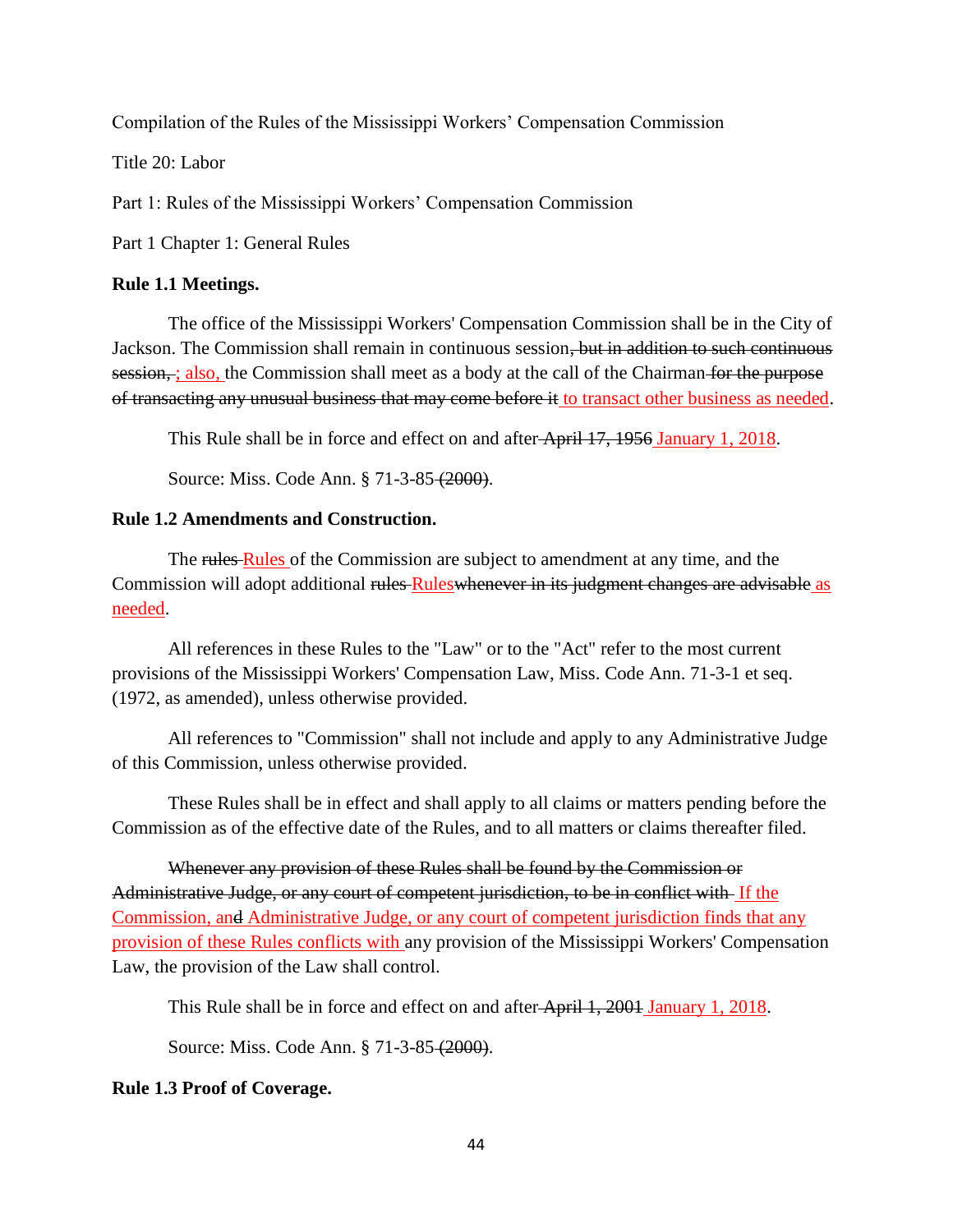Every employer within the scope of the Mississippi Workers' Compensation Law shall file proof of compliance with the insurance provisions of the Law in the manner directed by the Commission. In cases where insurance is taken with a carrier registered with the Commission, employer's notice of compliance shall be filed by the carrier with and through the National Council on Compensation Insurance's Proof of Coverage System, or with any other vendor approved by the Commission for such purposes. Individual and group self-insured employers shall file notice of coverage in the manner and format prescribed by the Commission.

This rule Rule shall be in force and effect on and after June 15, 2001 January 1, 2018.

Source: Miss. Code Ann. § 71-3-85 (2000).

**Rule 1.4.** [Repealed effective April 1, 2001]

#### **Rule 1.5 Cancellation of Policies.**

Any insurance carrier having issued a policy to an employer and desiring to cancel or terminate same To cancel or terminate an insurance policy with an employer before the expiration date stated in the policy, the carrier shall be required to give the employer thirty (30) days prior notice thereof as provided in section Miss. Code Ann. Section 71-3-77 of the Act.

The employer whose policy has thus been canceled or terminated per Miss. Code Ann. Section 71-3-77 shall, on or before the thirtieth (30th) day after receipt of receiving notice of cancellation or termination, thereof-furnish proof of coverage in accordance with Mississippi Workers' Compensation Commission General Rule 31.3. Failure Employer's failure on the part of the employer to furnish such proof of coverage within the thirty- (30) days thirty days shall be considered by the Commission as prima facie evidence of a violation of Code section Miss. Code Ann. Section 71-3-9 and subject the employer to the penalties prescribed under Code section Miss. Code Ann. Section 71-3-83.

This Rule shall be in force and effect on and after April 1, 2001 January 1, 2018.

Source: Miss. Code Ann. § 71-3-85 (2000).

**Rule 1.6.** [Repealed effective September 1, 1993]

#### **Rule 1.7 Self-Insurers.**

(A) SELF-INSURERS -- GENERAL PROVISIONS. Any employer desiring to qualify as an individual self-insurer, or any group of employers desiring to qualify as a group selfinsurer, and carry its own risk under the provisions of section Miss. Code Ann. Section 71-3-75 of the Act shall make application on a form provided by the Commission, and shall be required to reply fully to all inquiries made thereon.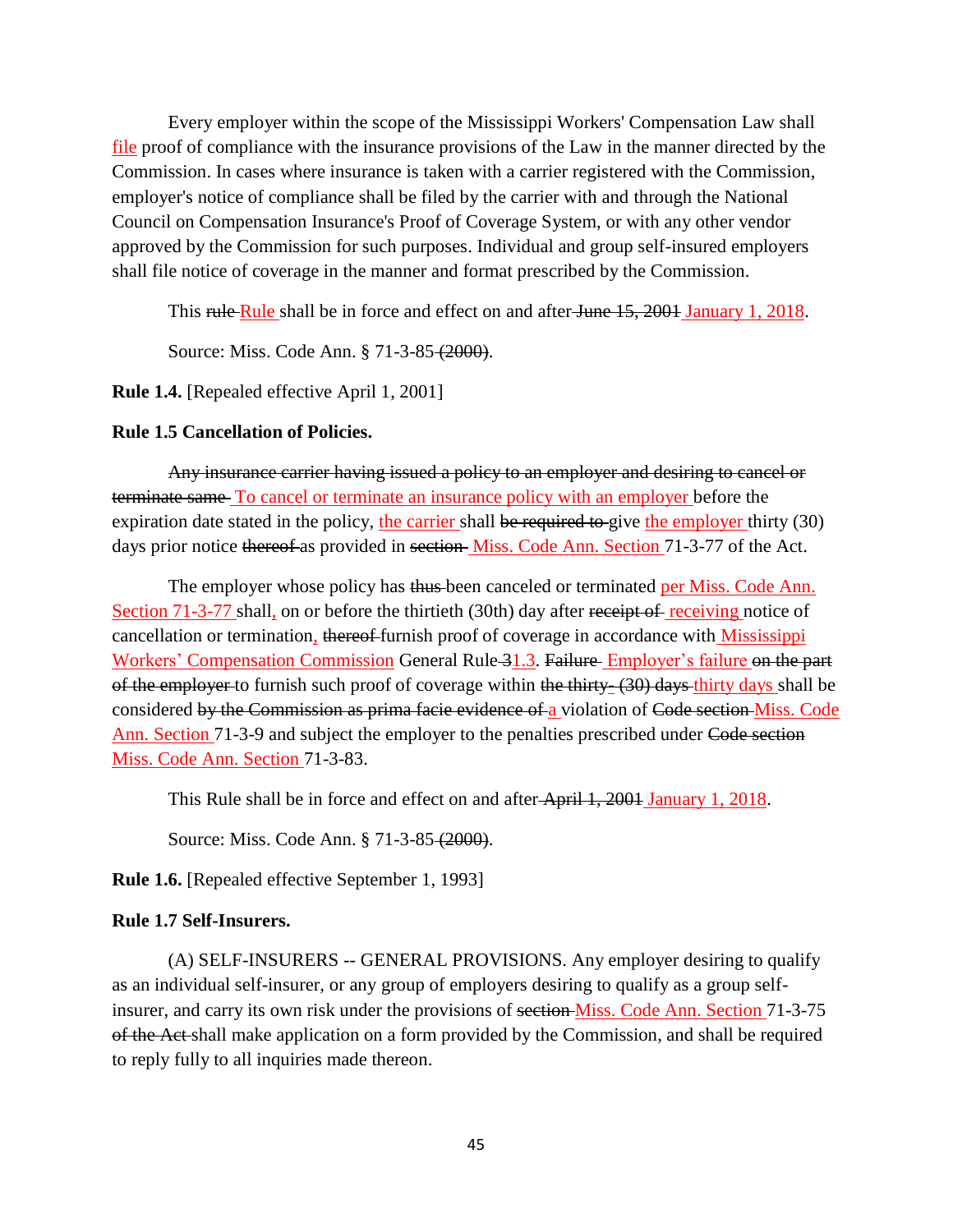(1) In no event shall an application for self-insurance be approved unless the applicant is willing and able to furnish adequate security for the payment of its obligations under the Act, and the type and amount of such security shall be determined by the Commission and in no event shall be less than \$100,000.00 unless otherwise ordered by the Commission. Each application will be considered upon its merits with strict regard to the hazards involved and the financial strength of the applicant.

(2) No record or any information concerning the solvency and financial ability of any applicant for self-insurance, or of any approved individual self-insurer or group self-insurer, and no other information which is deemed confidential by other provisions of law, which is acquired by the Commission, shall be subject to public inspection., nor shall any such information be divulged by the Commission unless consented to by the applicant or pursuant to subpoena or by order of a court of competent jurisdiction. However, such information shall be made available to the Guaranty Association in the instance of a self-insurer in default pursuant to Miss. Code Ann. Sections 71-3-151 through 71-3-181.

(3) Upon approval of any application submitted hereunder, the Commission may continually monitor the financial status and claim liabilities of the individual self-insurer, or group self-insurer, and may require, at the expense of the individual self-insurer or group selfinsurer, periodic financial, actuarial or other such audits, statements or reports as the Commission deems necessary to ensure that the financial status of the individual self-insurer or group self-insurer remains satisfactory, that its liabilities remain adequately funded, and that its obligations under the compensation law are being promptly met. So long as there is no accumulation of accrued benefits or other circumstances concerning the individual self-insurer or group self-insurer which are sufficient, in the Commission's sole determination, to cause doubt as to the individual self-insurer's or group self-insurer's ability to satisfy its continuing obligations under the Law, then there shall be no effort to require further bond or posted securities, or terminate the certificate of authority to act as an individual self-insurer or group self-insurer. However, the The Commission reserves the right to may require further or additional security from the self-insurer individual self-insurer or group self-insurer or to or institute proceedings requiring the individual self-insurer or group self-insurer to show cause, if any, why its certificate of authority to act as a self-insurer should not be terminated. when, in the Commission's discretion, such action is warranted. The Commission will notify the Individual Association of any such proceedings instituted against an individual self-insurer and of the basis for the Commission's decision to institute the proceedings.

(4) The security posted or the indemnity bond held by the Commission shall be for the benefit of, as applicable, the Mississippi Workers' Compensation Commission, the Mississippi Workers' Compensation Individual Self-insurer Guaranty Association, or the Mississippi Workers' Compensation Group Self-Insurer Guaranty Association, ("Individual Association" or "Group Association") as security for the payment of the self-insurer's or group self-insurer's covered claims and other obligations under the Law; for the expenses incurred by either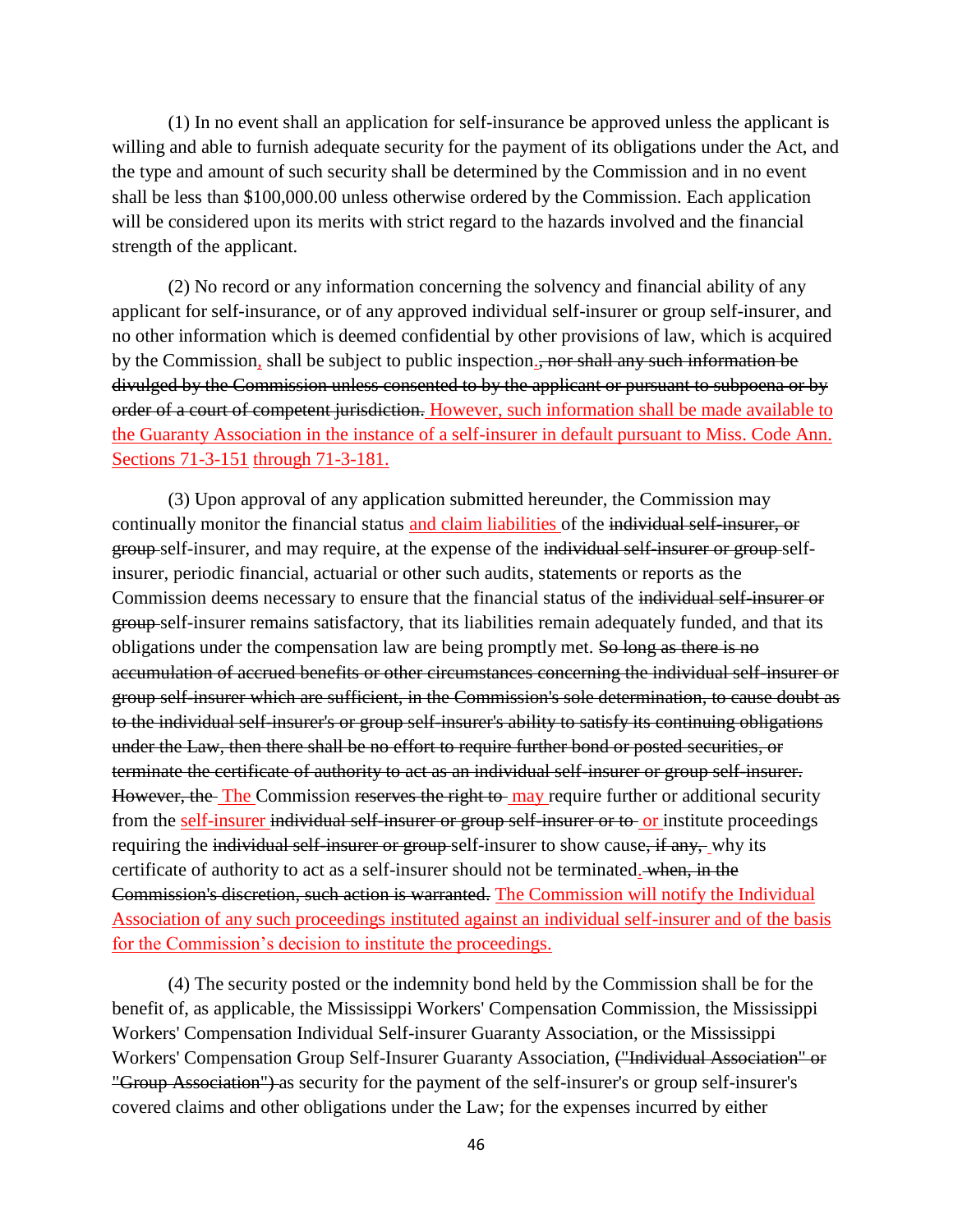Association, as applicable, in evaluating, adjusting, defending, or settling the self-insurer's covered claims; and for any assessment made against the individual self-insurer or group selfinsurer pursuant to the Guaranty Association Act, Miss. Code Ann. Sections 71-3-151 --through 181 (Rev. 2000). The security posted or the indemnity bond held by the Commission shall also be for the benefit of the Commission to the extent of any assessment made against the individual self-insurer or group-self-insurer pursuant to the applicable provisions of the Act. Any bond or other security held by the Commission shall not be returned to a self-insurer or released any earlier than at least one (1) year after the last known claim against such self-insurer has been closed in accordance with the provisions of the Act. Prior to releasing or reducing or increasing by 30% or more any security or bond held in whole or part for the benefit of the Individual Association, the Commission will notify the Individual Association of the Commission's intent to release, reduce, or increase the security or bond.

(5) All individual self-insurers and group self-insurers are required to furnish the Commission safety reports at least annually, according to the schedule or time fixed by the Commission. Such reports are to be made by a safety engineer, or some other experienced party competent to make safety surveys and reports, and shall be in the format prescribed by the Commission.

(6) All individual self-insurers and group self-insurers shall file with the Commission a statement of financial condition audited by an independent certified public accountant on or before the last day of the sixth month following six months after the end of the individual selfinsurer's or group self-insurer's fiscal year. At the same time, each individual self-insurer shall file with the Commission (a) an addendum or update to the individual self-insurer's application for self-insurance, in accordance with a form prescribed or approved by the Commission; and (ii) proof of specific and/or aggregate excess insurance that is in a form and in an amount by an insurance company acceptable to the Commission and that names the Individual Association as an additional insured in the event of the self-insurer's insolvency or default. All group selfinsurers must also comply with any and all annual reporting requirements set forth in Part B of this Rule.

Additionally, at least every three years, or more often if prescribed by the Commission, every individual self-insurer and group self-insurer shall file an actuarial report with the Commission, from a Member of the American Academy of Actuaries or other Commission approved qualified loss reserve specialist, a statement which shall include, but not be limited to, the amount of actuarially appropriated reserves for (1) known Mississippi claims and expenses associated therewith, and (2) Mississippi claims incurred but not reported and expenses associated therewith, which reserves shall be shown as liabilities. The group self-insurers shall submit these reports annually.

All applications and all renewals of certificates of authority for the right of self-insurance are granted upon the express condition that said self-insurers file promptly and completely by the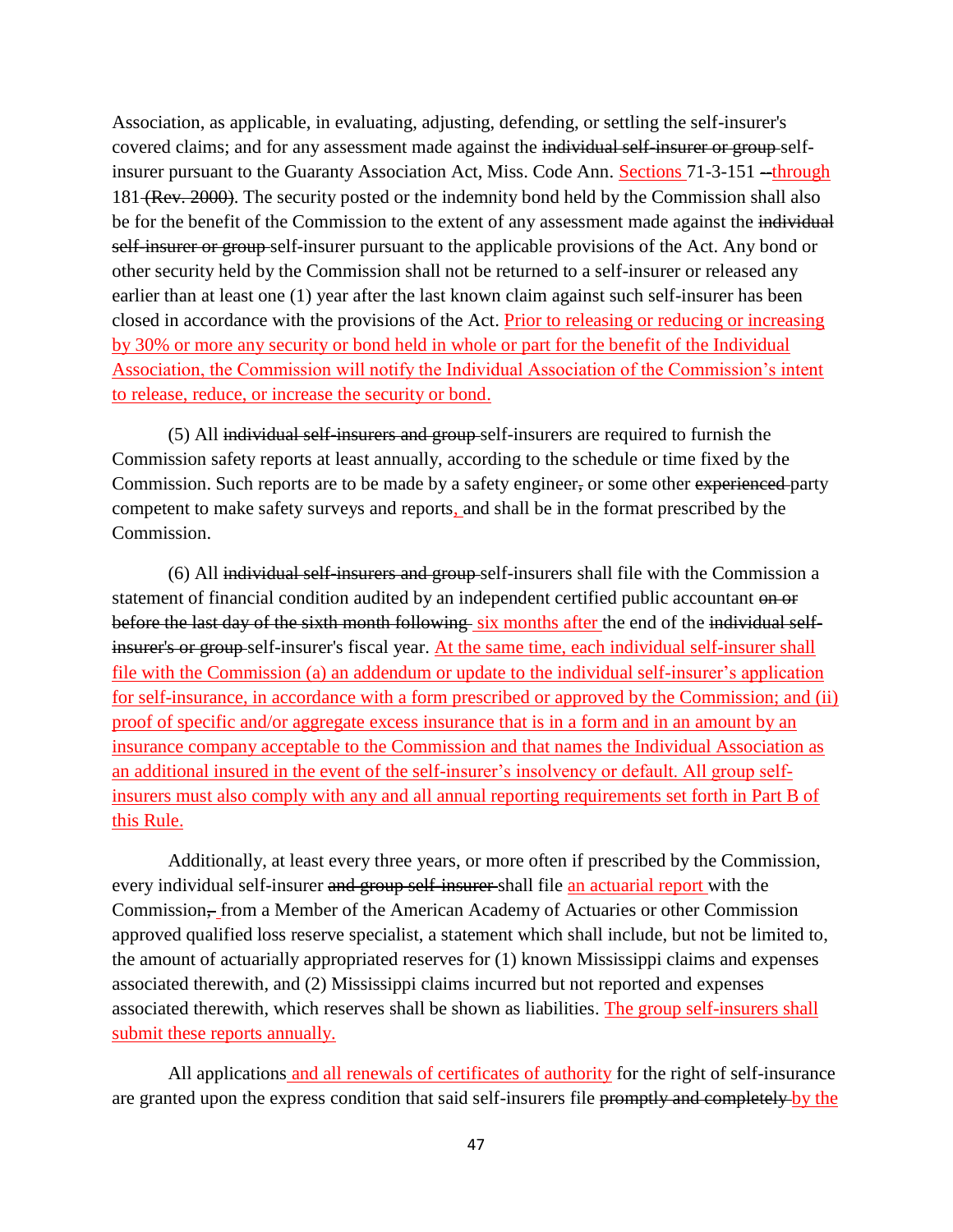prescribed due date all reports required of them by the Commission and that they comply with the plan of operation of the guaranty association to which they are members, in accordance with Mississippi Code § 71-3-165(3).

(7) Any applicant for self-insurance not approved by the Commission shall be given fifteen (15) days from the date of notice of rejection to procure other insurance coverage which satisfies the requirements of the Act. All self-insurers shall maintain specific and/or aggregate excess insurance coverage in an approved form providing statutory coverage with retention in an amount set by the Commission in the initial order approving their Certificate of Authority. A copy of the renewal policy shall be filed with the Commission within thirty (30) days of the policy inception date.

## (B) GROUP SELF-INSURERS.

(1) **Authority to Act as a Workers' Compensation Self-Insurance Group.** No person, association or other entity shall act as a workers' compensation self-insurance group unless it has been issued an annual certificate of authority by the Mississippi Workers' Compensation Commission. Such certificate of authority must be renewed annually on or before the anniversary date of the original award of group self-insurance.

# (2) **Qualifications for Initial Approval and Continued Authority to Act as a Workers' Compensation Group.**

a. Before a group of employers may file an application seeking authority to act as a selfinsurer, they must demonstrate the need to form such a group to the satisfaction of the Commission. The potential group self-insurer must show cause as to why a new group selfinsurer should be approved. This may be through written presentation, oral, or both, at the direction of the Commission. Once the Commission approves the demonstration of need to form a group self-insurer, the proposed self-insurance group shall file with the Commission its application for a certificate of approval accompanied by a non-refundable filing fee in the amount of Five Thousand Dollars (\$5,000.00). The application shall include but not be limited to the group self-insurer's name, location of its principal office, date of organization, name and address of each member, together with the following:

- (1) A copy of the articles of association, if any;
- (2) A copy of the bylaws of the proposed group self-insurer;
- (3) A copy of agreements with the administrator and with any and all service companies;

(4) A copy of the agreement between the group self-insurer and each member securing the payment of workers' compensation benefits, which shall include provisions for payment of assessments as provided by Law;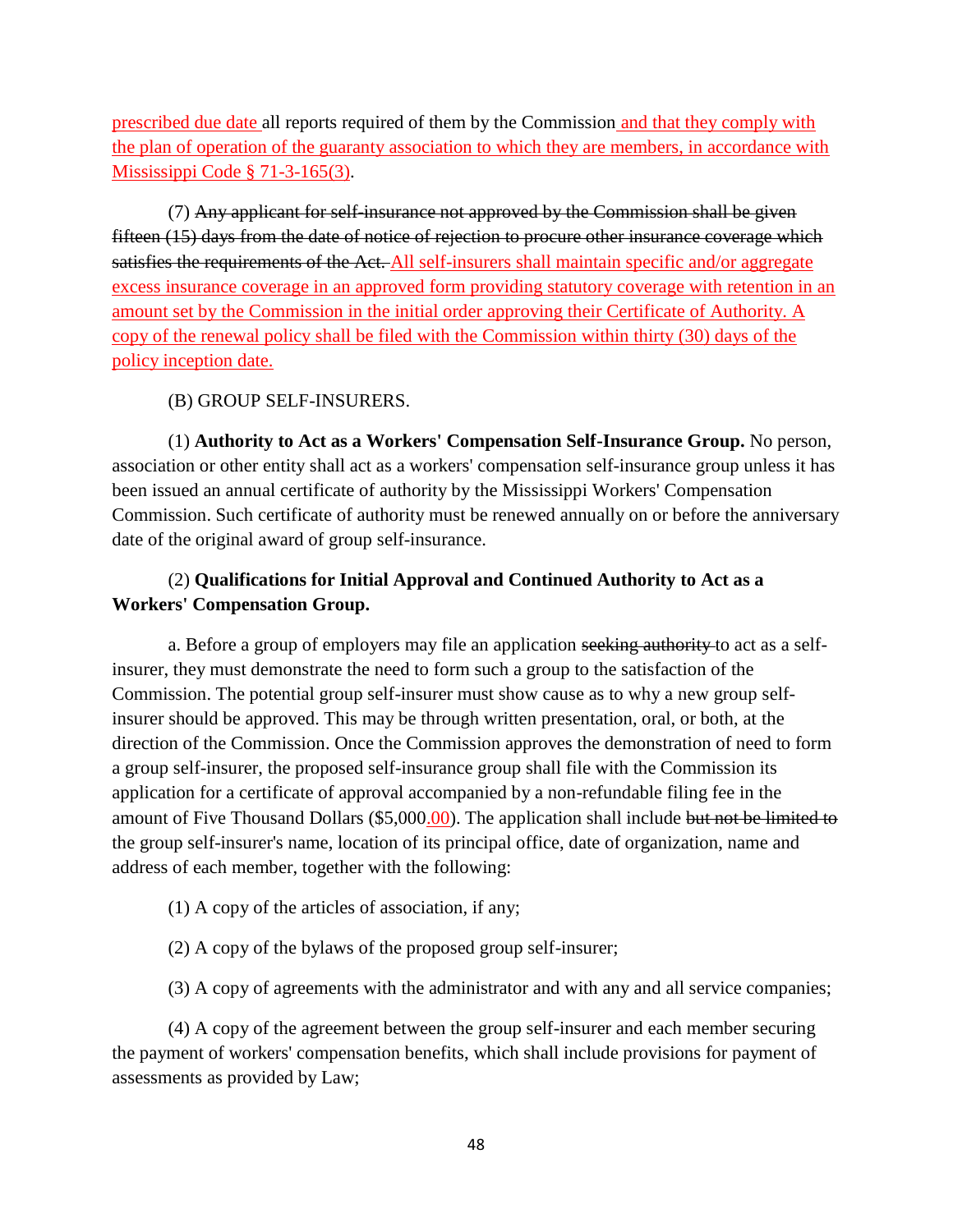(5) Designation of the initial board of trustees and administrator;

(6) The address in this State where the books and records of the group self-insurer will be maintained;

(7) A pro-forma financial statement and any other documents required by the Commission on forms acceptable to the Commission showing the financial ability of the group self-insurer to pay workers' compensation obligations of its members;

(8) Proof of payment to the group self-insurer by each member of not less than 25% of that member's first year of estimated annual premium as defined by the Commission on a date prescribed;

(9) Public group self-insurers must submit authorization from the governing authorities of each proposed member allowing participation in such a group self-insurance program with other political subdivisions or state agencies, boards, commissions or other public entities;

(10) Rates, Rating Plans, (including all rating elements and formulas, e.g., experience rating factors, discounts, Schedule Rating Plans, etc.) Premium payment plans and classes of business to be written must be submitted for, and approved by the Commission, prior to a certificate of authority being issued. If a group self-insurer wishes to follow the National Council on Compensation Insurance for all rating plans and procedures, only rates and classes will have to be submitted for approval and the group self-insurer is exempt from Section  $4(a)(1)$ .

b. To maintain its certificate of approval for group self-insurance, the group self-insurer must comply with the following provisions and supply the following items to the Commission:

(1) A combined net worth of all members of at least \$1,000,000.00;

(2) Each group self-insurer shall submit to the Commission a statement of financial condition audited by an independent certified public accountant, approved by the Commission, on or before the last day of the sixth month following six months after the end of the group selfinsurer's fiscal year. The financial statement shall include, but not be limited to, actuarially appropriated reserves for (a) known claims and expenses associated therewith, (b) claims incurred but not reported and expenses associated therewith, (c) unearned premiums and (d) bad debt, which reserves shall be shown as liabilities;

(3) An actuarial opinion regarding reserves for (a) claims and expenses associated therewith and (b) claims incurred but not reported and expense associated therewith shall be submitted to the Commission included in the audited financial statement;

(4) Rates, Rating Plans, (including all rating elements and formulas, e.g., experience rating factors, discounts, Schedule Rating Plans, etc.) Premium payment plans and classes of business to be written must be submitted for, and approved by to the Commission, at least ninety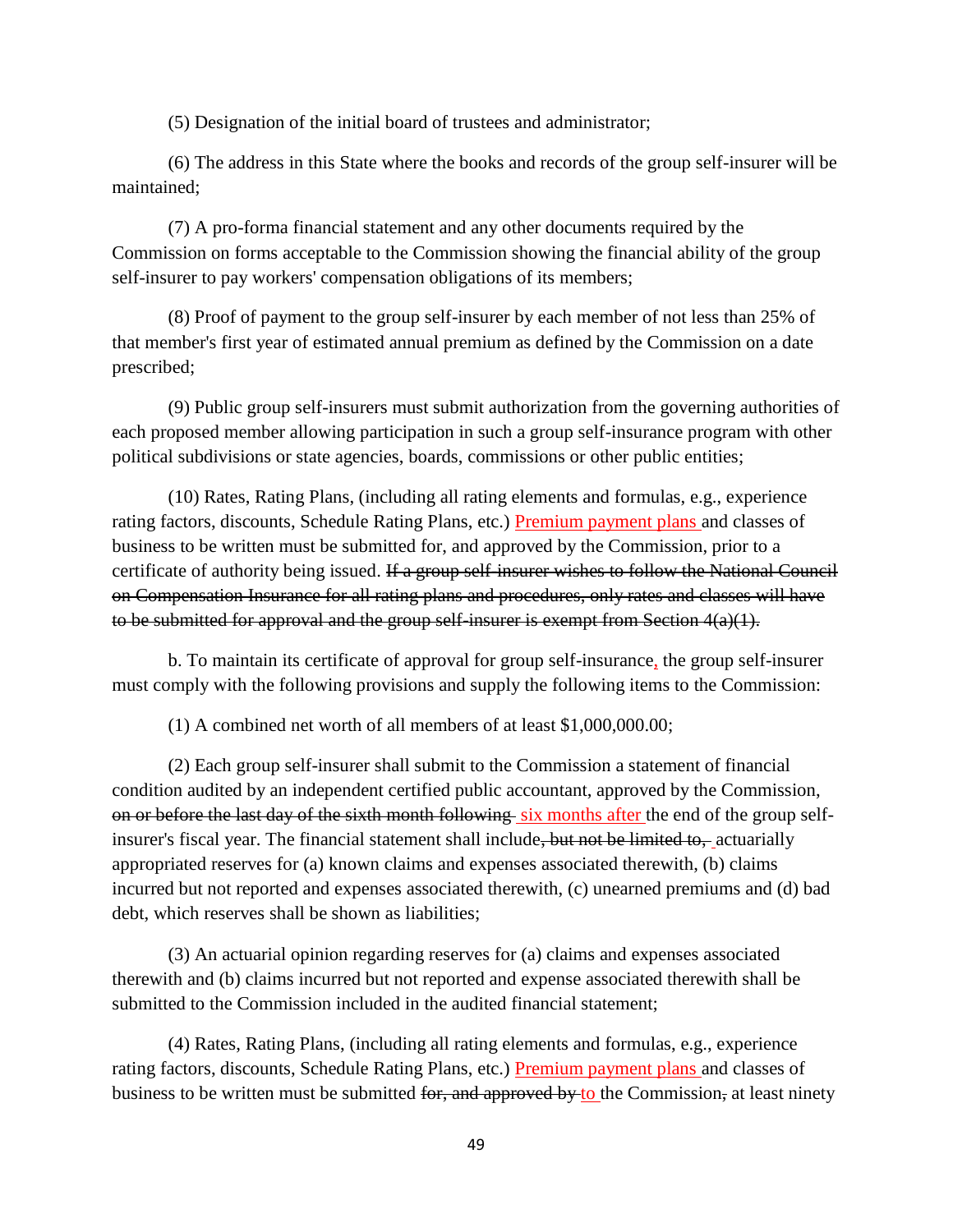(90) days prior to the renewal date in order for the group self-insurer's certificate of authority to be renewed. If a group self-insurer wishes to follow the National Council on Compensation Insurance for all rating plans and procedures, only rates and classes will have to be submitted for approval and the group self-insurer is exempt from Section  $4(a)(1)$ ;

(5) Unless relieved by the Commission, an actuarial rate analysis will be performed annually and presented to the Commission in conjunction with the submission of the items mentioned in part (b) (4) above. This analysis will include all classes to be written by the group self-insurer. The actuarial opinions and rate analysis shall be given by a Commission-approved Member of the American Academy of Actuaries or other Commission-approved qualified loss reserve specialist as defined in the annual statement adopted by the National Association of Insurance Commissioners, or any other qualified entity approved by the Commission.

(6) Security against all unpaid claims and other liabilities in case of insolvency as prescribed by the Commission which shall be provided by either a surety bond, financial security endorsement, guaranty agreement, or such other security as may be required by the Commission, continued membership and payment into the self-insurance guaranty fund in an amount specified by the Commission, or any combination thereof. The Commission may adjust from time to time the requirements for the amount of security based on differences among group self-insurers in their size, types of employment, years in existence, financial status or other relevant factors;

(7) Specific and/or aggregate excess insurance in a form and in an amount by an insurance company acceptable to the Commission;

(8) An indemnity agreement jointly and severally binding the group self-insurer and each member thereof to meet the workers' compensation obligations of each member. The indemnity agreement shall be in a form prescribed by the Commission;

(10) (9) A fidelity bond for the administrator in a form and amount acceptable to the Commission.

### (3) **Examinations.**

The Commission may examine the affairs, transactions, accounts, records, assets and liabilities of each group self-insurer as often as the Commission deems advisable. The expenses of such examinations shall be assessed against the group self-insurer.

### (4) **Board of Trustees: Membership, Powers, Duties, Prohibition.**

Each group self-insurer shall be operated by a board of trustees which shall consist of not less than five persons whom the members of a group self-insurer elect for stated terms of office. At least two-thirds of the trustees shall be employees, officers, or directors of members of the group self-insurer. The group self-insurer's administrator, service company or any owner, officer, employee of, or any person affiliated with such administrator or service company shall not serve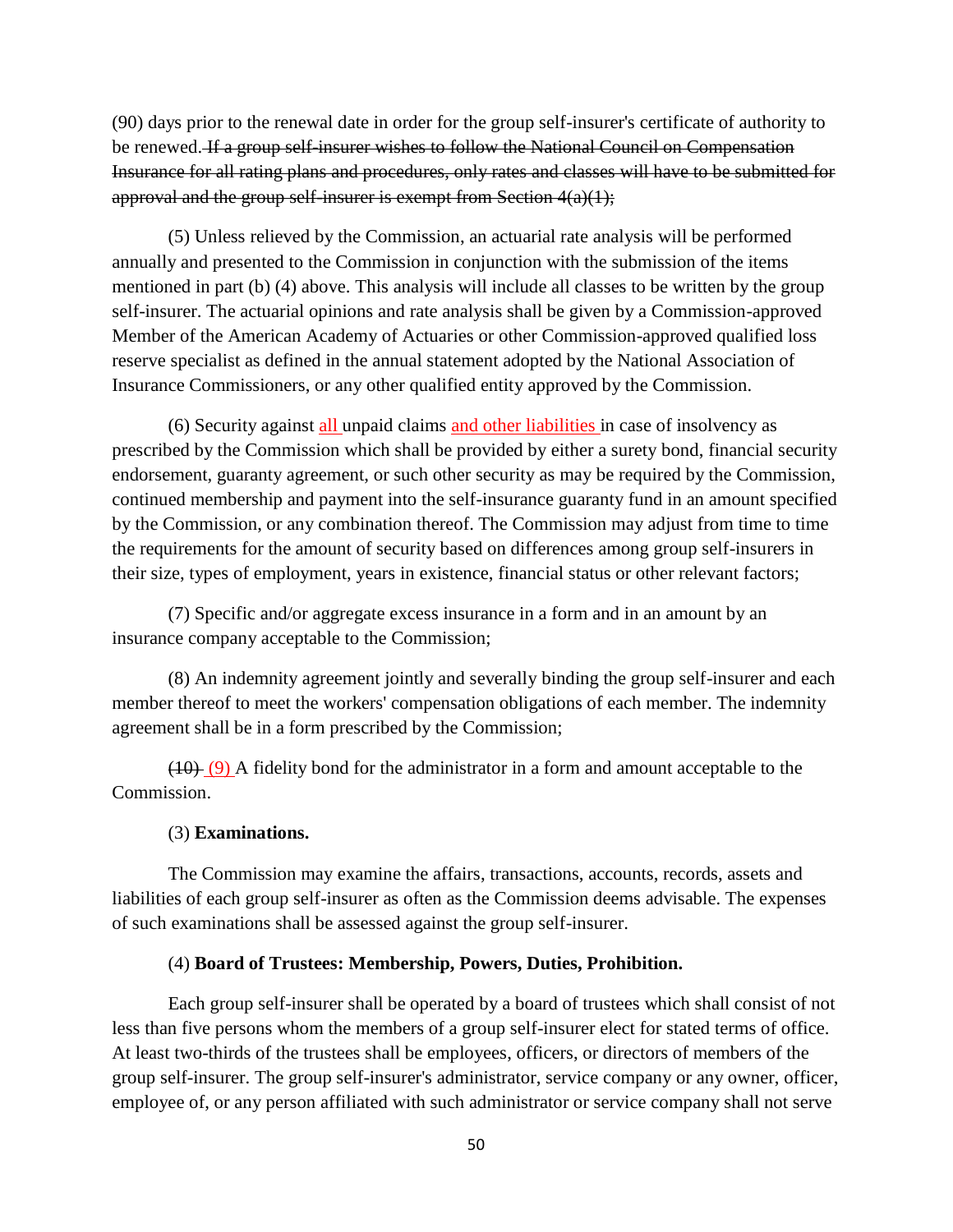on the board of trustees of the group self-insurer. All trustees shall be residents of the state of Mississippi or officers of corporations authorized to do business in the state of Mississippi. The board of trustees of each group self-insurer shall ensure that all claims are paid promptly and shall take all necessary precautions to safeguard the assets of the group self-insurer.

a. The board of trustees shall:

(1) Maintain responsibility for all monies collected or disbursed from the group selfinsurer. Unless otherwise required by the Commission at least 70% of the premium as determined by the Commission shall be for the sole purpose of paying claims, allocated claims expenses, reinsurance or excess insurance, and special fund contributions, including second injury and other loss related funds. The remaining premium shall be for the payment of taxes, general regulatory fees, and assessments, and administrative costs. The Commission may approve an administrative fund account of more than 30% and a claims fund account of less than 70% only if the group self-insurer shows to the Commission's satisfaction that (a) more than 30% is needed for an effective safety and loss control program or (b) the group self-insurer's aggregate excess insurance attaches at less than 70%;

(2) Maintain minutes of all board meetings and make such minutes available to the Commission;

(3) Designate an administrator to carry out the policies established by the board of trustees, provide day to day management of the group self-insurer, and delineate in the written minutes of its meetings the areas of authority it delegates to the administrator;

(4) Retain an independent certified public accountant to prepare the statement of financial condition as required by the Commission;

(5) Will adopt Adopt and be responsible for maintaining an investment policy which will permit no more than 30% of investments in equities, unless otherwise approved by the Commission.

b. The board of trustees shall not:

(1) Extend credit to individual members for payment of a premium except pursuant to payment plans approved by the Commission;

(2) Borrow any monies from the group self-insurer or in the name of the group selfinsurer except in the ordinary course of business, without first advising the Commission of the nature and purpose of the loan and obtaining prior approval from the Commission.

## (5) **Group Membership; Termination and Liability.**

a. An employer joining a workers' compensation self-insurance group after the group self-insurer has been issued a certificate of approval shall (1) submit an application for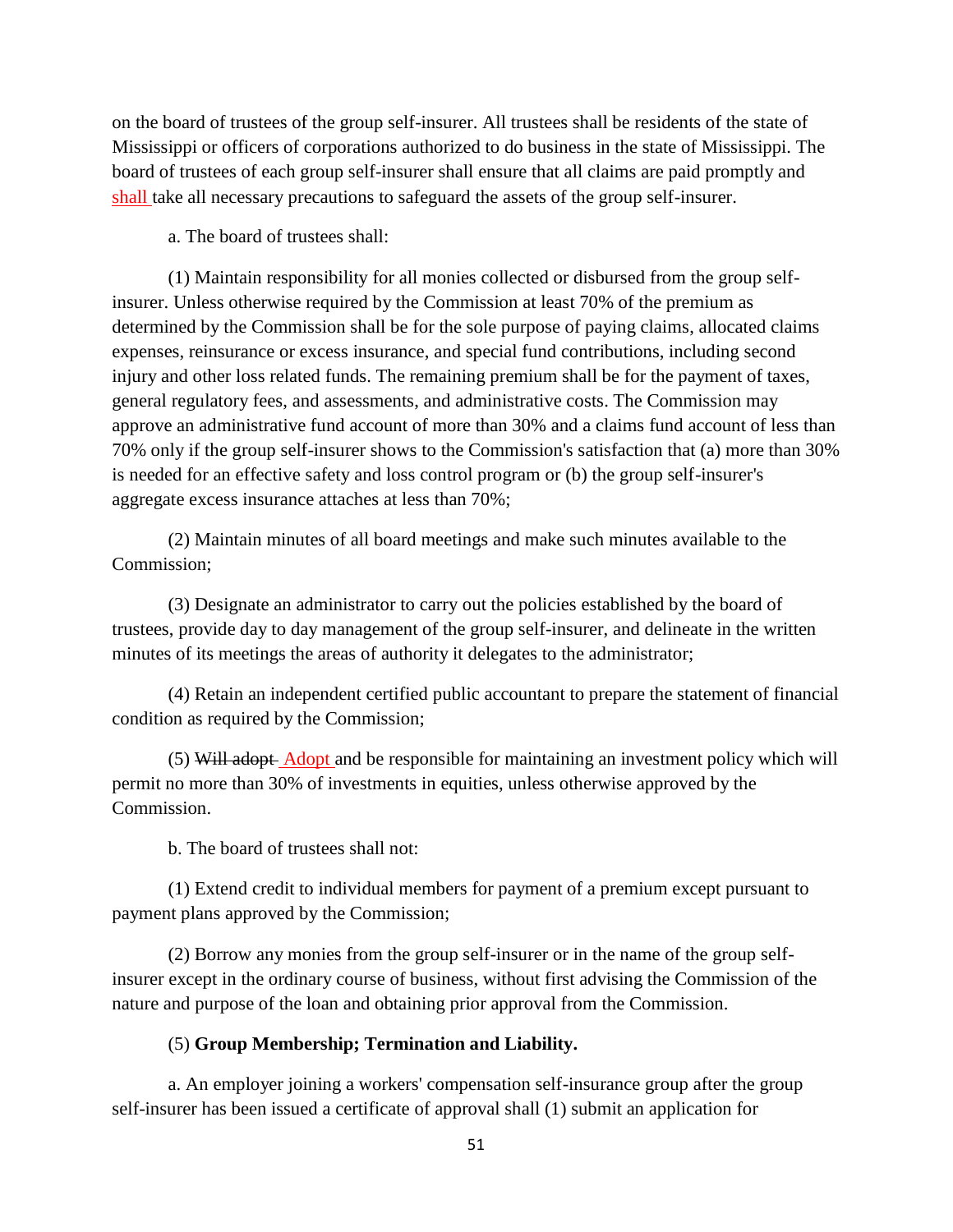membership to the board of trustees or its administrator and (2) enter into the indemnity agreement required by this Rule. Membership takes effect no earlier than each members' member's date of approval. The application for membership and its approval shall be maintained as permanent records of the board of trustees.

b. Individual members of a group self-insurer shall be subject to cancellation by the group self-insurer pursuant to the by-laws of the group. In addition, individual members may elect to terminate their participation in the group. The group self-insurer shall notify the Commission of the termination or cancellation of a member within ten (10) days and shall maintain coverage of each canceled or terminated member for thirty (30) days after such notice, at the terminating member's expense, unless the group self-insurer is notified sooner that the cancelled canceled or terminated member has procured workers' compensation insurance, has become an approved individual self-insurer, or has become a member of another group selfinsurer. The Commission may terminate any member of a group self-insurer. Any member that owes undisputed premium or assessment to a group self-insurer will be prohibited from joining any other self-insurance groups or becoming a self-insurer until such debt is paid.

c. The group self-insurer shall pay all workers' compensation benefits for which each member incurs liability during its period of membership. A member who wishes to terminate its membership or is canceled by a group self-insurer remains jointly and severally liable for workers' compensation obligations of the group self-insurer and its members which were incurred during the canceled or terminated member's period of membership.

d. A group self-insurer member is not relieved of its workers' compensation liabilities incurred during its period of membership except through payment by the group self-insurer or the member of required workers' compensation benefits and other assessments or liabilities.

e. The insolvency or bankruptcy of a member does not relieve the group self-insurer or any other member of liability for the payment of any workers' compensation benefits or assessments and liabilities incurred during the insolvent or bankrupt member's period of membership.

### (6) **Service Companies.**

a. No service company or its employees, officers or directors shall be an employee, officer, or director of, or have either a direct or indirect financial interest in, an administrator. No administrator or its employees, officers or directors shall be an employee, officer or director of, or have either a direct or indirect financial interest in, a service company. All contracts shall be made available to the Commission upon request.

b. The service contract shall state that unless the Commission approves otherwise the service company shall handle, to their conclusion, all claims and their obligations incurred during the contract period.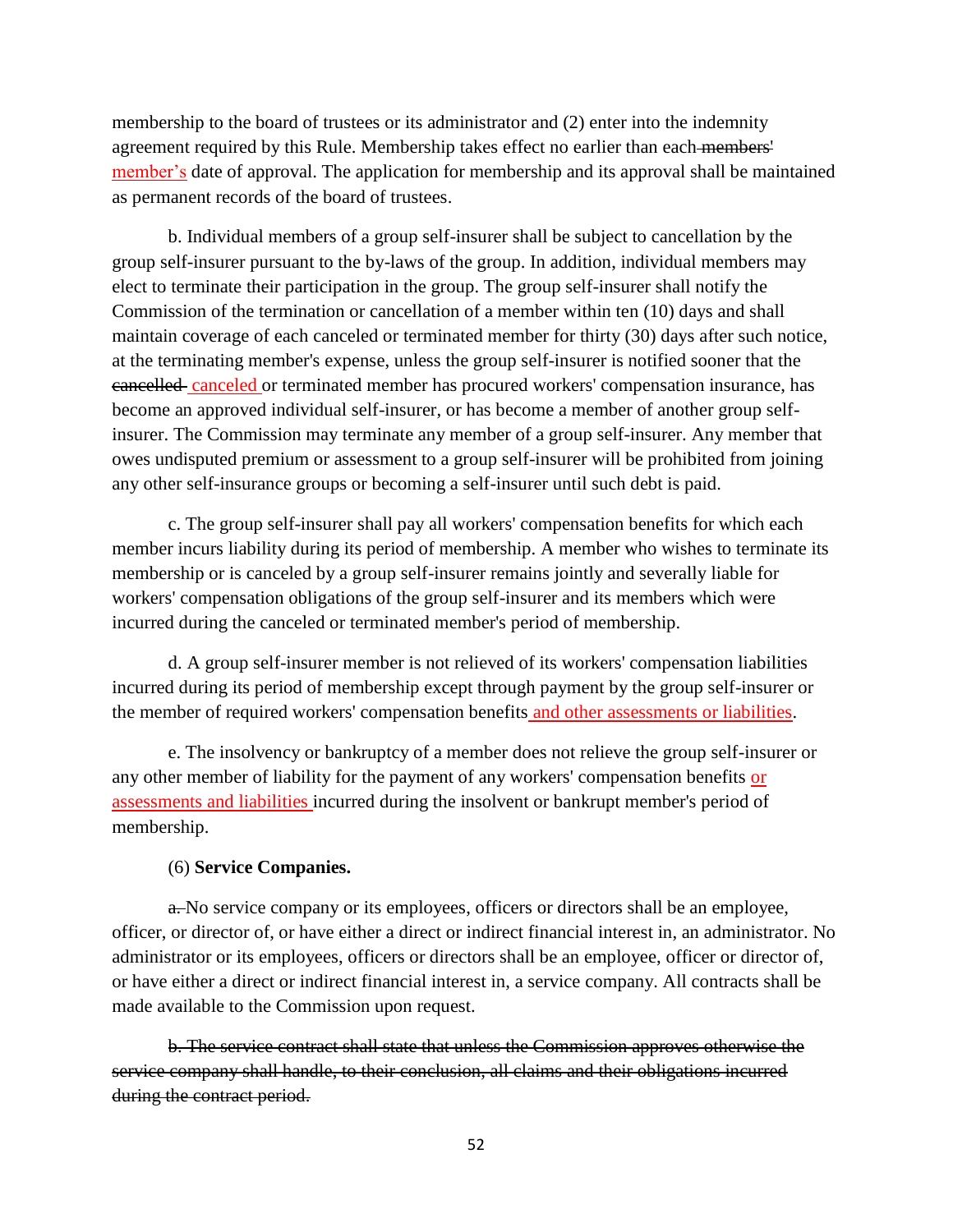## (7) **Other Reports.**

a. The Commission may prescribe the format and frequency of other reports which may include, but shall not be limited to, payroll audit reports, summary loss reports (loss runs), and quarterly financial statements.

b. The Commission may also prescribe that information be submitted in a data form to the Commission so that the Commission may prepare its own reports and to satisfy oversight responsibility. In any case, non-cooperation, incomplete or improper submissions may result in hearing for revocation.

## (8) **Rates and Reporting of Rates.**

a. Each group self-insurer-member shall be audited at least annually, unless relieved by the Commission, and by an auditor acceptable to the Commission to verify proper classification, experience rating, payroll and rates. A report of the audit shall be filed with the Commission. A group self-insurer or any member thereof may request a hearing and review by the Commission on any objections to the classifications, experience rating, payroll or rates. The Commission may, in its discretion, convene a hearing for such purpose or consider the request without a formal hearing. If the Commission determines that as a result of an improper classification, a member's premium is insufficient, the Commission may order the group self-insurer to assess that member an amount equal to the deficiency. If the Commission determines that as a result of an improper classification a member's premium is excessive the Commission may order the group self-insurer to refund to the member the excess collected. The Commission may grant such other relief as may be appropriate under the circumstances. The audit shall be at the expense of the group self-insurer.

## (9) **Refunds.**

a. Any monies for a fund year in excess of the amount necessary to fund all obligations for that fund year may be declared to be refundable by the board of trustees with the approval of the Commission and be payable not less than twelve (12) months after the end of the fund year for which such refund has been approved.

b. Each member shall be given a written description of the refund plan at the time of application for membership. A refund for any year shall be paid only to those employers who remain participants in the group for the entire fund year for which such refund has been approved. However, payment of a refund based on a premium fund year shall not be contingent on continued membership in the group after that fund year for which such refund has been approved.

## (10) **Payment of Premium.**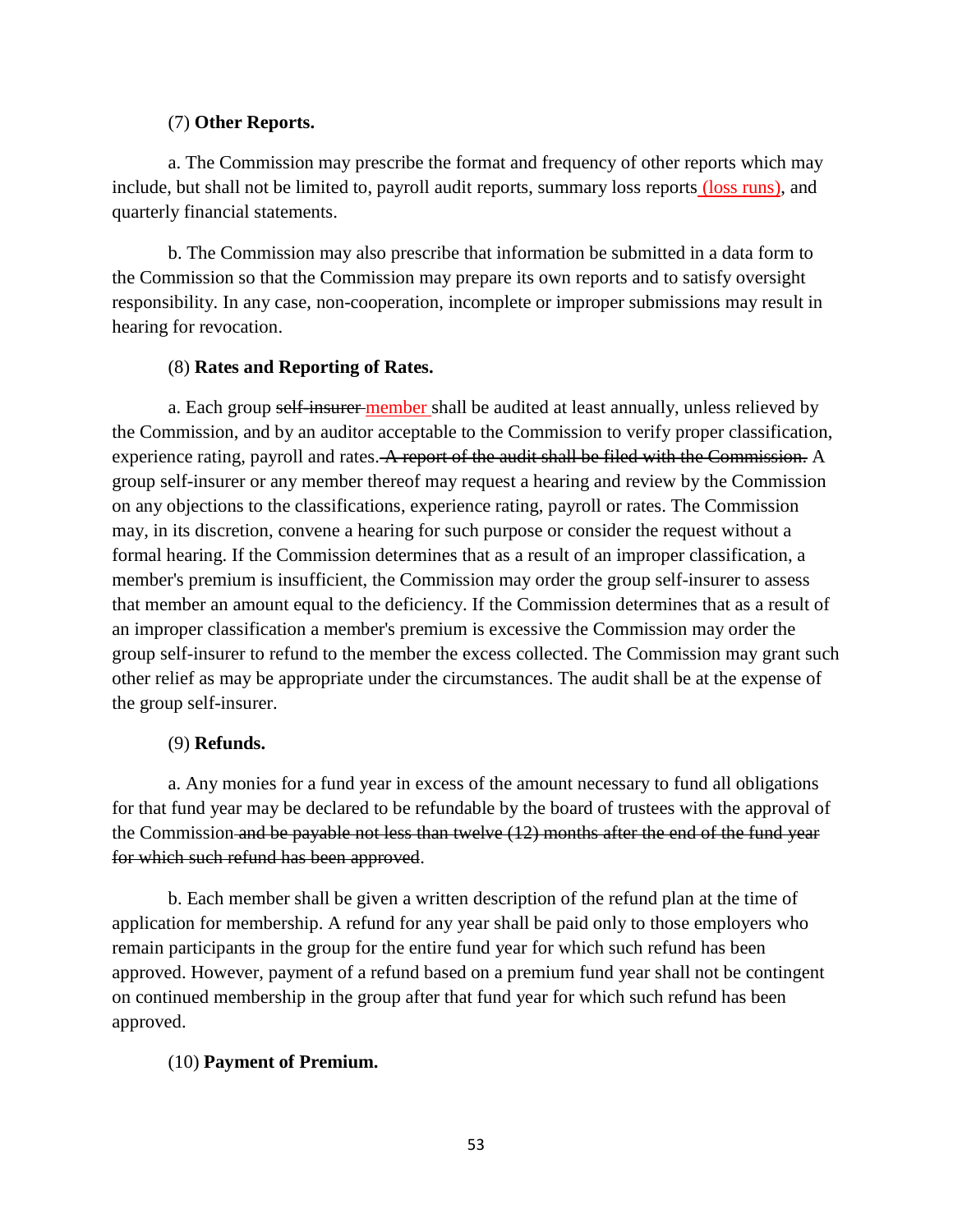a. Each group self-insurer shall establish to the satisfaction of the Commission a premium payment plan which is filed with and approved by the Commission.

shall include (1) an annual payment by each member of at least 25% of that member's annual premium before the start of the group self-insurer's fund year and (2) payment of the balance of each member's annual premium in monthly or quarterly installments.

b. Each group self-insurer shall establish and maintain bad debt reserves based on the historical experience of the group self-insurer or other group self-insurers.

## (11) **Deficits and Insolvencies.**

a. If the assets of a group self-insurer are at anytime found by the Commission to be insufficient to enable the group to discharge its legal liabilities and other obligations and to maintain the reserves required of it under the Mississippi Workers' Compensation Act and the provisions herein, it shall forthwith make up the deficiency or immediately levy an assessment upon its members for the amount needed to make up the deficiency.

b. In the event of a deficiency in any fund year, such deficiency shall be made up immediately, either from (1) surplus from a fund year other than the current fund year, (2) administrative funds, (3) assessments of the membership, if ordered by the group self-insurer or the Commission, or (4) such alternate method as the Commission may approve or direct. The Commission shall be notified prior to any transfer of surplus funds from one year to another.

c. The Commission may deem a group self-insurer insolvent if:

(1) it fails to make and collect the assessments to overcome Commission recognized deficiencies; or

(2) it is unable to pay its outstanding lawful obligations as they mature in the regular course of business, as may be shown either by an excess of its required reserves and other liabilities over its assets or by its not having sufficient assets to reinsure all of its outstanding liabilities after paying all accrued claims and assessments owed by it.

The Commission shall levy an assessment upon the members of an insolvent group selfinsurer sufficient to discharge all liabilities of the group, including the reasonable cost of liquidation. The Commission may replace the current board of directors and/or administrator if necessary to collect outstanding liabilities and assessments through rehabilitation or liquidation of the fund.

# (12) **Revocation and Non-Renewal of Certificate of Authority.**

a. After notice and opportunity for a hearing, the Commission may revoke a group selfinsurer's certificate of approval or authority if (1) it is found to be insolvent, (2) fails to pay 9 assessments, fines, or other payments imposed upon it, (3) fails to comply with any of the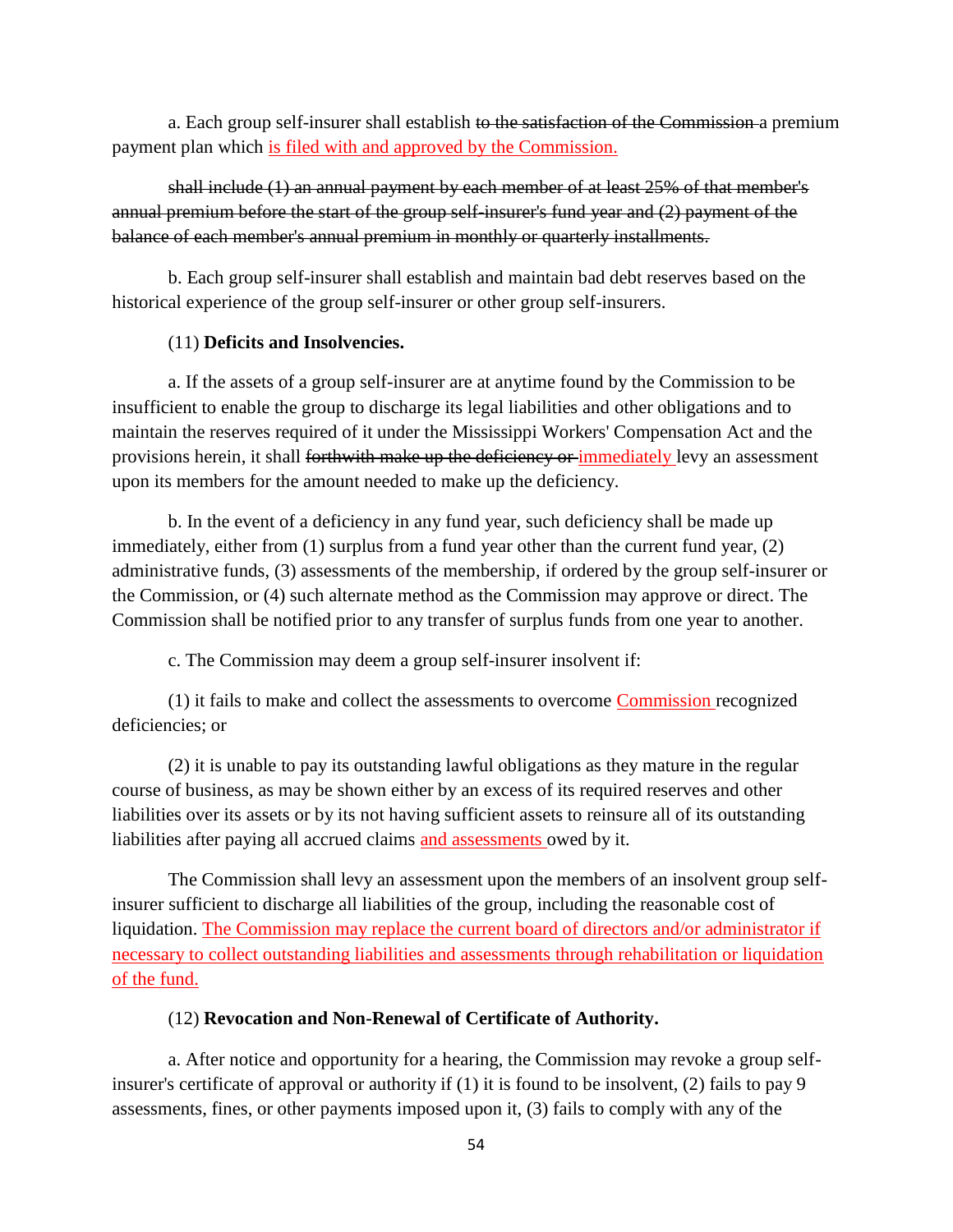provisions of the Mississippi Workers' Compensation Act or rules Rules promulgated there under, (4) any certificate of approval that was issued to the group self-insurer was obtained by fraud, (5) there was a material misrepresentation in the application for the certificate of approval, (6) the group self-insurer or its administrator has misappropriated, converted, illegally withheld, or refused to pay over upon proper demand any monies that belong to a member, or employee of a member, or a person otherwise entitled thereto and that may have been entrusted to the group self-insurer or its administrator in its fiduciary capacities, or (7) for other good cause.

b. Non-renewal of the annual certificate of authority shall be at the discretion of the commission and shall not require a hearing.

c. Any group self-insurer which ceases to act as a self-insurer shall remain subject to regulation by the Commission until such time as all claims are paid and an appropriate amount of time, as determined by the Commission, has passed to insure that no additional liability under the Act will be incurred. This rule Rule applies whether the privilege of self-insurance has been surrendered voluntarily, or has been lost through non-renewal, revocation or other act or occurrence. During this time of continuing regulatory oversight by the Commission, all reports required by the Commission will continue to be submitted by the group self-insurer as will any additional reports required by the Commission. The Commission maintains the ultimate responsibility for regulation throughout said process up to and including the installation of a new group self-insurer if the Commission so warrants, or final dissolution.

## (13) **Definitions.**

a. "Administrator" means an individual, partnership or corporation engaged by a workers' compensation group self-insurer's board of trustees to carry out the policies established by the group self-insurer's board of trustees and to provide day to day management of the group selfinsurer.

b. "Commission" means the Mississippi Workers' Compensation Commission.

c. "Service Company" means a person or entity which provides services not provided by the administrator, including but not limited to, (1) claims adjustment, (2) safety engineering, (3) compilation of statistics and the preparation of premium, loss and tax reports, (4) preparation of other required self-insurance reports, (5) development of members' assessments and fees, and (6) administration of a claim fund.

This rule Rule is effective from and after November 1, 2007 January 1, 2018.

Source: Miss. Code Ann. § 71-3-85 (2000).

# **Rule 1.8 Posting Notice of Coverage.**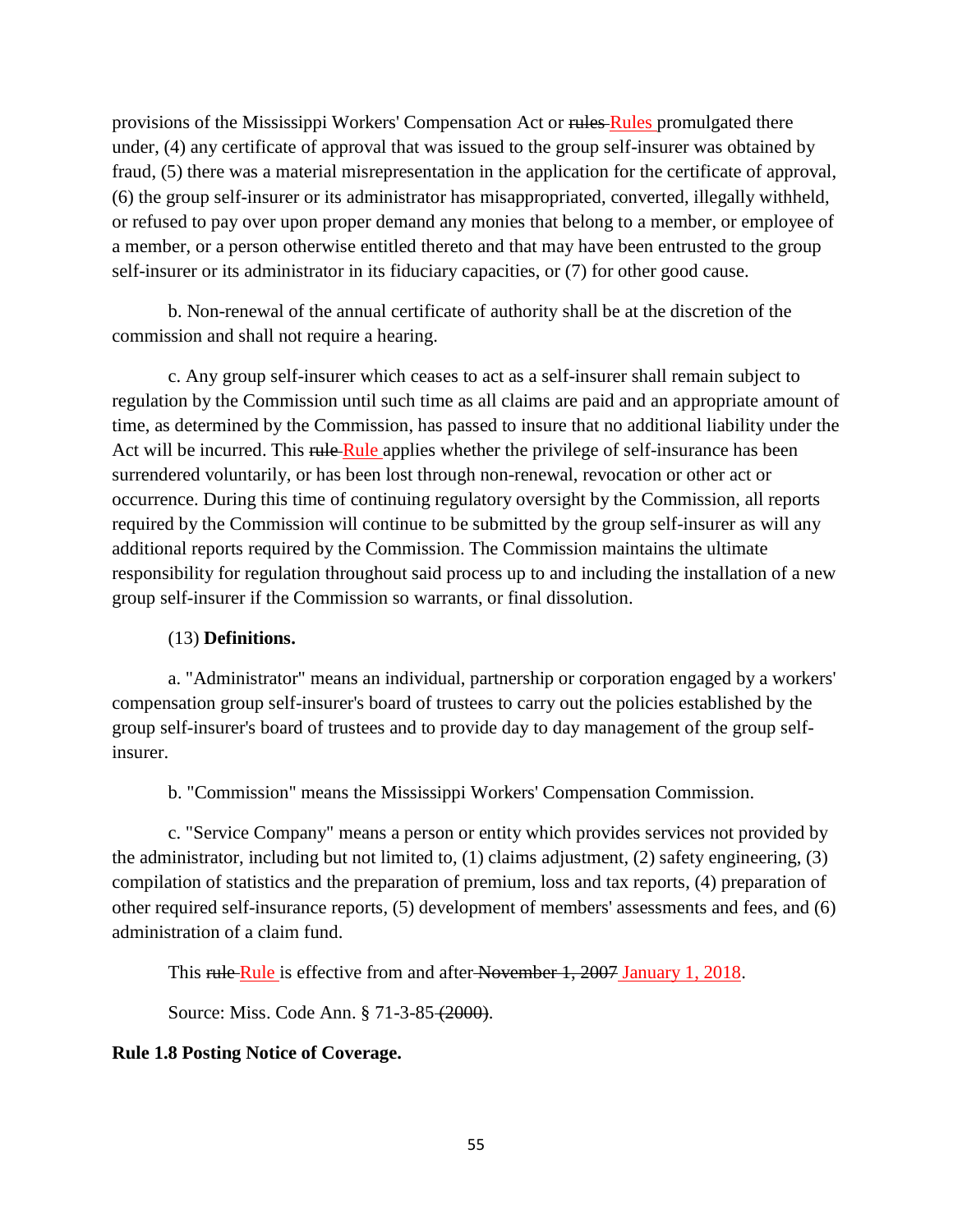Every employer operating under the provisions of the Mississippi Workers' Compensation Law shall keep in a conspicuous place in and about its place of business a "Notice of Coverage" form which measures at least 8 1/2 inches by 11 inches and which contains the following information:

I. The name, address and telephone number of the workers' compensation insurance carrier for the employer, or a statement that the employer is self-insured, if applicable;

II. The name, address and telephone number of the third party administrator, if any, or other office responsible for processing and paying the workers' compensation claims on behalf of the carrier or self-insured employer;

III. The effective dates of the workers' compensation insurance coverage or the selfinsurance certificate of authority which the employer maintains;

IV. The name of the person or representative affiliated with the employer to whom employees should provide notice of their injuries or illnesses; and

V. A statement that any person who willfully makes any false or misleading statement or representation for the purpose of obtaining or wrongfully withholding any benefits or payment under the Mississippi Workers' Compensation Law may be charged with violation of Miss. Code Ann. Section 71-3-69 (Rev. 2000) and upon conviction be subjected to the penalties therein provided.

This Rule shall be in force and effect on and after April 1, 2001 January 1, 2018.

Source: Miss. Code Ann. § 71-3-85 (2000).

### **Rule 1.9 Selection of Medical.**

The employer shall select competent physicians, hospitals, and other attendance or treatment and immediately furnish such services, including all emergency services, to the injured employee. The injured employee shall have the right to accept the services furnished by the employer or, in his discretion, to select one (1) competent physician of his choosing and such other specialists to whom he is referred by his chosen physician to administer medical treatment according to the guidelines set forth in Mississippi Code Annotated section Miss. Code Ann. Section 71-3-15 (1) (1972), as amended and the Commission's Medical Fee Schedule. Such physician(s) selected by the employer or the employee, including any authorized referral, shall be located in an area reasonably convenient to the place of the injury or the residence of the injured employee, and the medical services shall be reasonably suited to the nature of the injury.

The employer may have the injured employee examined by a physician or medical provider of its choice for the purpose of evaluating to evaluate temporary or permanent disability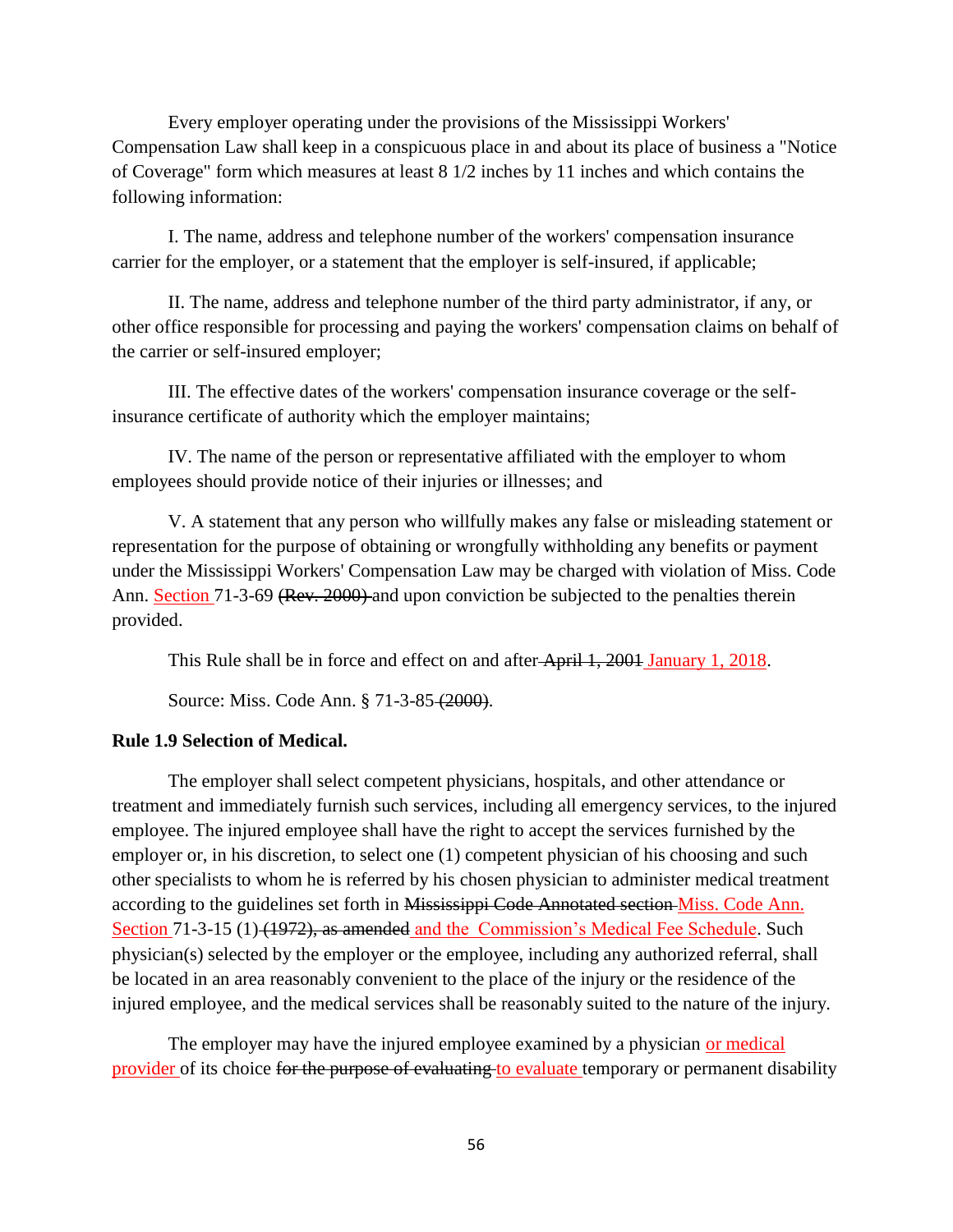or medical treatment being rendered. If the employer desires such an examination is desired by the employer, the employer must:

a. make an appointment with the physician-provider for the injured employee at a time reasonably convenient to the injured employee,;

**b.** prepay mileage at the prevailing statutory rate,

c. pay all reasonable expenses for the attendance of the injured employee; and

d. as well as pay the charges by the physician provider.

The Commission must be notified in writing of such appointment for the examination, and copies of all reports must be promptly furnished to the Commission and the injured employee.

If at any time the injured employee unreasonably refuses or fails to submit to such medical examination, the Commission or Administrative Judge may, by order, suspend the payment of future compensation during such time as such refusal continues,; and no compensation shall be paid at any time during the period of such suspension.

Upon proper showing by If any party of interest shows that the injured employee is suffering from improper medical attention or lack of medical treatment, the Commission or Administrative Judge may order further medical treatment may be ordered by the Commission or Administrative Judge at the employer's expense. If at any time, during such period, the injured employee unreasonably refuses to submit to medical or surgical treatment, the Commission or Administrative Judge shall<del>, by order, suspend the payment of further compensation during such</del> time as such refusal continues and no compensation shall be paid at any time during the period of such suspension. order the suspension of payment of compensation while such refusal continues.

Any hearing required by the Commission or Administrative Judge under this Rule may, in the discretion of the Commission or Administrative Judge, be held no sooner than five (5) days after notice to determine whether:

 $(1)$  if-compensation payments should be suspended for refusal or failure to submit to a medical examination or to proper medical treatment, or

(2) that the injured employee is suffering from improper medical attention or lack of medical treatment.

Medical reports must be furnished by all treating or examining physicians to the Commission and the employer or carrier within twenty (20) days of the first treatment and periodically thereafter on a form prescribed by the Commission to which there may be attached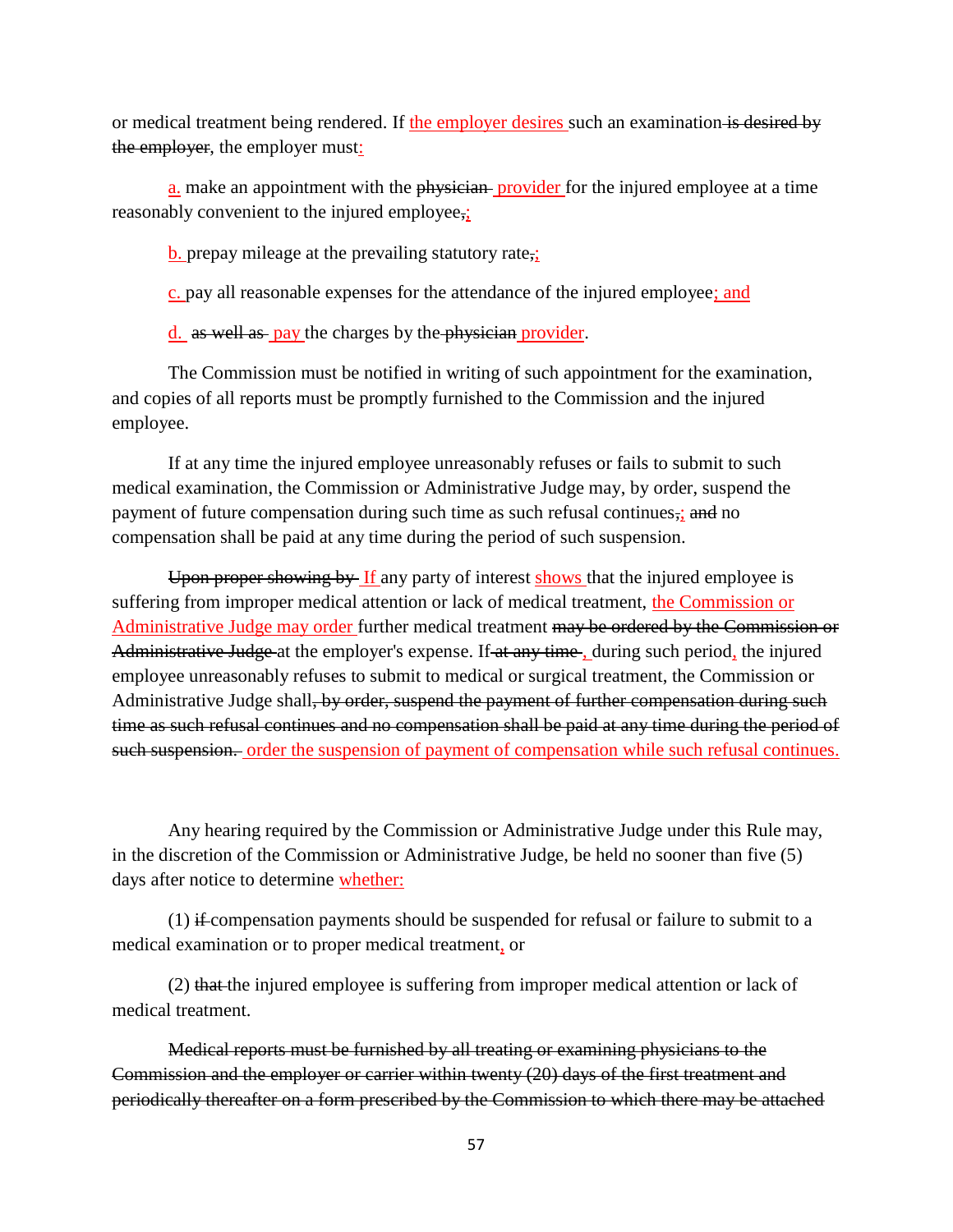office notes or narrative reports. (The HCFA 1500 form will be accepted in lieu of the Commission Forms B- 9 and B-27, provided appropriate office/progress notes are attached.) The failure to furnish such reports may result in the claim for medical and surgical treatment being unenforceable against the employer unless excused by the Commission or Administrative Judge.

Within twenty (20) days of each date of service, all treating and examining physicians shall:

# (1) file HCFA 1500 with the Commission and with the employer or carrier, and

(2) attach all office or progress notes to the HCFA 1500 which shall specify

a. the date of maximum medical improvement,

**b.** any permanent impairment rating, and

c. any permanent work restrictions resulting from the work-connected injury.

A physician's failure to timely file complete reports may result in the claim for medical and surgical treatment being unenforceable against the employer unless excused by the Commission or Administrative Judge.

In the event If an injured employee receives should be eligible for and desirous of treatment at any Veterans Hospital, or at the expense of the State Division of Medicaid or the Mississippi Department of Rehabilitation Services as a result because of a disability under the Workers' Compensation Act, the employer or his its carrier shall not be liable for such medical treatment as in other cases, unless the officials of the Veterans Hospital, the Division of Medicaid or Department of Rehabilitation Services to whom the injured employee is referred complies comply fully with Code section Miss. Code Ann. Section 71-3-15, and the Commission Rules.

This Rule shall be in force and effect on and after April 1, 2001 January 1, 2018.

Source: Miss. Code Ann. § 71-3-85 (2000).

# **Rule 1.10 Daily Rate of Compensation.**

All weekly compensation benefits payable for loss of time or other disability shall be based upon a five- day work -week , so that the daily compensation benefit payable in any case shall be the total weekly compensation benefit divided by five (5).

This Rule shall be in force and effect on and after April 1, 2001 January 1, 2018.

Source: Miss. Code Ann. § 71-3-85 (2000).

# **Rule 1.11 Waiting Period.**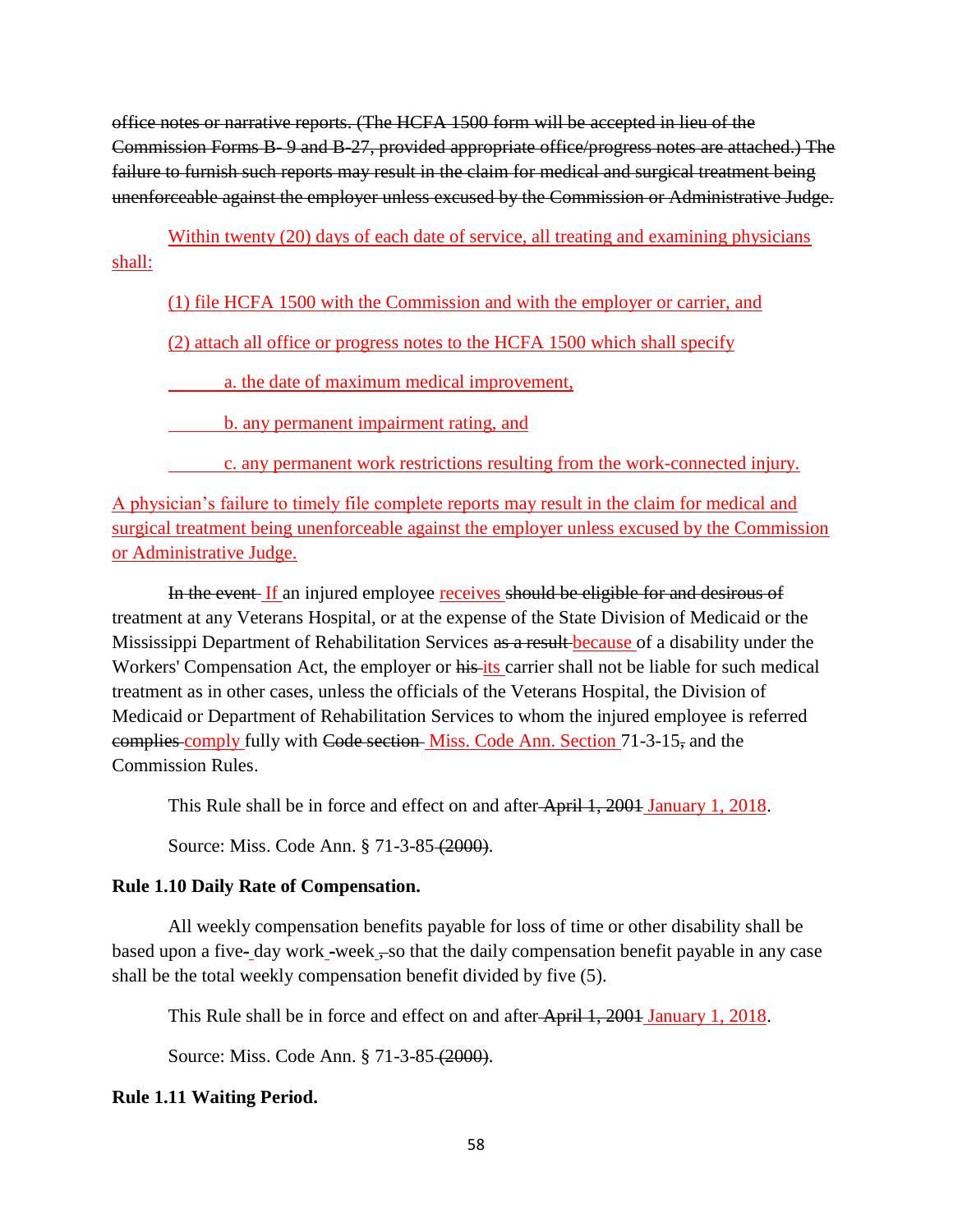If the injured employee is paid in full for the date of the accident, disability should be computed as beginning with that day next following the day after the date of accident. If the injured employee is not paid in full for the date of accident, disability should be computed as beginning as of the date of the accident.

For purposes of determining To determine whether an injured employee has satisfied the waiting period requirement of section Miss. Code Ann. Section 71-3-11 of the Law, a day of disability is considered to shall be any day on which the injured employee is unable, because of injury, to earn the same wages as before the injury, and neither the five- $(5)$  day period of disability nor the fourteen- (14) day period of disability has to consist of consecutive days.

This Rule shall be in force and effect on and after April 1, 2001 January 1, 2018.

Source: Miss. Code Ann. § 71-3-85 (2000).

### **Rule 1.12 Medical fees: Medical Dispute Resolution.**

The fees of physicians, hospitals, and other attendant parties must be

a. reasonable and measured according to the employee's need, and

b. must be within the guidelines established by the Commission in its Medical fee schedule(s) Fee Schedule pursuant to Mississippi Code Annotated section Miss. Code Ann. Section 71-3-15 (3) (1972), as amended.

The procedure for resolving fee disputes over the fees charged for services, or for and other issues which arise from utilization, billing or payment of medical services, is set forth in detail in the Medical Fee Schedule, and is incorporated herein by reference. Please consult the most current edition of the Medical Fee Schedule for the detailed rules regarding fee and other dispute resolution.

This Rule shall be in force and effect on and after August 1, 2007 January 1, 2018.

Source: Miss. Code Ann. § 71-3-85 (2000).

#### **Rule 1.13 Acceleration of Payments.**

In any case in which compensation is to be paid to a claimant for permanent partial disability for a period not to exceed 450 weeks and at a weekly rate less than that computed for temporary total disability, whether voluntary or by order, such compensation may, as an alternate method of payment, be accelerated by paying the same weekly rate established for temporary total disability until the full amount has been paid. Whether paying voluntarily or under an order, employer or carrier may accelerate payment of permanent partial disability benefits by tendering payment at the higher weekly rate of temporary total disability benefits until the full amount of permanent partial disability benefits has been paid.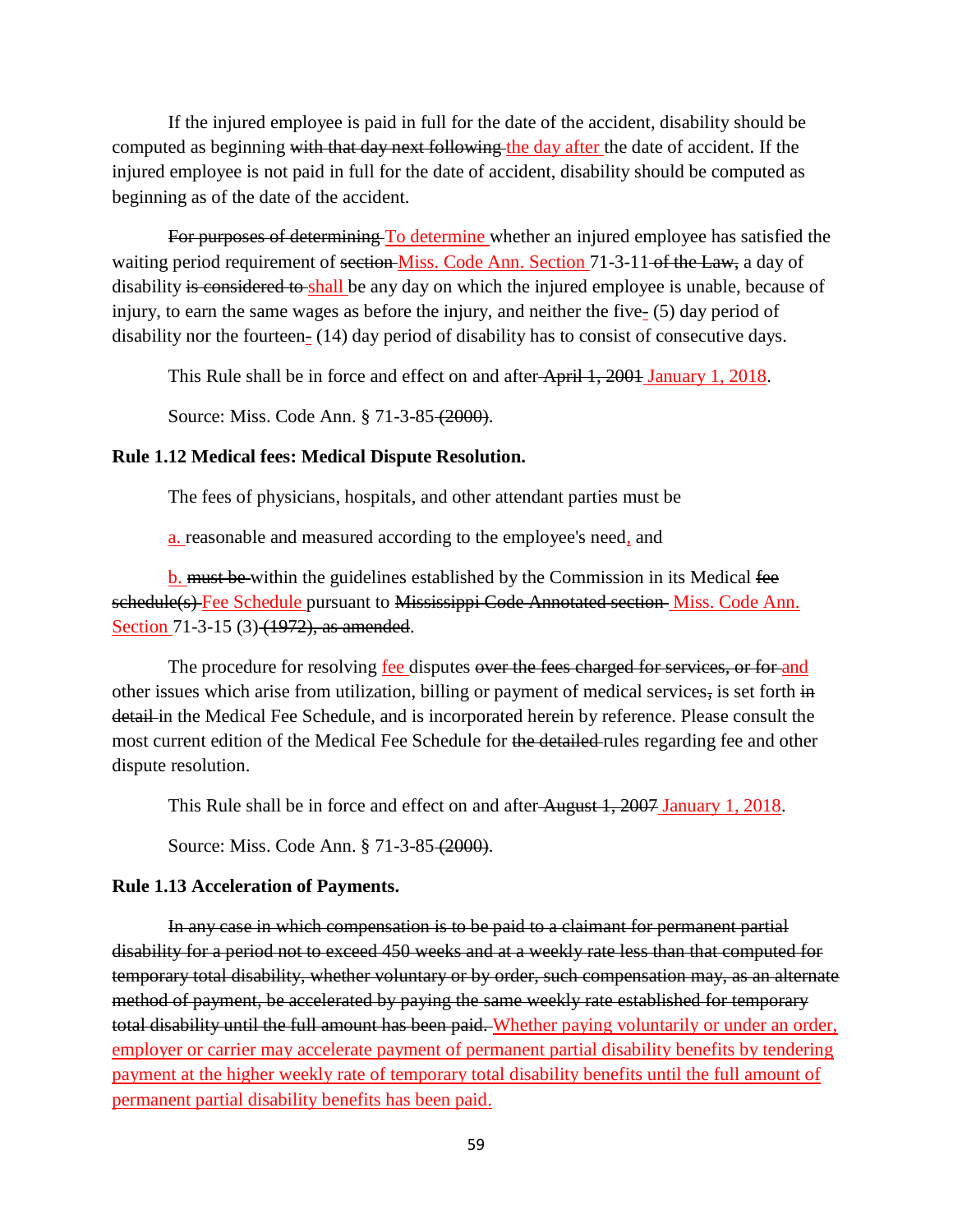#### **Should**

If the parties elect to pay and receive such compensation at the accelerated rate provided herein, employer or carrier shall report how and when payments were accelerated such election may be reported to the Commission on Form B-18 by setting out said election thereon or by statement attached theretoor on a statement attached to Form B-18.

Any time subsequent to After such election, should the claimant request, and the Commission or Administrative Judge approve, payment of future compensation benefits in a partial or full lump sum, the employer/carrier's discount to which the employer-carrier shall be entitled shall be computed as if there had been no such election and -- as if the claimant were to receive all future benefits at the original lesser weekly rate; i. e., the amount previously paid shall be subtracted from the total compensation benefits to which the claimant is entitled, and the difference resulting amount thus obtained shall be divided by the original lesser weekly benefit rate, thereby producing the number of weeks to be used in computing the discount.

In the event If a partial lump sum payment is made, as aforementioned, following after the payment of benefits at the accelerated rate, the remaining weekly benefits shall continue to be paid at the accelerated rate and shall begin immediately following after the last payment of compensation received prior to the lump sum, so as not to interrupt the continuity of benefits.

This Rule shall be in force and effect on and after April 1, 2001 January 1, 2018.

Source: Miss. Code Ann. § 71-3-85 (2000).

### **Rule 1.14 Mileage.**

Mileage paid to Employer or carrier shall pay mileage at the rate authorized for state travel per Miss. Code Ann. Section 25-3-4 to:

a. witnesses who are subpoenaed in a proceeding before the Commission or whose depositions are taken,

b. or mileage paid to claimants being interviewed by the Commission or an Administrative Judge for a compromise settlement or lump sum payment, and

c. claimants requiring medical treatment or attendance as prescribed in the Mississippi Workers' Compensation Law, as 13 amended, shall be paid at the rate authorized for state travel, as provided in Mississippi Code Annotated, Section 25-3-41 (1972), as amended.

This Rule shall be in force and effect on and after July 1, 1982 January 1, 2018.

Source: Miss. Code Ann. § 71-3-85 (2000).

### **Rule 1.15 Inspection and Reproduction of Records.**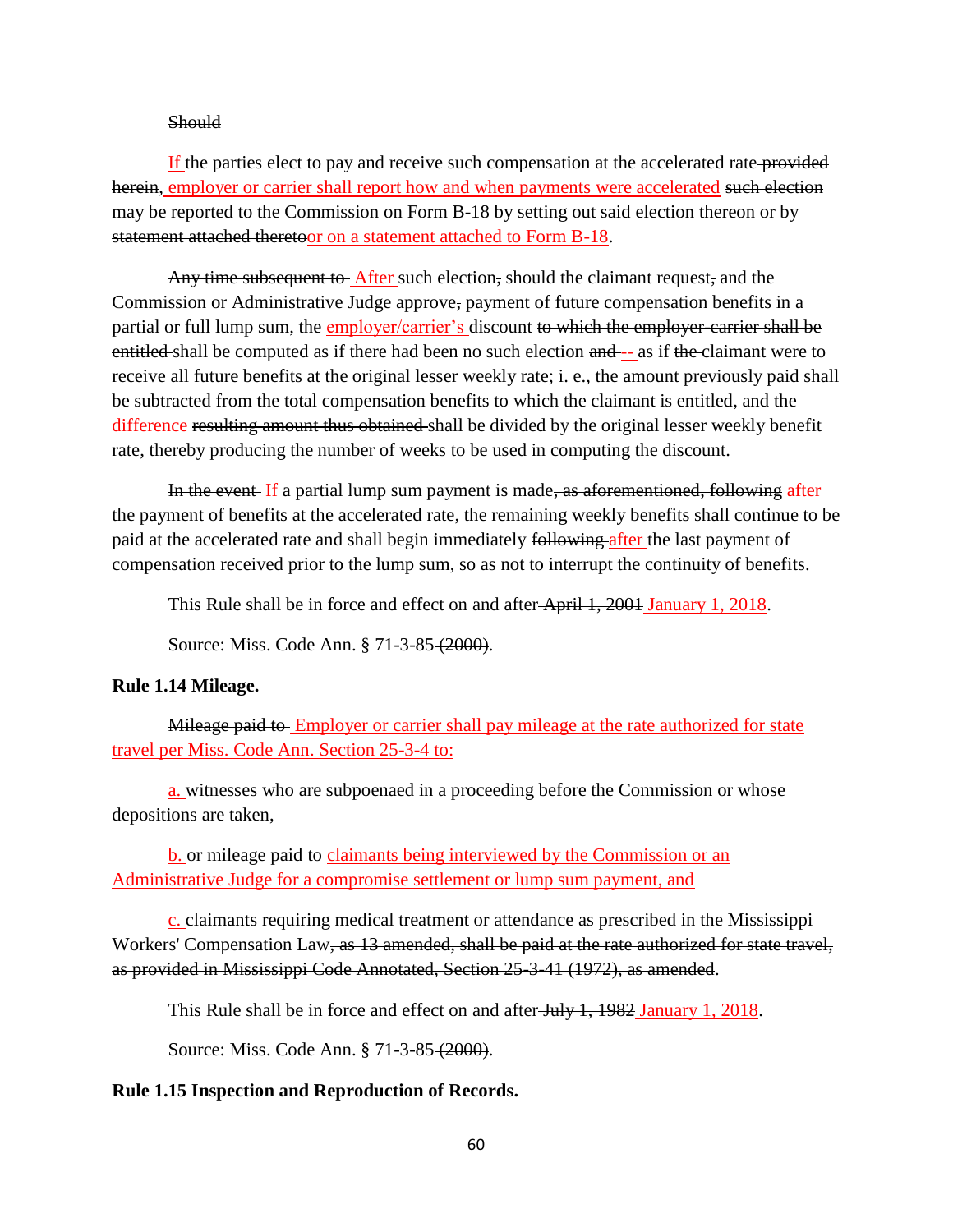1. Each person has a right to inspection and reproduction inspect and reproduce of any public record on file in the offices of the Commission, except those records expressly exempted by Law a statute or a Commission Rule.

(a) To insure protection of Commission records and to prevent interference with the regular duties of the Commission, all Commission case claim files shall be made available for inspection and copying only in the offices of the Commission during usual business hours, provided:

(1) A written request marked "Request for Public Records" is submitted to the Secretary of the Commission;

(2) The written request sufficiently identifies the ease claim file referred to either by referencing the names of parties and/or the Mississippi Workers' Compensation Commission file number; and

(3) The written request states the desired time for inspection and/or the number of copies sought.

On the requesting party's compliance with (1), (2) and (3) above, the Commission shall respond in writing by granting or denying the request within not more than ten  $(10)$  working days after receipt of the request. A Commission response denying a "Request for Public Records" shall specifically state the grounds for the denial and shall remain on file with the Commission for not less than three (3) years.

A Commission response granting a "Request for Public Records" shall be accompanied by an estimate of charges reasonably calculated to reimburse the Commission for its actual costs in making such records available. The Commission shall attach an estimate of its actual copy costs to its response to the "Request for Public Records." Actual costs to the Commission shall be determined as follows:

(1) For copies of records not required to be certified by the Commission, \$.50 per page;

(2) For certified copies of records, \$1.00 per page and \$3.50 for every certificate under seal affixed thereto;

(3) For copies of transcripts not required to be certified by the Commission, such cost per page shall be equal to the prevailing cost per page of transcripts in the trial courts of this state.

On Commission receipt of payment of estimated charges Within ten (10) business days after receiving payment of copy costs, the Commission shall make the requested records available for inspection or shall supply supply machine copies of the material sought within not more than ten (10) working days. The Commission may also elect to respond to a records request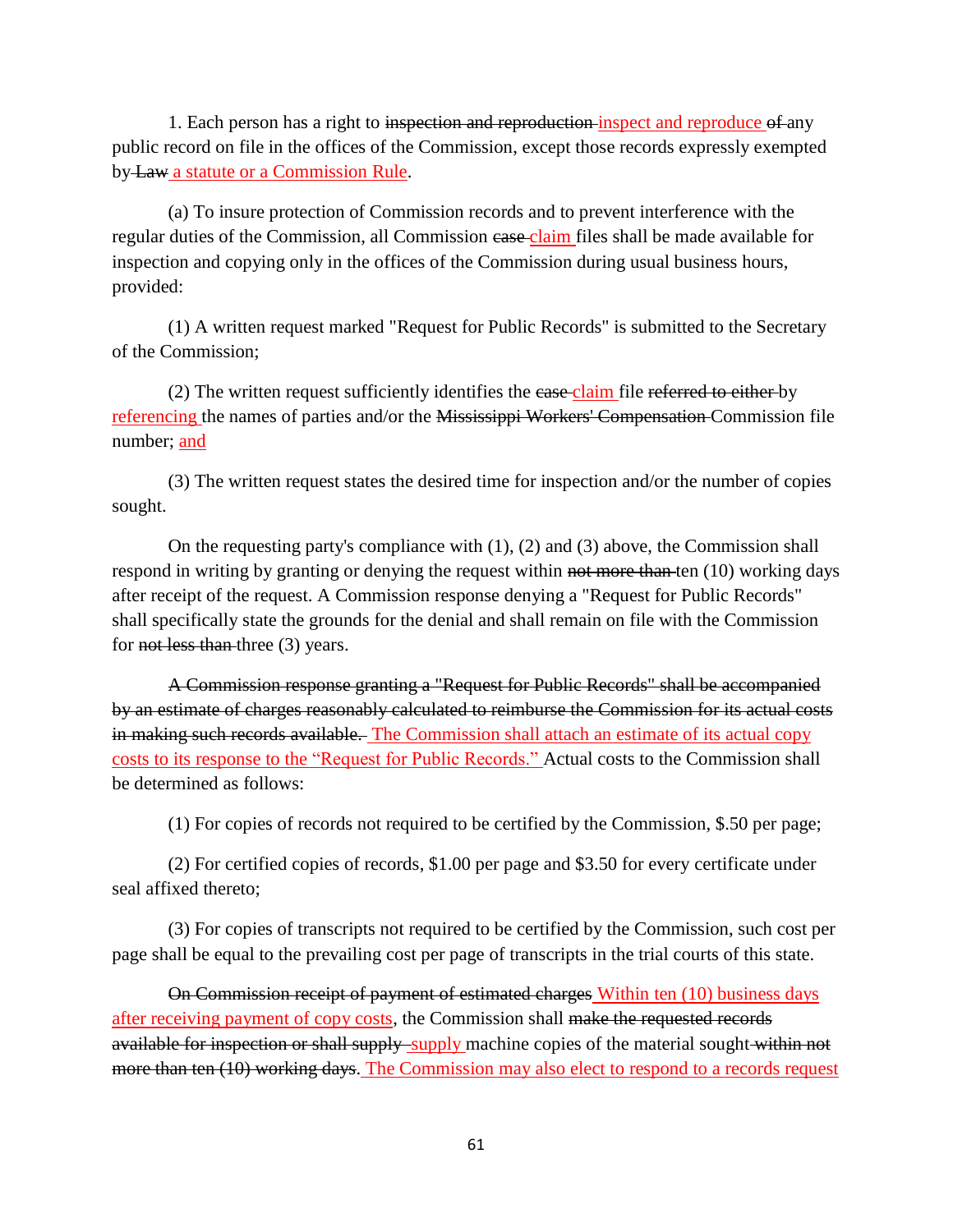by making the requested records available for inspection in its offices or by electronically transmitting the records.

Any excess costs exceeding the previously paid estimated charges shall be due no later than ten (10) working business days after Commission compliance with the request. Nonpayment of estimated charges shall be sufficient justification for justify Commission denial of future requests.

(b) Notwithstanding any other provision contained herein, the Commission shall provide to any party to a claim a copy of any record in the file of such claim, including but not limited to, transcripts prepared for review by the Full Commission, at a charge of ten cents (\$.10) per page, with a minimum charge of five dollars  $(\$5.00)$ .

2. As provided in Mississippi Code Annotated, section Miss. Code Ann. Section 71-3-66 (1972), the following records are exempt from public disclosure under the Mississippi Public Records Act of 1983 and shall not be available for public inspection: medical reports, rehabilitation counselor reports and psychological reports on file with the Commission in controverted and non-controverted cases, insofar as they refer to accidents, injuries and settlements.

(a) Such information contained in controverted and non-controverted case files shall be made available only to the claimant or to the employer or its insurance carrier which is called upon to pay claimant compensation in the same or any other workers' compensation claim. However, such information shall be subject to inspection by proper representatives of the Social Security Administration, Medicaid Commission, Employment Security Commission, or other state or federal agency which, in the opinion of the Commission, can show a compelling state interest requiring disclosure. The Commission may also issue statistical information where the individual claimants are not identified.

(b) The Commission may also make such information available to interested parties involved in proceedings or negotiations regarding the legal liability owing claimant from a third party. However, such request for disclosure, just as all other requests not specifically referred to in (a), above, shall be accompanied by a statement of the requesting party's interest in disclosure of exempt materials. On Commission receipt of such request, the Secretary of the Commission, by certified mail, shall provide claimant a copy of the request and notify claimant of his right to file with the Commission an objection to such disclosure within ten (10) working days. Should claimant file an objection to the request, the parties shall be entitled to a hearing before the Commission. If claimant files no objection within ten (10) working days, such failure to respond shall be a waiver of any objection to the release of such requested information, and such information shall be provided upon payment of fees as set forth in section 1(a).

(c) In order to To assure the right of individual privacy, any "Request for Public Records" referring to non-exempt information contained in a non-controverted case claim file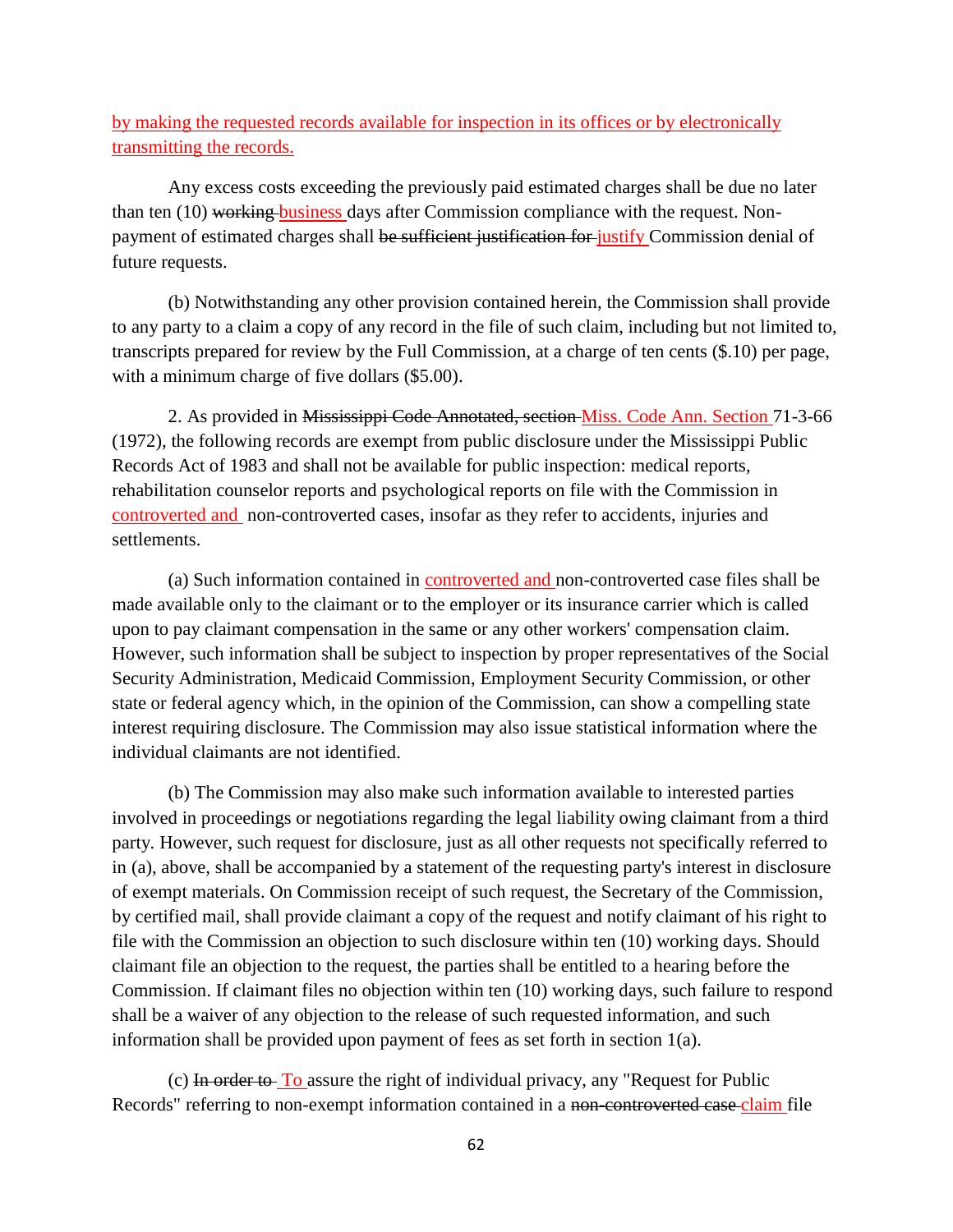shall be accompanied by a statement of the requesting party's interest in such records. Should the requesting party satisfy the Commission of its right to inspect records contained in a noncontroverted case claim file, the Commission shall separate exempt material from non-exempt material and make the non-exempt material available following after the requesting party's payment of costs.

The Rule shall be in force and effect on and after April 1, 2001 January 1, 2018.

Source: Miss. Code Ann. § 71-3-85 (2000).

# **Part 1 Chapter 2: Procedural Rules**

## **Rule 2.1 Reporting Injuries or Deaths.**

Employers shall report all on-the-job deaths of and injuries to their employees to the Mississippi Workers' Compensation Commission as provided for in section Miss. Code Ann. Section 71-3-67 of the Law and on forms prescribed by the Commission.

As required by section Miss. Code Ann. Section 71-3-65, of the Law, it will be the responsibility of the employer shall to keep a record of all injuries, regardless of their nature, which record will be and make the record available to the Commission upon request.

This Rule shall be in force and effect on and after April 1, 2001January 1, 2018.

Source: Miss. Code Ann. § 71-3-85 (2000).

## **Rule 2.2 Procedure to Controvert.**

A cause will be controverted by the employee's filing with the Mississippi Workers' Compensation An employee may controvert a claim by filing with the Commission a properly executed Workers' Compensation Petition to Controvert, Form B-5,11 (original and two copies). This document may be filed electronically with the Commission through the Attorney Transmittal Online System (ATOS).

A claimant's attorney preparing to file a Petition to Controvert shall (a) locate the proper Commission claim file number by using claimant's name/social security number to check the "First Report of Injury" portal on the Commission web site for a non-controverted file that appears to reference the same injury; (b) determine whether the employer had workers' compensation insurance coverage on the date of the injury by checking the "Proof of Coverage" portal on the Commission web site; (c) list only one date of injury per Petition to Controvert; (d) correctly identify the employer, county of injury and date of injury to prevent filing delays due to misinformation; and (e) file an attorney employment/fee contract, if one is not already on file.

If the employer is uninsured, the claimant shall include on the Petition to Controvert the name and address of each owner of the employer, or, in the case of an uninsured corporation, the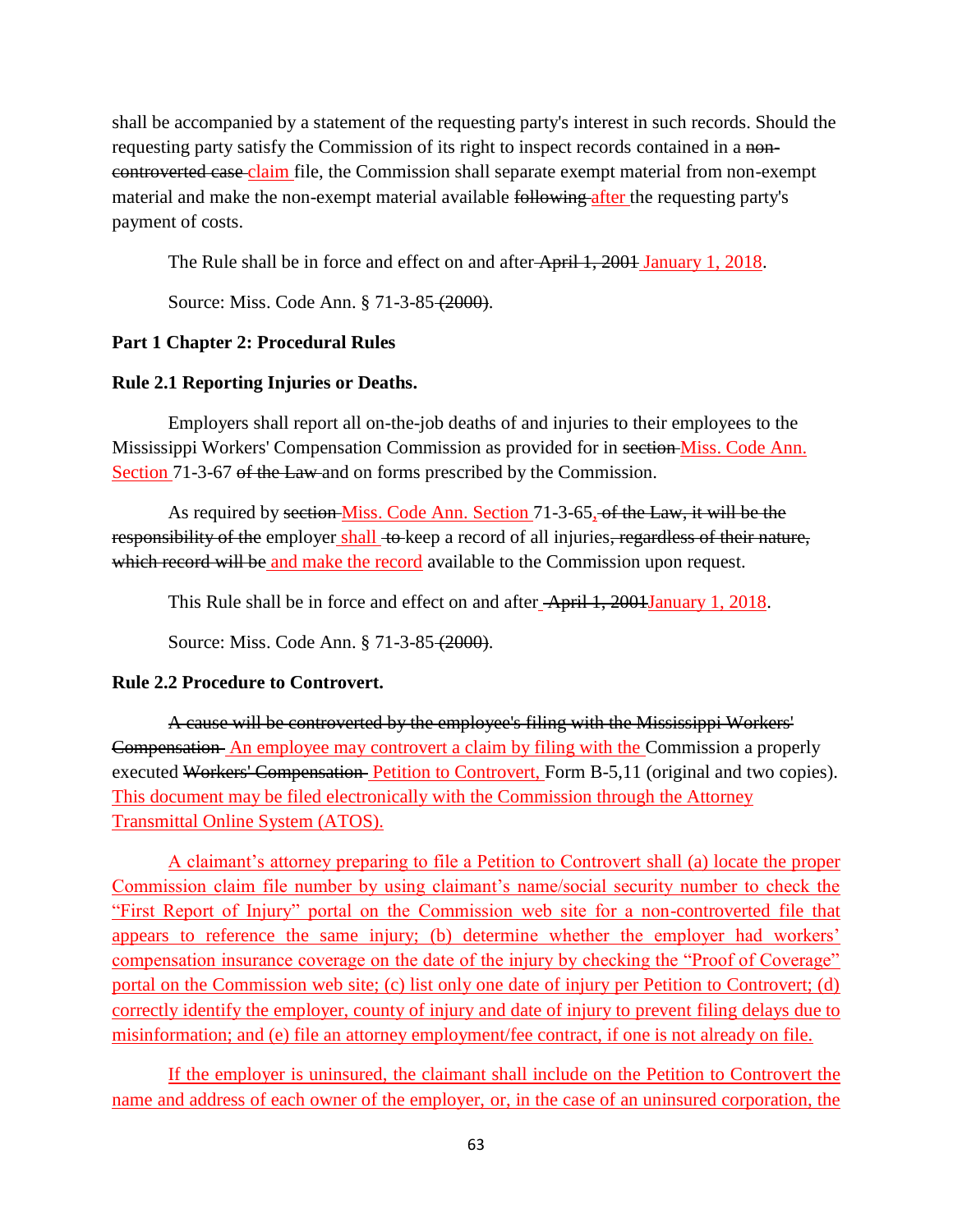names and addresses of the corporate president, secretary and treasurer pursuant to Miss. Code Ann. Section 71-3-83, so the owners/officers will be given notice of the claim when filed and afforded an opportunity to answer.

In the event an employer or its insurer desires to file a notice of controversion pursuant to Mississippi Code Annotated An employer may controvert its liability to pay a claim by filing a Notice of Controversion, Form B-52, pursuant to Miss. Code Ann. Section section 71-3- 37(4). (1972, as amended), the employer or carrier shall file Commission Form B-52, notice of controversion, and Employer or Carrier shall simultaneously mail or personally deliver a copy of the notice of controversion Notice of Controversion to the employee at the employee's most current address of that employee which can be determined by diligent inquiry or, if the claimant is represented, to his or her attorney. One copy of the employer's first report of injury or occupational disease form must also be filed or have been previously filed at the Commission at the time of the filing of Form B-52 by the employer or its insurer. Employer or Carrier must file the First Report of Injury form before or with the Notice of Controversion. The Commission Form B-18, notice to employee of suspension of payment Notice to Employee of Suspension of Payment, shall (be omit) deemed legally sufficient suffice as a notice of controversion in the event if the employer or carrier has paid workers' compensation disability benefits.

This Rule shall be in force and effect on and after April 1, 2001 January 1, 2018.

Source: Miss. Code Ann. § 71-3-85 (2000).

#### **Rule 2.3 Notice.**

Upon the filing of the claimant's Petition to Controvert, Form B-5,11 in triplicate, the Commission shall immediately furnish a copy of said B-5,11 the Petition to Controvert with any attachments to the employer and to the carrier.

This Rule shall be in force and effect on and after September 1, 1993 January 1, 2018.

Source: Miss. Code Ann. § 71-3-85 (2000).

### **Rule 2.4 Response to Petition to Controvert.**

The employer or carrier shall, file a properly executed Answer, Form B-5,22, with the Commission within twenty-three (23) days after the Commission mails has placed the claimant's Petition to Controvert, Form B-5,11 in the U.S. Mail, addressed either to the employer or carrier, furnish to the Mississippi Workers' Compensation Commission a properly executed Form B-5,22, to which shall be attached, if the employer or carrier so desires, any affirmative defense. Employer or Carrier may attach a list of affirmative defenses to the Answer. No other copies of the Answer Form B-5,22 need be furnished to the Commission. The employer or carrier, however, will be responsible for serving, either personally or by U.S. Mail, shall mail a copy of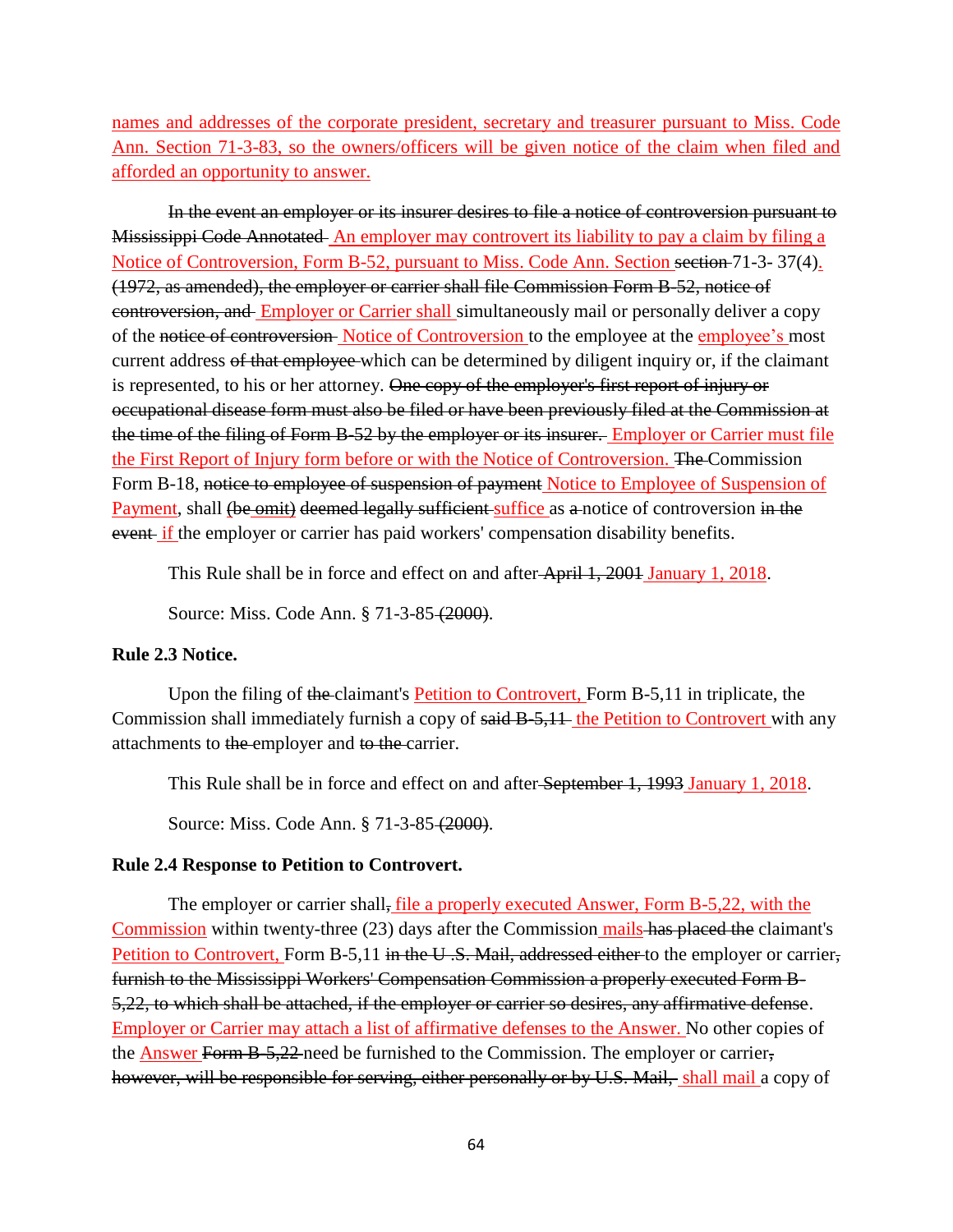the completed Answer Form B-5,22 and any attachments, if any, to the claimant or, if represented, to the claimant's attorney.

Averments contained in claimant's Petition to Controvert B-5,11 to which a responsive answer is required are admitted when not denied in the responsive answer unless denied in the Answer. All affirmative defenses such as intoxication of the injured employee, willful intent to injure himself or another, statute of limitations, lack of notice, etc., must be pleaded. Unless so pleaded, they shall be deemed waived.

In the event the employer needs more than twenty-three (23) days to file the Answer, the The Administrative Judgees determine on a case-by-case basis whether to may grant employer/ carrier additional time to answer to file an Answer, but the discovery period will still begin twenty-three (23) days after the Commission mails the Petition to Controvert to employer/carrier. All requests for additional time shall note claimant's agreement to the extension or be filed as a motion and noticed for hearing in the usual manner. An employer may be sanctioned for failure to timely file an Answer answer without good cause.

This Rule shall be in force and effect on and after September 1, 1993 January 1, 2018.

Source: Miss. Code Ann. § 71-3-85 (2000).

# **Rule 2.5 Prehearing Statement; Setting of Hearings.**

Before a matter can be set for hearing on the merits, each party must submit a prehearing statement, either jointly or severally, completed in all respects complete Prehearing Statement with appropriate documents attached. The completed statement Prehearing Statement shall follow the form prescribed by the Commission and set forth: be completed per its instructions. Attorneys shall file the Prehearing Statement electronically with the Commission through the Attorney Transmittal Online System (ATOS).

I. The contested issues;

II. Stipulations which will avoid unnecessary proof;

III. A statement that up-to-date medical reports have been filed with the Commission and provided to the other party;

IV. Name and address of each lay witness except those to be called for impeachment or rebuttal purposes;

V. Name and address of each expert witness, together with a notation that affidavit and records are attached to the prehearing statement or the date the affidavit and records were previously filed at the Commission, the date the deposition was taken or has been noticed, or that the witness will testify at the hearing;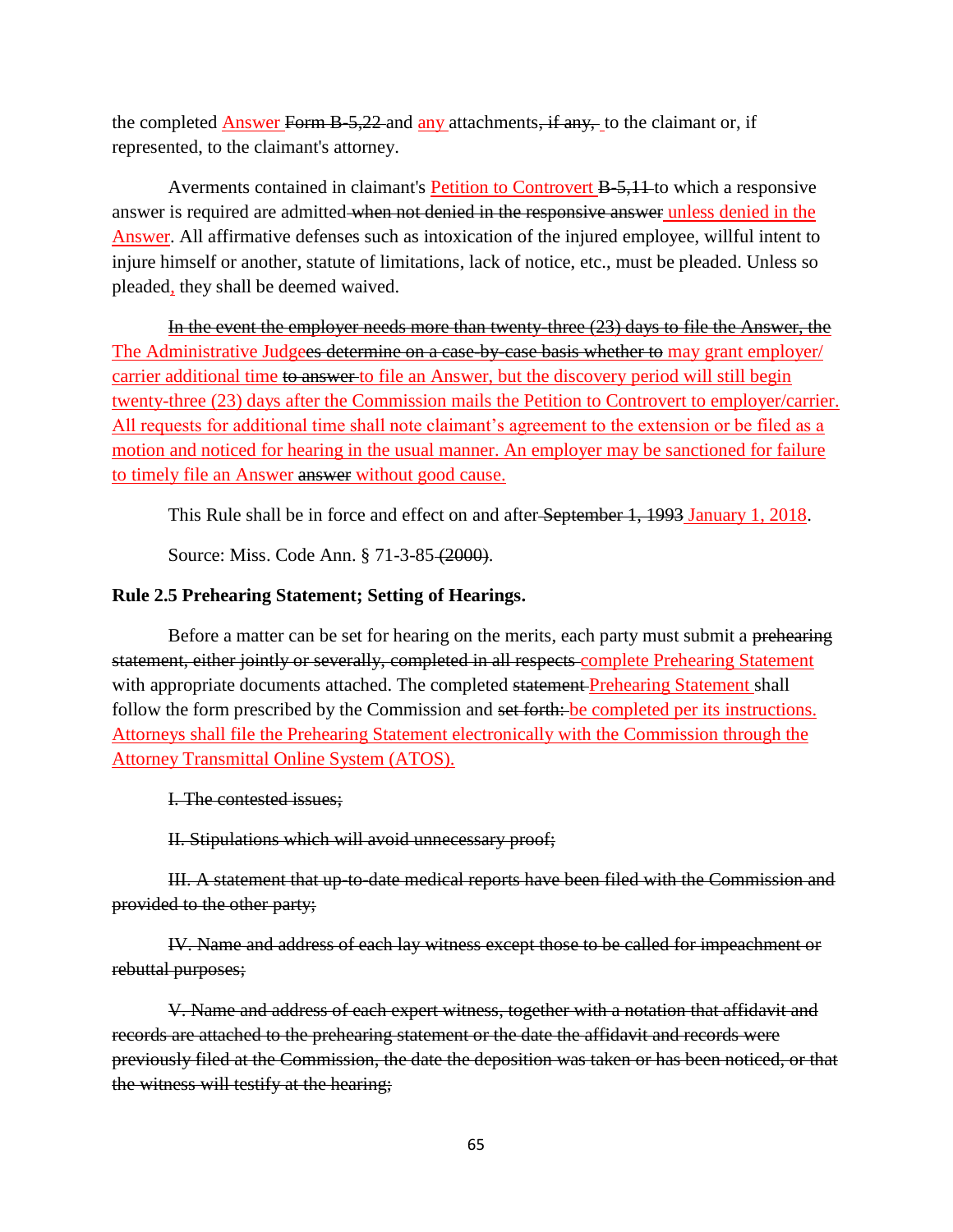VI. Proposed exhibits except those intended for impeachment or rebuttal purposes, and a notation that a copy of each exhibit is attached to the prehearing statement or has previously been filed with the Commission;

VII. A statement that the parties have entered into serious settlement negotiations;

VIII. An estimate of the time required for the hearing;

IX. A statement that discovery responses have been supplemented; and

X. Any other matters which may aid in the disposition of the case.

No hearings on the merits will be set until all desired depositions have either been taken or officially noticed. All depositions shall be taken or officially noticed before the hearing on the merits is set. If depositions of medical witnesses have not been taken prior to deposed before the submission of the prehearing statement Prehearing Statement is filed, a copy of the notice of each the deposition to be taken must be attached to the prehearing statement Prehearing Statement.

The written information submitted by the parties shall comprise the only prehearing conference to be held routinely before the hearing, unless the Administrative Judge or a party should request requests further conference for special needs in a particular case claim. The granting of a prehearing conference shall be in the discretion of the Administrative Judge. The prehearing statement may be amended at the discretion of the Administrative Judge upon good cause shown.

Once the filing of the prehearing statement has been completed and all depositions have either been taken or noticed After the parties file complete Prehearing Statements, the Administrative Judge shall advise the Commission docket room that the matter is ready to be set for hearing. The Administrative Judge may may at his or her discretion call the parties to schedule the hearing, or the docket room will send a letter to the parties informing them notify the parties in writing that they may place a conference call to the docket room contact the Administrative Judge's legal assistant to request a setting time. The hearing date shall be subsequent to follow the date of the taking of the last deposition. A written notice will be mailed by the Commission to each party in confirmation of the The Commission will confirm the date, time and place of hearing by written notice to the parties.

Within fifteen (15) days after the expiration of the discovery deadline established according to expires per Mississippi Workers' Compensation Commission Procedural Rule 7 2.7, the claimant shall file a properly completed prehearing statement Prehearing Statement or file a written request for an extension of time with reasons set forth therein explaining the reasons for the request. The employer and carrier shall have fifteen (15) days after the filing of the claimant's properly completed prehearing statement Prehearing Statement to file a properly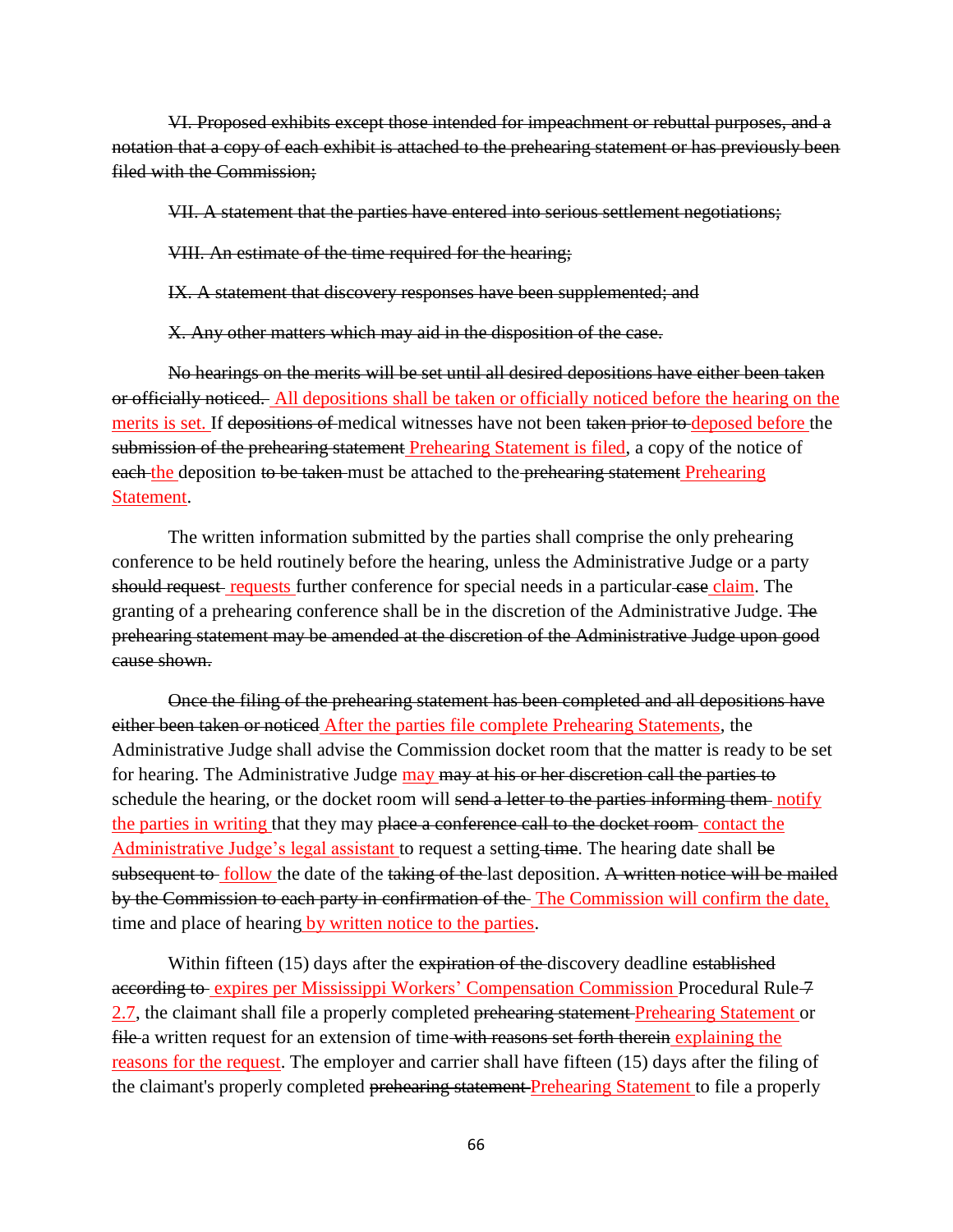completed prehearing statement Prehearing Statement or written request for an extension of time. Failure of the claimant Claimant's failure to timely file the prehearing statement Prehearing Statement may result in the dismissal of the case claim or other sanctions. Failure of the employer and carrier Employer/Carrier's failure to timely file the prehearing statement Prehearing Statement may result in entitle Claimant to a unilateral setting of the case by the claimant or other sanctions.

This Rule shall be in force and effect on and after April 1, 2001 January 1, 2018.

Source: Miss. Code Ann. § 71-3-85 (2000).

## **Rule 2.6 Notice of Hearing.**

In the event a proper disposition of the cause is not made and any party desires a hearing in the matter Absent agreement by the parties, the Commission will give notice of this an evidentiary hearing at least twenty (20) days prior to before the hearing date. on which the matter is to be heard; said The notice shall contain the names of the parties and the date, time and the place and time of the hearing. The hearing will be limited solely to the issues reflected by the pleadings, requests for admissions, and prehearing statements.

As provided by Per Miss. Code Ann. Section 71-3-55(3), the Commission may designate one or more central locations within the territory of each Administrative Judge, other than the county where the injury occurred, which may be as the location for all hearings to be conducted by the Administrative Judge assigned to the in that territory. The hearing locations are listed on the Commission's website.

The parties shall contact each other fourteen (14) days prior to the hearing to discuss settlement. Counsel for the employer/carrier shall report the results of this discussion via e-mail to the Administrative Judge's legal assistant.

This Rule shall be in force and effect on and after  $\frac{\text{Max 1, 2009 January 1, 2018}}{1}$ .

Source: Miss. Code Ann. § 71-3-85 (2000).

### **Rule 2.7 Hearings; Discovery.**

All cases to be heard before the Commission, whether an evidentiary hearing hearings before an Administrative Judge or a review hearing hearings before the Full Commission, shall be docketed with the Commission at least twenty-three (23) days before the date set for hearing, except when the parties otherwise agree or when shorter notice is allowed by statute or rule, including but not limited to Miss. Code Ann. Sec. 71-3-17(b) and Mississippi Workers' Compensation Commission General Rule 1.9. those cases requiring less time or notice of hearing by statute or rule, including, but not limited to, section 71-3-17(b) and General Rule 9, or by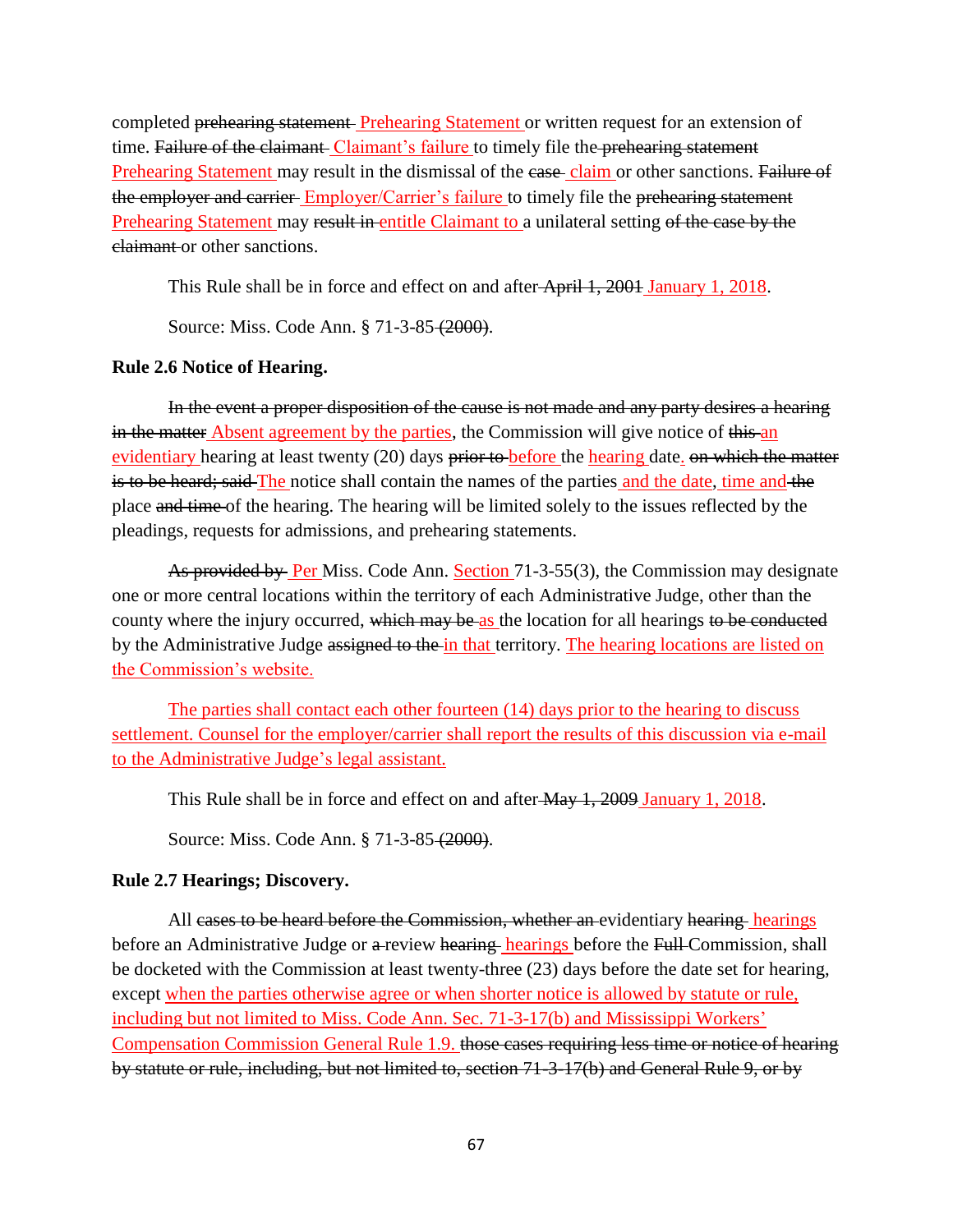agreement of all parties. Each such case docketed shall be given a number and The Commission will provide -all parties written notice advised of the date, time and place of the hearing.

At each evidentiary hearing before an Administrative Judge, the employer shall have the claims professional handling the claim present at the hearing or available to the Commission by telephone during the entirety of the hearing. Parties will bring three (3) hard copies of all proposed exhibits to the hearing. Medical records must be paginated and presented in chronological order.

When the claim is controverted and an answer filed Twenty-three days after Claimant files a Petition to Controvert, the case claim shall be immediately assigned to an Administrative Judge and placed on the active docket. Discovery shall be completed and medical depositions scheduled within 120 days from the date of notice from the Commission that after the case claim has been is placed on the active docket.

The A party may request extension of the 120-day time limitation for discovery may be extended only if there is credible medical evidence that the claimant has not reached maximum medical improvement or for if other good cause is shown in writing to the Administrative Judge handling the case. The discovery deadline may be shortened to as few as sixty (60) days if the claimant files a completed prehearing statement Prehearing Statement indicating that the claimant has completed discovery is complete and the claim is ready for a hearing on the merits,; in which that event, the employer and /carrier will have fifteen (15) days after the filing of the claimant's prehearing statement Prehearing Statement in which to file their its completed prehearing statement Prehearing Statement or written request for additional time.

All Unless the Administrative Judge finds a bifurcated hearing will expedite resolution of a claim, all claims cases shall be completed at one hearing on the merits, and all lay, expert, and documentary evidence, including medical depositions, shall be introduced at such the hearing. All issues ripe for determination at the time of the hearing shall be addressed at the hearing.

Absent the illness of a party or other extreme circumstances, no No caseclaim set for a hearing on the merits shall be continued except in event of illness of an interested party or other extreme circumstances. All requests for continuances shall be in writing and shall-state with particularity the grounds therefor for the request. An Administrative Judge or a Commissioner may grant such a continuance by written order or hearing cancellation notice.

Should If a party fail-fails to appear at a scheduled hearing, the Administrative Judge on his or her the Administrative Judge's motion, or on a the motion of an appearing a party, may dismiss the ease claim or award compensation upon presentation of proper proof. If, however, a justifiable reason for the party's absence is presented within fourteen (14) days after the date of the order dismissing or awarding compensation, a motion to reopen or set aside the order of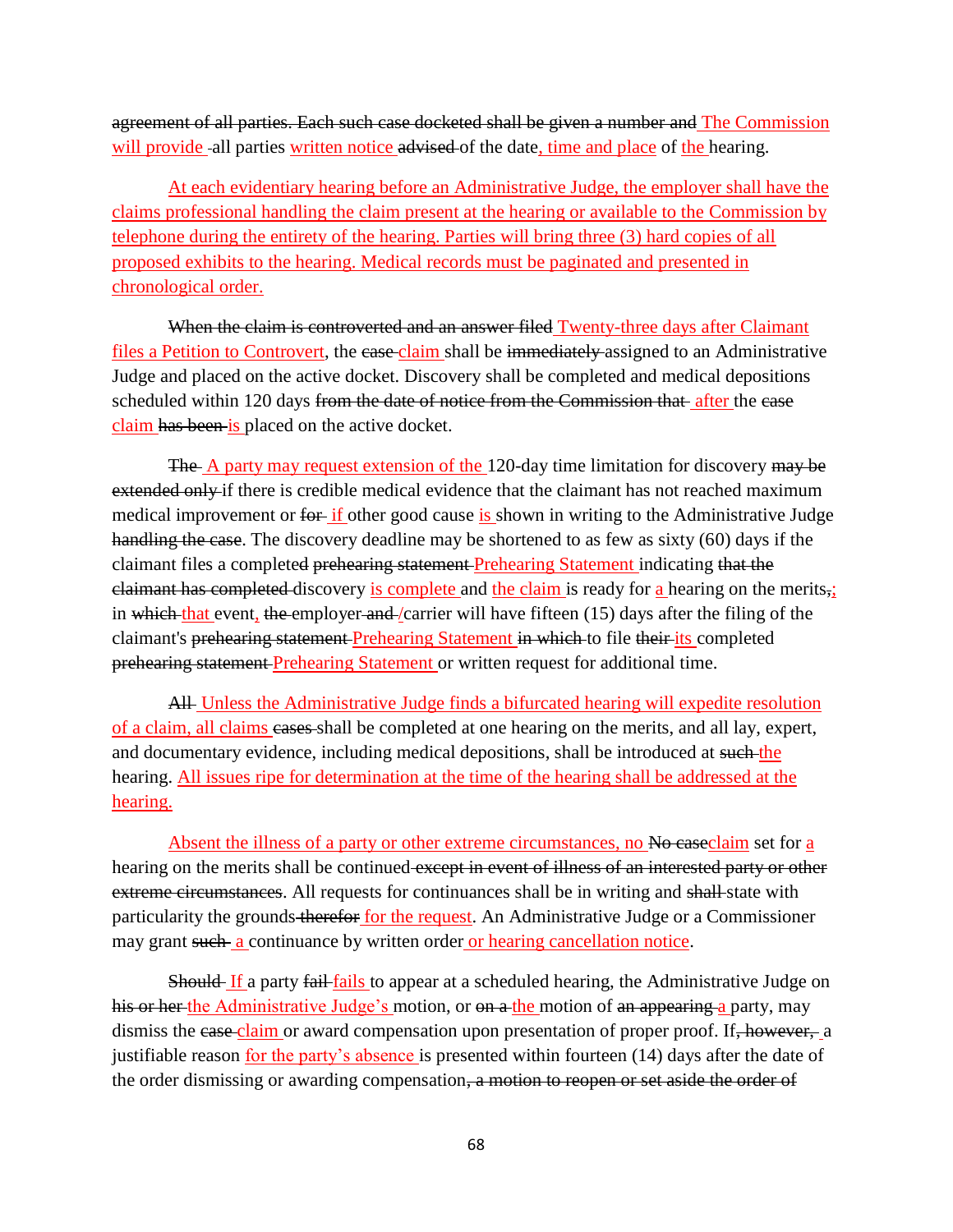dismissal may be heard in the Commission or Administrative Judge's discretion Judge may grant a motion to reopen or set aside the order of dismissal.

All cases Each controverted claim not set for hearing shall be reviewed periodically. Failure of the party or the party's attorney to respond to a status inquiry within twenty (20) days may result in the dismissal of the claim, award of benefits, or other sanctions.

This Rule shall be in force and effect on and after April 1, 2001 January 1, 2018.

Source: Miss. Code Ann. § 71-3-85 (2000).

# **Rule 2.8 General Rules of Evidence Relaxed.**

In compensation hearings the general rules of evidence shall be relaxed so as to permit the introduction of any relevant and competent evidence. There shall be excluded from the record, however, by On motion of either a party or at the direction of the administrative judge, Administrative Judge, the Administrative Judge may exclude any matters that are libelous or of a personal nature which do not in the opinion of the administrative judge have a direct bearing on the case at hand claim. All other matters sought to be introduced, and which are accepted by the administrative judge Administrative Judge over the objection of either party, shall become a part of the record with the objection properly shown.

This Rule shall be in force and effect on and after September 1, 1993 January 1, 2018.

Source: Miss. Code Ann. § 71-3-85 (2000).

# **Rule 2.9 Introduction of Evidence and Discovery.**

All testimony and documentary evidence shall be presented at the evidentiary hearing before the Administrative Judge. which The hearing shall be stenographically reported or recorded. The Commission has discretion to admit any Where-additional evidence is offered on the review before the Full Commission, it shall be admitted in the discretion of the Commission. A motion for the introduction of to introduce additional evidence must be made in writing at least five (5) days prior to before the date of the Commission's review hearing. of the review by the Full Commission. Such The motion shall state with particularity the nature of and need for such evidence, the necessity therefor, and the reason it was not introduced at the evidentiary hearing. If additional evidence is admitted, it shall be stenographically reported or recorded and become a part of the record.

Depositions may be taken and discovery had by any party in accordance with the Mississippi Rules of Civil Procedure relating to depositions and discovery (Rules 26 - 37) except as specifically amended by the Commission-rules Rules.

INTERROGATORIES; REQUESTS FOR PRODUCTION. Interrogatories to parties and the responses thereto and , responses to interrogatories, requests for production of documents and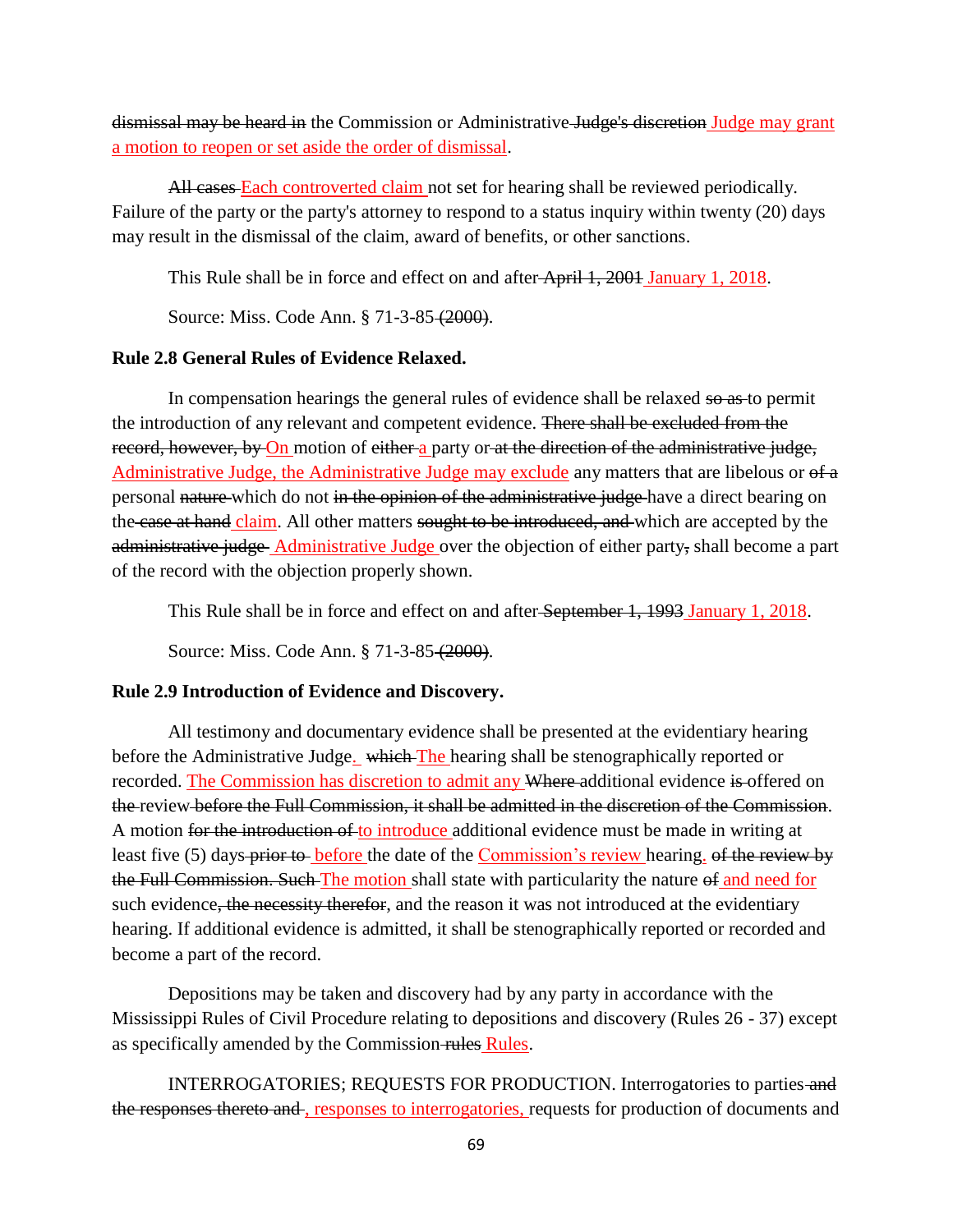things, and the responses thereto- to requests for production shall be served upon other counsel or parties as provided by per Rules 33 and 34 of the Mississippi Rules of Civil Procedure, respectively. The interrogatories, requests for production, and responses shall not be filed with the Commission, but the party serving the discovery requests or responses shall mail to the Commission-file a copy of the transmittal letter to be placed in the case file with the Commission.

DEPOSITIONS. Medical depositions deposition transcripts shall be filed with the Commission. Depositions Deposition transcripts other than medical depositions shall not be filed with the Commission.

REQUESTS FOR ADMISSION. Requests for admissions and the responses thereto to requests for admission (Rule 36, M.R.C.P of the Mississippi Rules of Civil Procedure) shall be filed with the Commission.

MEDICAL RECORDS AND AFFIDAVITS. The parties Parties in controverted claims shall exchange medical records upon receipt. They are encouraged to admit into evidence medical records of claimant's treatment for the injury alleged in the Petition to Controvert. Records shall not contain opinions or other matters composed by attorneys for the signature of physicians.Absent agreement, the The medical records of examining or treating physicians, including narrative office notes, reports dictated by the physician in the ordinary course of his or her practice, completed Commission Forms B-9 and B-27 or HCFA 1500 forms, and other records composed by the physician in his or her practice, may be introduced into evidence in lieu of direct testimony taken at the hearing or by deposition upon the following conditions. The records shall not contain narrative reports or opinions composed by the attorneys for the signature of the medical providers.

All medical records filed with the Commission, whether attached to a Motion, Response to Motion, Prehearing Statement, or submitted at a hearing or otherwise, shall be paginated and arranged in chronological order. Failure to do so may constitute unreasonable delay in the proceedings and subject the party to sanctions by the Commission.

1. The party wishing to introduce such medical records shall notify opposing parties and the Commission by written notice served in writing at least thirty (30) days prior to before the scheduled hearing. The prehearing statement Prehearing Statement may suffice as notification under this rule Rule.

2. A copy of the medical records shall be attached to the written notice. Each set of medical records shall be presented in chronological order and paginated.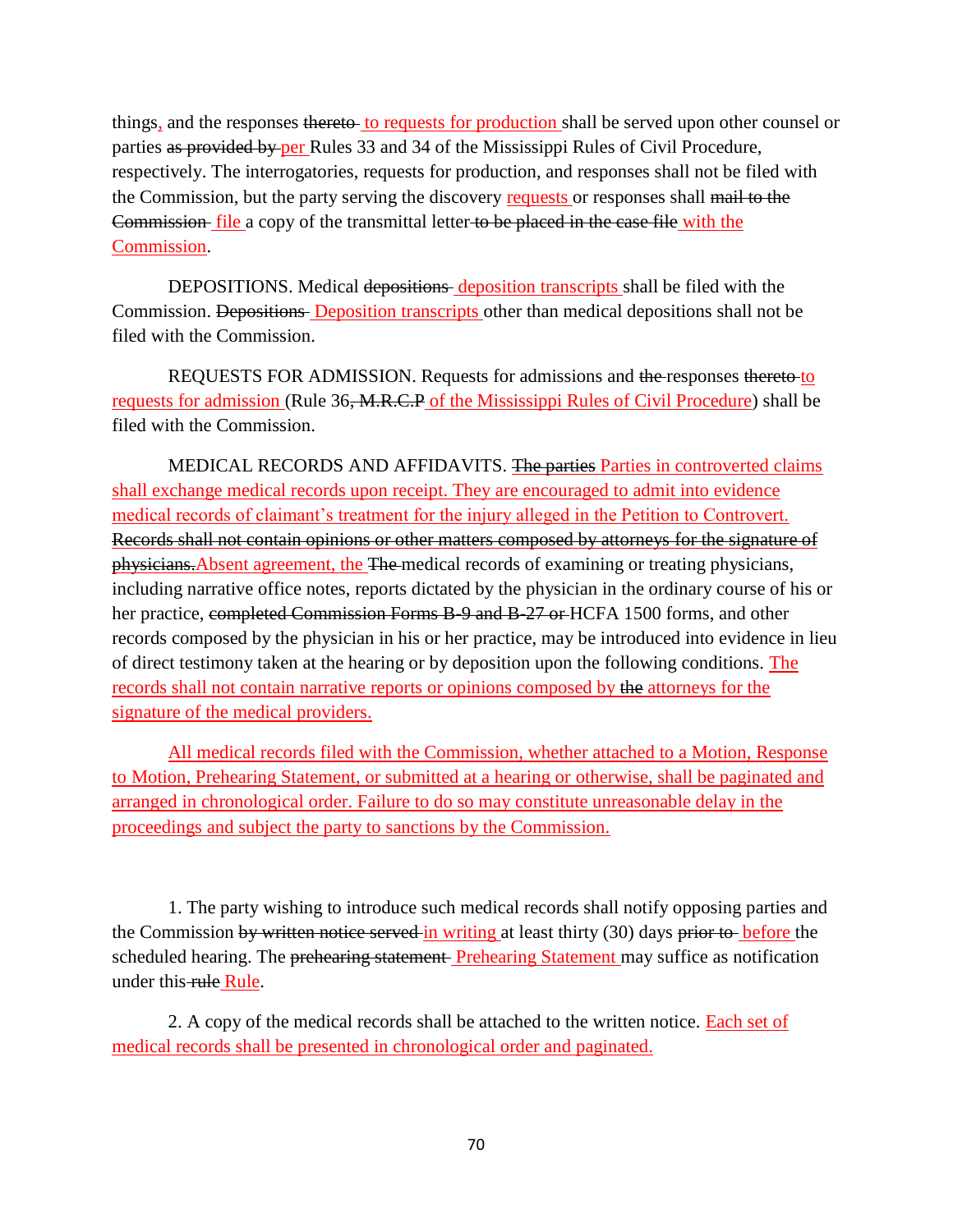3. There shall be submitted with the medical records a sworn statement of either the physician or the physician's medical records custodian stating that the attached medical records are a true and correct copy of the medical records of the physician as kept in the regular course of the physician's medical practice. An attorney offering the medical records shall attach to the records his or her sworn statement that

a. the records are a true, correct and complete copy of the records received from the medical provider, or

b. opposing counsel agreed to submit only those records which are attached.

4. The contents of the medical reports shall be subject to the same objections as to relevancy and competency as the testimony of the reporting physician had he or she been personally present to testify at the hearing. Any objection to the use of an affidavit must be made within fifteen (15) days after receipt by the objecting party of a notice of intent to use such affidavit.

5. Any other party to the controversy may depose the physician and/or require the physician's presence at the hearing on the merits, at the sole expense of the party who requests the deposition or appearance at the hearing. Notice of the deposition must be made prior to before setting the case for hearing on the merits, and the deposition must be taken prior to before the evidentiary hearing on the merits. At the deposition or hearing, the physician shall be declared to be the witness of the party who announced intention to introduce introduced the medical records in lieu of direct testimony. The other party must cooperate in the taking of the deposition.

6. If the claimant announces an intent to introduce medical records into evidence in lieu of the physician's testimony, and the employer or carrier takes the deposition of that physician, the employer or carrier may be reimbursed \$200.00 from the administrative expense fund upon the filing of the deposition with the Commission, together with a written request for reimbursement. Only one such reimbursement may be made to the employer or carrier in each case. Likewise, if the employer or carrier announces intent to introduce medical records into evidence in lieu of the physician's testimony, and the claimant takes the deposition of the physician, the claimant may be reimbursed \$200.00 from the administrative expense fund upon the filing of the deposition with the Commission, together with a written request for reimbursement. Only one such reimbursement may be made to the claimant in each case, and the reimbursement counts as one of the two allowed by Procedural Rule 18.

7. The affidavits shall not contain opinions or other matters composed by attorneys for the signature of physicians. The Commission intends for this rule to pertain to narrative notes and reports composed and generated by the physician in the ordinary course of medical practice.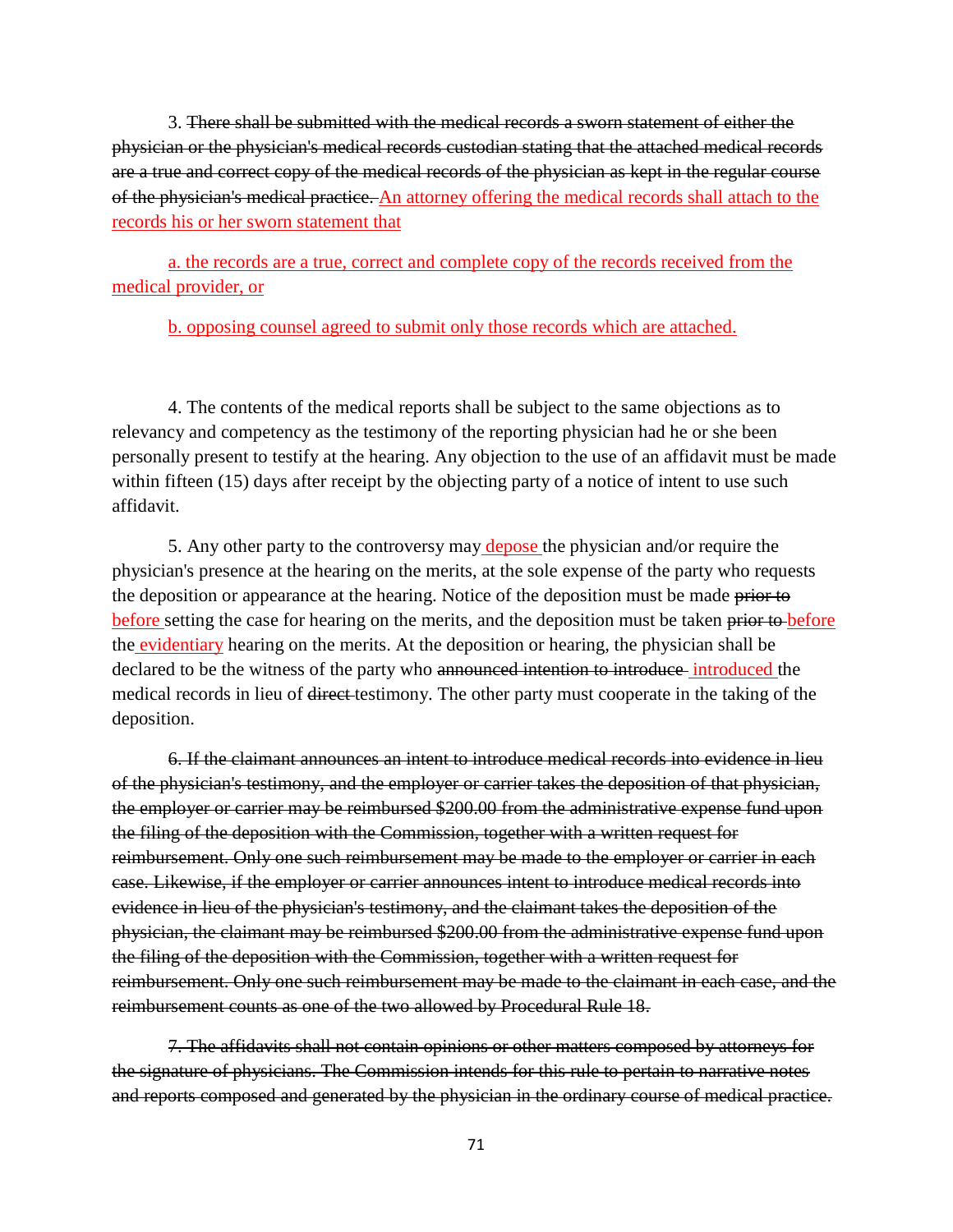86. The affidavit used for the introduction of medical records shall be in the form prescribed by the Commission.

The Rule shall be in force and effect on and after April 1, 2001 January 1, 2018.

Source: Miss. Code Ann. § 71-3-85 (2000).

### **Rule 2.10 Review Hearings.**

In all cases where either party desires a review before the Full Commission from any decision rendered by an Administrative Judge, the party desiring the review shall within twenty (20) days of the date of said decision file with the Secretary of the Commission a written request or petition for review before the Full Commission. Any party seeking Commission review of a decision by an Administrative Judge shall file a written request or petition for review with the Secretary of the Commission within twenty (20) days of the date of the Administrative Judge's decision. Any other party to the dispute may cross-appeal by filing a written cross-petition for review within ten (10) days after the petition for review is filed in the office of the Commission, except that in no event shall a cross-appellant have less than twenty (20) days from the date of decision or award within which to file a cross-petition for review.

Oral argument is not required and may, in the discretion of the Commission, be granted if one or more of the parties request same by filing  $file$  a written request within fifteen (15) days after the date the petition for review is filed with the Commission. The Commission may also request ask the parties to give for oral argument. Arguments of counsel will be limited to twenty (20) minutes for each party.

In any case pending for review before the Commission, a party may submit a brief of law and fact.<sup>Which</sup> The brief may be in the form of a letter or in the format required by the Supreme Court of Mississippi. The party filing a brief shall file the original and two copies and serve a copy to opposing parties. Briefs previously prepared for the Administrative Judge are not a part of the record on review and are not considered by the Commission.

If oral argument has been requested, and a party desires also to submit a written brief, he must file the brief not less than If a review hearing is scheduled before the Commission, any party submitting a written brief shall file the brief with the Commission at least five (5) business days before the hearing date. If oral argument is not 21 requested, the petitioner shall have thirty (30) days following the date the record is mailed to the parties within which to submit a brief. The opposing party then has an additional thirty (30) days from that date (or a total of sixty days from the date the record is mailed to the parties) within which to submit a response, if desired. If a review hearing is not scheduled before the Commission, the Commission will send all parties written notice of the briefing schedule.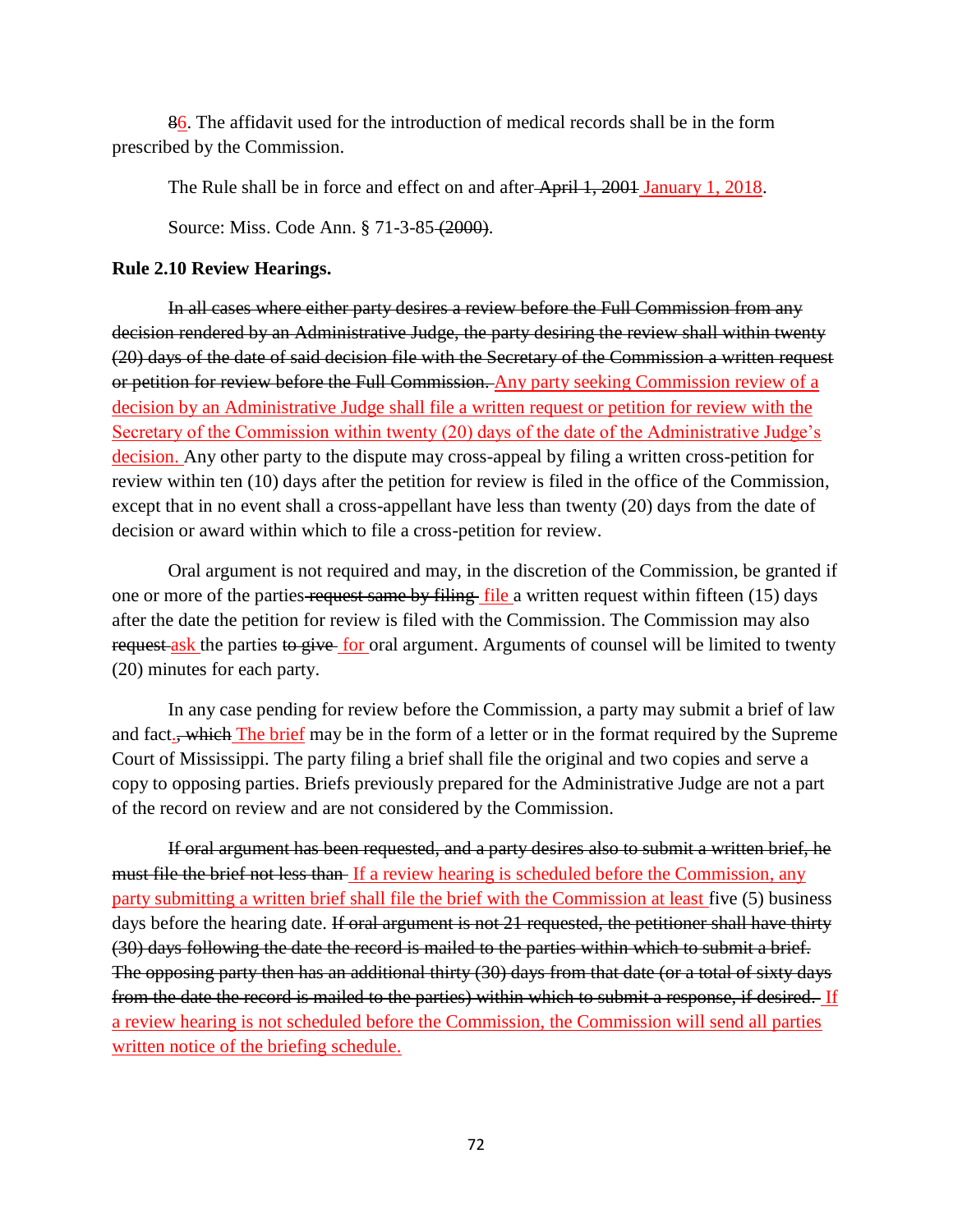The parties filing a petition for review, cross-petition for review or briefs shall certify that copies have been provided to the opposing party; provided, however, that failure to file such certification shall not be a bar to the review requested of the claim.

The record on review before the Commission shall consist of:

- j) Petition to Controvert and Amended Petitions to Controvert;
- k) Answers and Amended Answers;
- l) Required "B" forms to be filed with the Commission including the B-3, First Report of Injury form; B-18, Payment Notice form; and B-31, Notice of final payment form;
- m) Motions with attachments and Responses to Motions with attachments;
- n) Administrative Judge Orders;
- o) Petitions for Settlement along with supporting documentation and Orders Approving Settlement;
- p) Prehearing Statements (not including attachments) and Amended Prehearing Statements (not including attachments);
- q) Petition for Review and Response to Petition for review; and
- r) Any additional documentation the Commission determines is necessary for inclusion into the record on review.

The record on appeal from the Commission to the Mississippi Supreme Court shall consist of:

- e) All of the above listed documents;
- f) Motions (with attachments) and Responses to Motions (with attachments) filed before the Commission while on review;
- g) Evidence admitted by the Commission on review; and
- h) Commission Orders.

This Rule shall be in force and effect on and after April 1, 2001 January 1, 2018.

Source: Miss. Code Ann. § 71-3-85 (2000).

# **Rule 2.11 Appeal from Commission Award.**

Should either party desire to appeal from an award of the Commission, the party desiring to appeal A party appealing from a Commission order shall file a notice of appeal with the Commission within thirty (30) days of the date of the award will file a notice of appeal with the Secretary of the Commission Order. The notice shall set out the style of the case, the grounds upon which the appeal is taken, and certification that copies of the notice of appeal have been filed with the opposing parties.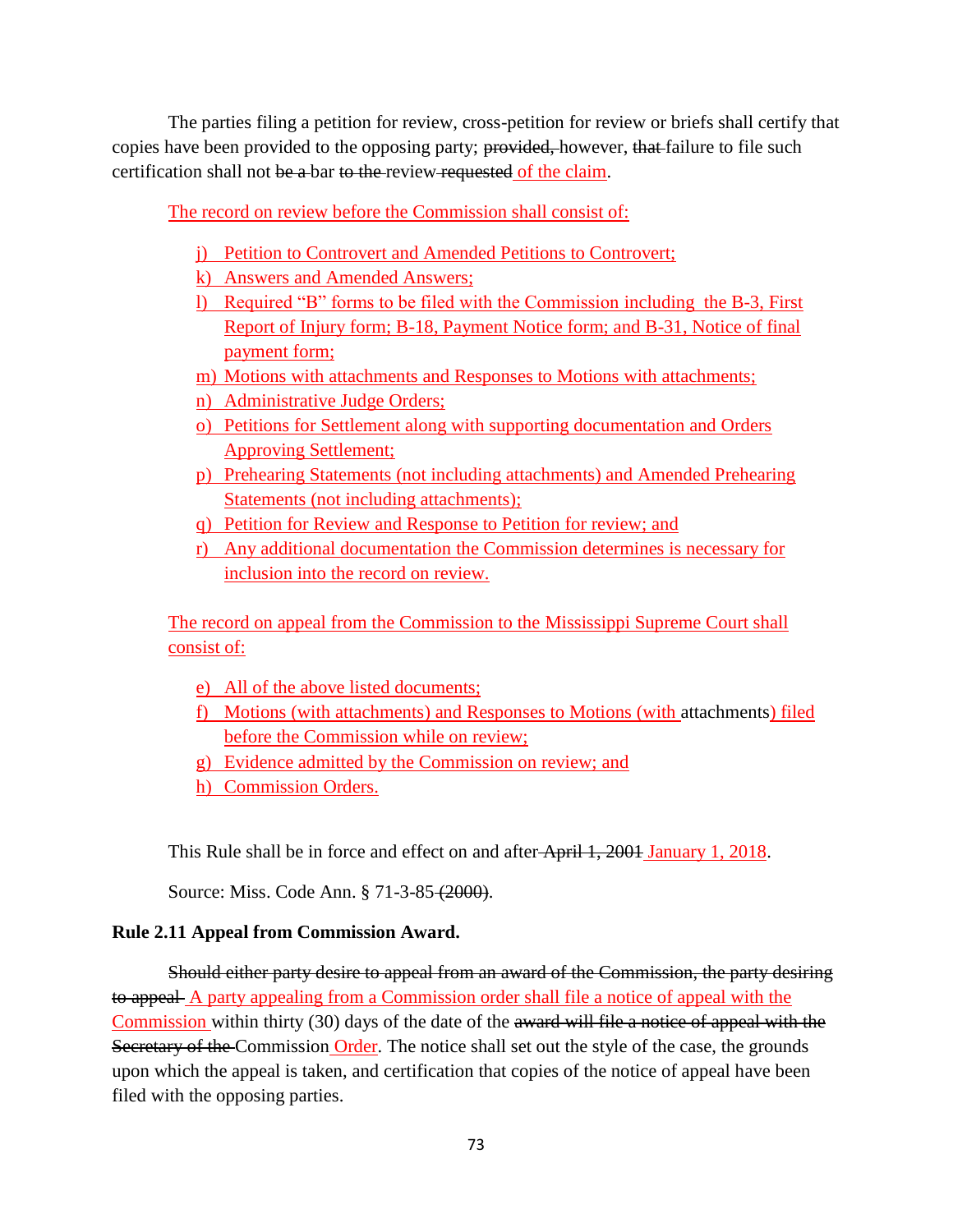When a notice of appeal to the Mississippi Supreme Court is filed with the Commission, the Secretary shall, with a proper letter of transmittal, place the matters possessed by this Commission and pertaining to the appealed case in the hands of the Supreme Court deliver the record to the Clerk of Appellate Courts within thirty (30) days after such notice of appeal is received by the Commission.

Following rendition by After the Supreme Appellate Court of renders any order or decree affecting any matter over which this Commission has jurisdiction, the parties to the eause claim shall file a copy of such the decree or order with the Commission within thirty (30) days of the date of rendition.

This Rule shall be in force and effect on and after <del>July 1, 2011 January 1, 2018</del>.

Source: Miss. Code Ann. § 71-3-85 (2000).

# **Rule 2.12 Attorneys.**

Upon satisfactory evidence of employment, attorneys shall be entitled to all information available to their respective clients, whether claimants or employers. Either party shall likewise be bound by the acts of his respective counsel until a revocation of employment is filed with the Commission.

A fee of not more than \$200.00, or an aggregate of \$200.00 in any one-case, claim shall be considered consultation, and shall not be submitted to the Commission for approval. In all instances where a claimant's attorney's fees in any matter exceed \$200.00, a fee agreed upon by an the attorney and claimant shall be submitted to the Commission for approval as provided for in section per Miss. Code Ann. Section 71-3-63 of the Law. Absent objection from the claimant, Unless Claimant objects, the attorney's submission of an employment contract submission by the attorney of his or her contract of employment to the Commission and the Commission's acknowledgment of this filing from the Commission of the contract shall be considered constitute approval by the Commission of the parties' fee arrangement set forth therein, subject to the fee limits established by section Miss. Code Ann. Section 71-3-63 of the Law. Further, the allowable 25% attorney's fee in any proposed settlement containing the designation of funds for a Medicare Set-Aside arrangement (MSA) shall be calculated based only upon the amount of the settlement not proposed as funding the Medicare Set-Aside arrangement (MSA).

If medical benefits are awarded and indemnity benefits have been paid out or claimant no longer has access to indemnity benefits, the Commission may consider a claimant's attorney request for payment of attorney's fees on a quantum meruit basis.

An attorney who is not licensed in good standing to practice law in Mississippi, but who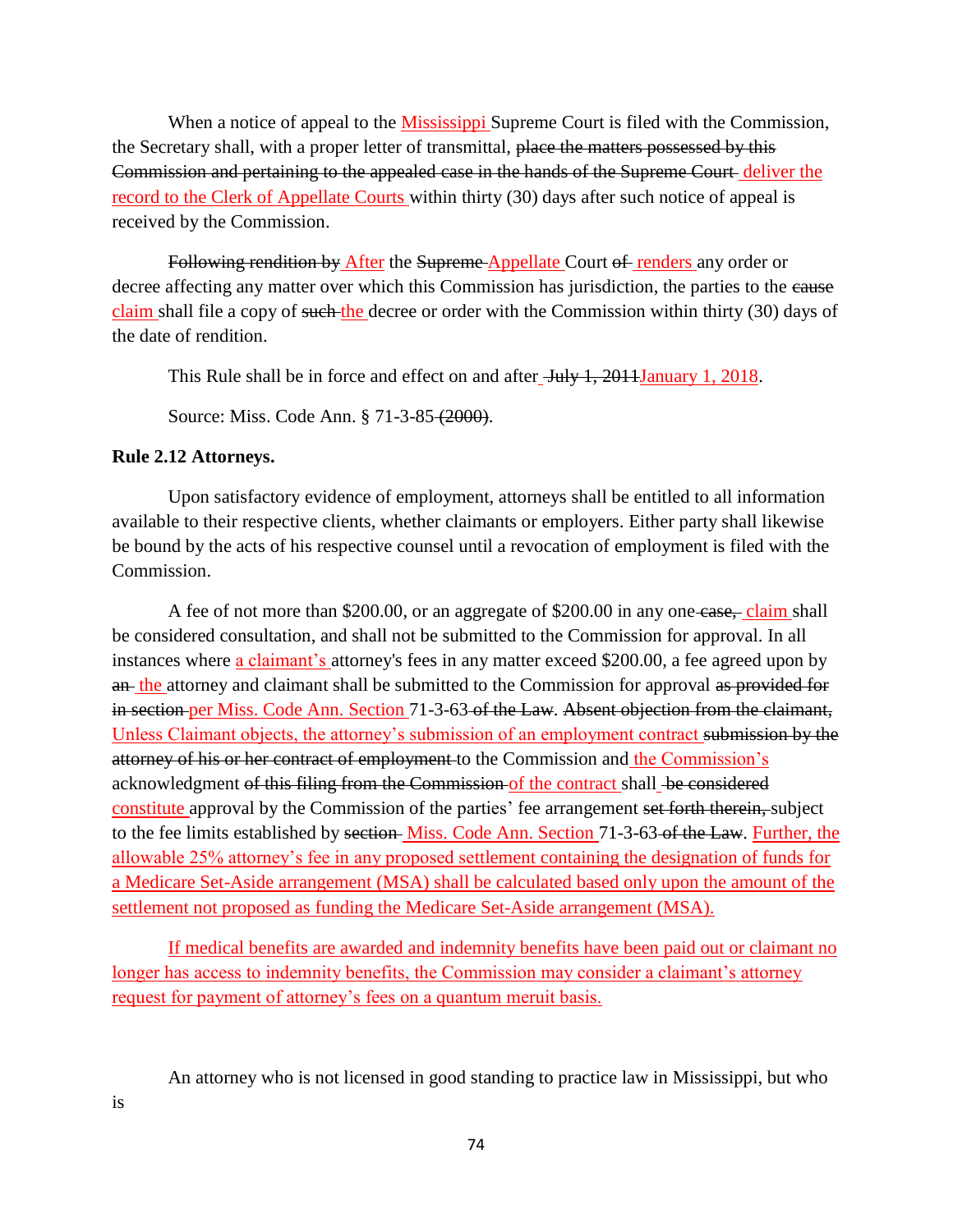a. currently a member in good standing of the bar of another state, the District of Columbia, or other American jurisdiction and

b. who is of good moral character and familiar with the ethics, principles, practices, customs, and usages of the legal profession in this state,

may appear as counsel pro hac vice in a particular cause claim before the Commission, pursuant to the conditions set forth in the Mississippi Rules of Appellate Procedure (Rule 46).

This Rule shall be in force and effect on and after April 1, 2001 January 1, 2018.

Source: Miss. Code Ann. § 71-3-85 (2000).

# **Rule 2.13 Violations of Child Labor Law.**

In matters pertaining to violations of the Child Labor Law, those certain sections numbered Miss. Code Ann. Sections 71-1-17 thru through 71-1-33, inclusive, of the 1972 Code of Mississippi Annotated, shall be considered by the Commission as the labor law referred to in section Section 71-3-107 of the Mississippi Workers' Compensation Act. The Commission or Administrative Judge may order double compensation assessed against any employer where a minor worker is injured in the occupations or businesses specifically listed as hazardous in said sections of the Mississippi Code of 1972 Annotated<del>, heretofore referred to</del>. In all other instances of injury to minors, before double compensation shall be assessed against an employer as a penalty, there shall be filed with the Secretary of the Commission a certified copy of the findings of the court of final appeal on the prosecution and conviction of the employer in connection with violation of the Child Labor Law.

This Rule shall be in force and effect on and after April 1, 2004 January 1, 2018.

Source: Miss. Code Ann. § 71-3-85 (2000).

### **Rule 2.14 Deviation from Rules.**

In any case claim, for good cause shown, the Commission or the Administrative Judge may permit deviations from these rules Rules insofar as compliance therewith may be is found to be impossible or impracticable<sub>-</sub>, except that However the time limits for requesting review of an Administrative Judge's decision or for perfecting an appeal to circuit court from judicial review or appeal of a decision of the Commission may not be waived unless otherwise provided by statute or case law.

This Rule shall be in force and effect on and after April 1, 2001 January 1, 2018.

Source: Miss. Code Ann. § 71-3-85 (2000).

# **Rule 2.15 Settlements and Mediation.**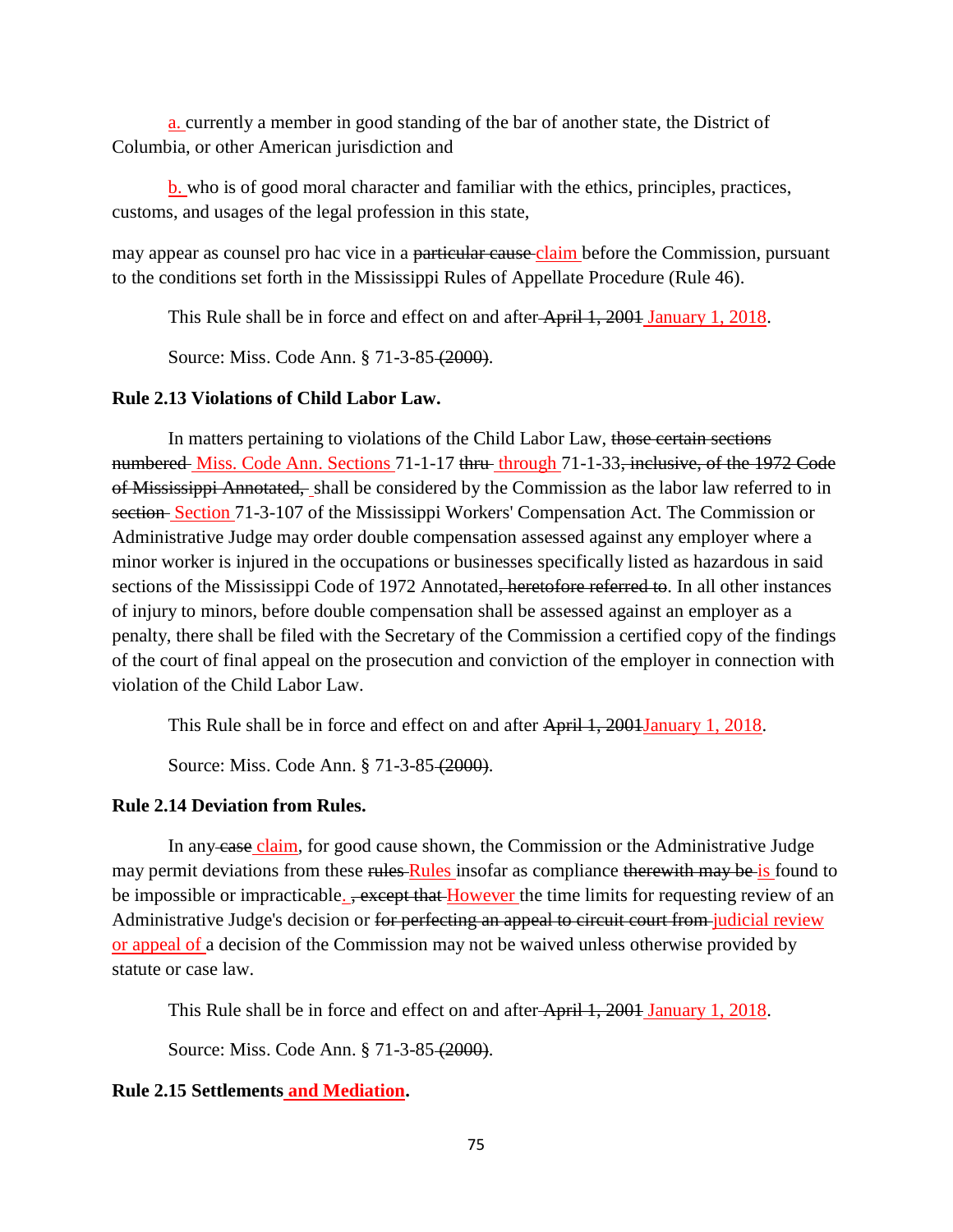All matters pertaining to applications for lump sum payment of benefits pursuant to section Miss. Code Ann. Section 71-3-37(10); requests for lump sum payment of attorney's fees as provided for in pursuant to section Miss. Code Ann. Section 71-3-63; and requests for approval of compromise settlements pursuant to section Miss. Code Ann. Section71- 3-29; and requests for approval of third party settlements pursuant to section Miss. Code Ann. Section 71- 3-71, of the Mississippi Workers' Compensation Act, as amended, will be considered at the offices of the Commission on Tuesday or Wednesday of each week by either the Commission or an Administrative Judge. Administrative Judges may also consider such matters at other times and places within their assigned territories as they deem appropriate. A settlement agreement or lump sum payment application approved by an Administrative Judge shall have the same force and effect as one approved by the Commission.

In all section Miss. Code Ann. Section 71-3-29 compromise settlements and section Miss. Code Ann. Section 71-3-71 third party settlements, where the claimant is physically able, it shall be the responsibility of the employer or insurer to make the claimant available, along with the legal representative of the employer or insurer, at the office of the Commission in Jackson, Mississippi, or at some other designated location, on a day set by the Commission or Administrative Judge; provided, however, that where minors and incompetents are concerned, or where the claimant is represented by counsel, claimant's presence will not be required.  $\div$  and provided further that all All expenses incurred in transporting the claimant from his home to the designated location shall be paid by the employer or insurer.

Prior to appearing before the Commission with an unrepresented claimant, counsel for employer or insurer shall file the proposed settlement paperwork and supporting documentation with the Commission. After the Commission reviews the proposed settlement, the attorney will be notified via e-mail that the claimant should be brought before the Commission for the settlement interview.

A claimant making application for lump sum payment of benefits pursuant to section Section 71-3- 37(10) shall, unless represented by an attorney or unless otherwise provided by the Commission or Administrative Judge, make himself or herself available for an interview with the Commission or one of its Administrative Judges prior to approval of the application. The purpose of this interview is to

a. explain to the applicant the nature and consequences of his or her actions in applying for a lump sum payment of benefits, and to

**b.** determine whether payment in this manner is in the **claimant's** best interest. of the claimant.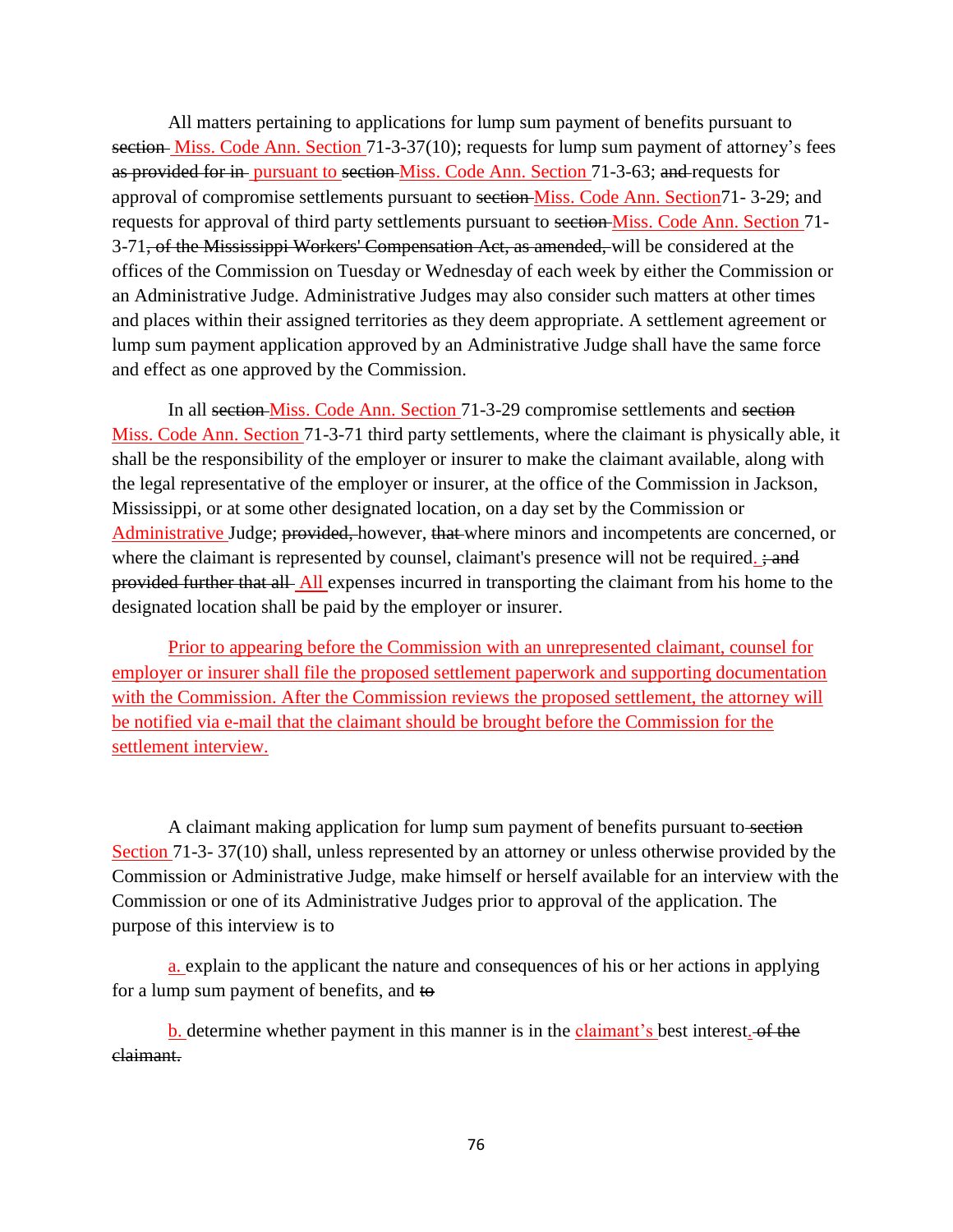In every case of compromise settlement, the proposed settlement will be explored and medical reports will be examined to determine if the amount of the proposed settlement appears fair and reasonable. If the The Commission or Administrative Judge shall not approve the settlement if it is:

a. considers that the proposed settlement is not accurately reported, is

b. not completely understood by the claimant, or

c. is not in the best interest of the claimant, then approval for settlement will be withheld.

If the The Commission or Administrative Judge will approve the settlement if: finds nothing objectionable about

a. the underlying facts, terms  $\Theta$ , and amount of the proposed-settlement are accurately reported,

b. and is satisfied that the claimant understands its the settlement's import and effect, and

c. further believes that it would be the settlement is in claimant's best interest, a compromise settlement will be approved.

### MEDIATION.

The Commission encourages voluntary alternative dispute resolution and mediation by the parties on the terms they may choose. The Commission does not endorse or recommend any particular mediation procedures or lists of mediators. Names of mediators may be obtained from the Mississippi Bar's website, for which there is a link on the Commission's website. All settlement agreements reached through mediation must be submitted for consideration and review by the Commission pursuant to Miss. Code. Ann. Section 71-3-29.

This Rule shall be in force and effect on and after April 1, 2001 January 1, 2018.

Source: Miss. Code Ann. § 71-3-85 (2000).

### **Rule 2.16. [Repealed effective April 1, 2001]**

#### **Rule 2.17 Report of Payment and Settlement Receipt.**

The requirement for the filing of Commission Form B-31, shall be deemed to have been met upon receipt by the Commission of such form, signed by the claimant, provided however, that the form so filed is in accordance Employer or carrier's filing of a properly completed Form B-31 shall constitute compliance with the requirements of section Miss. Code Ann. Section71-3- 37(7). Notice of the filing shall be mailed to counsel for claimant and to the claimant by certified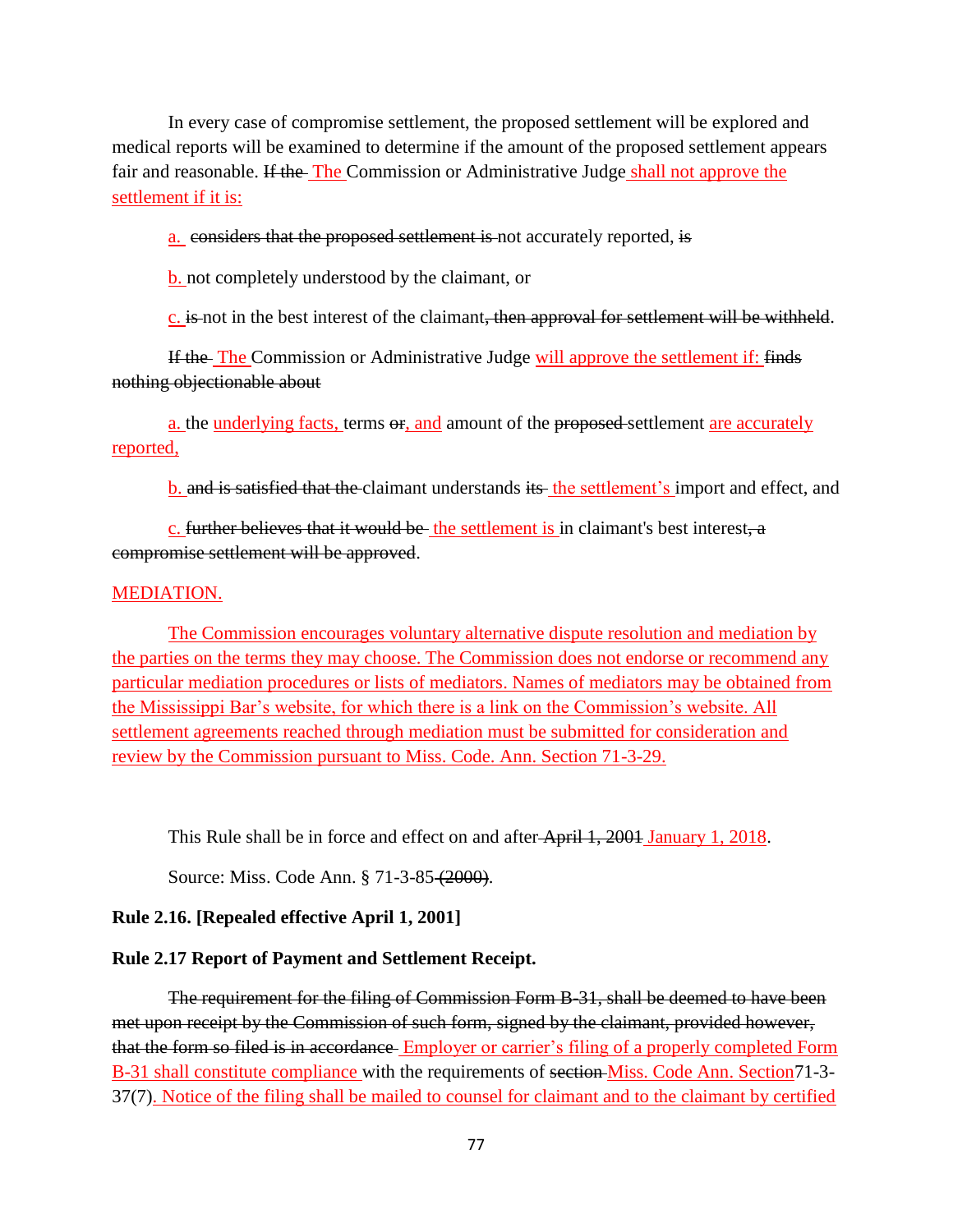mail at the address information required pursuant to Mississippi Workers' Compensation Commission Procedural Rule 2.21. of the Act and contains the information specified therein. In the event Form B-31 is not signed by claimant, the unsigned form shall be filed with the Commission with notice of such filing thereafter given to the claimant by the employer or carrier by certified mail. Should If the original or any subsequent Form B-31 be filed that with the Commission does not furnish all medical or other information required, Employer or Carrier shall file another Form B-31 containing complete information shall be filed as soon as possible thereafter as provided in section per Section 71-3-37, and following the above notice requirements.

This Rule shall be in force and effect on and after April 1, 2001January 1, 2018.

Source: Miss. Code Ann. § 71-3-85 (2000).

### **Rule 2.18 Subpoenas Witness Fees and Sanctions.**

(a) For Attendance of Witnesses: Forms; Issuance. Every subpoena shall be issued by the Commission Secretary or as provided in section Miss. Code Ann. Section 71-3-61 of the Act, under the seal of the Commission, shall state the name of the Commission and the title of the action claim, and shall command each person to whom it is directed to attend and give testimony at a time and place therein specified. The Commission Secretary shall issue a subpoena, or a subpoena for the production of documentary evidence, signed and sealed, but otherwise in blank, to a party requesting it, who shall fill it in before service. The Commission's official subpoena forms, signed and sealed but otherwise in blank, may be printed from the Commission website.

(b) For Production of Documentary Evidence.

(1) A subpoena may also command the person to whom it is directed to produce the books, papers, documents, or tangible things designated therein; and in such cases, the party to whom the subpoena is directed is entitled to be reimbursed by the requesting party for the reasonable costs of producing the things subpoenaed; but the Commission or Administrative Judge, upon motion made promptly and in any event at or before the time specified in the subpoena for compliance therewith, may (a) quash or modify the subpoena if it is unreasonable and oppressive or (b) condition the denial of the motion upon the advance by the person in whose behalf the subpoena is issued of the reasonable cost of producing the books, papers, documents, or tangible things. The subpoena duces tecum form, signed and sealed by the Commission Secretary but otherwise in blank, may be printed from the Commission website.

(2) A subpoena issued pursuant to subparagraph  $(b)(1)$  of this rule Rule may compel the production of books, papers, documents, or tangible things by the person in possession, custody, or control thereof without the necessity that such person  $by$  be deposed.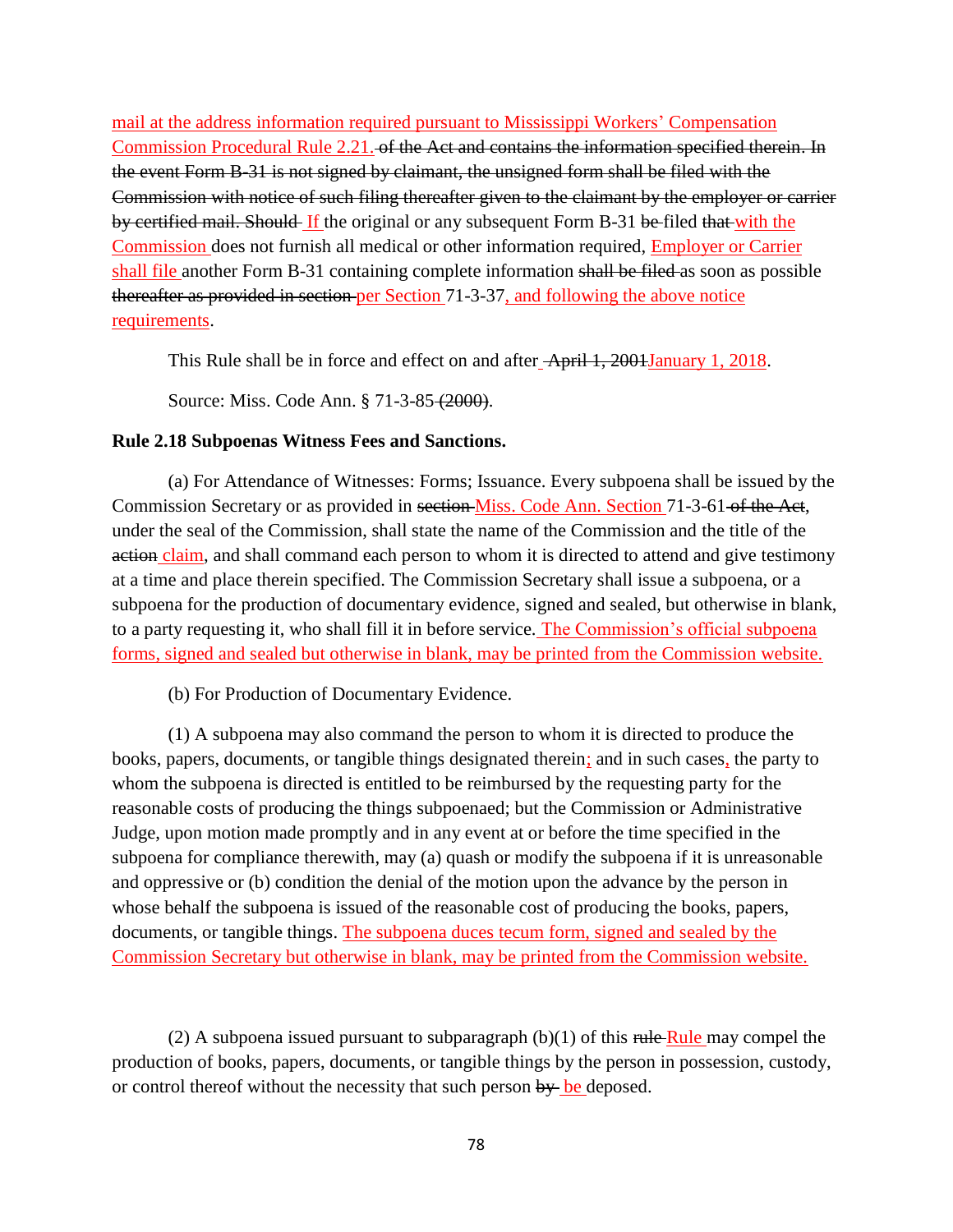(3) Unless for good cause shown the Commission or Administrative Judge enlarges or shortens the time, a subpoena issued pursuant to subparagraph  $(b)(1)$  of this rule Shall allow not less than ten (10) days for the person upon whom it is served to produce the books, papers, documents, or tangible things therein specified. A copy of all such subpoenas shall be served forthwith upon counsel for all opposite parties.

(c) Service.

A subpoena may be served by the sheriff, by his deputy, or by any person who is not a party and is not less than 18 eighteen (18) years of age,; and his return endorsed thereon shall be prima facie proof of service, or the witness may acknowledge service in writing on the subpoena. Service of the subpoena shall be executed upon the witness personally.

(d) Subpoena for Taking Depositions; Place of Examination.

(1) Proof of service of a notice to take deposition as provided in Rules 30(b) and 31(a) of the Mississippi Rules of Civil Procedure constitutes a sufficient authorization for the issuance by the Commission Secretary of subpoenas for the persons named or described therein. The subpoena may command the person to whom it is directed to produce and permit inspection and copying of designated books, papers, documents, or tangible things which constitute or contain matters within the scope of the examination permitted by Rule 26(b) of the Mississippi Rules of Civil Procedure, but in that event the subpoena will be subject to the provisions of Rule 26(b) and subdivision  $(b)(1)$  of this  $\overline{\text{ - ruleRule}}$ . The subpoena for taking deposition form, signed and sealed by the Commission Secretary but otherwise in blank, may be printed from the Commission website.

(2) The person to whom the subpoena is directed may within ten (10) days after the service thereof or on or before the time specified in the subpoena for compliance if such time is less than ten (10) days after service serve upon the attorney designated in the subpoena written objection to inspection or copying of any or all of the designated materials. If objection is made, the party serving the subpoena shall not be entitled to inspect and copy the material except pursuant to an order of the Commission or Administrative Judge and the party serving the subpoena may, if objection has been made, move upon notice to the deponent for an order at any time before or during the taking of the deposition.

(3) A resident of the State of Mississippi may be required to attend an examination only in the county wherein he resides or is employed or transacts his business in person, or at such other convenient place as is fixed by an order of the Commission or Administrative Judge. A nonresident of this state subpoenaed within this state may be required to attend only in the county wherein he is served, or at a place within this state not more than forty (40) miles from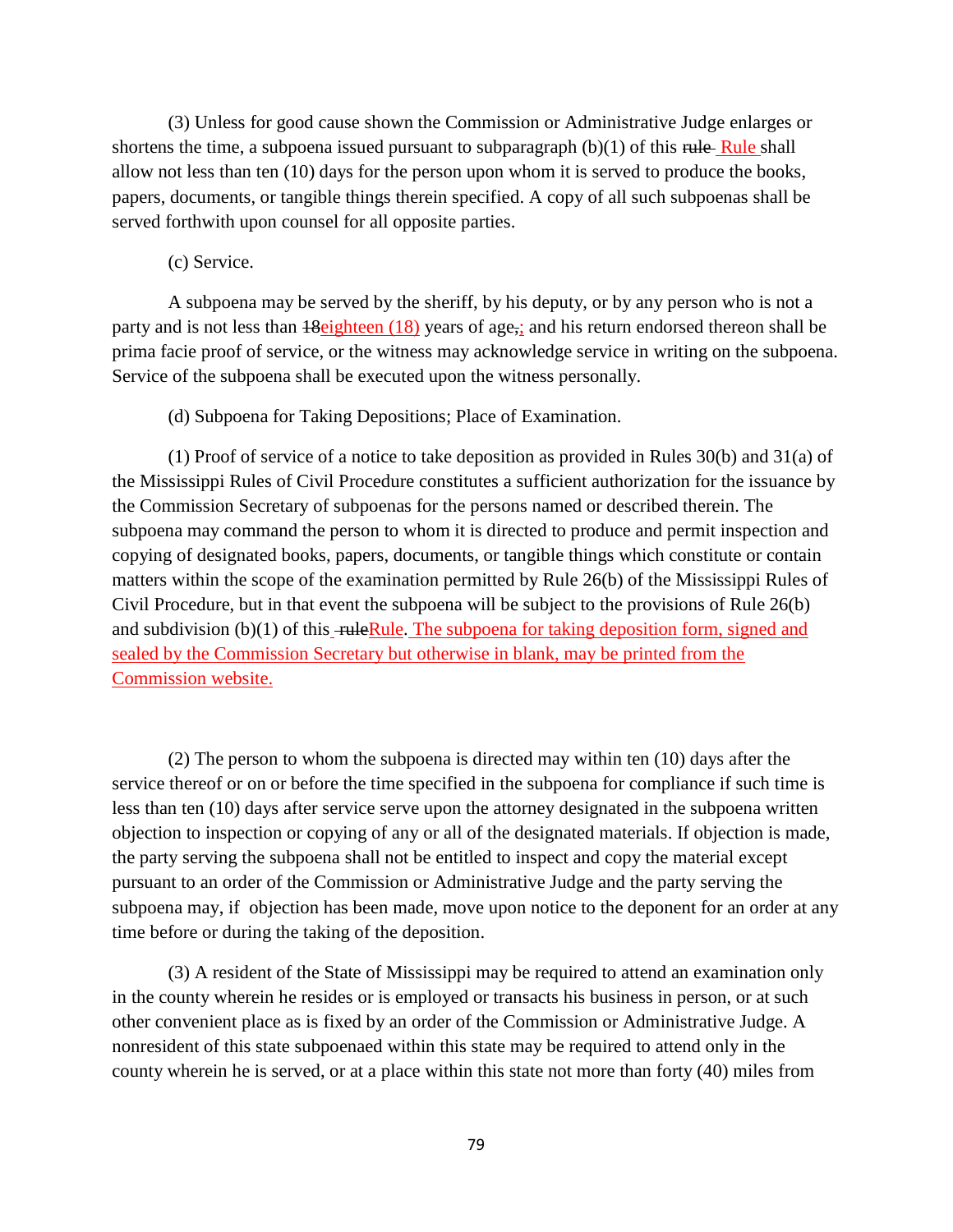the place of service, or at such other convenient place as is fixed by an order of the Commission or Administrative Judge.

(e) Subpoena for a Hearing or Trial. At the request of any party subpoenas for attendance at a hearing or trial shall be issued by the Secretary of the Commission, if available, otherwise by a Commissioner or an Administrative Judge. The subpoena of witness form, signed and sealed by the Commission Secretary but otherwise in blank, may be printed from the Commission website. A subpoena requiring the attendance of a witness at a hearing or trial may be served at any place within the state.

(f) Contempt. Failure by any person without adequate excuse to obey a subpoena served upon him may be certified to the proper Circuit Court for contempt proceedings by the Commission.

(g) Sanctions. On motion of a party or of the person upon whom a subpoena for the production of books, papers, documents, or tangible things is served and upon a showing that the subpoena power is being exercised in bad faith or in such manner as unreasonably to annoy, embarrass, or oppress the party or the person upon whom the subpoena is served, the Commission may order that the subpoena be quashed and may enter such further orders as justice may require to curb abuses of the power granted under this rule Rule. To this end, the Commission or Administrative Judge may award to the successful movant attorney's fees and expenses for challenging the subpoena and may order that they be paid directly by the attorney who caused the issuance of such subpoena.

(h) Witness Fees. Witnesses subpoenaed to appear in proceedings before the Commission shall receive a witness fee of Twenty Five Dollars (\$25.00) per day plus mileage at the rate authorized by Mississippi Workers' Compensation Commission General Rule 141.14. The Commission or Administrative Judge may allow the payment from the Administrative Expense Fund of said fees and mileage to witnesses, other than expert medical witnesses, subpoenaed at the request of claimants. A payment not to exceed Three Hundred Fifty Dollars (\$350.00) for a deposition or for testifying at an evidentiary hearing, may be allowed to each medical expert so testifying on behalf of a claimant, said payment likewise to be paid from said fund. The aforesaid payment of Three Hundred Fifty Dollars (\$350.00) for expert medical testimony by deposition from said fund shall only apply to depositions taken by claimant and filed with the Commission in a controverted claim. Except on prior written approval of the Commission or an Administrative Judge, payment for expert medical witnesses on behalf of the claimant, whether by deposition or at an evidentiary hearing, shall be limited to two (2).

The Commission may at its discretion suspend or eliminate payment for expert medical witness fees as provided herein without notice. Inasmuch as the Administrative Expense Fund is funded by assessments against the carriers writing compensation insurance in the state and selfinsurers, as provided by section Miss. Code Ann. Section 71-3-99-of the Act, and inasmuch as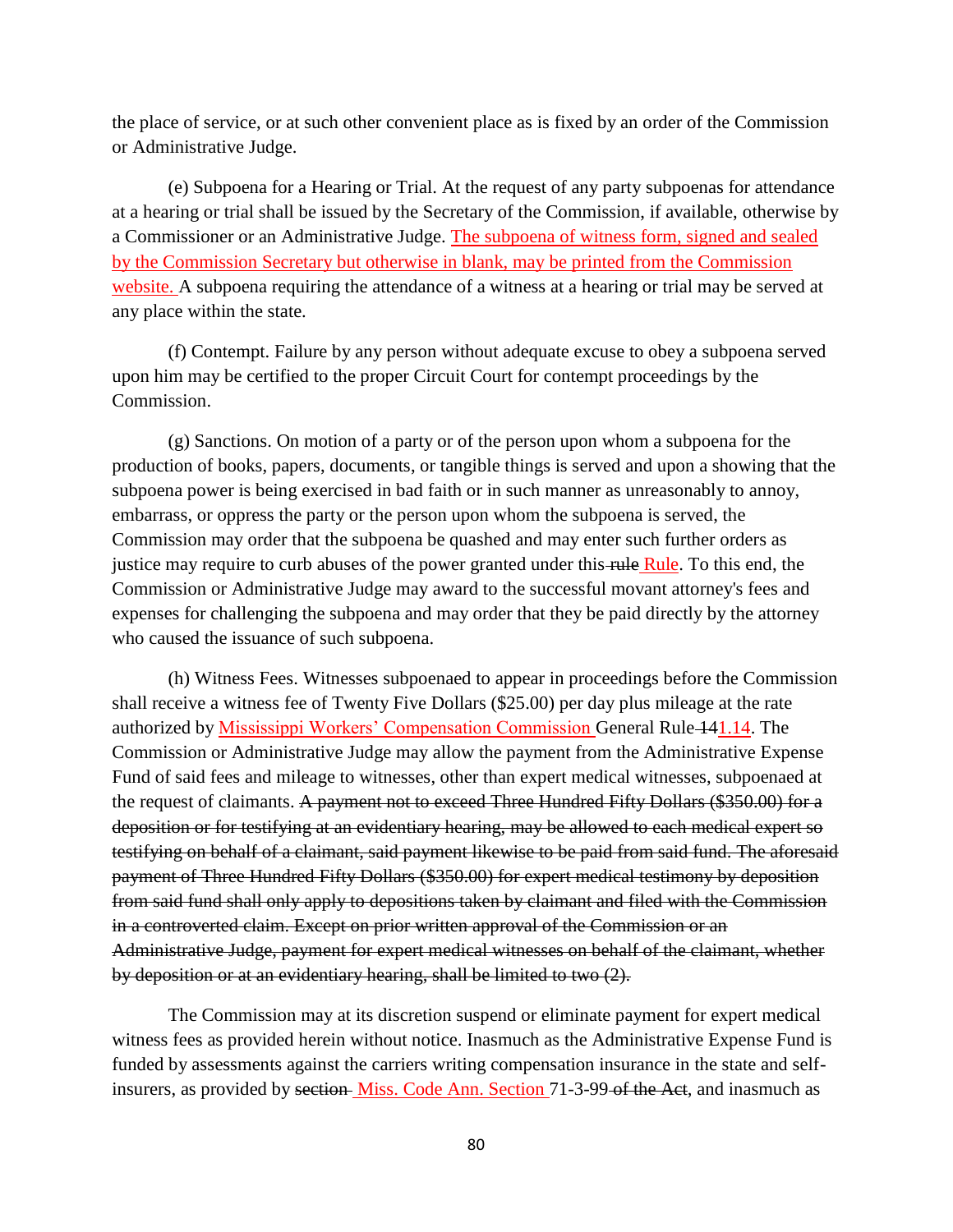the application, computation, requisition, and disbursement of payments of fees and mileage for witnesses or carriers and self-insurers result in additional expense which ultimately must be borne by them, said carriers and self-insurers are, therefore, required to pay said fees and mileage directly to each witness subpoenaed at their request. It is not intended that carriers and selfinsurers shall pay fees and mileage, if payment of same is ordered to be paid by claimant pursuant to section Miss. Code Ann. Section 71-3-59 of the Act.

This Rule shall be in force and effect on and after August 1, 2007 January 1, 2018.

Source: Miss. Code Ann. § 71-3-85 (2000).

### **Rule 2.19 Rehabilitation.**

Rehabilitation cases shall be reported on Form  $R-1$  or  $R-2$ , Revised as approved by the Mississippi Workers' Compensation Commission September 1981, in compliance with the provisions of Code Section Miss. Code Ann. Sections 71-3-105 and 71-3-19.

(a) Claim files shall be reviewed by the Mississippi Workers' Compensation Commission to assure that employees entitled to rehabilitation will receive needed services expediently.

(b) In all cases referred for rehabilitation services by the Mississippi Workers' Compensation Commission – Form R-2, Revised shall be completed and the appropriate copy returned to the Commission together with copies of all reports, programs and services.

(c) All cases referred for rehabilitation services to either a public or private supplier by employers and carriers must be reported to the Commission, using Form R-2, Revised, together with copies of all reports, programs and services.

(d) Using Form R-1,Employers employers and carriers shall notify the Commission immediately of all serious injuries, i.e., (1.) Major amputations, (2.) Spinal cord injuries, (3.) Brain damage, (4.) Loss of sight of one or both eyes, (5.) Severe 2nd and 3rd degree burns as well as those which result in the loss of or loss of use of any member of the body which will render the employee undesirable for continued unable to continue employment in the job performed at the time of the injury, or which causes him to be unemployable in another position with the employer or which by experience in the industry causes the employee to be undesirable for employment unemployable in any part of the industry using Form R-1.

(e) The amount of additional compensation awarded to be used for Vvocational Rrehabilitation purposes will be determined by the recommendation of Vocational Rehabilitation Division setting out the contemplated program of training needed and the necessary cost thereof, and shall be awarded only after the injured has been accepted for training. The employer and carrier are requested by the Commission to shall report all cases not within the jurisdiction purview of the Mississippi Workers' Compensation Act where there is a need an employee needs for Vyocational Rrehabilitation Sservices which comes to their attention.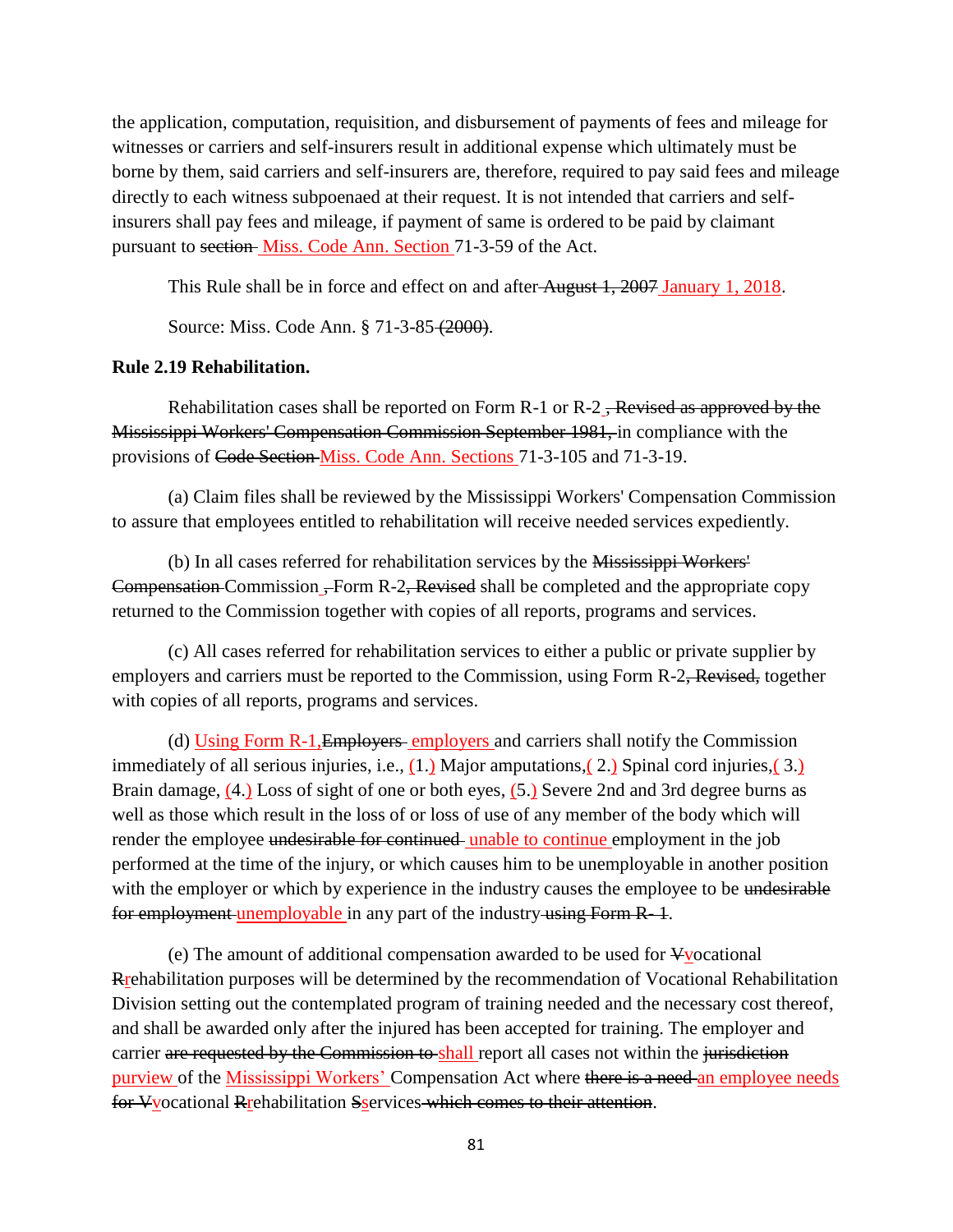This Rule shall be in force and effect on and after July 1, 1982 January 1, 2018.

Source: Miss. Code Ann. § 71-3-85 (2000).

# **Rule 2.20 Filing of Pleadings and Other Documents.**

Except for the claimant's  $\frac{P}{P}$ etition to  $\frac{P}{P}$ controvert (in triplicate); proposed order for approval of settlement (original and three copies); and briefs to the Full Commission (original and two copies); only one copy of a pleading or other document is required to be filed at the Commission, either by mail or electronically through the Attorney Transmittal Online System (ATOS). Once a case claim is controverted, each party shall certify that he or she has sent a copy of the pleading or other document to each other party to the case claim whether filed by mail or electronically. Effective January 1, 2018, attorneys must file all accepted documents electronically through the Attorney Transmittal Online System (ATOS).

Any document or pleading prepared by an attorney for a party shall contain the typed or printed name, official Mississippi Bar identification number, and address and telephone number of the attorney. All pleadings and other documents filed with the Commission, including any stenographically reported depositions, shall be typed or printed on letter size (8-1/2" x 11") paper to conform with the Mississippi Rules of Civil Procedure and the Mississippi Rules of Appellate Procedure and shall contain the style of the ease-claim and Commission file number.

Any proposed order submitted to the Commission or Administrative Judge shall be signed by the party preparing the order, and where the proposed order is an agreed or joint order, such as an order approving settlement, it must be signed and approved by an attorney or other legal representative for each party.

This rRule shall be in force and effect on and after April 1, 2001 January 1, 2018.

Source: Miss. Code Ann. § 71-3-85 (2000).

# **Rule 2.21 Address and Phone of Parties.**

Every party to a controverted or non-controverted case must keep the Commission informed of that party's current address, e-mail address and telephone number. Attorneys representing a party in any such case claim shall also keep the Commission informed of their current address, telephone number, facsimile number, and e-mail address.

All self-insured employers, workers' compensation insurance carriers, and third party administrators shall also maintain a single address, e-mail address and telephone number on file with the Commission for the purpose of electronic service, notice, and/or other correspondence with the Commission.

Claimants, either *pro se* or through their attorney must provide the Commission with their current mailing address, e-mail address and telephone number.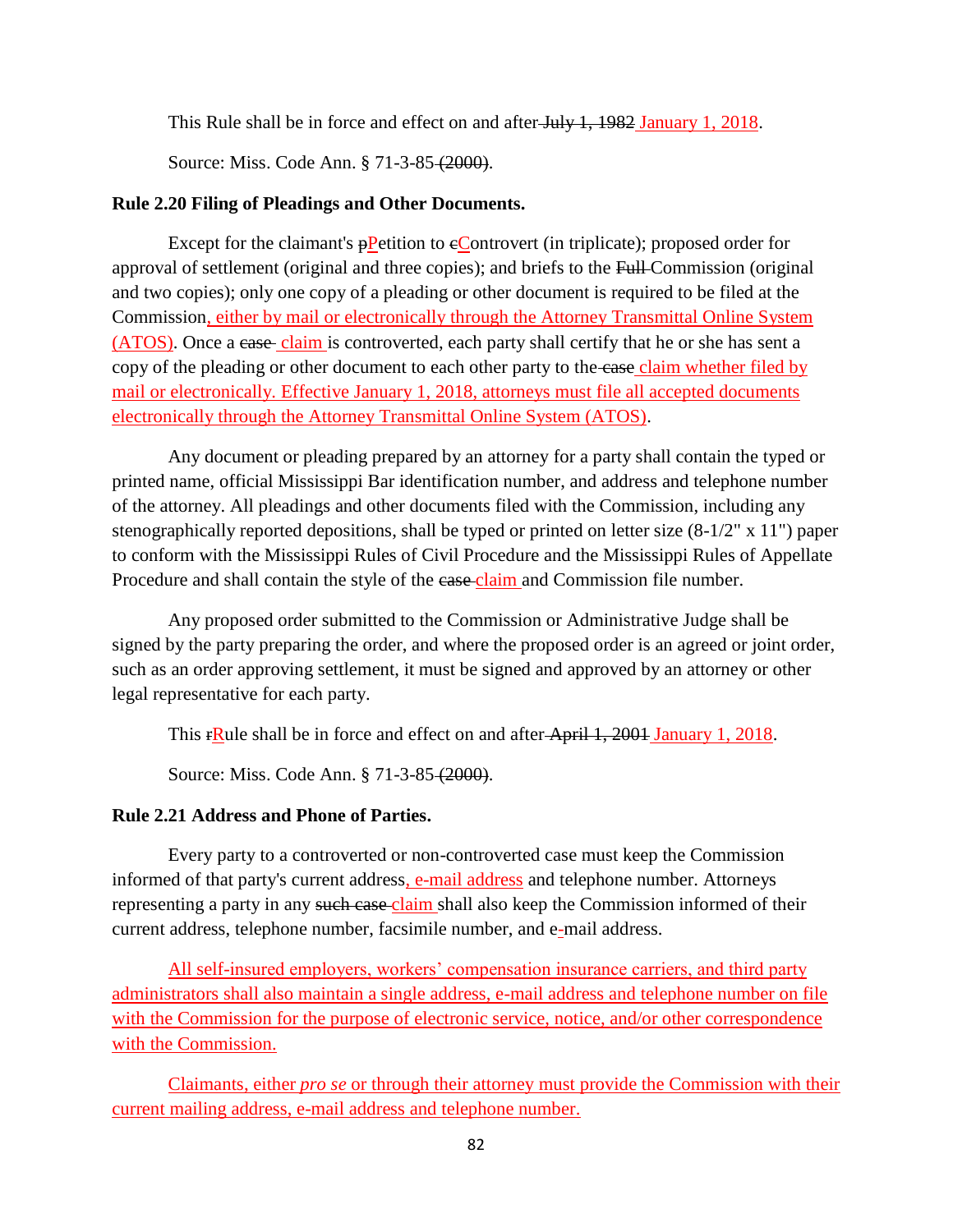All of the above have a continuing obligation during the claim to notify the Commission of any changes in their required contact information. TThe most recent contact information on file with the Commission shall be presumed correct unless the Commission is notified otherwise in writing.

This Rule shall be in force and effect on and after September 1, 1993January 1, 2018.

Source: Miss. Code Ann. § 71-3-85 (2000).

### **Rule 2.22 Prehearing Motions; Motion Days.**

(a) The original of a motion shall be filed with the Secretary of the Commission, who will which shall forward the motion to the an Administrative Judge to whom the case is assigned. All documents to be considered as evidence by the Administrative Judge shall be attached to the motion or described with specificity if already filed. A proposed order must accompany each nondispositive motion. The movant shall serve a copy of the motion, attachments and proposed order on the opposite party.

(b) If a party desires oral argument on a motion, the party shall notice the motion for motion day or, at the discretion of the Administrative Judge, other agreed time and place, before the assigned Administrative Judge. The party desiring oral argument on motion day shall coordinate the date of hearing on a particular motion day with counsel opposite, but at least five (5) calendar days before the motion day, $\frac{1}{x}$  and no other setting need be made through the docket roomfile the notice with the Commission. A copy of the notice The movant shall be served the notice on the opposite party.

(c) A response is not required, but a party desiring to file a response shall do so within fifteen (15) days after date of service of the motion and serve a copy of the response to the movant. The Administrative Judge may, in his or her discretion, hear oral argument by telephone conference or waive oral argument. Briefs or other memoranda of law will not routinely be required. A response is required within fifteen (15) days after the date of service of the motion with a copy of the response provided to the movant and with all attached documents to be considered as evidence by the Administrative Judge, or described with specificity in the response if already filed. The Administrative Judge may, in his or her discretion, hear oral argument by telephone conference or waive oral argument. If either party desires to present testimony before a court reporter in lieu of a telephonic hearing, that party shall file a written motion for a hearing on the record at least five (5) days prior to before the date set for the telephonic hearing. Otherwise said issue is moot and will not be considered by the Commission upon any appeal thereafter. For Before the date of all matters to be argued by telephonic conference, the attorneys for the parties shall prior to the date of the telephonic conference discuss and decide which documents each party wishes to have entered into evidence by the Administrative Judge with the assistance of a Commission court reporter at the conclusion of the telephonic motion hearing. Briefs or other memoranda of law will not routinely be required.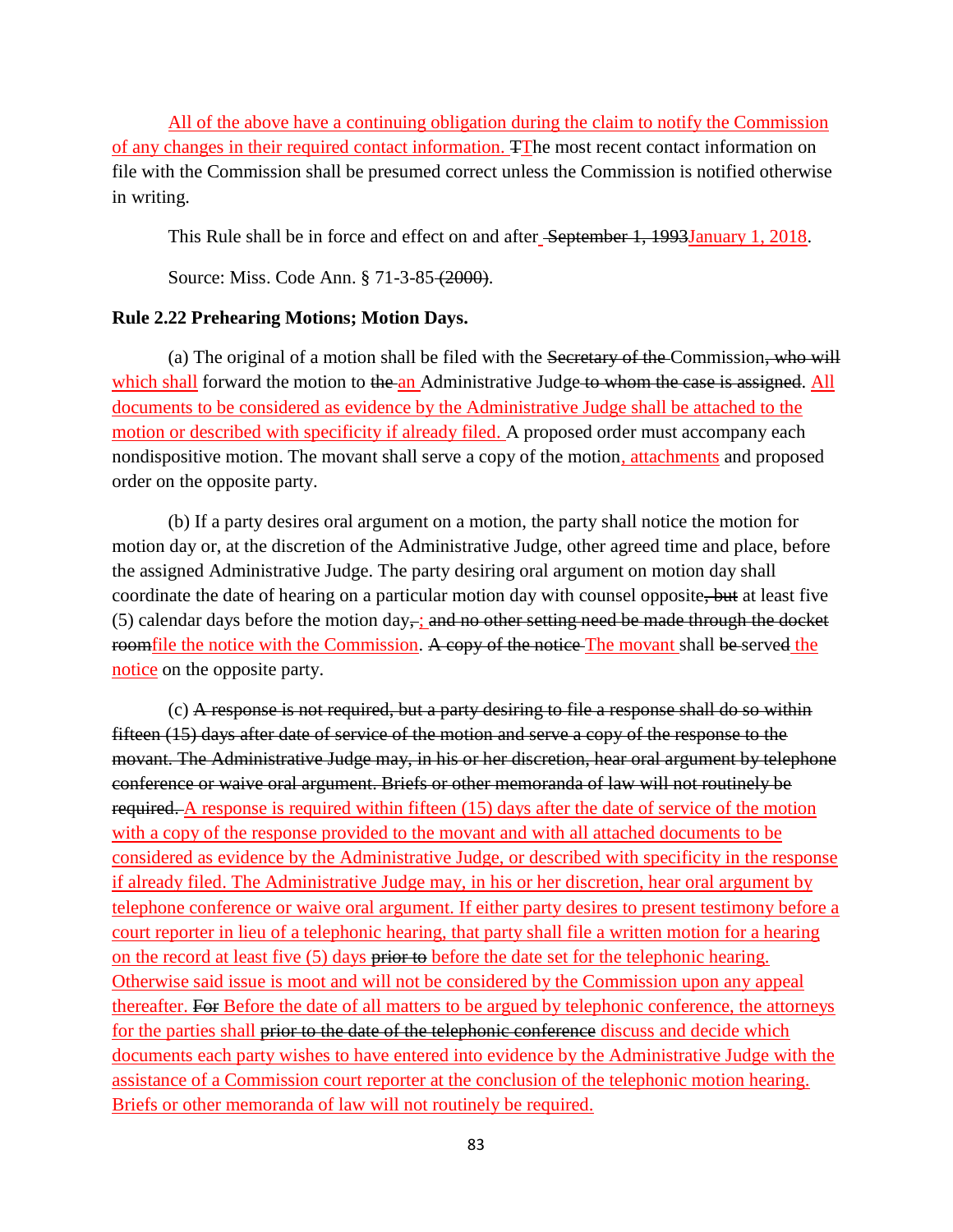(d) MOTION DAY. Each Administrative Judge shall hold at least one motion day a month on a date certain beginning at 10:00 a.m. and at a place central to the territory to which he or she travels. The dates and locations shall be published with the docket room of the on the Commission website.

(e) SPECIAL MOTIONS. A party who files a motion for emergency hearing (e.g. motion for immediate hearing or five-day hearing under Mississippi Workers' Compensation Commission General Rule 91.9 or Miss. Code Ann. Section 71-3-17(b)) or a motion to reopen shall not notice the motion for motion day without first conducting a shall first request a telephonic prehearing conference with the Administrative Judge assigned to hear the motion and other parties to the claim, either in person or by telephone, in order for the so the parties to may consult with the Administrative Judge about all necessary prehearing matters.

(f) PREHEARING STATEMENTS. The parties shall file Prehearing Statements if an evidentiary hearing is needed to resolve any motion.

This Rule shall be in force and effect on and after April 1, 2001 January 1, 2018.

Source: Miss. Code Ann. § 71-3-85 (2000).

### **Rule 2.23 Earwigging Prohibited.**

No person or party shall discuss or attempt to discuss with or in the presence of a Commissioner or Administrative Judge the merits of a claim which is pending before the Commission or **Administrative** Judge or which is likely to be pending therein, except in pleadings, motions, briefs, forms or other correspondence necessarily required in the development and presentation of a claim to the Commission or **Administrative** Judge. No person or party shall attempt in any manner, except as stated above, to influence the decision of a Commissioner or Administrative Judge in any such matter. No person or party shall send any written communication to a Commissioner or **Administrative** Judge on any matter pending or likely to be pending before the Commission or Administrative Judge without simultaneously delivering or mailing a copy of that communication to all other parties to the claim, or their legal representatives.

Any person or party who violates the provisions of this Rule shall be subject to sanctions as determined by the Commission or Administrative Judge.

This Rule shall be in force and effect on and after April 1, 2001 January 1, 2018.

Source: Miss. Code Ann. § 71-3-85 (2000).

# **Rule 2.24 Requests for Declaratory Opinions.**

**Scope of Rules**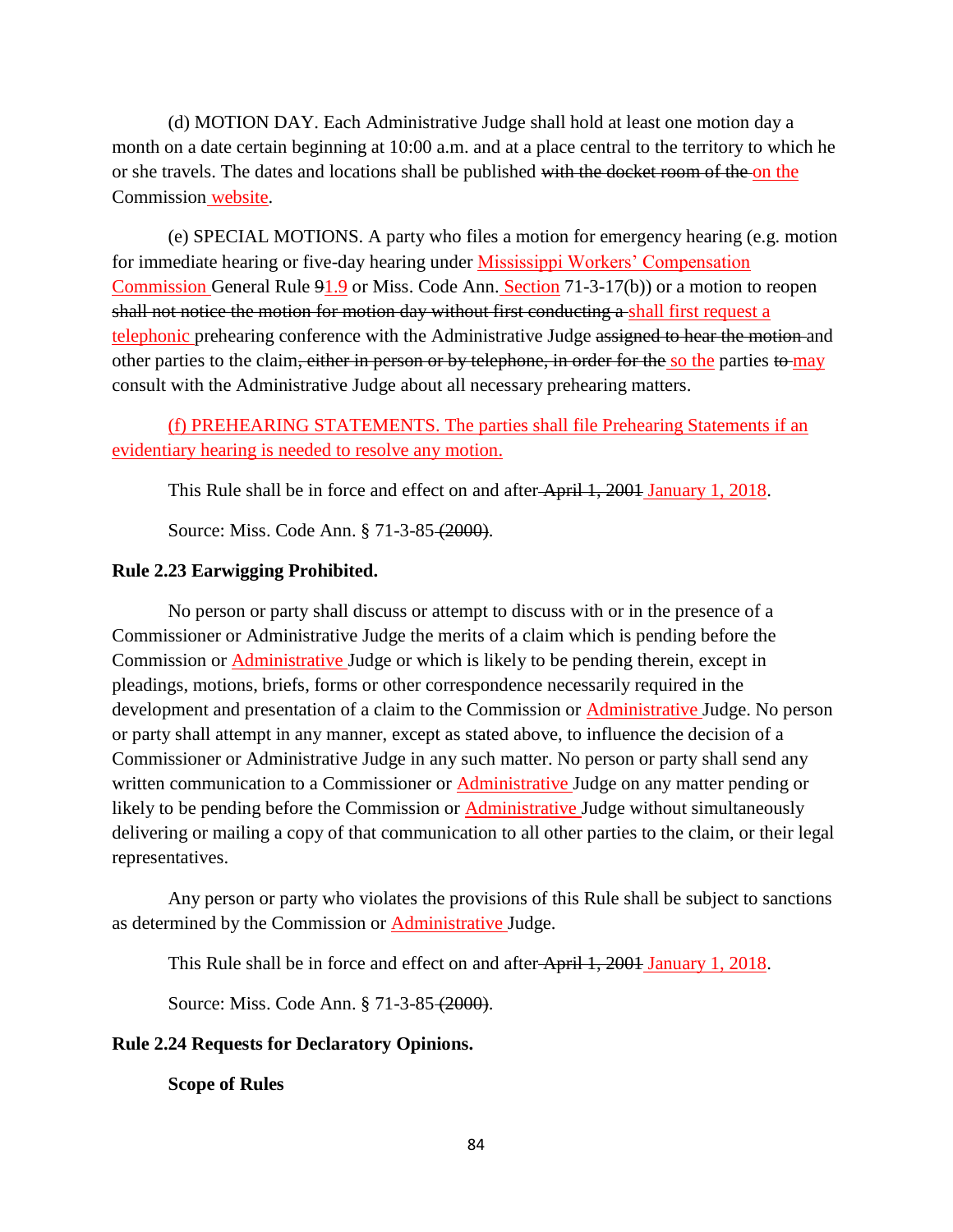100 These sections set forth the Commission's  $rR$ ules governing the form and content of requests for declaratory opinions and the Commission's procedures regarding the requests as required by Mississippi Code 25-43-2.103.

### **Persons Who May Request Declaratory Opinions**

101.01 Any person with a substantial interest in the subject matter may make a request to the Commission for a declaratory opinion by following the specified procedures.

101.02 "Substantial interest in the subject matter" as used in this chapter means: that a party is directly affected by the Commission's administration of the laws within the Commission's primary jurisdiction.

101.03 "Primary jurisdiction of the Agency" as used in this chapter means the Commission has a constitutional or statutory grant of authority in the subject matter at issue.

101.04 (Reserved)

### **Subjects Which May Be Addressed In Declaratory Opinions**

201 The Commission will issue declaratory opinions regarding the applicability to specified facts of:

1. a statute administered or enforceable by the Commission,

2. a rule promulgated by the Commission, or

3. an order issued by the Commission.

### **Circumstances In Which Declaratory Opinions Will Not Be Issued**

301 The Commission may, for good cause, refuse to issue a declaratory opinion. Without limiting the generality of the foregoing, the circumstances in which declaratory opinions will not be issued include, but are not necessarily limited to:

1. the matter is outside the primary jurisdiction of the Commission;

2. lack of clarity concerning the question presented;

3. there is pending or anticipated litigation, administrative action, or other adjudication which may either answer the question presented by the request or otherwise make an answer unnecessary;

4. the statute, rule, or order on which a declaratory opinion is sought is clear and not in need of interpretation to answer the question presented by the request;

5. the facts presented in the request are not sufficient to answer the question presented;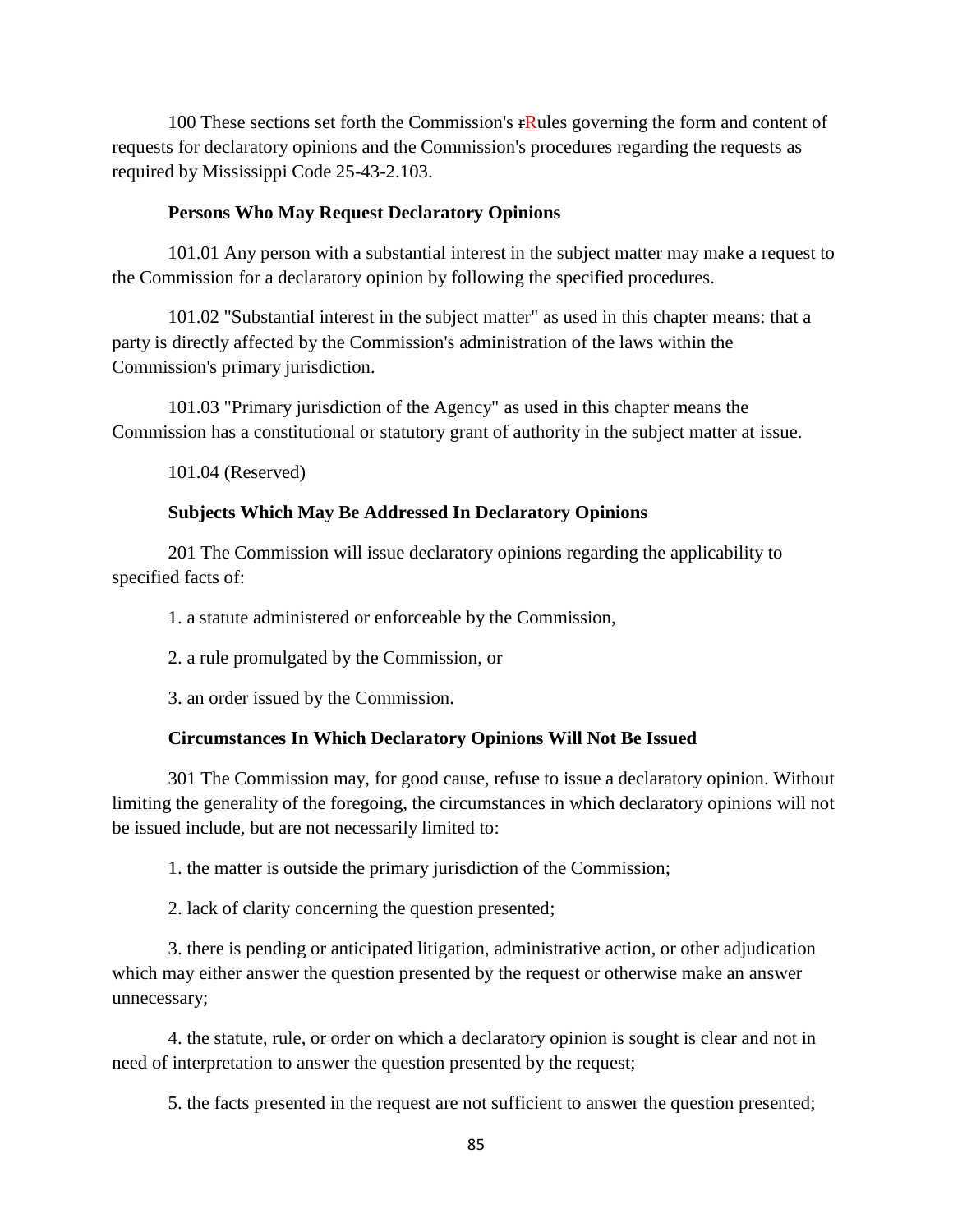6. the request fails to contain information required by these  $\mathbf{r}$ Rules or the requestor failed to follow the procedure set forth in these **FRULES**;

7. the request seeks to resolve issues which have become moot, or are abstract or hypothetical such that the requestor is not substantially affected by the rule, statute or order on which a declaratory opinion is sought;

8. no controversy exists concerning the issue as the requestor is not faced with existing facts or those certain to arise which raise a question concerning the application of the statute, rule, or order;

9. the question presented by the request concerns the legal validity of a statute, rule or order;

10. the request is not based upon facts calculated to aid in the planning of future conduct, but is, instead, based on past conduct in an effort to establish the effect of that conduct;

11. no clear answer is determinable;

12. the question presented by the request involves the application of a criminal statute or sets forth facts which may constitute a crime;

13. the answer to the question presented would require the disclosure of information which is privileged or otherwise protected by law from disclosure;

14. the question is currently the subject of an Attorney General's opinion request; or,

15. the question has been answered by an Attorney General's opinion.

302 A declaratory opinion will not be issued where a similar request is pending before this agency, or any other agency or a proceeding is pending on the same subject matter before any agency, administrative or judicial tribunal, or where such an opinion would constitute the unauthorized practice of law.

303 A declaratory opinion will not be issued if it may adversely affect the interests of the State, the Commission, or any of their officers or employees in any litigation which is pending or may reasonably be expected to arise.

304 Where a request for a declaratory opinion involves a question of law, the Commission may refer the matter to the State Attorney General.

305 A declaratory opinion will not be issued where the question involves eligibility for a license, permit, certificate or other approval by the Commission or some other agency and there is a statutory or regulatory application process by which eligibility for said license, permit, or certificate or other approval may be determined.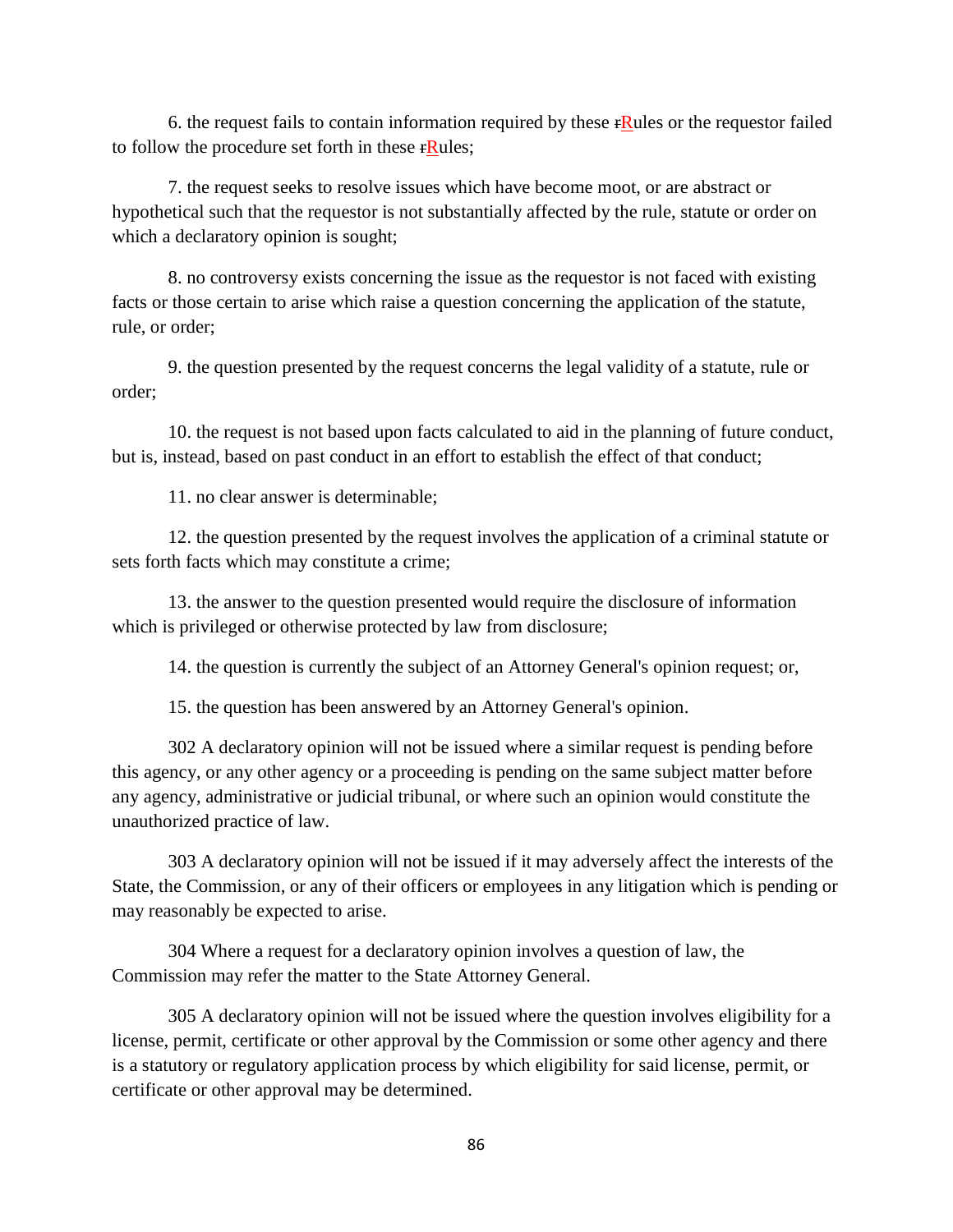#### **Form of the Request for a Declaratory Opinion**

401 Written Requests Required. Each request must be typewritten. Each request must be submitted on standard business letter size paper (8 1/2" by 11"). Requests may be in the form of a letter addressed to the Commission or in the form of a pleading as might be addressed to a court.

402 Where to Send Requests. All requests must be mailed or delivered to the Commission. The request and its envelope shall clearly state that it is a request for a declaratory opinion. Oral and telephone requests are unacceptable.

403 Name, Address and Signature of Requestor. Each request must include the full name, telephone number, and mailing address of the requestor. All requests shall be signed by the person filing the request, unless represented by an attorney, in which case the attorney may sign the request. The signing party shall attest that the request complies with the requirements set forth in these FRules, including but not limited to a full, complete, and accurate statement of relevant facts and that there are no related proceedings pending before any agency, administrative or judicial tribunal.

404 Single transaction. A request must be limited to a single transaction or occurrence.

405 Question Presented. Each request must contain the following:

1. a clear identification of the statute or rule at issue;

2. the question for the declaratory opinion;

3. a clear and concise statement of all facts relevant to the question presented;

4. the identity of all other known persons involved in or impacted by the factual situation causing the request including their relationship to the facts, name, mailing address and telephone number;

5. a statement sufficient to show that the person seeking relief has a substantial interest in the subject matter.

406 The terms of the proposed opinion suggested by the requestor may be submitted with the request or may be requested by the agency;

407 Memorandum of Authorities. A request may contain an argument by the requestor in support of the terms of the proposed opinion suggested by the requestor. The argument may be submitted in the form of a memorandum of authorities, containing a full discussion of the reasons and any legal authorities, in support of such position of the requestor. The agency may request that the argument and memorandum of authorities be submitted by any interested party.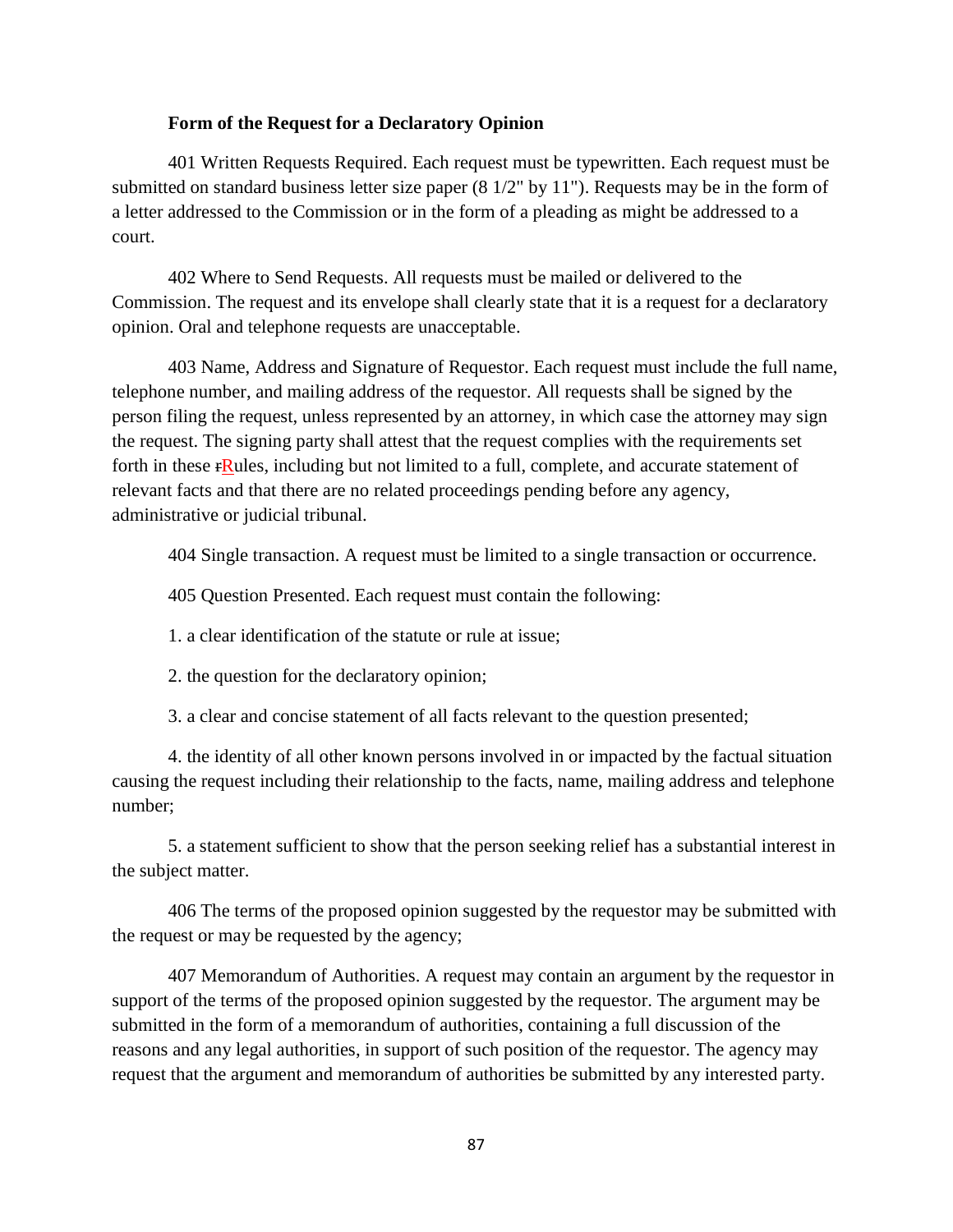#### **Time for Agency's Response**

501 Agency's Response. Within forty-five (45) days after the receipt of a request for a declaratory opinion which complies with the requirements of these  $\mathbf{rRules}$ , the Commission shall, in writing:

1. issue an opinion declaring the applicability of the specified statute, rule, or order to the specified circumstances;

2. decline to issue a declaratory opinion, stating the reasons for its action; or

3. agree to issue a declaratory opinion or a written statement declining to issue a declaratory opinion, by a specified time but no later than ninety (90) days after receipt of the written request.

502 When Period Begins. The forty-five (45) day period shall begin on the first State of Mississippi business day that the request is received by the Commission.

503 Opinion Not Final for Sixty Days. A declaratory opinion shall not become final until the expiration of sixty (60) days after the issuance of the opinion. Prior to the expiration of sixty (60) days, the Commission may, in its discretion, withdraw or amend the declaratory opinion for any reason which is not arbitrary or capricious. Reasons for withdrawing or amending an opinion include, but are not limited to, a determination that the request failed to meet the requirements of these Rrules or that the opinion issued contains a legal or factual error.

#### **Procedure After Request for Declaratory Opinion Received**

601 Notice by Agency. The Commission may give notice to any person that a declaratory opinion has been requested and may receive and consider data, facts, arguments and opinions from persons other than the requestor.

602 Notice by Requestor. The requestor, or his attorney, shall append to the request for a declaratory opinion a listing of all persons, with addresses, known to the requestor who may have an interest in the declaratory opinion sought to be issued, and shall mail a copy of the request to all such persons. The requestor or his attorney shall certify that a copy of the request was mailed to all such persons together with this statement: "Should you wish to participate in the proceedings of this request, or receive notice of such proceedings or the declaratory opinion issued as a result of this request, you should contact the Commission within twenty days of the date of this request."

#### **Hearings at the Discretion of the Agency**

701 Provision for Hearing. If the Commission in its sole discretion deems a hearing necessary or helpful in determining any issue concerning a request for a declaratory opinion, the Commission may schedule such a hearing. Notice of the hearing shall be given to all interested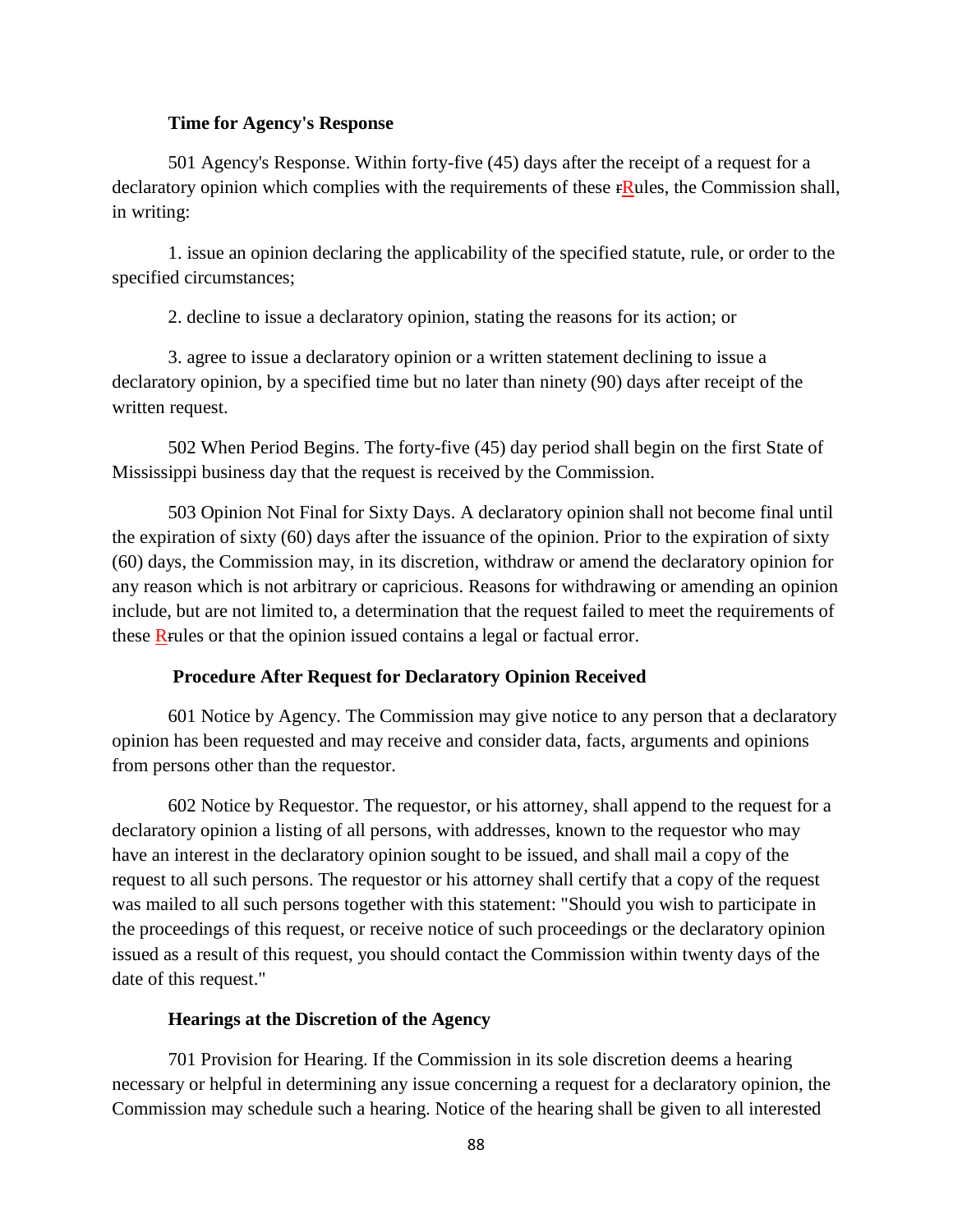parties unless waived. Notice mailed by first class mail 7 calendar days prior to the hearing shall be deemed appropriate.

702 Proceedings at the Hearing. The procedure for conducting a hearing, including but not limited to the manner of presentation, the time for presentation, and whether and how evidence may be taken, shall be within the discretion of the Commission.

703 Persons Appearing at the Hearing. The Commission shall allow the requestor to participate in any hearing. The Commission may allow any other persons or entities to participate in the hearing.

# **Public Availability of Requests and Declaratory Opinions**

801 Declaratory opinions and requests for declaratory opinions shall be available for public inspection and copying at the expense of the viewer during normal business hours. Declaratory opinions and requests which contain information which is confidential or exempt from disclosure under the Mississippi Public Records Act or other laws shall be exempt from this requirement and shall remain confidential.

Effective from and after May 1, 2009 This Rule shall be in force and effect on and after January 1, 2018.

Source: Miss. Code Ann. § 71-3-85 (2000).

# **Rule 2.25 Rulemaking Oral Proceedings.**

# **Scope**

101 This  $rR$ ule applies to all oral proceedings held for the purpose of providing the public with an opportunity to make oral presentations on proposed new rules and amendments to rules before the Commission pursuant to the Mississippi Administrative Procedures Law.

# **When an Oral Proceeding will be Scheduled on a Proposed Rule**

102 Where an oral proceeding has not previously been held or scheduled, the Commission will conduct an oral proceeding on a proposed rule or amendment if requested by a political subdivision, an agency or ten (10) persons in writing within twenty (20) days after the filing of the notice of the proposed rule.

# **Format of Request**

103.01 Each request must be typewritten. Each request must be submitted on standard business letter-size paper (8-1/2 inches by 11 inches).

103.02 The request may be in the form of a letter addressed to the Commission or as a pleading filed with a court.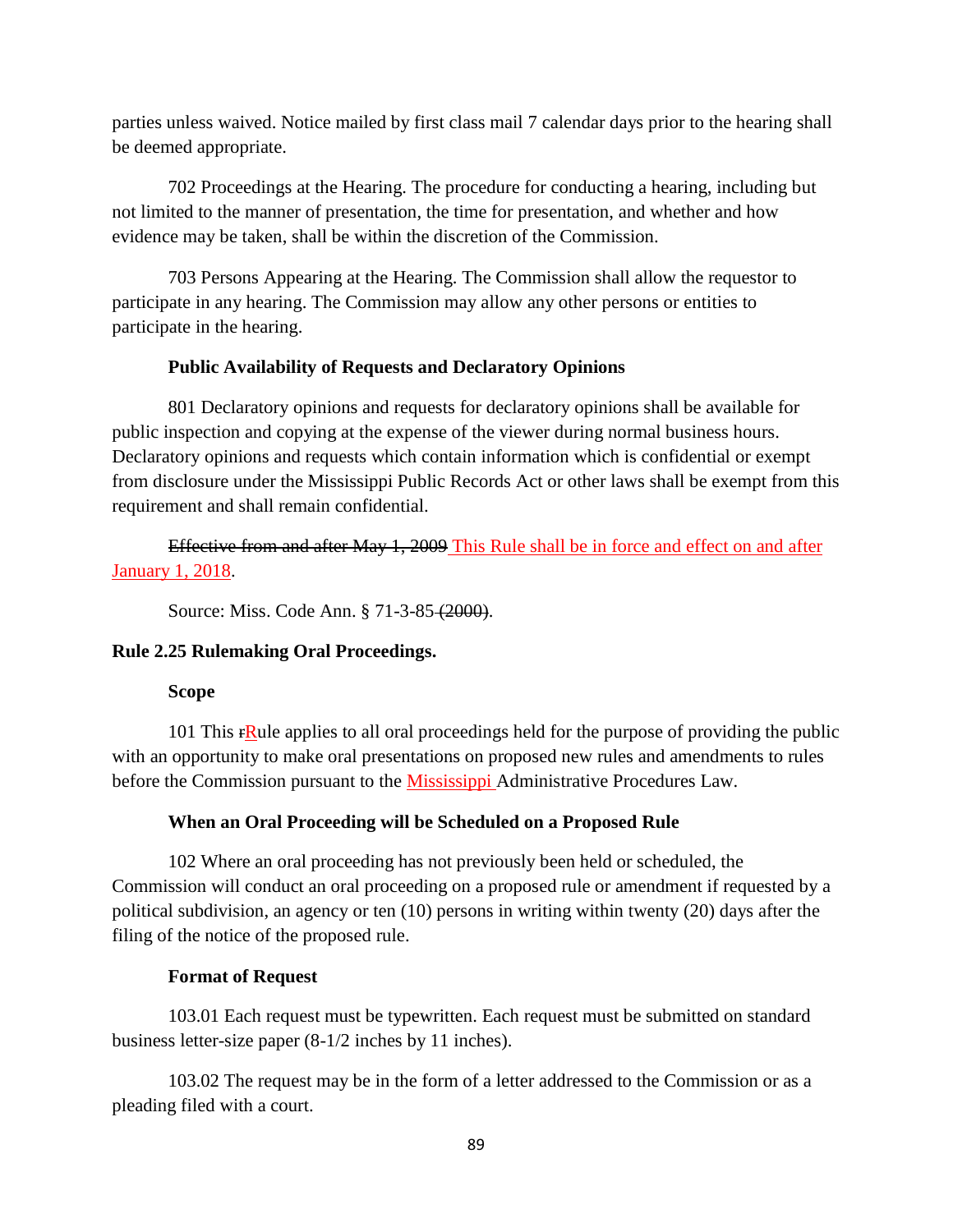103.03 Each request must include the full name, telephone number, and mailing address of the requestor(s).

103.04 All requests shall be signed by the person filing the request, unless represented by an attorney, in which case the attorney may sign the request.

### **Notification of Oral Proceeding**

104 The date, time and place of all oral proceedings shall be filed with the Secretary of State's office and mailed to each requestor. The oral proceedings will be scheduled no earlier than twenty (20) days from the filing of this information with the Secretary of State.

# **Presiding Officer**

105 The Commission or designee, who is familiar with the substance of the proposed rule, shall preside at the oral proceeding on a proposed rule.

# **Public Presentations and Participation**

106.00 Public participation shall be permitted at oral proceedings in accordance with the following sections.

106.01 At an oral proceeding on a proposed rule, persons may make oral statements and make documentary and physical submissions, which may include data, views, comments or arguments concerning the proposed rule.

106.02 Persons wishing to make oral presentations at such a proceeding shall notify the Commission at least three business days prior to the proceeding and indicate the general subject of their presentations. The presiding officer in his or her discretion may allow individuals to participate that have not previously contacted the Commission.

106.03 At the proceeding, those who participate shall indicate their names and addresses, identify any persons or organizations they may represent, and provide any other information relating to their participation deemed appropriate by the presiding officer.

106.04 The presiding officer may place time limitations on individual oral presentations when necessary to assure the orderly and expeditious conduct of the oral proceeding. To encourage joint oral presentations and to avoid repetition, additional time may be provided for persons whose presentations represent the views of other individuals as well as their own views.

106.05 Persons making oral presentations are encouraged to avoid restating matters that have already been submitted in writing. Written materials, however, may be submitted at the oral proceeding.